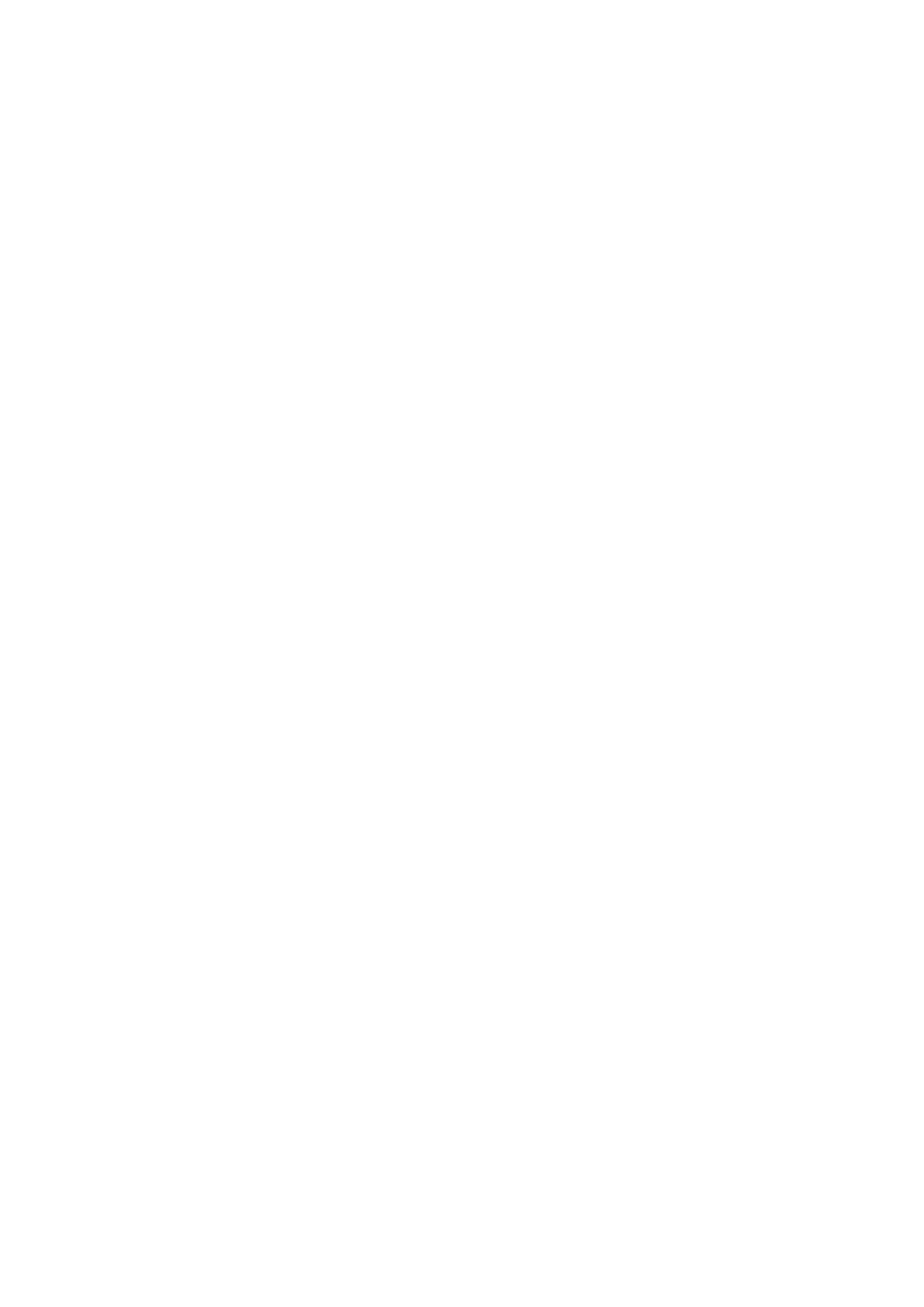Croatian National Bank BULLETIN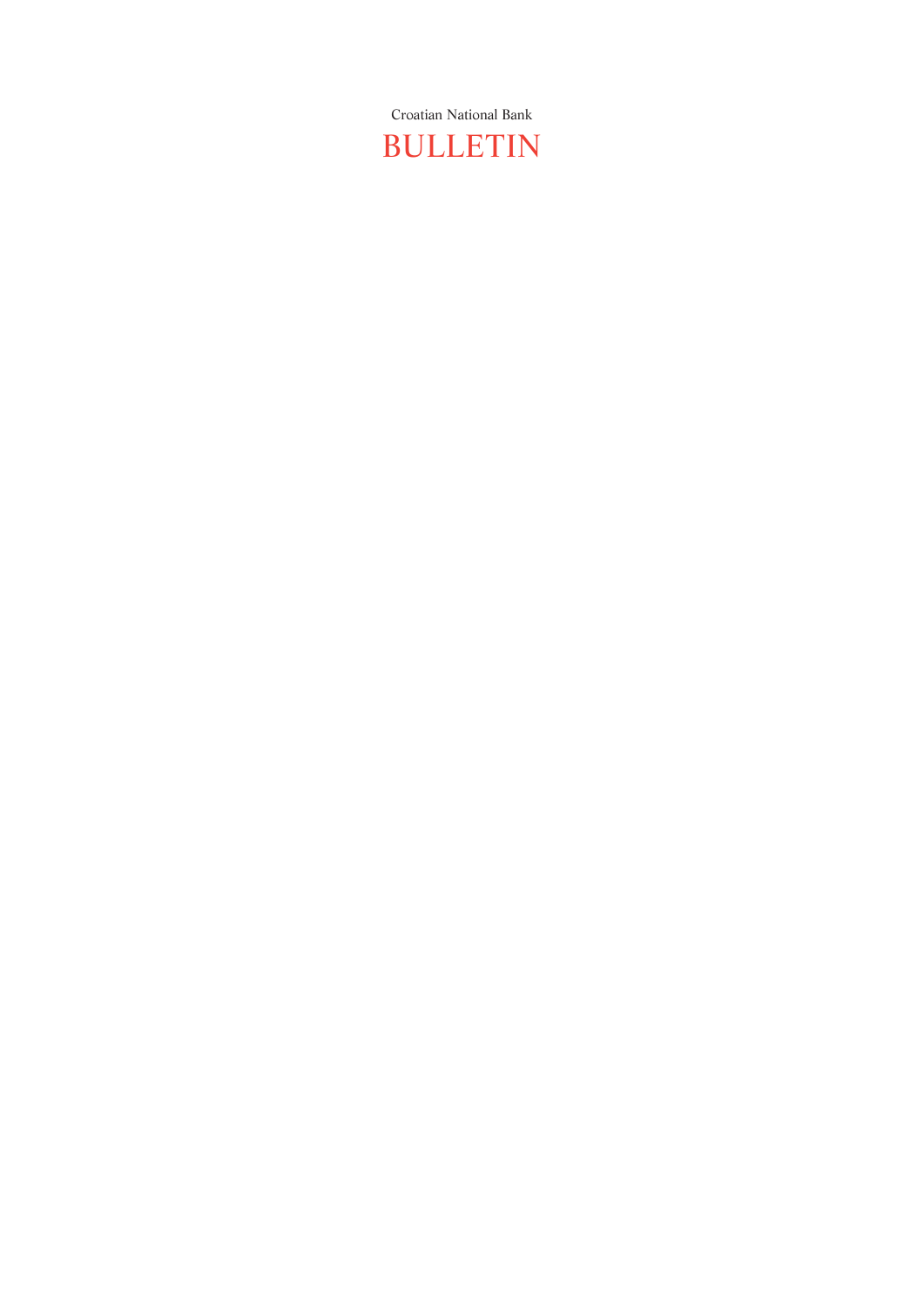PUBLISHER Croatian National Bank Publishing Department Trg hrvatskih velikana 3, 10002 Zagreb Phone: 385-1-4564-555 Contact phone: 385-1-4565-006 Fax: 385-1-4564-687

WEBSITE <http://www.hnb.hr>

 Release dates are disseminated on the advance release calendar posted for Croatia on the IMF's DSBB (http://dsbb.imf.org).

Those using data from this publication are requested to cite the source.

Any additional corrections that might be required will be made in the website version.

Printed in 550 copies

ISSN 1331–6028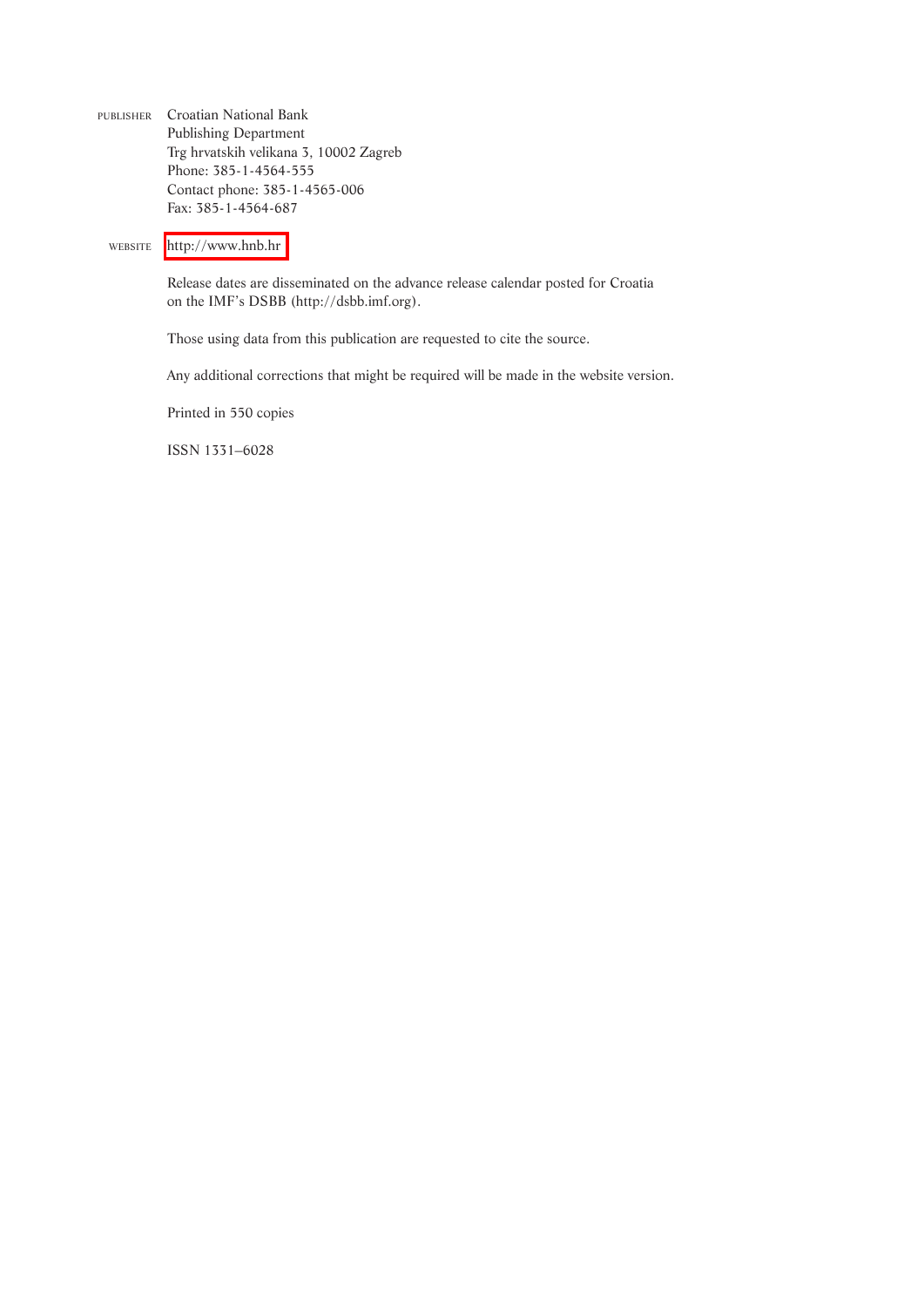Croatian National Bank

# BULLETIN

Zagreb, 2008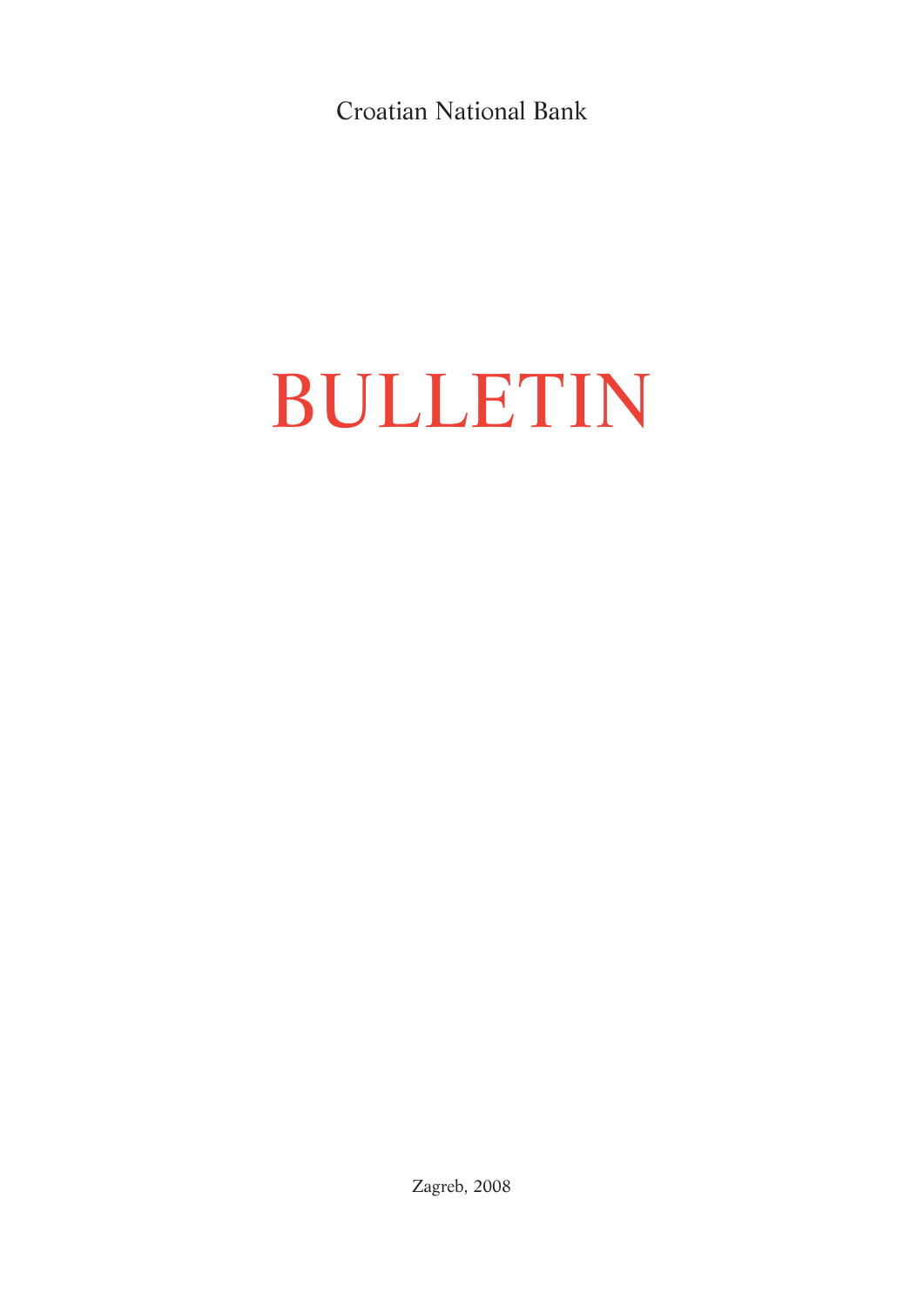# General Information on Croatia

#### **Economic Indicators**

|                                                                                                    | 1999     | 2000    | 2001    | 2002     | 2003     | 2004     | 2005     | 2006     | 2007     |
|----------------------------------------------------------------------------------------------------|----------|---------|---------|----------|----------|----------|----------|----------|----------|
| Area (square km)                                                                                   | 56,538   | 56,538  | 56,538  | 56,538   | 56,538   | 56,538   | 56,538   | 56,538   | 56,538   |
| Population (million)                                                                               | 4.554    | 4.381   | 4.437   | 4.443    | 4.442    | 4.439    | 4.442    | 4.440    | 4.436    |
| GDP (million HRK, current prices)                                                                  | 141,579  | 152,519 | 165,639 | 181,231  | 198,422  | 214,983  | 231,349  | 250,590  | 275,078  |
| GDP (million EUR, current prices) <sup>a</sup>                                                     | 18,674   | 19,979  | 22,171  | 24,468   | 26,232   | 28,681   | 31,263   | 34,220   | 37,497   |
| GDP per capita (in EUR)                                                                            | 4,100    | 4,560   | 4,997   | 5,507    | 5,905    | 6,461    | 7,038    | 7,707    | 8,452    |
| GDP – year-on-year rate of growth (in %, constant<br>prices)                                       | $-0.9$   | 2.9     | 4.4     | 5.6      | 5.3      | 4.3      | 4.3      | 4.8      | 5.6      |
| Average year-on-year inflation rate <sup>b</sup>                                                   | 4.0      | 4.6     | 3.8     | 1.7      | 1.8      | 2.1      | 3.3      | 3.2      | 2.9      |
| Current account balance (million EUR)                                                              | $-1,429$ | $-568$  | $-821$  | $-2,099$ | $-1,889$ | $-1,434$ | $-1,976$ | $-2,696$ | $-3,226$ |
| Current account balance (as of % GDP)                                                              | $-7.7$   | $-2.8$  | $-3.7$  | $-8.6$   | $-7.2$   | $-5.0$   | $-6.3$   | $-7.9$   | $-8.6$   |
| Exports of goods and services (as of % GDP)                                                        | 41.0     | 47.1    | 48.8    | 45.5     | 50.1     | 49.7     | 48.9     | 49.7     | 49.0     |
| Imports of goods and services (as of % GDP)                                                        | 49.3     | 52.3    | 54.6    | 56.4     | 57.9     | 56.5     | 55.9     | 57.4     | 57.3     |
| External debt (million EUR, end of year) <sup>c</sup>                                              | 10,175   | 12,264  | 13,609  | 15,143   | 19,884   | 22,933   | 25,748   | 29,274   | 32,929   |
| External debt (as of % GDP)                                                                        | 54.5     | 61.4    | 61.4    | 61.9     | 75.8     | 80.0     | 82.4     | 85.5     | 87.8     |
| External debt (as of % exports of goods and services)                                              | 133.0    | 130.2   | 125.9   | 136.1    | 151.3    | 161.0    | 168.6    | 172.2    | 179.3    |
| External debt service (as % of exports of goods and<br>services) <sup>c,d</sup>                    | 24.6     | 26.2    | 28.2    | 29.8     | 21.3     | 22.5     | 25.0     | 35.8     | 33.3     |
| Gross international reserves (million EUR, end of year)                                            | 3,013    | 3,783   | 5,334   | 5,651    | 6,554    | 6,436    | 7,438    | 8,725    | 9,307    |
| Gross international reserves (in terms of months of<br>imports of goods and services, end of year) | 3.9      | 4.3     | 5.3     | 4.9      | 5.2      | 4.8      | 5.1      | 5.3      | 5.2      |
| National currency: Croatian kuna (HRK)                                                             |          |         |         |          |          |          |          |          |          |
| Exchange rate on 31 December (HRK: 1 EUR)                                                          | 7.6790   | 7.5983  | 7.3700  | 7.4423   | 7.6469   | 7.6712   | 7.3756   | 7.3451   | 7.3251   |
| Exchange rate on 31 December (HRK: 1 USD)                                                          | 7.6477   | 8.1553  | 8.3560  | 7.1457   | 6.1185   | 5.6369   | 6.2336   | 5.5784   | 4.9855   |
| Average exchange rate (HRK : 1 EUR)                                                                | 7.5818   | 7.6339  | 7.4710  | 7.4070   | 7.5642   | 7.4957   | 7.4000   | 7.3228   | 7.3360   |
| Average exchange rate (HRK : 1 USD)                                                                | 7.1220   | 8.2874  | 8.3392  | 7.8725   | 6.7044   | 6.0312   | 5.9500   | 5.8392   | 5.3660   |
| Consolidated general government balance (as % of<br>$GDP)$ <sup>e</sup>                            | $-7.1$   | $-7.5$  | $-6.8$  | $-4.9$   | $-6.2$   | $-4.8$   | $-4.0$   | $-3.0$   | $-2.3$   |
| Public debt (as % of GDP) <sup>f</sup>                                                             | ,,,,     | 48.7    | 49.8    | 48.8     | 48.6     | 48.9     | 49.2     | 46.7     | 44.3     |
| Unemployment rate (ILO, persons above 15 years of<br>age)9                                         | 13.6     | 16.1    | 15.8    | 14.8     | 14.3     | 13.8     | 12.7     | 11.2     | 9.6      |
| Employment rate (ILO, persons above 15 years of age) <sup>g</sup>                                  | 44.8     | 42.6    | 41.8    | 43.3     | 43.1     | 43.5     | 43.3     | 43.6     | 44.2     |

a<br>
Calculated by applying the average annual exchange rate (HRK/1 EUR) to the GDP in kuna terms.<br>
b From 1998 the rate of inflation was measured by the consumer price index.<br>
C From 1998 of the action was measured by the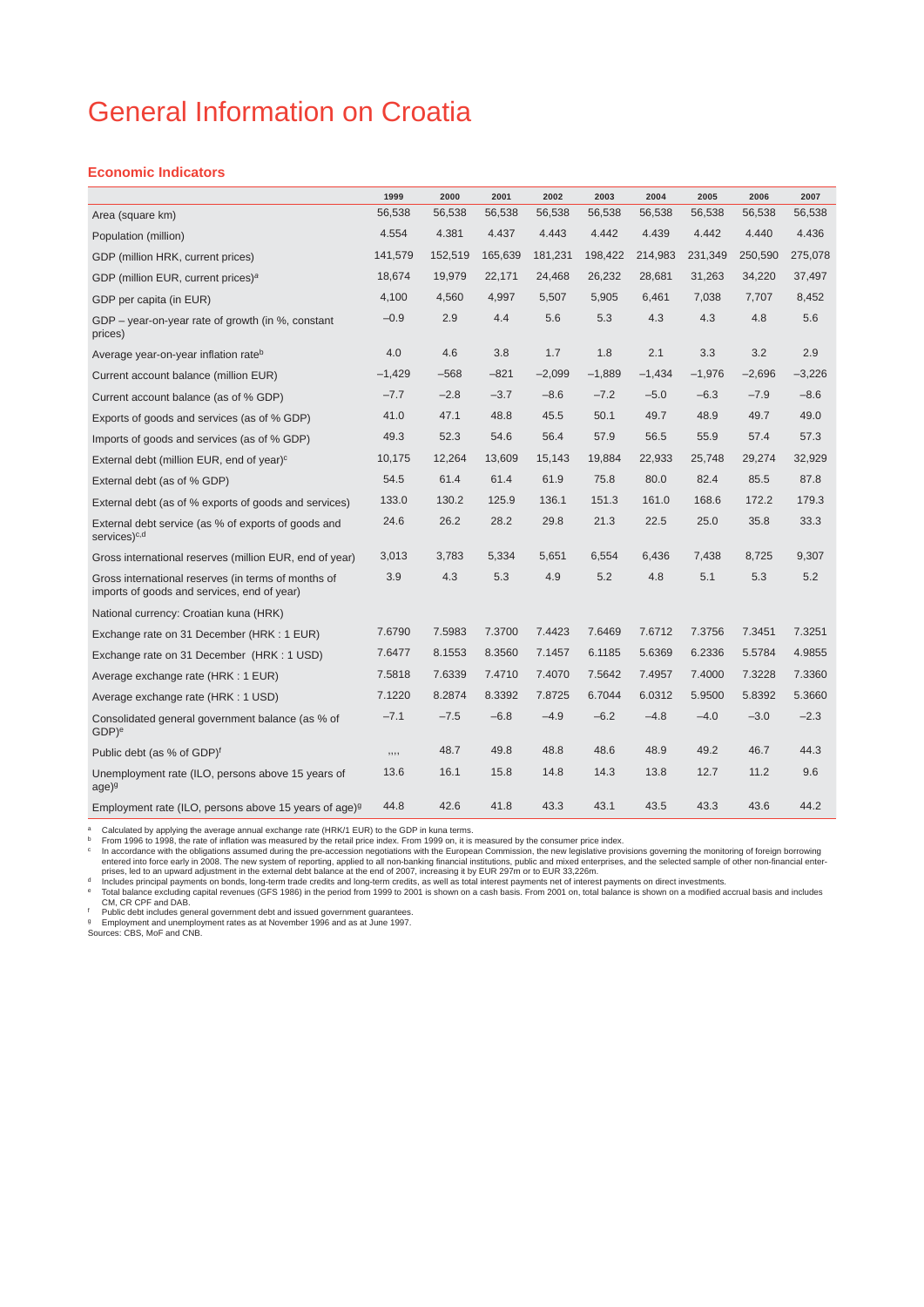# **Contents**

## **Information on Economic Trends**

**Real Sector / 3 Employment and Wages / 5 Prices / 6 Exchange Rate / 7 Monetary Developments / 7 Money Market and Interest Rates / 10 Trade in Goods / 12 External Debt / 13 Government Finance / 13**

## **Statistical Survey**

**A. Monetary and Credit Aggregates** Table A1: Monetary and Credit Aggregates / 18

# **B. Monetary Institutions**

Table B1: Monetary Survey / 19 Table B2: Number of Reporting Banks and Savings Banks and their Classification by Total Assets / 20

## **C. Monetary Authorities**

Table C1: Monetary Authorities Accounts / 21

#### **D. Banks**

- Table D1: Banks' Accounts / 23
- Table D2: Banks' Foreign Assets / 24
- Table D3: Banks' Claims on the Central Government and Funds / 25
- Table D4: Banks' Claims on Other Domestic Sectors / 25
- Table D5: Distribution of Banks' Loans by Domestic Institutional Sectors / 26
- Table D6: Demand Deposits with Banks / 26
- Table D7: Time and Savings Deposits with Banks / 27
- Table D8: Foreign Currency Deposits with Banks / 27
- Table D9: Bonds and Money Market Instruments / 28
- Table D10: Banks' Foreign Liabilities / 28
- Table D11: Central Government and Funds' Deposits with Banks / 29
- Table D12: Restricted and Blocked Deposits with Banks / 29
- Figure D1: Distribution of Banks' Loans by Domestic Institutional Sectors / 30

Figure D2: Distribution of Banks' Deposits by Domestic Institutional Sectors / 30

## **E. Housing Savings Banks**

Table E1: Housing Savings Banks' Accounts / 31

## **F. Monetary Policy Instruments and Liquidity**

Table F1: Credit Rates of the Croatian National Bank / 32 Table F2: Deposit Rates of the Croatian National Bank / 33 Table F3: Banks' Reserve Requirements / 34 Table F4: Banks' Liquidity Indicators / 35

## **G. Financial Markets**

- Table G1: Banks' Interest Rates on Kuna Credits Not Indexed to Foreign Currency / 36
- Table G2: Banks' Interest Rates on Kuna Credits Indexed to Foreign Currency and on Credits in Euros / 37

Table G3: Banks' Interest Rates on Kuna Deposits Not Indexed to Foreign Currency / 38 Table G4a: Banks' Interest Rates on Kuna Deposits Indexed to Foreign Currency and on Foreign Currency Deposits / 39 Table G4b: Banks Interest Rates on Kuna Deposits Indexed to Foreign Currency and on Foreign Currency Deposits / 40 Table G5: Banks' Trade with Foreign Exchange / 41 **H. International Economic Relations** Table H1: Balance of Payments – Summary / 42 Table H2: Balance of Payments – Goods and Services / 43 Table H3: Balance of Payments – Income and Current Transfers / 44 Table H4: Balance of Payments – Direct and Portfolio Invstments / 45 Table H5: Balance of Payments – Other Investment / 46 Table H6: Balance of Payments – Summary / 47 Table H7: International Reserves and Banks' Foreign Currency Reserves / 48 Table H8: International Reserves and Foreign Currency Liquidity / 49 Table H9: Midpoint Exchange Rates of the Croatian National Bank (period average) / 51 Table H10: Midpoint Exchange Rates of the Croatian National Bank (end of period) / 52 Table H11: Indices of the Effective Exchange Rate of the Kuna / 53 Table H12: Gross External Debt by Domestic Sectors / 54 Table H13: Public Sector Gross External Debt, and Publicly Guaranteed and Non-Publicly Guaranteed Private Sector Gross External Debt / 56 Table H14: Gross External Debt by Domestic Sectors and Projected Future Payments / 57 Table H15: Gross External Debt by Other Sectors / 59 Table H16: International Investment Position – Summary / 61 Table H17: International Investment Position – Direct Investment / 62 Table H18: International Investment Position – Portfolio Investment / 62 Table H19: International Investment Position – Other Investment / 63 **I. Government Finance – Selected Data** Table I1: Consolidated Central Government According to the Government Level / 64 Table I2: Budgetary Central Government Operations / 65 Table I3: Central Government Debt / 66 **J. Non-Financial Statistics – Selected Data** Table J1: Consumer Price and Producer Price Indices / 67 Table J2: Core Consumer Price Indices / 68 Table J3: Average Monthly Net Wages / 68 Table J4: Consumer Confidence Index, Consumer Expectations Index and Consumer Sentiment Index / 69

**List of Banks and Savings Banks / 71**

**Management of the Croatian National Bank / 72 List of Abbreviations and Symbols / 73**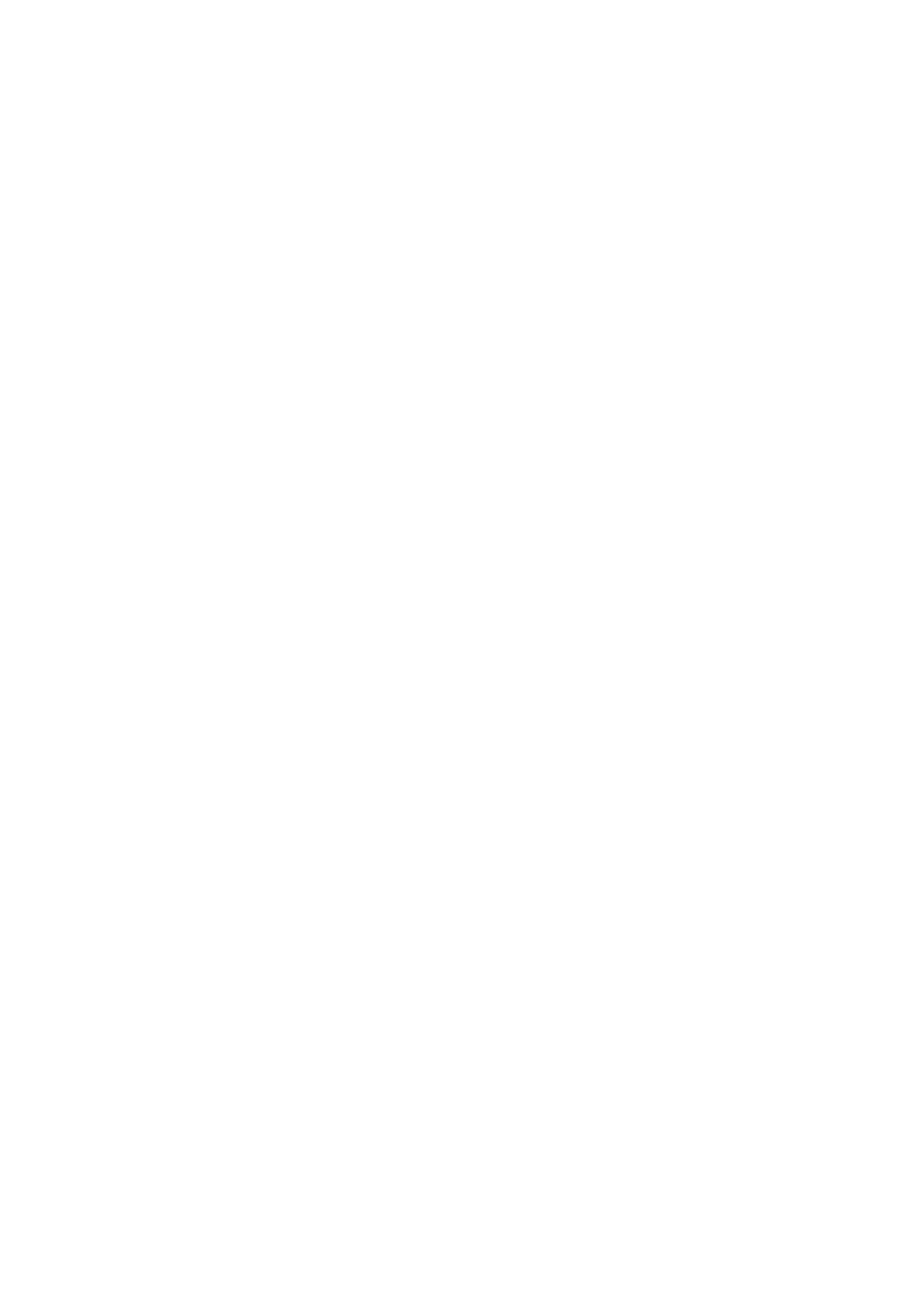Information on Economic Trends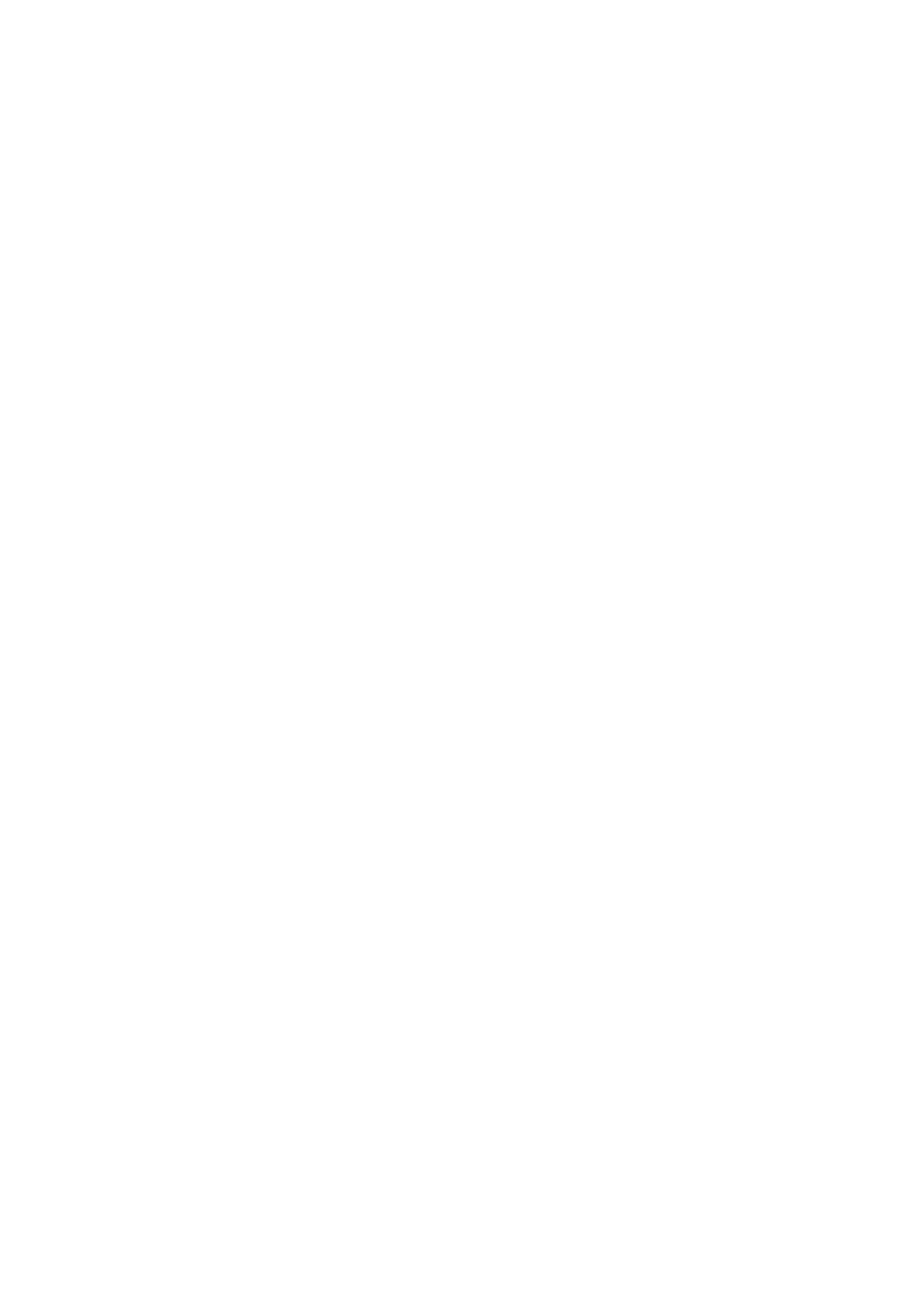# Real Sector

As shown by the CBS's quarterly GDP estimate, the annual growth rate of overall economic activity accelerated at the beginning of 2008 due to the strong investments of the private sector. Real GDP grew at an annual rate of 4.3% in the first quarter, which was an increase of 0.6 percentage points from the last quarter in 2007. An analysis of domestic demand components shows that the annual growth rates of both personal and government consumption slowed in the first quarter. By contrast, the high annual growth of gross fixed capital formation (9.8%) completely offset the slowdown in final consumption. Foreign demand strengthened in the first quarter, but its growth fell behind imports growth and the contribution of net exports remained negative.

According to GDP estimated by production approach, total GVA increased by 4.6% in the first quarter of 2008 relative to the same period in 2007, to a large extent due to an accelerated formation of GVA in industry and construction. GVA in services continued to grow at a stable rate because of increasing tourist demand in that period.

Total industrial production decelerated at the beginning of the second quarter this year, while construction activity remained relatively vibrant. An increase in household consumption brought about positive trends in retail trade in April. May saw a sharp increase in tourist arrivals and nights, which is an indication of strong tourism performance in the off-peak season and is expected to have a positive effect on retail trade turnover in that period.

April and May were marked by a sharp drop in the total industrial production volume relative to that at the beginning of the year and by the continued accumulation of stocks of finished goods. These trends primarily resulted from the weakening of foreign and domestic demand for investment goods. The production of intermediate goods grew at a negative annual rate of 2.6% in the observed period, whereas capital goods production rose by only 0.9%. With the probably saturated market for durable consumer goods, demand for these products was insufficient to reduce their stocks, which had a negative impact on their production growth. In contrast, the production of non-durable consumer goods remained at high levels in April and May, which produced a positive effect on its annual trends.

According to the NCEA, manufacturing increased at a low annual rate of 1.9% in the first two months of the second quarter. Printing and publishing and the production of metal products made the largest positive contributions to manufacturing growth in the April to May period. In contrast with these activities, the production of electrical machinery, apparatus and appliances, as well as of radio, television and communication equipment and apparatus, made the largest negative contributions. At the same time, mining and extraction recorded a negative annual growth rate despite the continued construction growth, which can partly be ascribed to a weakening demand for oil and refined petroleum products due to the surge in the world price of oil. Electricity, gas and water supply was the only area of industry whose growth accelerated in April and May.





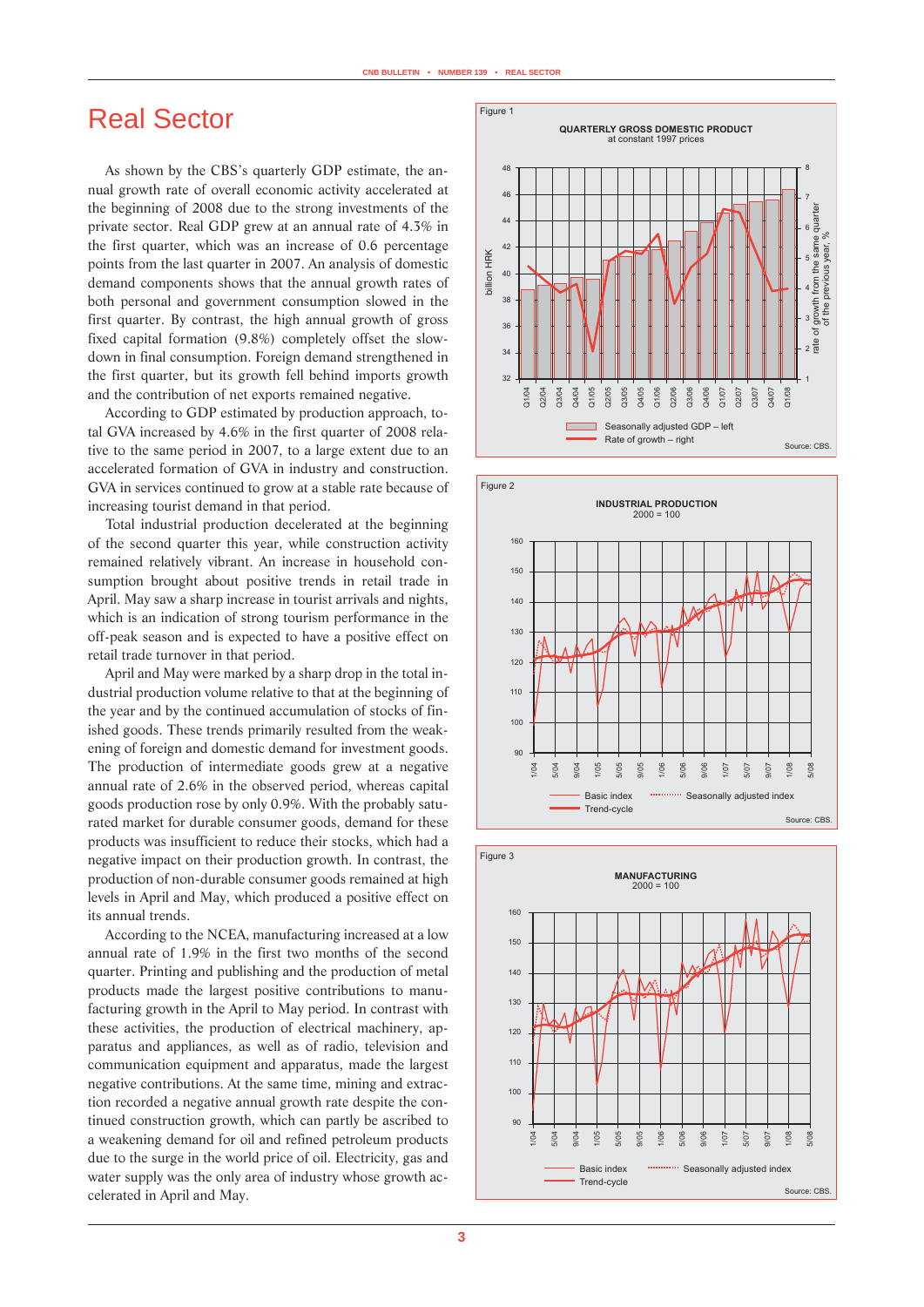









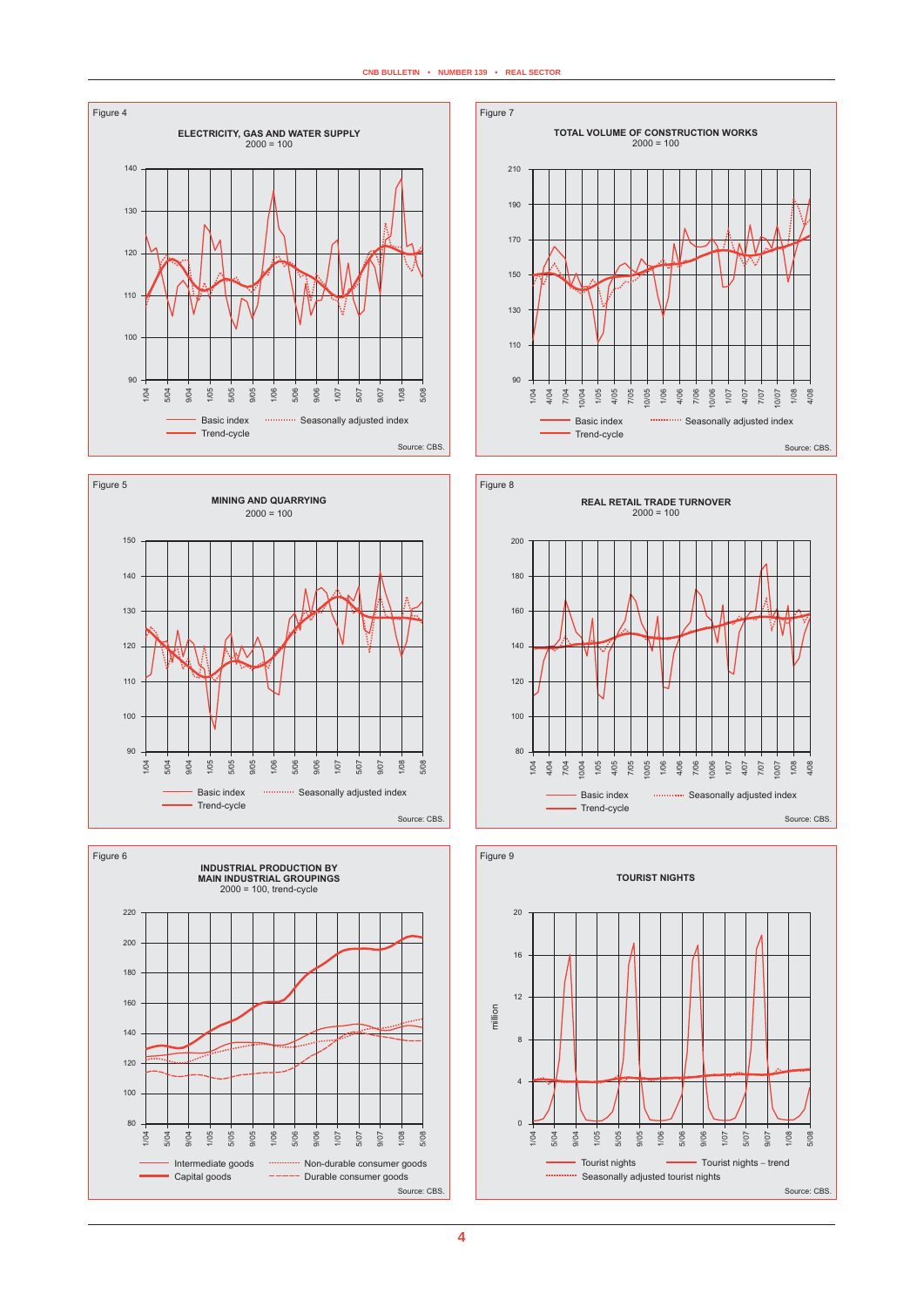Construction continued to grow at a brisk pace in April and employment in that sector rose. Building construction increased at a faster rate than civil engineering works, with non-residential buildings apparently continuing to account for the largest share in the increase. However, in view of negative leading indicators of construction activity in early 2008 (building permits issued and the index of the value of construction work orders), a constant slowdown in the growth of housing loans and a drop in the planned real estate investments of households, construction works volume is expected to decline in the second half of 2008.

In April 2008, real retail trade turnover growth accelerated, according to seasonally adjusted data, relative to the same period in the previous year. The recovery of real retail trade in relation to the end of the previous quarter can be partly explained by a rise in consumer optimism. Retail trade turnover of food products dropped due to Easter falling earlier this year than in 2007 and also because of the marked price increase for this product category. In contrast, real car sales trended upwards, to a great extent due to car purchases by legal persons.

According to the original data, tourist arrivals and nights grew cumulatively at an annual rate of 2.1% and 1.4% respectively in the first two months of the second quarter. The annual increase in tourism volume indicators should be attributed to the effects of movable holidays (Easter).

# Employment and Wages

Labour market saw positive developments in May 2008, including a decrease in unemployment and an increase in employment. Registered unemployment stood at 232,768 at the end of the month, down by 12,437 (5.1%) from the end of April. The registered unemployment drop was due to a decrease in the inflow into the CES register and a decrease in outflow, which could be attributed to a growing demand for season workers in tourism, trade and manufacturing. As shown by seasonally adjusted data, unemployment dropped by 31,000 (11.6%) in May relative to the end of the same month in 2007.

Total employment continued the positive upward trend in May. According to preliminary CBS data, which tended to considerably underestimate employment growth in the previous years, total employment grew by 1.1% in May from the same month in the previous year, which is the same rate as that recorded in the previous two months. In addition to preliminary CBS data, employment growth was also suggested by the data on the number of persons insured with the CPIA, which decelerated slightly compared with the first four months this year.

Due to these labour market trends, the registered unemployment rate reduced to 13.2% at the end of May, dropping by 0.7 percentage points from the end of April (1.6 percentage points from the same month in the previous year), which was a record low for this rate since 1997. According to the latest Labour Force Survey, the unemployment rate stood at 9.7% in the last quarter of 2007, reducing to 9.6% for the whole 2007, down from 11.2% recorded in 2006.





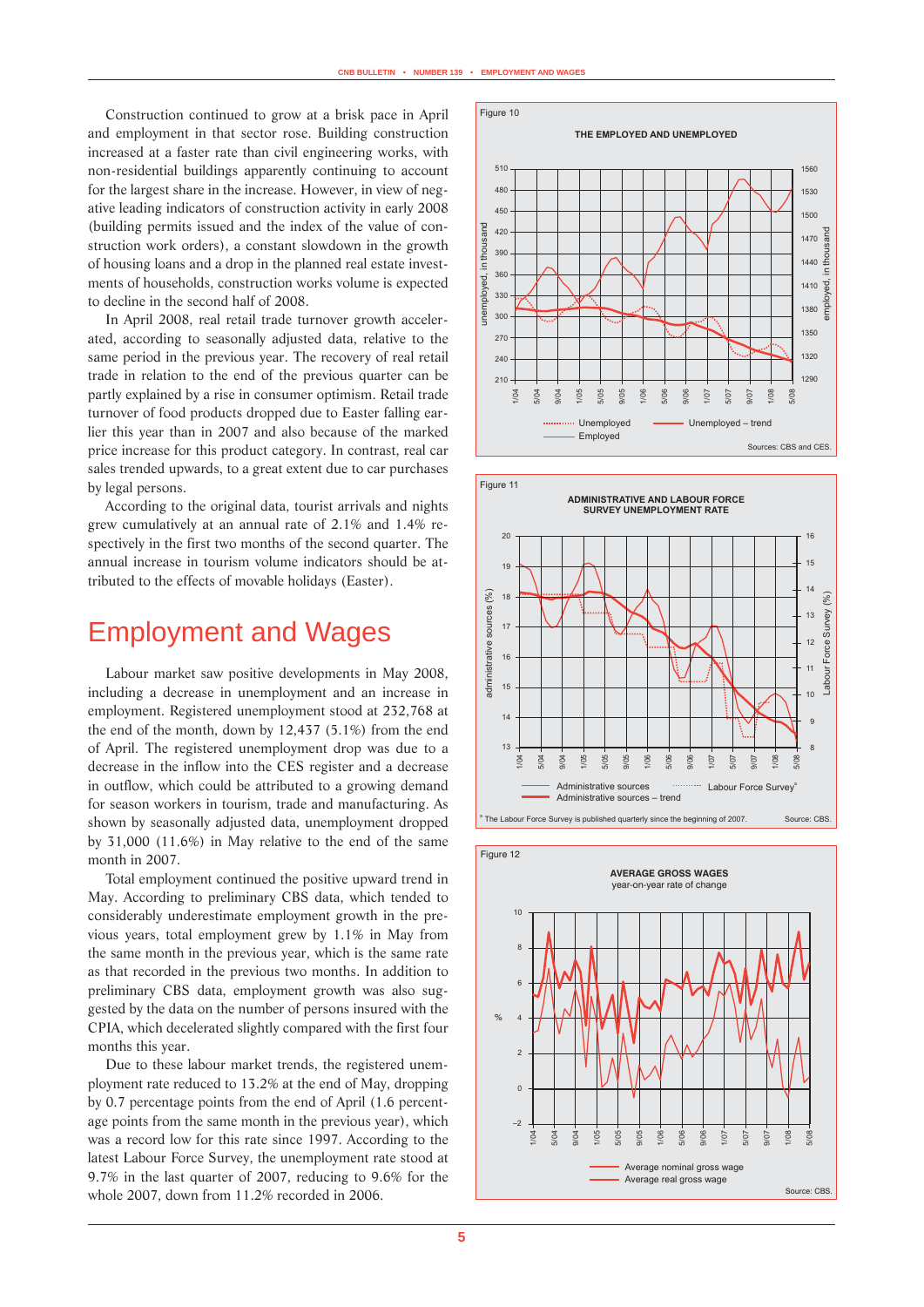After a slowdown in April, nominal wages grew at an accelerated rate in May, with the result that the annual growth rate of average gross wages increased from 6.2% in April to 7.2% in May, while that of average net wages grew from 5.3% to 6.0%. The acceleration of the CPI growth was less marked than the acceleration of the growth of nominal wages. In consequence, average real gross wages rose annually by 0.7% in May, whereas average real net wages had a negative annual rate of change  $(-0.4\%)$ .

# Prices

The overall CPI grew by 1.1% in May and by 0.7% in June relative to the previous month. The annual consumer price inflation rate increased from 5.7% in April to 6.4% in May and further to 7.6% in June, primarily due to the acceleration of the annual growth rate of food and refined petroleum products prices.





#### **Consumer Price Index, year-on-year rate of change**

|                                             | Weight<br>2008 | 4/2008 | 5/2008 | 6/2008 |
|---------------------------------------------|----------------|--------|--------|--------|
| Total                                       | 100.0          | 5.7    | 6.4    | 7.6    |
| Food and non-alcoholic beverages            | 31.8           | 9.6    | 10.9   | 13.1   |
| Alcoholic drinks and tobacco                | 5.5            | 7.1    | 5.4    | 5.3    |
| Clothing and footwear                       | 8.4            | 3.2    | 3.1    | 2.8    |
| Housing, water, energy, gas and other fuels | 14.2           | 4.6    | 5.3    | 5.9    |
| Furniture, equipment and maintenance        | 5.3            | 4.5    | 4.8    | 5.3    |
| Health                                      | 2.8            | 5.5    | 5.7    | 5.5    |
| Transport                                   | 11.4           | 5.0    | 7.0    | 10.0   |
| Communication                               | 4.2            | $-1.3$ | $-1.3$ | $-1.3$ |
| Recreation and culture                      | 6.1            | 0.2    | 0.3    | 1.9    |
| Education                                   | 1.0            | 2.8    | 2.8    | 2.6    |
| Catering services                           | 3.5            | 5.2    | 6.2    | 6.6    |
| Miscellaneous goods and services            | 5.8            | 4.4    | 4.1    | 4.3    |
| Goods                                       | 76.9           | 6.2    | 7.1    | 8.5    |
| <b>Services</b>                             | 23.1           | 4.0    | 4.1    | 4.7    |

Source: CBS.

The largest contribution to the monthly consumer price growth of 0.5 percentage points in May came from the price increase in food, primarily meat, fruit and bread and cereal products. Also contributing strongly to the increase was the price growth of refined petroleum products (0.4 percentage points) and the seasonal price increase in clothing and footwear (0.2 percentage points). In June, the monthly increase in the overall CPI was primarily driven by the price rise in refined petroleum products and food (most of all meat, milk and diary products and edible oil), and it was to some extent offset by the seasonal drop in vegetable prices.

Domestic retail prices of refined petroleum products increased at an average monthly rate of 6.7% in May and 5.4% in June due to the sharp increase in crude oil prices in the world market. The crude oil prices reached USD 131.5 per barrel in June, rising by 20.9% from the end of April. The increase in world crude oil prices in May and June was primarily caused by the escalation of geopolitical tensions and market concerns over the decrease in US reserves of crude oil and refined petroleum products.

The core CPI increased by 1.0% in June from the previous month, at the same rate as in May. The annual core inflation rate grew from 5.3% in April to 5.6% in May and to 6.5% in June. This primarily resulted from the acceleration of the annual price growth rate of food products, especially meat, whose annual price growth rate went up from 2.3% in April to 8.5% in June.

Industrial producer prices grew by 1.3% in June from the month before, which was the same rate as in May, with the highest rise observed, due to the price increase in refined petroleum products, in energy prices. The strong monthly growth pushed up the annual rate of change in producer prices from 7.7% in April to 8.7% in May and 9.6% in June. The highest annual increase was in June recorded in the prices of energy (13.4%) and intermediate products (12.9%), which can be attributed to the growth of world prices of crude oil and other raw materials.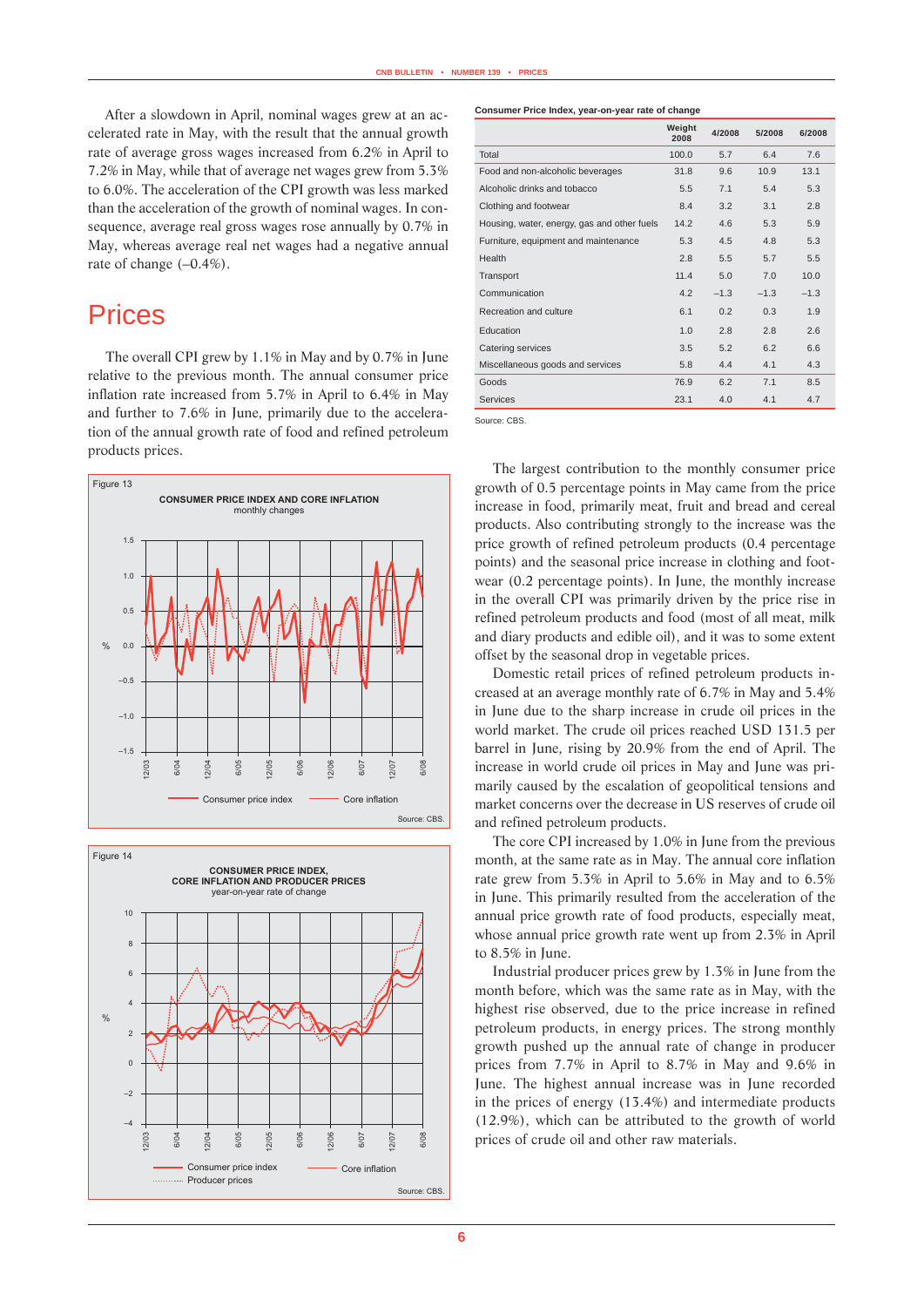





# Exchange Rate

The kuna/euro exchange rate was stable in June, fluctuating within a narrow range of between HRK 7.24 and HRK 7.25/EUR. Standing at HRK 7.25/EUR at the end of June, the kuna/euro exchange rate was only 0.1% higher than that at the end of May. The appreciation pressures on the domestic currency, arising from growing foreign exchange inflows from tourism, were offset by the rise in corporate demand for foreign exchange. In June, as in the previous four months, the central bank did not intervene in the foreign exchange market and banks satisfied their needs for kuna liquidity through reverse repo auctions.

The US dollar exchange rate depreciated against the euro in June, which was largely due to expectations of an increase in the ECB's key interest rate. These trends also had an effect on the exchange rate of the kuna against the US dollar, which appreciated by 1.8% in June, rising from HRK 4.68/USD on 31 May to HRK 4.59/USD on 30 June.

Also in June, the kuna strengthened by 1.1% against the pound sterling and weakened by 1.2% against the Swiss franc. Due to these exchange rate trends, and the appreciation of the kuna exchange rate, the index of the daily nominal effective exchange rate of the kuna appreciated by 0.5% on 30 June from 31 May.

Price competitiveness indicators showed diverse trends in April relative to March. The average monthly index of the nominal effective kuna exchange rate appreciated by 0.5% in April, while the index of the real effective exchange rate of the kuna deflated by consumer prices increased by a higher 0.9% because of the faster growth in domestic consumer prices than in foreign consumer prices (in the eurozone and US). At the same time, due to the slower growth of domestic producer prices than foreign producer prices, the index of the real effective exchange rate of the kuna deflated by producer prices depreciated slightly in the observed period.

# Monetary Developments

Monetary developments in May 2008 were characterised by an increase in net foreign assets, a decrease in net domestic assets and a resulting stagnation in total liquid assets.

Following its sharp fall at the beginning of the year and recovery towards the end of the first and the beginning of the second quarter, money (M1) continued to grow steadily in May. Its increase of HRK 0.5bn, or 0.9%, was largely due to the increase in currency outside banks, and to a lesser extent, to demand deposits growth. Such developments in the components of money were due to the rising demand for currency and more moderate credit activities of banks.

On an annual level, the growth of money was down from 10.2% at end-April to 9.3% at the end of May. Slower growth of this monetary aggregate was also seen in developments in its seasonally adjusted value.

Total savings and time deposits fell by HRK 0.5bn in May as a result of a fall in kuna non-monetary deposits. By contrast, foreign currency deposits continued to grow sharply.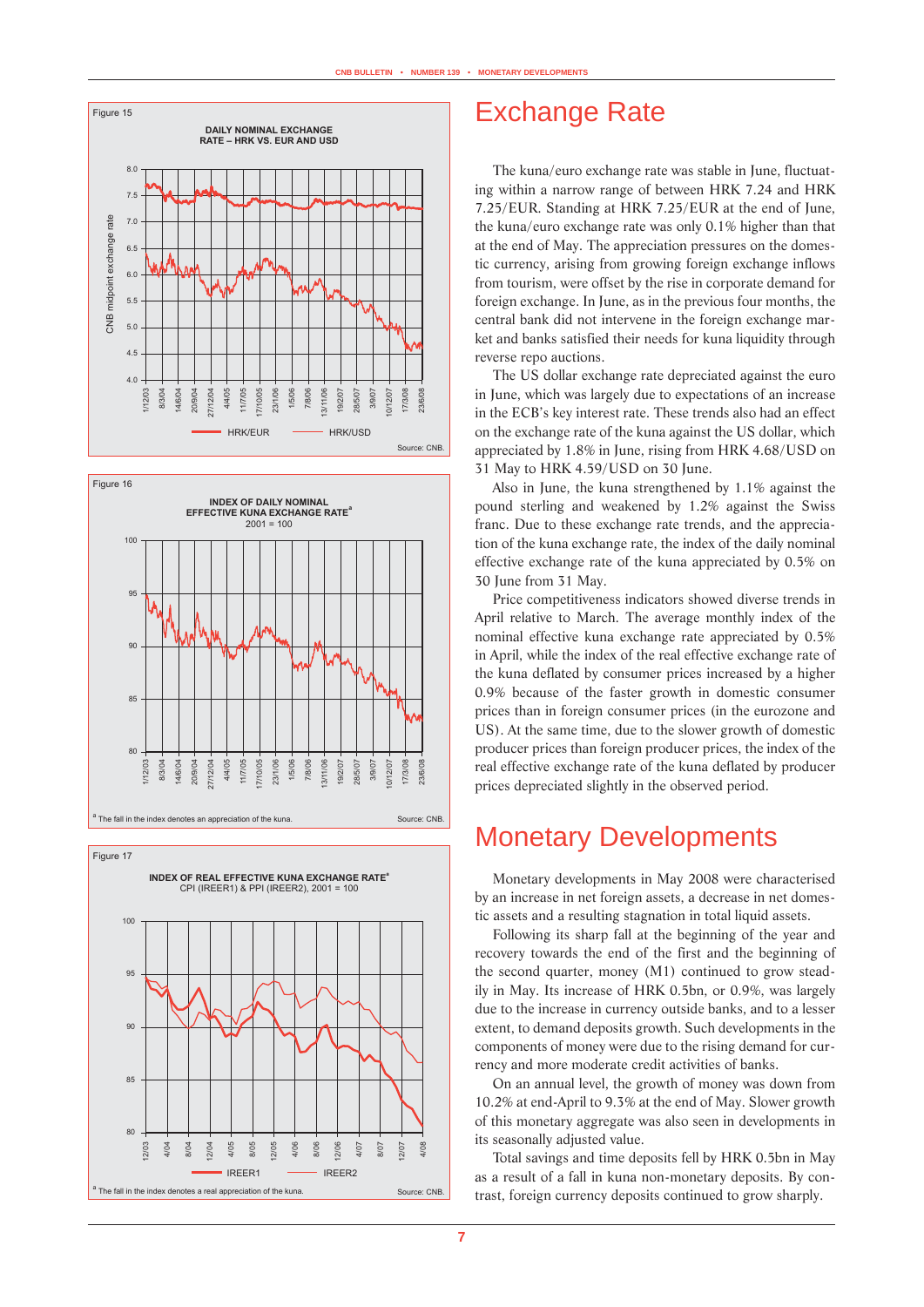





Kuna deposits fell by HRK 1.1bn in May, mainly due to corporate deposits outflows associated with the mid-month T-HT dividend payout. Household kuna deposits held steady, with only deposits of other banking and non-banking financial institutions increasing. The fall in total kuna deposits also influenced their annual growth rate, which fell additionally and stood at 8.4% at the end of the month.

Fast growth of foreign currency deposits from the end of the previous year continued into May, when foreign currency deposits grew by HRK 0.8bn. Their growth was the result of a growth in household and corporate deposits while foreign currency deposits of other banking and non-banking institutions shrank. In line with their fast monthly growth, the annual growth of foreign currency deposits held steady at a high 16.6% at the end of May.

Such developments in money and savings and time deposits caused a stagnation in total liquid assets (M4), with their annual growth rate falling to 12.3% in May.

Moderate credit activities of banks continued into May. Cumulative growth of placements in the first five months of 2008 was 3.2% and on the system level it did not exceed the 5% central bank restriction set for the period under the Decision on the purchase of compulsory CNB bills. Looking at banks individually, several banks exceeded, or were on the verge of exceeding the permissible growth of placements towards the end of the first and at the beginning of the second quarter. To keep their placements within the permitted boundaries, and to avoid the obligatory purchase of CNB bills in case of an excess, the banks slowed down their credit activities. The annual growth rate of bank placements to the non-banking sector declined additionally in May, standing at 10.7% at the end of the month.

Looking by sectors, household loans accounted for the largest share (HRK 0.9bn) of the total May increase in placements (HRK 1.3bn). As usual, the increase was seen in housing loans, credit card loans and other general purpose loans. On an annual level, the growth of household loans continued to slow down steadily, reaching 14.8% at the end of May. A sharper fall was seen in the growth of corporate loans whose annual growth rate at the end of May 2008 was 6.5%, a twofold decrease compared with the end of 2007.

In mid-May the government agreed an EUR 760m loan with domestic banks, but no withdrawals were made under this loan until the end of the month. Banks' claims on the central government thus fell by HRK 0.8bn, and government deposits with the banks rose by HRK 0.4bn. As a result of such developments, banks' net claims on the government fell by HRK 0.4bn.

In May, the CNB loosened its minimum foreign currency liquidity requirement by cutting it from 32% to 28.5%, thus liberating the funds for government loan financing. As the loan was not used in that month, the banks used these funds temporarily to reduce their foreign liabilities. Thus May saw a fall in foreign assets and foreign liabilities of banks of HRK 3.1bn and HRK 2.8bn, respectively, and a resulting fall in net foreign assets of banks of HRK 0.3bn.

The monetary environment in June was characterised by a seasonal upsurge in demand for kuna, as seen particularly in the growth of currency outside banks. The central bank cre-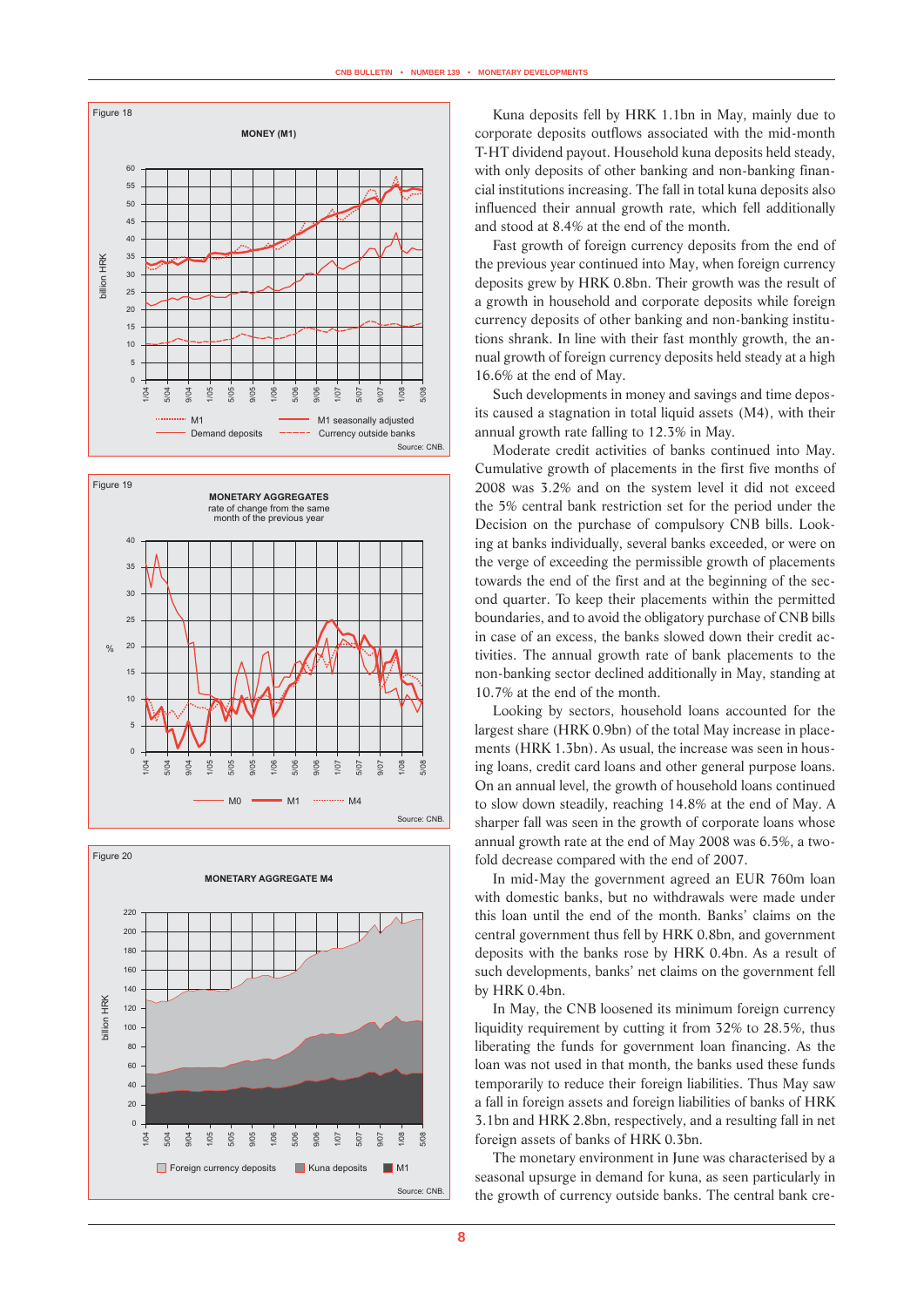









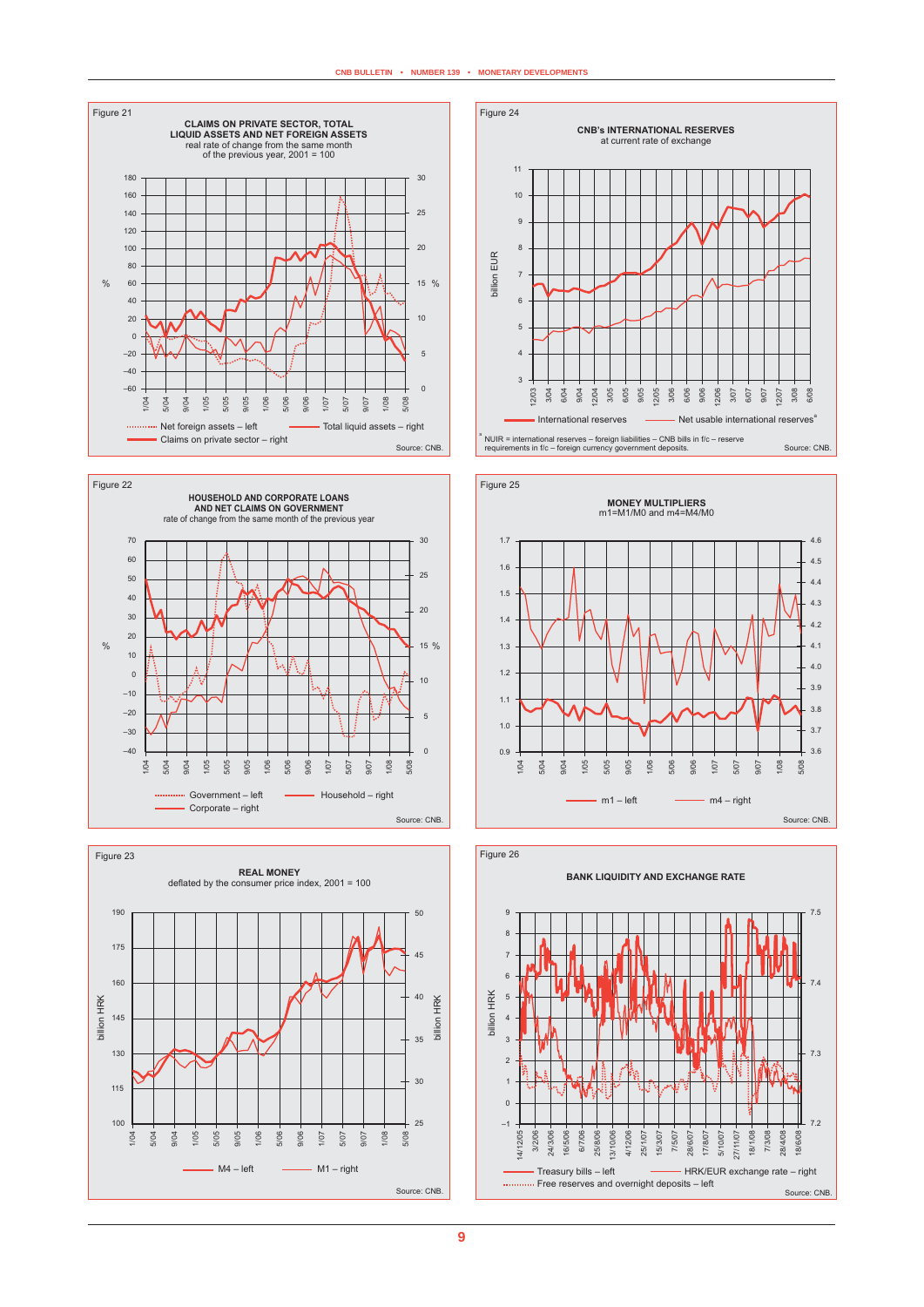ated reserve money exclusively through reverse repo auctions, managing to maintain an adequate level of kuna liquidity.

The banks' demand for kuna at reverse repo auctions was exceptionally stable in June. Apart from the auction held on 4 June, for which banks did not submit any bids, all the three following auctions had almost the same the volume of transactions, i.e. HRK 1.7bn per auction. The CNB accepted all the bids received from the banks, with the weighted repo rate standing at 4.99%.

Such developments led to a slight increase in the growth of reserve money (M0), which stood at HRK 51.2bn at the end of June. The contribution to the growth in this monetary aggregate was provided by currency while other components of reserve money declined. This is particularly true of kuna reserve requirements which shrank mainly on account of the May fall in kuna deposits (T-HT dividend payout). The average daily surplus liquidity in June, including temporarily deposited overnight deposits with the CNB, stood at HRK 0.85bn, which is also a slight decline compared with the previous month. CNB bills subscriptions were only HRK 6m, bringing their total stock at the end of that month to HRK 434m.

Gross international reserves of the CNB fell by EUR 109m in June, and stood at EUR 9,942m at the end of the month. Their fall is mainly attributable to lower marginal reserve requirements.

The May fall in foreign liabilities of banks caused the calculated marginal reserve requirements to fall by EUR 70m, compared with the previous month. Foreign currency reserve requirements also fell slightly. Given the absence of central bank foreign currency interventions, and any significant foreign currency purchase and sale transactions between the CNB and the central government in June, net usable international reserves remained almost unchanged at EUR 7,614m.

# Money Market and Interest Rates

Liquidity conditions in the domestic financial system remained favourable in May and June 2008, with interest rates on overnight interbank loans rising slightly. Demand for the kuna was in these two months primarily boosted by the common increase in currency outside banks caused by the beginning of the tourist season. The central bank contributed to kuna liquidity in the system by increasing placements at reverse repo auctions relative to the previous months and by creating HRK 742.4m through foreign exchange transactions with the government.

Due to favourable liquidity conditions, the average daily turnover of overnight loans in direct interbank trading dropped from HRK 0.5bn in April to HRK 0.4bn in May and June. The weighted interest rate on these loans rose from 3.10% in April to 3.40% in May and 3.60% in June, slightly increasing its daily volatility.

The strong liquidity of the domestic financial system in May and June led to a rise in demand for MoF T-bills, which went over the planned issue amounts at all four auctions held





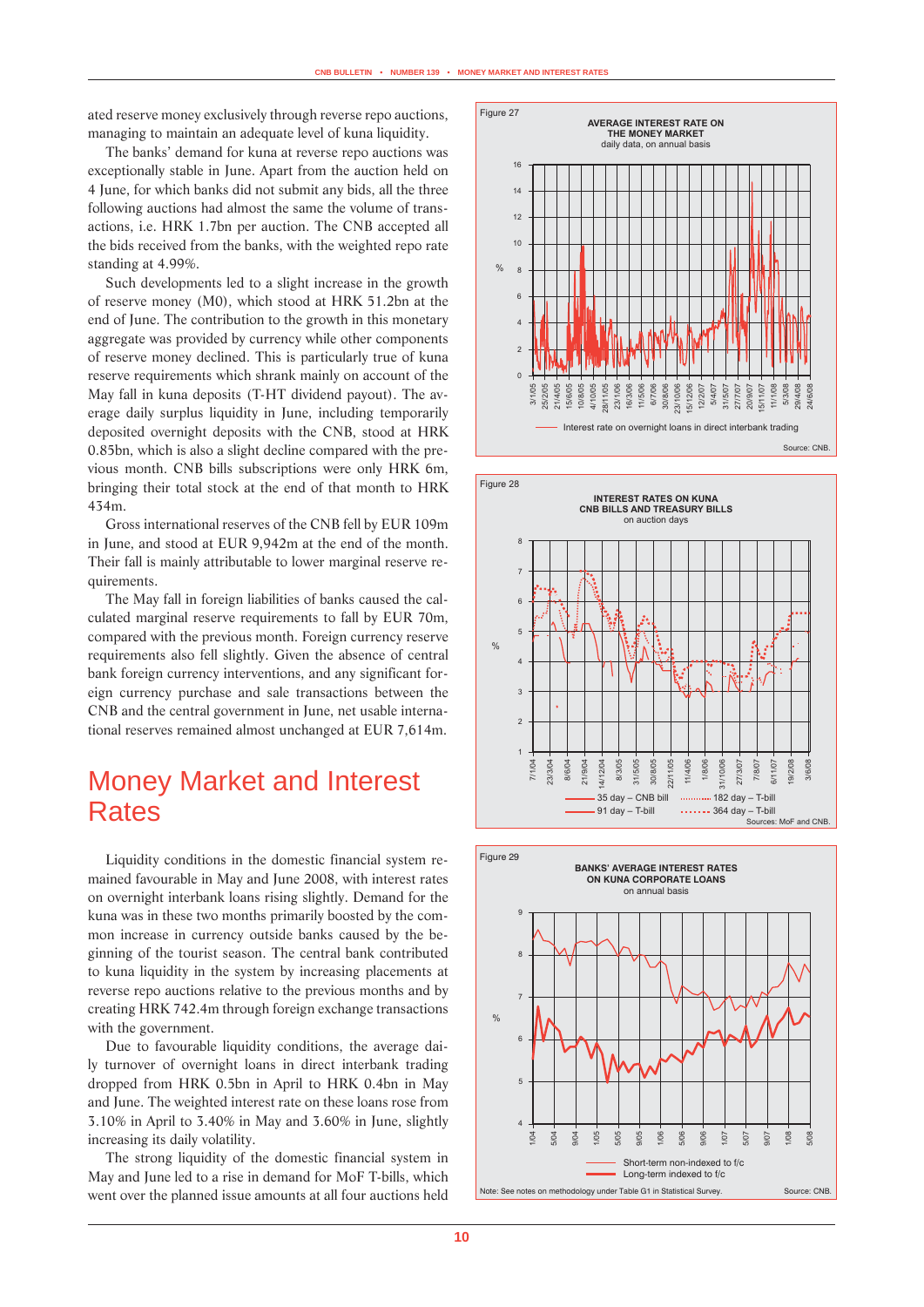







in these two months. The lion's share of demand for T-bills was for the bills with the longest maturities, whose weighted interest rate remained at a relatively high level of 5.60% since March 2008. As investor interest in 182-day T-bills waned somewhat, their weighted interest rate increased markedly from 4.60% in April to 5.00% in May, drifting down to 4.99% in June. 91-day T-bills were subscribed for at two auctions at interest rates holding steady at 4.10% in the last three months. The total stock of subscribed T-bills reduced slightly from HRK 11.8bn in April to HRK 11.7bn in June.

Interest rates on long-term loans increased in May 2008, while interest rates on some short-term loans dropped. Interest rates on foreign currency time deposits fell and those on kuna time deposits not indexed to foreign currency edged up.

Interest rates on long-term household loans remained the fastest growing component of the weighted interest rate on long-term loans and contributed the most to its total increase. The weighted interest rate on long-term household loans indexed to foreign currency reached 8.16% in May, its record high since March 2005. This was due to interest rate growth in all subcategories of foreign currency indexed long-term household loans, but also to a change in the loan structure, i.e., a continued increase in the share of more expensive other long-term loans, a parallel decrease in the cheapest, housing loans, and drop in the share of Swiss franc-indexed loans, which have been the cheapest for several years.

The weighted interest rate on long-term corporate loans indexed to foreign currency edged down from 6.62% in April to 6.53% in May. However, these trends are in line with its commonly observed short-term volatility and there is probably no reason to expect its growth trend to stop.

The weighted interest rate on short-term household loans not indexed to foreign currency, which was relatively stable with small oscillations around its medium value for two years, dropped to 11.93% in May. The weighted interest rate on short-term corporate loans not indexed to foreign currency, on the upward trend since the end of 2006, also reduced, from 7.78% in April to 7.58% in May.

As interest rates on the most common, one-month kuna corporate deposits, halted the sharp downward trend continuing since February, the weighted interest rate on kuna time deposits not indexed to foreign currency edged up from 4.13% in April to 4.20% in May. By contrast, the weighted interest rate on foreign currency time deposits drifted down to 4.06% in May.

Having halted the several-year downward trend at the end of 2007, the spread between interest rates on comparable loans and deposits largely continued to widen in May. Consequently, the spread between the weighted interest rate on foreign currency indexed kuna loans and the weighted interest rate on foreign currency deposits increased sharply from 3.75 percentage points in April to 4.10 percentage points in May. The spread between the weighted interest rate on kuna loans not indexed to foreign currency and the weighted interest rate on total kuna deposits not indexed to foreign currency (inclusive of time and sight deposits) decreased from 7.49 percentage points in April to 7.09 percentage points in May, remaining, however, 44 basis points higher than in December 2007.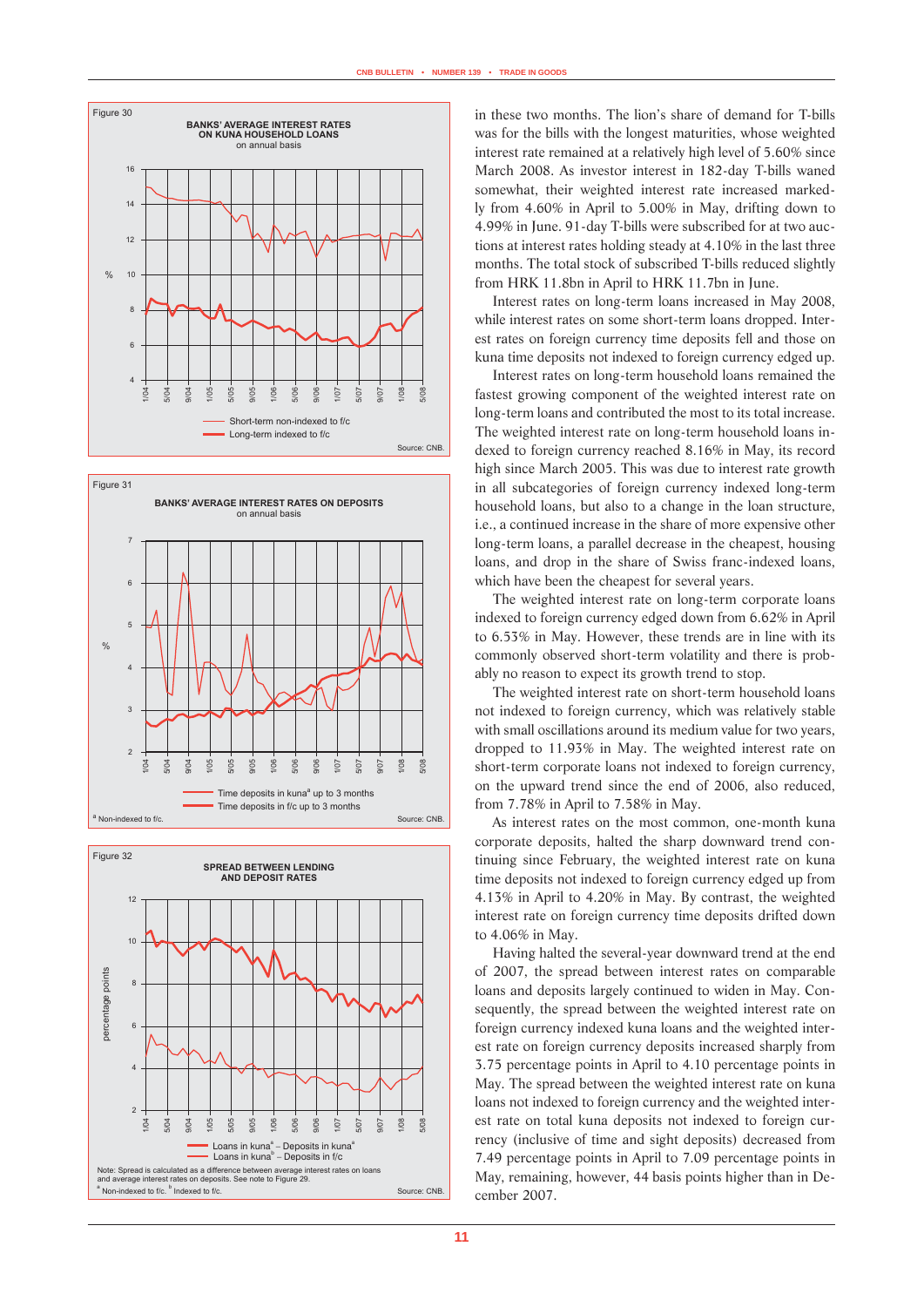





#### **Balance of Payments (preliminary data), in million EUR**

|                                                   | Jan.-Mar.<br>2007 | Jan.-Mar.<br>2008 | Indices<br>Jan.-Mar. 08/<br>Jan.-Mar. 07 |
|---------------------------------------------------|-------------------|-------------------|------------------------------------------|
| Current account                                   | $-2.022.8$        | $-2.488.4$        | 123.0                                    |
| Capital and financial account<br>(excl. reserves) | 2.164.6           | 3.005.2           | 138.8                                    |
| CNB international reserves                        | $-808.1$          | $-696.0$          | 86.1                                     |
| Net errors and omissions                          | 666.3             | 179.1             | 26.9                                     |

Source: CNB.

# Trade in Goods

According to the preliminary CBS data, total exports of goods stood at EUR 3.8bn (USD 5.7bn) and total imports of goods at EUR 8.6bn (USD 13.2bn) in the first five months of 2008. As a result, the foreign trade deficit reached EUR 4.8bn (USD 7.4bn), up 18.1% year-on-year (or 36.1% in US dollar terms). The imports/exports coverage rate dropped from 46.1% in the first five months of 2007 to 43.6% in the first five months of 2008.

Reported at a constant exchange rate to eliminate the effects of exchange translation, the annual growth rate of goods exports accelerated slightly in the first five months of 2008. Specifically, total exports of goods rose by 11.0% in the January-May period of 2008, up 0.8 percentage points over the same period in 2007. This upward movement is attributable to exports of other transport equipment (mostly ships) which grew by one half. If we exclude this SITC division, total exports of goods rose by 5.8%, down 6.2 percentage points over the same period in 2007. The observed slowdown is the result of the fall in exports of cereals and cereal preparations and slower exports of cork and wood, cork and wood manufactures. In contrast, exports of natural and manufactured gas, electrical machinery, apparatus and appliances, and telecommunication apparatus grew at a remarkable rate.

Reported at a constant exchange rate, total imports of goods rose by 18.5% in the first five months of 2008, up 4.4 percentage points over the same period in 2007. The acceleration in the growth of imports is attributed to the strong growth in the value of imported oil and refined petroleum products, caused largely by the surge in crude oil prices in the world market, and to the increased imports of other transport equipment. These two SITC divisions excluded, total imports of goods decelerated from 14.3% in the January-May period of 2007 to 10.7% in the same period in 2008, due mainly to weaker imports of iron and steel, general industrial ma-

#### **Gross External Debt by Domestic Sectors, in million EUR**

|                               |        | <b>End-period stock</b> |                   | Absolute annual change |          |                     |             |  |
|-------------------------------|--------|-------------------------|-------------------|------------------------|----------|---------------------|-------------|--|
|                               | 2006   | 2007 <sup>a</sup>       | 2007 <sup>b</sup> | May 08                 | 2006     | $2007$ <sup>a</sup> | May $08c$   |  |
| Government                    | 6.668  | 6.663                   | 6.723             | 6.579                  | $-380$   |                     | $-5$ $-144$ |  |
| <b>Croatian National Bank</b> | 3      | $\overline{2}$          | $\overline{2}$    | $\overline{2}$         | $\Omega$ | $\Omega$            | $\mathbf 0$ |  |
| <b>Banks</b>                  | 10.223 | 8.879                   | 8.884             | 8.877                  |          | $1.244 - 1.344$     | $-8$        |  |
| Other sectors                 | 9.503  |                         | 13.452 13.726     | 15.142                 | 2.239    | 3.949 1.416         |             |  |
| Direct investment             | 2.878  | 3.933                   | 3.890             | 4.356                  | 423      | 1.054               | 466         |  |
| Total                         | 29.274 | 32.929                  | 33.226            | 34.956                 | 3.526    | 3.655 1.730         |             |  |

Old reporting system. <sup>b</sup> New reporting system. <sup>c</sup> Change relative to the end of the previous ar (in accordance with the new system of reporting). Source: CNB.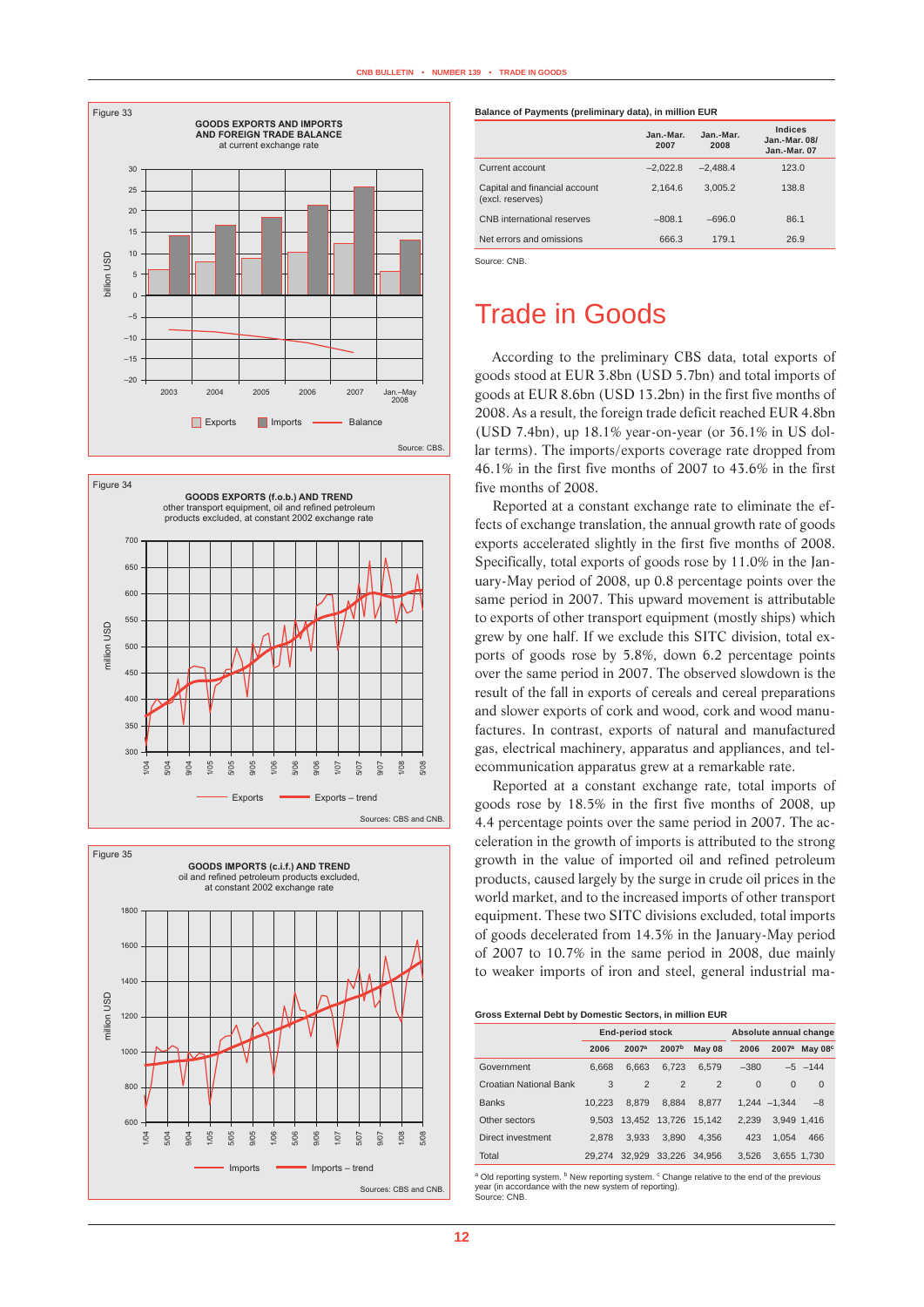

chinery and equipment, and organic chemicals. In contrast, imports of road vehicles, machinery specialised for particular industries, and electric current accelerated in the reference period, while imports of capital goods (machinery and transport equipment, excluding other transport equipment and road vehicles) continued to grow at a high rate.

# External Debt

Gross external debt rose by EUR 1.7bn in the first five months of 2008 to reach EUR 35.0bn at end-May. Its growth rate accelerated from 4.4% in the first five months of 2007 to 5.2% in the same period in 2008. Enterprises reported the highest increase in the external debt in the reference period, but decelerated its rate of growth relative to the first five months in 2007. After increasing strongly early in 2008, the external debt of banks returned to its end-2007 level at end-May. In contrast, the external debt of the government sector continued to decline in the first five months of 2008.

Following its seasonal growth in the first two months of 2008, the external debt of banks dipped in the March-May period of 2008. This was due to recapitalisations enabling some banks to reduce their foreign debt liabilities. The external debt of banks stood at EUR 8.9bn at end-May, accounting for 25.4% of total external debt.

The external debt of other sectors rose by EUR 1.4bn in the first five months of 2008, ending May at EUR 15.1bn. Although growing at a slower pace in the January-May period of 2008 than in the same period last year (10.3% vs. 13.3%), the external debt of other sectors increased its share in total external debt to 43.3% at end-May. The key factor leading to slower debt growth of other sectors was the decrease in the debt of mixed-ownership enterprises. In contrast, public enterprises and enterprises in majority private ownership further increased their debt in the reference period. Direct investment related debt went up by EUR 0.5bn in the first five months of 2008, accounting for EUR 4.4bn or 12.5% of total external debt at end-May. Within this, the highest increase

#### **External Debt of Other Sectors, end of period, in million EUR**

|                                       | 2006     | 2007 <sup>a</sup> | 2007 <sup>b</sup> | May 08   | <b>Indices</b><br>May 08/<br>Dec. $07b$ |
|---------------------------------------|----------|-------------------|-------------------|----------|-----------------------------------------|
| Other banking institutions            | $\Omega$ | $\Omega$          | $\Omega$          | $\Omega$ |                                         |
| Non-banking financial<br>institutions | 1.874    | 2.631             | 2.721             | 3,034    | 111.5                                   |
| Public enterprises                    | 1.168    | 1.997             | 2.083             | 2,275    | 109.2                                   |
| Mixed enterprises                     | 417      | 595               | 588               | 568      | 96.5                                    |
| Other enterprises                     | 5.929    | 8.062             | 8.092             | 9.016    | 111.4                                   |
| Non-profit institutions               | 5        | 5                 | 3                 | 3        | 97.9                                    |
| Craftsmen and sole traders            | 27       | 24                | 24                | 21       | 86.9                                    |
| Households                            | 83       | 137               | 215               | 225      | 104.5                                   |
| Total                                 | 9.503    | 13,452            | 13.726            | 15,142   | 110.3                                   |

<sup>a</sup> Old reporting system. <sup>b</sup> New reporting system.<br>Source: CNB.

**Current and Contingent External Debt of the Public Sector and the Private Sector Debt, end of period, in million EUR**

|                                                | 2006   | 2007 <sup>a</sup> | 2007 <sup>b</sup> | May 08 | Indices<br>May 08/<br>Dec. $07b$ |
|------------------------------------------------|--------|-------------------|-------------------|--------|----------------------------------|
| Public sector debt                             | 8.257  | 9.259             | 9.399             | 9.426  | 100.3                            |
| Publicly quaranteed private<br>sector debt     | 204    | 140               | 136               | 109    | 80.2                             |
| Non-publicly guaranteed private<br>sector debt | 20.813 | 23.530            | 23.692            | 25.421 | 107.3                            |
| Total                                          | 29.274 | 32.929            | 33.226            | 34.956 | 105.2                            |

a Old reporting system. **b** New reporting system

Source: CNB

was observed in banks' liabilities on hybrid and subordinated instruments.

The external debt of the government sector stood at EUR 6.6bn at end-May, down EUR 0.1bn over the end of 2007. This was due to regular debt repayments to the London and Paris club and substantial long-term loan repayments by the CBRD. The external debt of the public sector (including the government sector, public enterprises and mixed enterprises) rose modestly in the first five months of 2008, due mainly to the increase in public enterprises' debt. In contrast, the publicly guaranteed private sector debt (i.e. the contingent debt of the public sector) continued to trend down.

# Government Finance

According to preliminary MoF data, consolidated central government revenues in the first quarter of 2008 were HRK 28.4bn, an increase of 14.5% compared with the same period previous year. High annual growth of revenues which marked the entire 2007 thus continued into the beginning of the following year, mostly as a result of increased revenues from VAT (high annual growth of 19.0%), revenues from social contributions (11.7%) and revenues from profit tax (34.0%). By contrast, revenues from excises fell slightly  $(-2.5\%)$  during this period, mainly as a result of a fall in revenues from excises on tobacco products, while revenues from excises on cars continued their relatively steady growth.

Consolidated central government expenditures in the January to March 2008 period were HRK 26.4bn, which is an increase of 4.2% compared with the first quarter of the previous year. Slow growth of expenditures is due to the fact that the 2008 budget had not been adopted until March, and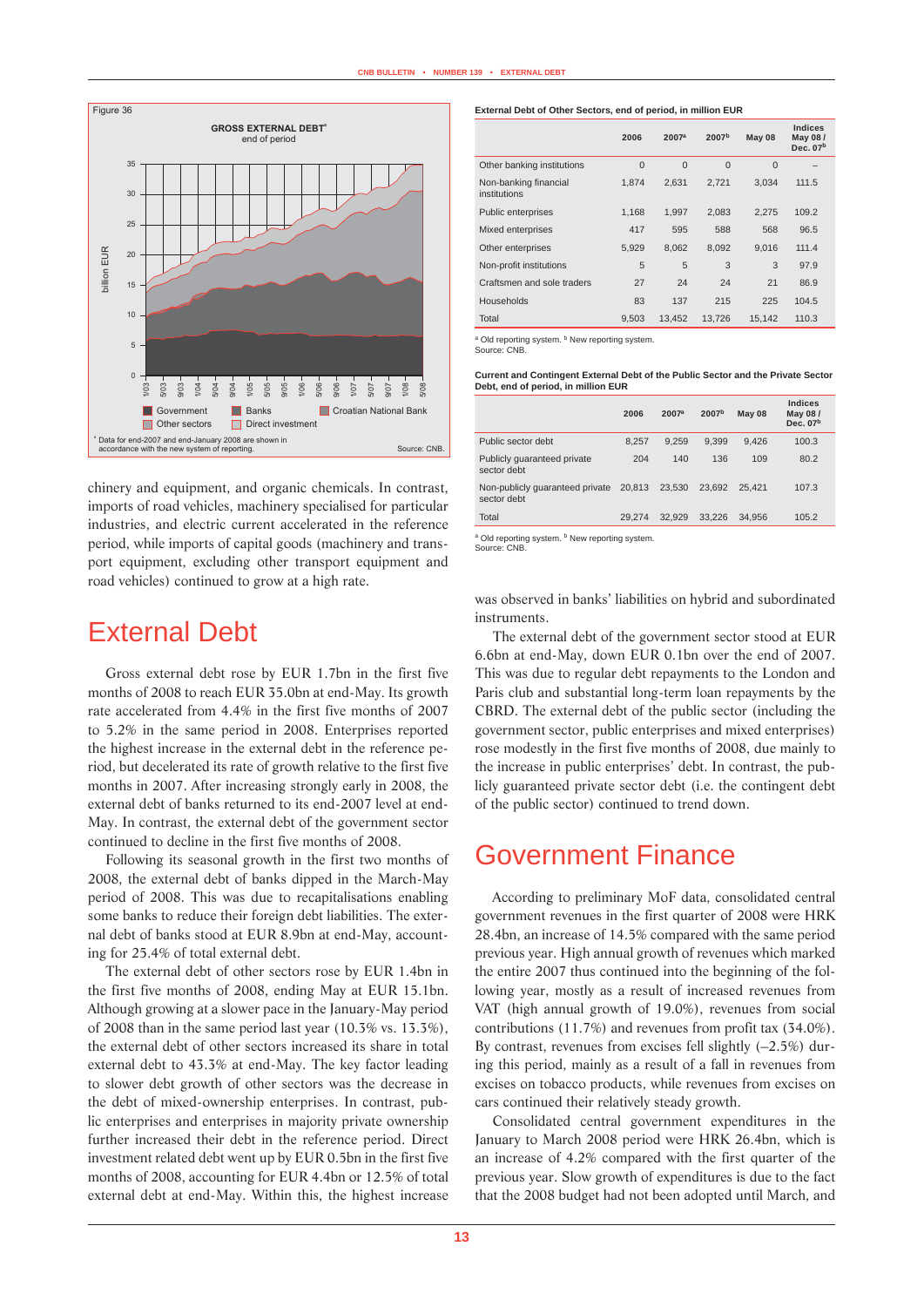#### **Consolidated Central Government Balance (GFS 1986), in million HRK**

|                                                                     | Jan. - Mar. 2008 |  |  |  |
|---------------------------------------------------------------------|------------------|--|--|--|
| Revenues <sup>a</sup>                                               | 28.370.4         |  |  |  |
| Total expenditures and net lending                                  | 27.646.2         |  |  |  |
| Expense <sup>a</sup>                                                | 26.433.0         |  |  |  |
| Acquisition of non-financial assets <sup>a</sup>                    | 1.212.7          |  |  |  |
| Net acquisition of financial assets - loans <sup>a</sup>            | $-17.1$          |  |  |  |
| Acquisition of shares and other equity <sup>a</sup>                 | 17.6             |  |  |  |
| Consolidated central government balance<br>(excl. capital revenues) | 724.2            |  |  |  |

<sup>a</sup> GFS 2001. Source: MoF.

#### **Consolidated Central Government Financing, in million HRK**

|                                              | Jan. - Mar. 2008 |
|----------------------------------------------|------------------|
| Balance (GFS 1986)                           | 724.2            |
| Financing                                    | $-724.2$         |
| Domestic borrowing - net                     | 1.049.5          |
| Foreign borrowing - net                      | $-292.6$         |
| Change in currency and deposits <sup>a</sup> | $-1.595.2$       |
| Disposal of shares and other equity          | 22,8             |
| Disposal of non-financial assets             | 91.3             |

a Positive signs denote a decrease. Source: MoF.

#### **Central Government Debt, in million HRK**

|                                   | Jan. - Mar. 2008 |
|-----------------------------------|------------------|
| Change in total debt stock        | 134.8            |
| • Change in domestic debt stock   | 1,512.8          |
| - Treasury bills                  | $-100.7$         |
| - Money market instruments        |                  |
| - Bonds                           | $-238.9$         |
| $-$ Credits from banks            | 1,852.3          |
| • Change in external debt stock   | $-1,556.4$       |
| - Bonds                           | $-844.3$         |
| $-$ Credits                       | $-712.1$         |
| • Change in total CBRD debt stock | 178.3            |
| Memo item:                        |                  |
| Change in total guarantees issued | $-341.0$         |

Source: CNB.

that under the temporary budget applicable until that date, government spending was legally restricted. The largest contribution to the annual increase in expenditures was provided by an increase in compensation of employees (9.7%), social benefits (3.8%) and subsidies (13.8%). During this period,



central government units spent HRK 1.2bn for the acquisition of non-financial assets, corresponding to the amount of their acquisitions in the same period 2007. The bulk of the funds was used for further road infrastructure construction.

High revenues growth, accompanied by a slight increase in expenditures and stagnation in expenditures for the acquisition of non-financial assets in the first quarter of 2008, led to a consolidated central government budget surplus of HRK 0.7bn (GFS 1986, cash basis). By contrast, in the same period previous year, the consolidated central government budget recorded a deficit of HRK 2.1bn. The largest fiscal adjustment was seen on the state budget level, while the deficit of extrabudgetary users held steady at the same level as in the same period previous year.

According to CNB data, central government debt (CBRD debt included) at the end of March 2008 was HRK 112.2bn, which is an increase of HRK 0.1bn compared with the end of the previous year. The increase is exclusively due to new foreign borrowing of CBRD. Given the consolidated central government budget surplus during the observed period, the new borrowing was used solely for the refinancing of due liabilities. At the same time, further borrowing on the domestic market led to a fall in foreign liabilities. Contingent central government debt arising under issued guarantees declined by HRK 0.3bn in the January to March period of this year.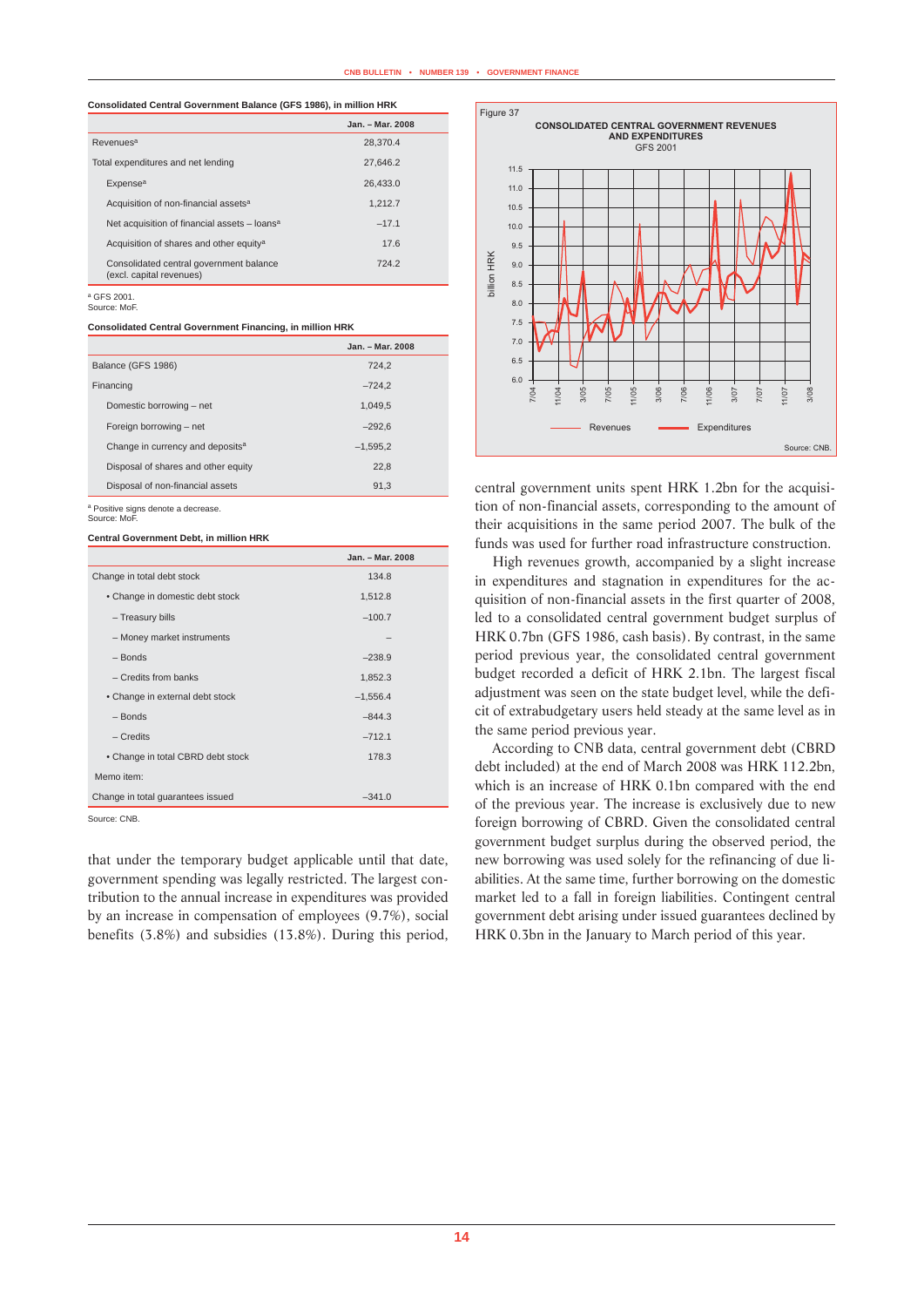Statistical Survey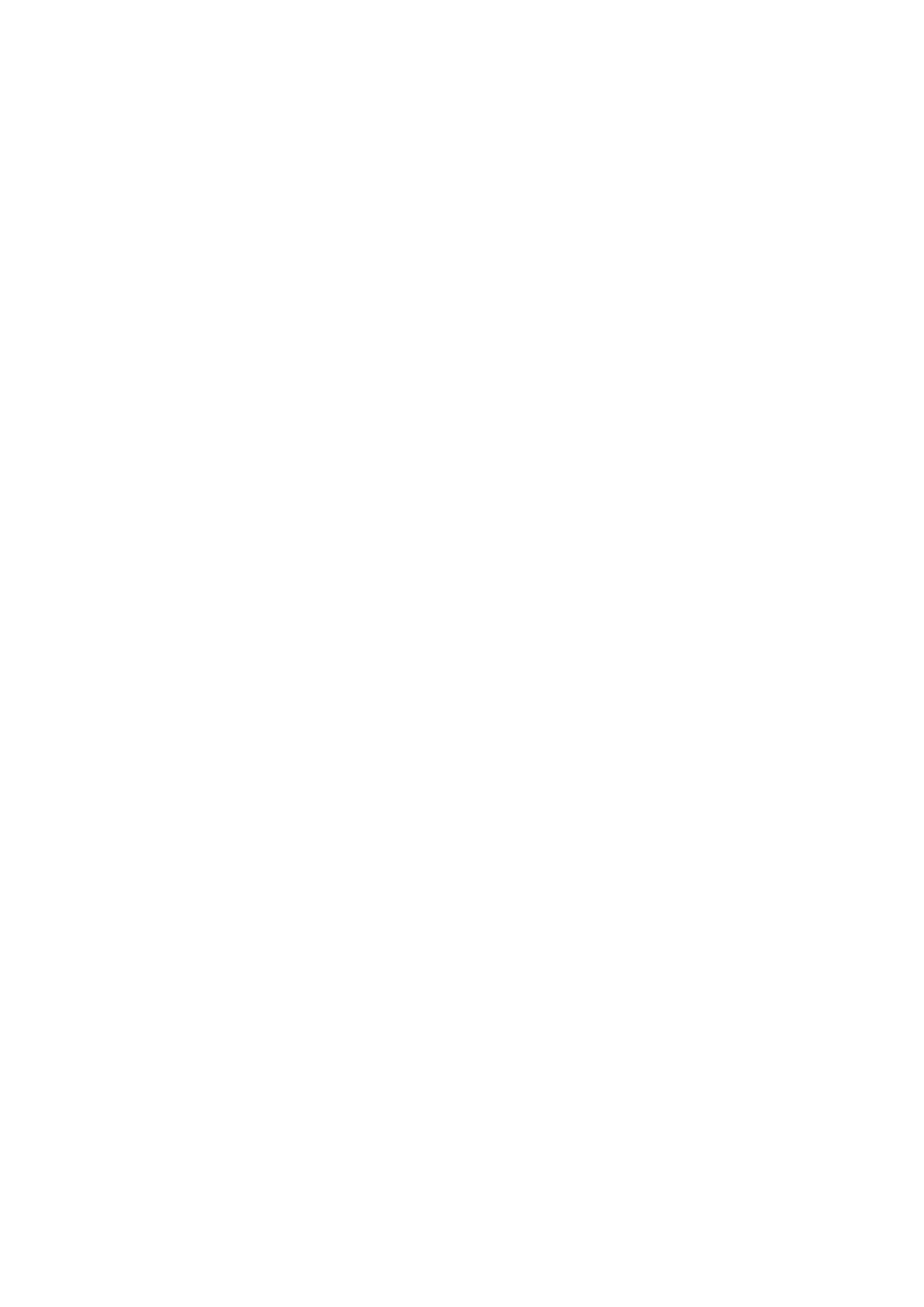#### Classification and Presentation of Data on Claims and Liabilities

Data on financial institutions' claims and liabilities are classified according to institutional sectors and financial instruments. Institutional sectors are: financial institutions, central government and funds, other domestic sectors and foreign sector.

The financial institutions sector includes the following subsectors: monetary authorities (the central bank), banks, other banking institutions and non-banking financial institutions. The central bank is the Croatian National Bank (CNB). Banks are institutions to which the Croatian National Bank has issued a license to perform banking business services in accordance with the Banking Act, including savings banks during a transition period. Data on banks do not include claims and liabilities of banks undergoing bankruptcy proceedings, nor former branches of banks headquartered outside the Republic of Croatia. Other banking institutions comprise housing savings banks, savings and loan cooperatives and investment funds. Non-banking financial institutions are financial institutions not classified as banks or other banking institutions (e.g. insurance companies, pension funds).

The central government and funds consists of two subsectors, the Republic of Croatia and central government funds. Until December 2003, the subsector Republic of Croatia included government authorities, comprising the Croatian Roads, the Croatian Motorways

and the State Agency for Deposit Insurance and Bank Rehabilitation, and the subsector central government funds included the Croatian Institute for Health Insurance, the Croatian Pension Insurance Administration, the Croatian Employment Service, the Croatian Privatisation Fund, the Croatian Waters and the Croatian Bank for Reconstruction and Development.

Since January 2004, the Croatian Roads, the Croatian Motorways, and the State Agency for Deposit Insurance and Bank Rehabilitation have been reclassified, from the subsector Republic of Croatia to the subsector central government funds.

Other domestic sectors include local government authorities, public and other enterprises and households, including craftsmen and non-profit institutions providing services to households. The subsector other enterprises also comprises banks undergoing bankruptcy proceedings. In some tables other domestic sectors are divided into the following subsectors: local government (which comprises units of local and regional self-government), public and other enterprises, and households (including craftsmen and non-profit institutions).

Foreign sector includes foreign legal and natural persons.

All data on claims and liabilities refer to balances at the end of the reporting period. Foreign currency items are reported in their kuna equivalent at the CNB's midpoint exchange rate at the end of the reporting period.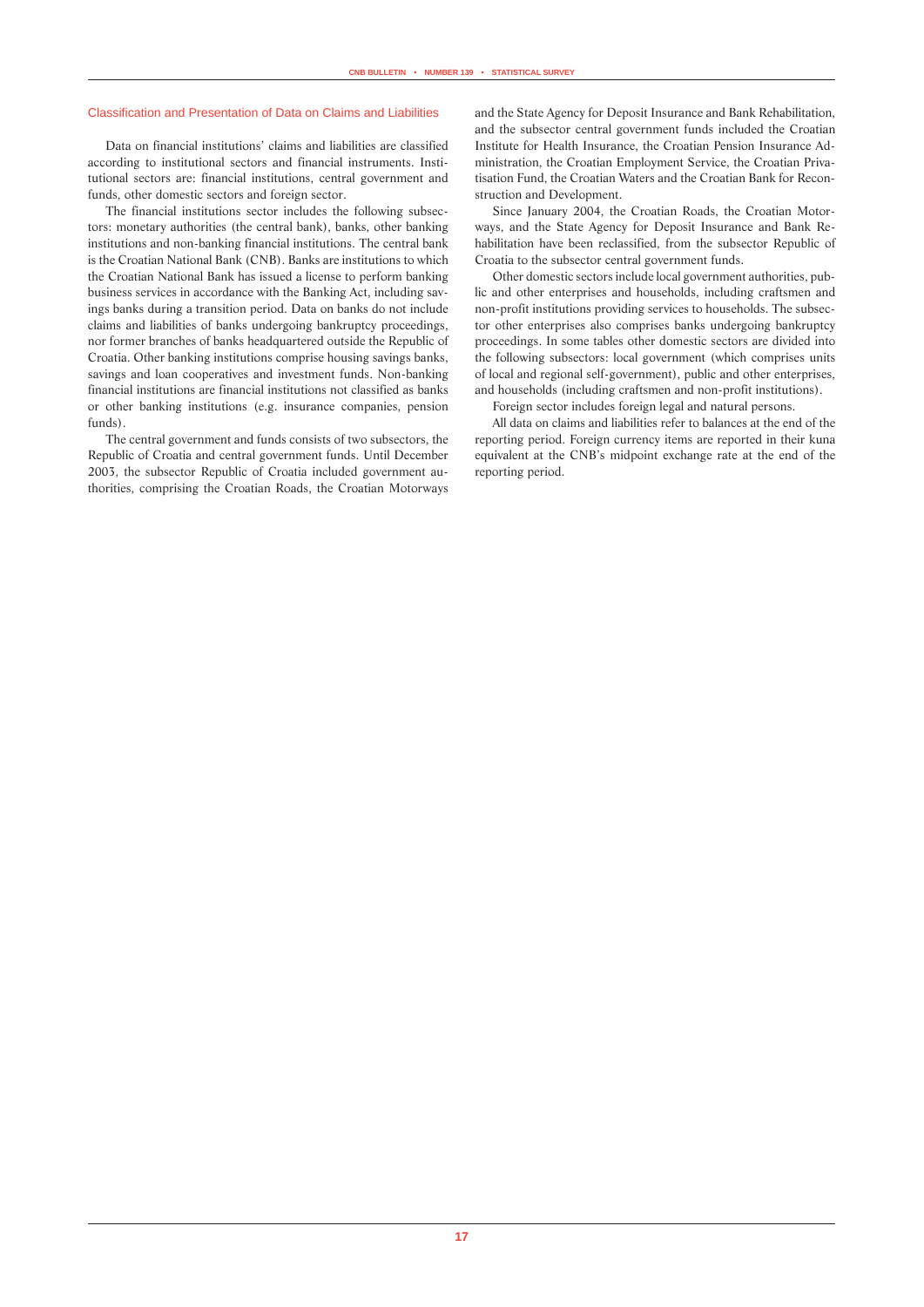#### **Table A1: Monetary and Credit Aggregates**

end of period, million kuna and %

|      |                       |                         |          |                    |                             |                                  |                           |                  |                 | Monthly rates of growth |                             |                                  |                           |  |
|------|-----------------------|-------------------------|----------|--------------------|-----------------------------|----------------------------------|---------------------------|------------------|-----------------|-------------------------|-----------------------------|----------------------------------|---------------------------|--|
| Year | Month                 | <b>Reserve</b><br>money |          | Money M1 Money M1a | <b>Broadest</b><br>money M4 | <b>Net</b><br>domestic<br>assets | <b>Domestic</b><br>credit | Reserve<br>money | <b>Money M1</b> | <b>Money M1a</b>        | <b>Broadest</b><br>money M4 | <b>Net</b><br>domestic<br>assets | <b>Domestic</b><br>credit |  |
| 1994 | December              | 4,714.2                 | 6,642.6  | 6,996.7            | 17,679.9                    | 16,540.1                         | 27,661.5                  | 11.73            | 2.20            | 3.83                    | 2.26                        | 11.84                            | 3.45                      |  |
| 1995 | December              | 6,744.1                 | 8.234.9  | 8,503.2            | 24,623.0                    | 21,576.3                         | 32,819.5                  | 2.97             | 0.89            | 1.54                    | 3.41                        | 1.00                             | 1.88                      |  |
| 1996 | December              | 8,770.4                 | 11,368.9 | 11,494.9           | 36,701.1                    | 24,960.4                         | 33,831.2                  | 11.35            | 7.83            | 7.67                    | 4.88                        | $-5.41$                          | $-11.61$                  |  |
| 1997 | December              | 10,346.1                | 13,731.4 | 13,848.8           | 50,742.0                    | 33,829.0                         | 48,863.4                  | 7.86             | 3.93            | 3.85                    | 2.16                        | 4.98                             | 4.96                      |  |
| 1998 | December              | 9,954.2                 | 13,531.4 | 13,615.2           | 57,340.3                    | 44,626.8                         | 59,792.0                  | 7.24             | 6.92            | 6.59                    | 2.51                        | 3.73                             | 0.25                      |  |
| 1999 | December <sup>a</sup> | 10,310.0                | 13,858.9 | 13,965.7           | 56,659.3                    | 40,003.8                         | 55,875.8                  | 4.53             | 5.46            | 5.48                    | 2.28                        | 0.35                             | $-4.58$                   |  |
| 2000 | December              | 11,717.3                | 18,030.3 | 18,256.4           | 73,061.1                    | 44,043.9                         | 60,883.8                  | 7.32             | 10.04           | 9.89                    | 3.66                        | 10.46                            | 2.66                      |  |
| 2001 | December              | 17,803.2                | 23,703.5 | 23,936.5           | 106,071.4                   | 57,410.0                         | 74,964.5                  | 8.01             | 13.00           | 11.96                   | 11.65                       | 3.40                             | 1.16                      |  |
| 2002 | December              | 23,027.9                | 30,869.8 | 31,876.7           | 116,141.8                   | 83,324.4                         | 97,463.7                  | 10.72            | 6.11            | 6.79                    | 1.65                        | 7.92                             | 2.15                      |  |
| 2003 | December              | 30,586.2                | 33,888.7 | 34,630.9           | 128,893.1                   | 96,121.7                         | 111,661.4                 | 8.90             | 1.78            | 1.93                    | 0.14                        | 3.11                             | 0.66                      |  |
| 2004 | December              | 33,924.4                | 34,562.1 | 35,186.5           | 139,947.7                   | 108,205.1                        | 127,308.6                 | 8.69             | 2.86            | 2.68                    | 0.23                        | 2.15                             | 1.99                      |  |
| 2005 | December              | 40,390.8                | 38.817.1 | 39.855.4           | 154,647.0                   | 131,343.2                        | 149.168.3                 | 9.38             | 4.34            | 3.87                    | $-0.02$                     | 1.84                             | 1.94                      |  |
| 2006 | December              | 46,331.2                | 48,521.0 | 49,141.7           | 182,458.6                   | 154,844.1                        | 183,379.5                 | 3.17             | 4.75            | 4.07                    | 1.57                        | 3.38                             | 2.99                      |  |
| 2007 | June                  | 48,416.1                | 51,560.7 | 52,188.8           | 194,446.1                   | 162,586.3                        | 199,620.1                 | 3.98             | 5.92            | 5.80                    | 2.53                        | 1.95                             | 1.56                      |  |
|      | July                  | 48,931.4                | 54,142.1 | 54,918.2           | 201,254.3                   | 163,498.0                        | 199,132.8                 | 1.06             | 5.01            | 5.23                    | 3.50                        | 0.56                             | $-0.24$                   |  |
|      | August                | 48,791.2                | 53,735.4 | 54,528.0           | 207,386.8                   | 163,275.5                        | 200,401.2                 | $-0.29$          | $-0.75$         | $-0.71$                 | 3.05                        | $-0.14$                          | 0.64                      |  |
|      | September             | 50,941.0                | 49,909.0 | 50,584.4           | 197,707.5                   | 152,725.9                        | 202,290.3                 | 4.41             | $-7.12$         | $-7.23$                 | $-4.67$                     | $-6.46$                          | 0.94                      |  |
|      | October               | 48,280.0                | 53,183.8 | 53.952.0           | 204,409.6                   | 158.467.2                        | 204,273.4                 | $-5.22$          | 6.56            | 6.66                    | 3.39                        | 3.76                             | 0.98                      |  |
|      | November              | 50,055.2                | 54,237.8 | 55,022.9           | 207,629.0                   | 160,693.7                        | 205,380.1                 | 3.68             | 1.98            | 1.98                    | 1.57                        | 1.41                             | 0.54                      |  |
|      | December              | 51,923.9                | 57,878.3 | 58,663.4           | 215,822.1                   | 166,375.5                        | 210,828.4                 | 3.73             | 6.71            | 6.62                    | 3.95                        | 3.54                             | 2.65                      |  |
| 2008 | January               | 47,405.3                | 52,247.9 | 53,025.1           | 208,400.5                   | 164,016.4                        | 209,357.2                 | $-8.70$          | $-9.73$         | $-9.61$                 | $-3.44$                     | $-1.42$                          | $-0.70$                   |  |
|      | February              | 49,095.1                | 51.224.9 | 51.909.7           | 209,602.6                   | 165,568.9                        | 211,926.6                 | 3.56             | $-1.96$         | $-2.10$                 | 0.58                        | 0.95                             | 1.23                      |  |
|      | March                 | 49,977.8                | 52,807.2 | 53,387.0           | 211,620.2                   | 168,073.0                        | 215,026.9                 | 1.80             | 3.09            | 2.85                    | 0.96                        | 1.51                             | 1.46                      |  |
|      | April                 | 49,011.4                | 52,720.0 | 53,290.5           | 212,882.5                   | 168,815.9                        | 216,245.9                 | $-1.93$          | $-0.17$         | $-0.18$                 | 0.60                        | 0.44                             | 0.57                      |  |
|      | May                   | 51,169.9                | 53,193.2 | 53,789.3           | 212,929.3                   | 168,417.3                        | 217,536.4                 | 4.40             | 0.90            | 0.94                    | 0.02                        | $-0.24$                          | 0.60                      |  |

a Domestic credit decreased by a one-off HRK 2,759.4m.

#### Table A1: Monetary and Credit Aggregates

The table shows data on some basic monetary and credit aggregates, including their monthly growth rates. In September 1999, all the monetary aggregates were revised. In previous publications of the CNB, data on claims and obligations of savings banks were not included in the compilation of the monetary aggregates.

Reserve money is taken over in its entirety from the Monetary Authorities Accounts (Table C1).

Money (M1) is defined in the same way as the corresponding item in the Monetary Survey (Table B1). It comprises currency outside banks, deposits with the CNB by other banking institutions and other domestic sectors as well as banks' demand deposits. Money (M1a) comprises currency outside banks and banks' demand deposits, increased by the demand deposits of the central government and funds with banks.

Broadest money (M4) comprises Money (M1), savings and time deposits, foreign currency deposits as well as bonds and money market instruments (all components are taken over from the Monetary Survey, Table B1).

Net domestic assets are defined as a difference between total liquid assets and foreign assets (net).

Domestic credit comprises banks' claims on other domestic sectors, other banking institutions and non-banking financial institutions.

In May 1999, bankruptcy proceedings have been initiated against several banks so their assets and liabilities are excluded from monetary statistics. In April 1999, those banks' share in monetary aggregate M1 amounted to HRK 259.3m and in monetary aggregate M4 amounted to HRK 4,035.8m. Data for June 1999 are comparable with data for July 1999 if Domestic credit is increased by HRK 3,513.5m.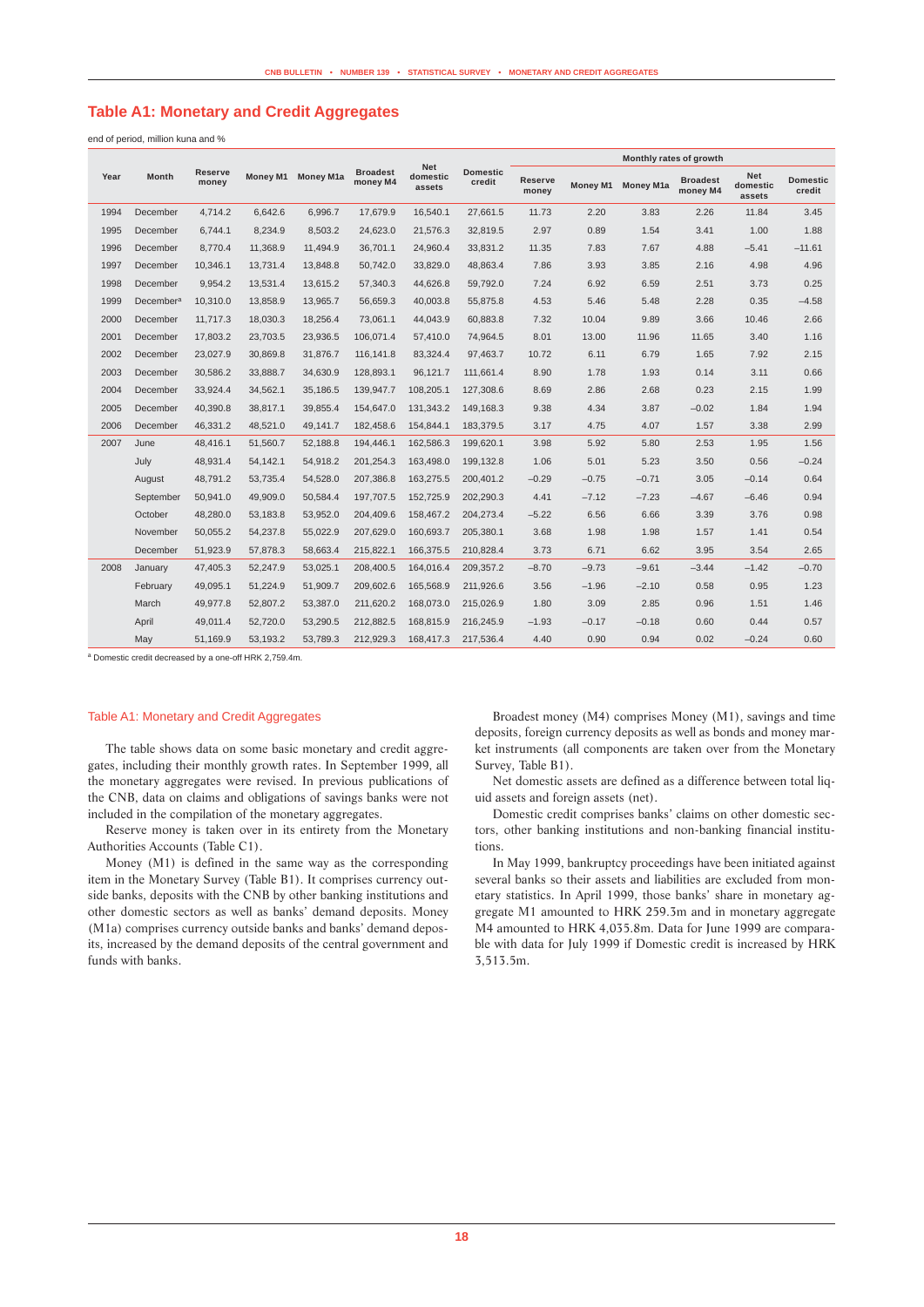# **Table B1: Monetary Survey**

end of period, million kuna

|                                                             | 2002      | 2003      | 2004      | 2005      | 2006      | 2007      | 2008      |           |           |  |
|-------------------------------------------------------------|-----------|-----------|-----------|-----------|-----------|-----------|-----------|-----------|-----------|--|
|                                                             | Dec.      | Dec.      | Dec.      | Dec.      | Dec.      | Dec.      | Mar.      | Apr.      | May       |  |
| <b>ASSETS</b>                                               |           |           |           |           |           |           |           |           |           |  |
| 1. Foreign assets (net)                                     | 32,817.4  | 32,771.4  | 31,742.6  | 23,303.8  | 27,614.5  | 49,446.5  | 43,547.2  | 44,066.5  | 44,512.0  |  |
| 2. Domestic credit                                          | 112.518.9 | 126,372.0 | 141.278.1 | 168,427.7 | 200.328.9 | 226.076.1 | 231.039.6 | 231.348.9 | 232,210.1 |  |
| 2.1. Claims on central government and<br>funds (net)        | 15,055.2  | 14,710.6  | 13,969.6  | 19,259.4  | 16,949.4  | 15,247.7  | 16,012.7  | 15,103.0  | 14,673.6  |  |
| 2.2. Claims on other domestic sectors                       | 96,329.0  | 110,467.8 | 125,790.7 | 147,414.3 | 181,031.9 | 207,398.7 | 213,428.2 | 214,562.7 | 215,937.1 |  |
| 2.3. Claims on other banking institutions                   | 219.5     | 431.8     | 624.0     | 592.2     | 1.029.5   | 1,640.0   | 657.6     | 695.5     | 598.1     |  |
| 2.4. Claims on non-banking financial<br><i>institutions</i> | 915.3     | 761.8     | 893.9     | 1.161.8   | 1,318.1   | 1,789.7   | 941.1     | 987.8     | 1,001.2   |  |
| Total $(1+2)$                                               | 145,336.3 | 159,143.4 | 173.020.7 | 191,731.5 | 227,943.3 | 275,522.6 | 274,586.8 | 275.415.4 | 276,722.1 |  |
| <b>LIABILITIES</b>                                          |           |           |           |           |           |           |           |           |           |  |
| 1. Money                                                    | 30.869.8  | 33.888.7  | 34.562.1  | 38.817.1  | 48,521.0  | 57,878.3  | 52.807.2  | 52,720.0  | 53,193.2  |  |
| 2. Savings and time deposits                                | 13,001.1  | 18,370.7  | 22,479.2  | 27,992.1  | 44,836.8  | 53,644.9  | 53,120.9  | 53,674.0  | 52,624.4  |  |
| 3. Foreign currency deposits                                | 72.054.6  | 76.035.3  | 81.742.9  | 86.760.8  | 88,256.7  | 103,090.1 | 104.760.9 | 105,536.8 | 106,374.2 |  |
| 4. Bonds and money market instruments                       | 216.3     | 598.4     | 1,163.5   | 1,077.0   | 844.1     | 1,208.8   | 931.1     | 951.6     | 737.5     |  |
| 5. Restricted and blocked deposits                          | 1,729.5   | 1.721.6   | 2,067.0   | 2,092.3   | 2,504.5   | 2,280.9   | 2,388.8   | 2,624.1   | 3,204.8   |  |
| 6. Other items (net)                                        | 27.465.1  | 28.528.7  | 31,006.1  | 34.992.2  | 42.980.2  | 57,419.6  | 60.577.8  | 59.908.9  | 60,588.0  |  |
| Total (1+2+3+4+5+6)                                         | 145.336.3 | 159,143.4 | 173,020.7 | 191,731.5 | 227.943.3 | 275,522.6 | 274,586.8 | 275.415.4 | 276,722.1 |  |

#### Table B1: Monetary Survey

The monetary survey shows consolidated data from the Monetary Authorities Accounts (Table C1) and Banks' Accounts (Table D1).

Foreign assets (net) are the difference between total foreign assets and total foreign liabilities of the CNB and banks.

Domestic credit is the sum of corresponding items from Monetary Authorities Accounts and Banks' Accounts. Claims on central government and funds are reported on a net basis, i.e. decreased by central government and funds' deposits with the CNB and banks.

Money is the sum of currency outside banks, deposits by other

banking institutions with the CNB, deposits by other domestic sectors with the CNB and banks' demand deposits (item Demand deposits in Banks' Accounts, Table D1).

Items Savings and time deposits, Foreign currency deposits as well as Bonds and money market instruments are entirely taken over from the Banks' Accounts, while item Restricted and blocked deposits represents the sum of corresponding items from the Monetary Authorities Accounts (excluding banks' blocked deposits with the CNB) and Banks' Accounts. Other items (net) are unclassified liabilities decreased by unclassified assets.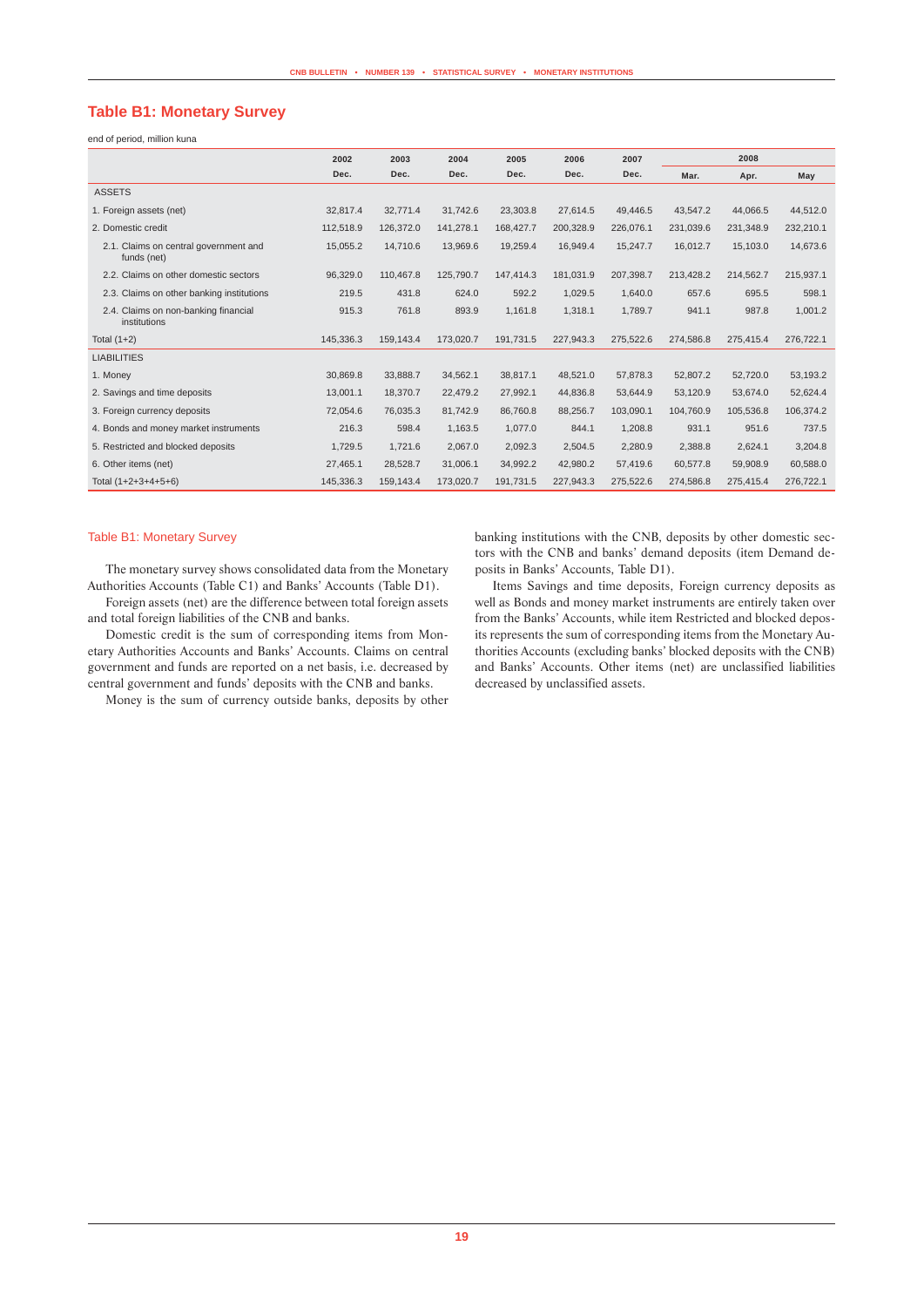|                |                | <b>Total</b>                    |                                  | Reporting banks classified according to their total assets |                     |                                                                                              | <b>Total number</b>                  | Savings banks classified<br>according to their total assets |                                  |                                 |                                                        |                                 |
|----------------|----------------|---------------------------------|----------------------------------|------------------------------------------------------------|---------------------|----------------------------------------------------------------------------------------------|--------------------------------------|-------------------------------------------------------------|----------------------------------|---------------------------------|--------------------------------------------------------|---------------------------------|
| Year           | <b>Month</b>   | number of<br>reporting<br>banks | Less than<br>100 million<br>kuna | 100 million<br>kuna to less<br>than 500<br>million kuna    | 500 million<br>kuna | 1 billion<br>kuna to less kuna to less to less than<br>than 1 billion than 2 billion<br>kuna | 2 billion kuna<br>10 billion<br>kuna | 10 billion<br>kuna and<br>over                              | of reporting<br>savings<br>banks | Less than<br>10 million<br>kuna | 10 million<br>kuna to less<br>than 100<br>million kuna | 100 million<br>kuna and<br>over |
| $\overline{1}$ | $\overline{2}$ | 3                               | $\overline{4}$                   | 5                                                          | 6                   | $\overline{7}$                                                                               | 8                                    | 9                                                           | 10                               | 11                              | 12                                                     | 13                              |
| 1994           | December       | 50                              | 13                               | 21                                                         | 6                   | 6                                                                                            | $\overline{2}$                       | 2                                                           | 33                               | 22                              | 9                                                      | 2                               |
| 1995           | December       | 53                              | 15                               | 20                                                         | $\overline{7}$      | $\overline{7}$                                                                               | $\overline{2}$                       | $\overline{2}$                                              | 21                               | $\overline{7}$                  | 13                                                     | $\mathbf{1}$                    |
| 1996           | December       | 57                              | 10                               | 26                                                         | 6                   | $9\,$                                                                                        | $\overline{4}$                       | $\overline{2}$                                              | 22                               | 10                              | 11                                                     | $\mathbf{1}$                    |
| 1997           | December       | 60                              | 4                                | 28                                                         | 9                   | 8                                                                                            | 9                                    | 2                                                           | 33                               | 12                              | 18                                                     | 3                               |
| 1998           | December       | 60                              | 3                                | 26                                                         | 8                   | 11                                                                                           | 10                                   | 2                                                           | 33                               | $\overline{4}$                  | 25                                                     | $\overline{4}$                  |
| 1999           | December       | 53                              | 4                                | 23                                                         | $\overline{7}$      | $\overline{7}$                                                                               | 10                                   | 2                                                           | 30                               | 5                               | 21                                                     | $\overline{4}$                  |
| 2000           | December       | 45                              | 3                                | 15                                                         | 9                   | 6                                                                                            | 10                                   | 2                                                           | 29                               | 5                               | 19                                                     | 5                               |
| 2001           | December       | 44                              | 3                                | 13                                                         | $\overline{7}$      | $\overline{7}$                                                                               | 10                                   | $\overline{4}$                                              | 21                               | 4                               | 12                                                     | 5                               |
| 2002           | December       | 46                              | 4                                | 13                                                         | $\overline{7}$      | 9                                                                                            | 8                                    | 5                                                           | 10                               | 3                               | 5                                                      | $\overline{2}$                  |
| 2003           | December       | 42                              | $\overline{2}$                   | 13                                                         | 8                   | 5                                                                                            | 8                                    | 6                                                           | $\overline{7}$                   | 3                               | $\overline{2}$                                         | $\overline{2}$                  |
| 2004           | December       | 39                              | $\mathbf{1}$                     | 12                                                         | $\overline{9}$      | 6                                                                                            | 5                                    | 6                                                           | $6\phantom{1}$                   | 3                               | 3                                                      |                                 |
| 2005           | December       | 36                              | $\mathbf{1}$                     | 10                                                         | 6                   | 8                                                                                            | 5                                    | 6                                                           | 3                                | $\overline{2}$                  | 1                                                      |                                 |
| 2006           | December       | 35                              | $\overline{2}$                   | 6                                                          | 5                   | 10                                                                                           | $\overline{4}$                       | 8                                                           | 3                                | $\overline{2}$                  | $\mathbf{1}$                                           |                                 |
| 2007           | June           | 35                              | $\overline{2}$                   | 5                                                          | 5                   | 11                                                                                           | 3                                    | $9\,$                                                       | $\overline{2}$                   | $\mathbf{1}$                    | $\mathbf{1}$                                           |                                 |
|                | July           | 35                              | $\overline{2}$                   | 5                                                          | 5                   | 10                                                                                           | $\overline{4}$                       | 9                                                           | 2                                | $\mathbf{1}$                    | $\mathbf{1}$                                           |                                 |
|                | August         | 35                              | $\overline{2}$                   | 5                                                          | 5                   | 9                                                                                            | 5                                    | 9                                                           | $\overline{2}$                   | $\mathbf{1}$                    | $\mathbf{1}$                                           |                                 |
|                | September      | 35                              | $\overline{2}$                   | 5                                                          | 5                   | 9                                                                                            | 5                                    | 9                                                           | $\overline{2}$                   | $\mathbf{1}$                    | 1                                                      |                                 |
|                | October        | 35                              | $\overline{2}$                   | 6                                                          | 3                   | 10                                                                                           | 5                                    | $9\,$                                                       | $\overline{2}$                   | $\mathbf{1}$                    | $\mathbf{1}$                                           |                                 |
|                | November       | 35                              | $\overline{2}$                   | 5                                                          | $\overline{4}$      | 10                                                                                           | 5                                    | $9\,$                                                       | $\overline{2}$                   | $\mathbf{1}$                    | $\mathbf 1$                                            |                                 |
|                | December       | 35                              | $\overline{2}$                   | 5                                                          | $\overline{2}$      | 12                                                                                           | 5                                    | $9\,$                                                       | $\overline{2}$                   | $\mathbf{1}$                    | $\mathbf{1}$                                           | $\overline{\phantom{0}}$        |
| 2008           | January        | 35                              | $\overline{2}$                   | 5                                                          | 3                   | 11                                                                                           | 5                                    | $\overline{9}$                                              | $\overline{2}$                   | $\mathbf{1}$                    | $\mathbf{1}$                                           |                                 |
|                | February       | 35                              | $\overline{2}$                   | 5                                                          | $\overline{4}$      | 10                                                                                           | 5                                    | 9                                                           | 2                                | $\mathbf{1}$                    | $\mathbf{1}$                                           |                                 |
|                | March          | 35                              | $\overline{2}$                   | 5                                                          | 3                   | 11                                                                                           | 5                                    | $9\,$                                                       | $\overline{2}$                   | $\mathbf{1}$                    | $\mathbf 1$                                            |                                 |
|                | April          | 35                              | $\overline{2}$                   | 5                                                          | 3                   | 11                                                                                           | 5                                    | 9                                                           | $\overline{2}$                   | $\mathbf{1}$                    | 1                                                      |                                 |
|                | May            | 35                              | $\overline{2}$                   | 5                                                          | 3                   | 11                                                                                           | 5                                    | 9                                                           | $\overline{2}$                   | $\mathbf{1}$                    | $\mathbf{1}$                                           |                                 |

## **Table B2: Number of Reporting Banks and Savings Banks and their Classification by Total Assets**

#### Table B2: Number of Reporting Banks and Savings Banks and their Classification by Total Assets

The table shows the total number of banks and savings banks during the transition period which report monthly to the CNB. Their operations are shown in the Banks' Accounts. Monetary statistics includes reporting institutions under winding-up and, until February 2005, institutions whose operating licences have been revoked, but which have not initiated winding-up proceedings.

Special reporting requirements applied to savings banks until June 1995. Savings banks were not legally obliged to report on their operations, so that data up to June 1995 relate only to those savings banks that reported voluntarily to the CNB. From July 1995 on, the data cover all registered savings banks.

The table also shows the classification of reporting banks and savings banks according to their total assets.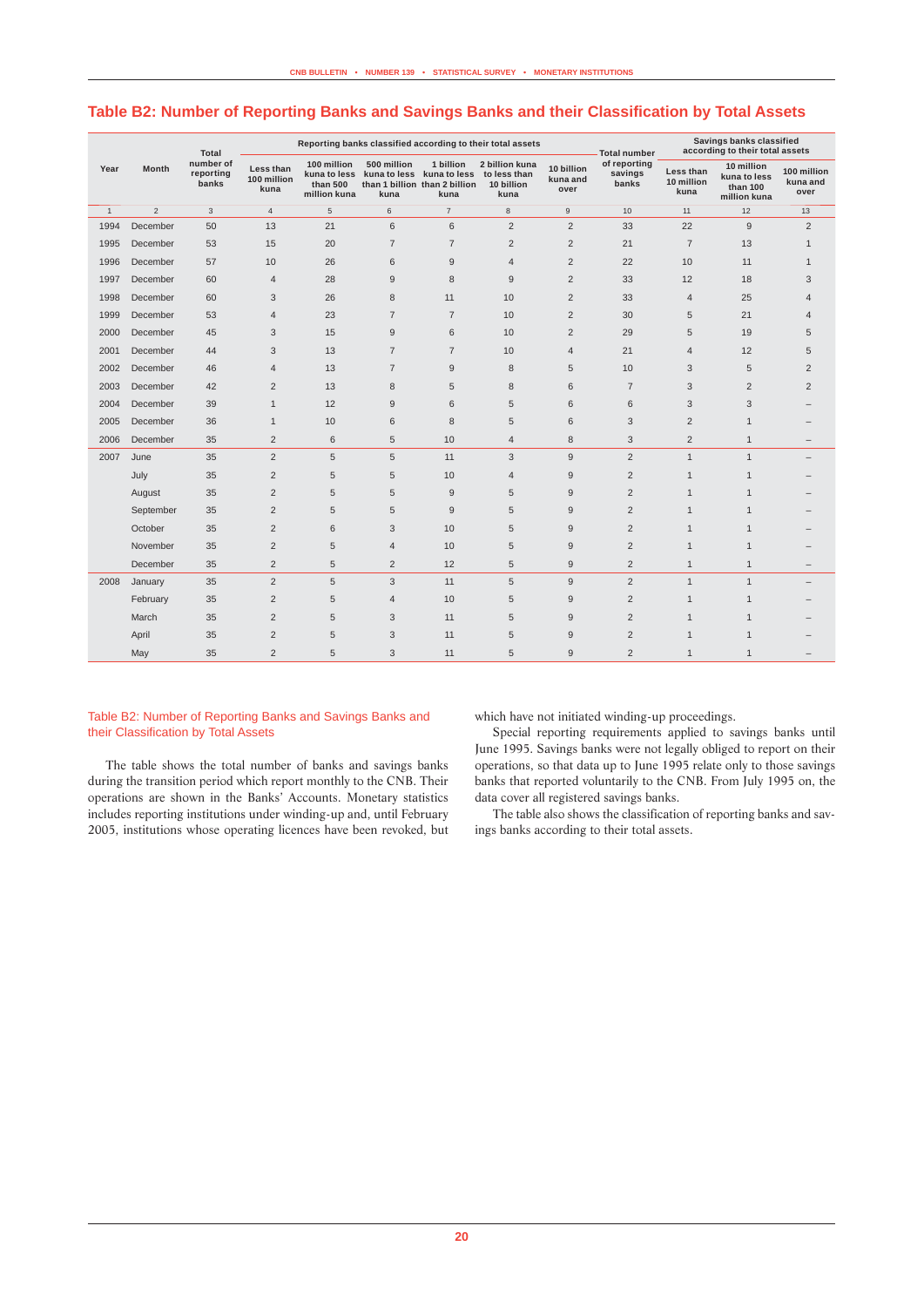# **Table C1: Monetary Authorities Accounts**

end of period, million kuna

|                                                      | 2002                     | 2003                     | 2004                     | 2005                     | 2006                     | 2007                     |                          | 2008                     |          |
|------------------------------------------------------|--------------------------|--------------------------|--------------------------|--------------------------|--------------------------|--------------------------|--------------------------|--------------------------|----------|
|                                                      | Dec.                     | Dec.                     | Dec.                     | Dec.                     | Dec.                     | Dec.                     | Mar.                     | Apr.                     | May      |
| <b>ASSETS</b>                                        |                          |                          |                          |                          |                          |                          |                          |                          |          |
| 1. Foreign assets                                    | 42,058.8                 | 50,118.6                 | 49,373.4                 | 54,862.5                 | 64,088.2                 | 68,177.8                 | 71,417.7                 | 72,118.4                 | 72,875.9 |
| 1.1. Gold                                            |                          |                          |                          |                          |                          |                          |                          |                          |          |
| 1.2. Holdings of SDRs                                | 17.4                     | 5.0                      | 4.8                      | 6.3                      | 5.3                      | 5.6                      | 8.3                      | 8.3                      | 6.0      |
| 1.3. Reserve position in the IMF                     | 1.6                      | 1.5                      | 1.4                      | 1.4                      | 1.3                      | 1.3                      | 1.2                      | 1.3                      | 1.2      |
| 1.4. Currency and demand deposits with foreign banks | 6.4                      | 5.8                      | 5.7                      | 7.7                      | 7.2                      | 7.2                      | 9.3                      | 9.2                      | 6.4      |
| 1.5. Time deposits with foreign banks                | 28,183.2                 | 25,580.7                 | 24,337.7                 | 28,274.1                 | 33,243.0                 | 33,204.4                 | 35,943.9                 | 35,984.8                 | 32,127.8 |
| 1.6. Securities in f/c                               | 13.850.0                 | 24,525.5                 | 25,023.7                 | 26,573.0                 | 30,831.2                 | 34,959.3                 | 35.454.9                 | 36,114.7                 | 40,734.4 |
| 1.7. Non-convertible foreign exchange                | 0.0                      | 0.0                      | 0.0                      | 0.0                      | 0.0                      | 0.0                      | 0.0                      | 0.0                      | 0.0      |
| 2. Claims on central government and funds            | 0.5                      | 1.4                      | 3.3                      | 1.4                      | 0.9                      |                          | $\equiv$                 | 0.0                      |          |
| 2.1. Claims in kuna                                  | 0.5                      | 1.4                      | 3.3                      | 1.4                      | 0.9                      |                          |                          | 0.0                      |          |
| 2.2. Claims in f/c                                   | $\equiv$                 | $\overline{\phantom{m}}$ | $\overline{\phantom{a}}$ | $\overline{\phantom{m}}$ | $\overline{\phantom{a}}$ |                          | $\qquad \qquad -$        | $\overline{\phantom{0}}$ |          |
| 3. Claims on other domestic sectors                  | 110.6                    | 93.6                     | 82.9                     | 73.4                     | 64.0                     | 67.9                     | 67.8                     | 67.8                     | 65.3     |
| 4. Claims on banks                                   | 17.9                     | 972.0                    | 408.9                    | 4,215.6                  | 3,911.5                  | 4,178.3                  | 1,538.0                  | 14.4                     | 1,627.4  |
| 4.1. Credits to banks                                | 17.6                     | 968.9                    | 408.9                    | 4,215.6                  | 3,911.5                  | 4,178.3                  | 1,538.0                  | 14.4                     | 1,627.4  |
| Lombard credits                                      |                          | 954.4                    |                          |                          |                          | 1,349.1                  |                          |                          |          |
| Short-term liquidity credits                         |                          | $\overline{\phantom{0}}$ |                          |                          |                          |                          |                          |                          |          |
| Other credits                                        | 17.6                     | 14.5                     | 15.0                     | 14.5                     | 14.5                     | 14.7                     | 14.4                     | 14.4                     | 14.2     |
| Reverse repo transactions                            | $\overline{\phantom{a}}$ | $\overline{\phantom{a}}$ | 394.0                    | 4,201.1                  | 3,897.0                  | 2,814.5                  | 1,523.6                  | $\equiv$                 | 1,613.2  |
| 4.2. Overdue claims                                  | 0.3                      | 3.1                      |                          |                          |                          |                          |                          |                          |          |
| 5. Claims on other banking institutions              |                          |                          |                          |                          |                          |                          |                          |                          |          |
| Total (1+2+3+4+5)                                    | 42,187.7                 | 51,185.6                 | 49,868.5                 | 59,153.0                 | 68,064.6                 | 72,424.1                 | 73,023.5                 | 72,200.5                 | 74,568.5 |
| <b>LIABILITIES</b>                                   |                          |                          |                          |                          |                          |                          |                          |                          |          |
| 1. Reserve money                                     | 23,027.9                 | 30,586.2                 | 33,924.4                 | 40,390.8                 | 46,331.2                 | 51,923.9                 | 49,977.8                 | 49,011.4                 | 51,169.9 |
| 1.1. Currency outside banks                          | 9,680.9                  | 10,573.1                 | 10,955.6                 | 12,163.8                 | 14,609.3                 | 16,007.5                 | 15,336.6                 | 15,787.5                 | 16,197.4 |
| 1.2. Banks' cash in vaults                           | 1,214.8                  | 1,683.2                  | 1,871.0                  | 2,210.7                  | 2,698.0                  | 3,305.8                  | 2,959.3                  | 2,825.5                  | 3,036.8  |
| 1.3. Banks' deposits                                 | 12,109.4                 | 18,329.3                 | 21,082.6                 | 26,016.3                 | 29,023.9                 | 32,610.6                 | 31,681.9                 | 30,398.4                 | 31,935.7 |
| Settlement accounts                                  | 3,923.4                  | 5,616.0                  | 6,408.2                  | 8,411.1                  | 8,535.7                  | 7,553.9                  | 8,913.8                  | 7,237.0                  | 8,467.4  |
| Statutory reserves                                   | 8,186.0                  | 12,603.9                 | 14,674.4                 | 17,605.2                 | 20,478.2                 | 22,275.6                 | 22,623.7                 | 22,780.0                 | 23,022.2 |
| CNB bills on obligatory basis                        |                          | 109.4                    |                          |                          | $\qquad \qquad -$        | 1,991.1                  | 0.3                      | 381.5                    | 429.1    |
| Overnight deposits                                   |                          |                          |                          |                          | 10.0                     | 790.0                    | 144.0                    |                          | 17.0     |
| 1.4. Deposits of other banking institutions          | 19.1                     | $\overline{\phantom{0}}$ |                          |                          |                          |                          |                          |                          |          |
| 1.5. Deposits of other domestic sectors <sup>b</sup> | 3.5                      | 0.6                      | 15.1                     | $\overline{\phantom{0}}$ |                          |                          |                          |                          |          |
| 2. Restricted and blocked deposits                   | 7,091.2                  | 6,699.2                  | 10,777.1                 | 13,551.8                 | 16,633.5                 | 14,286.0                 | 17,056.6                 | 17,548.6                 | 17,613.2 |
| 2.1. Statutory reserve in f/c                        | 7,042.3                  | 6,686.6                  | 10,764.7                 | 13,495.9                 | 16,576.7                 | 14,257.5                 | 17,001.4                 | 17,495.0                 | 17,556.0 |
| 2.2. Restricted deposits                             | 49.0                     | 12.6                     | 12.4                     | 55.9                     | 56.9                     | 28.6                     | 55.2                     | 53.6                     | 57.2     |
| 2.3. Escrow deposits                                 |                          |                          |                          |                          |                          |                          |                          |                          |          |
| 3. Foreign liabilities                               | 195.7                    | 2,798.0                  | 18.1                     | 18.9                     | 18.9                     | 17.2                     | 12.6                     | 11.5                     | 16.8     |
| 3.1. Use of IMF credit                               | 2.8                      | 0.0                      |                          |                          |                          |                          |                          |                          |          |
| 3.2. Liabilities to international organisations      | 12.6                     | 19.6                     | 18.1                     | 18.9                     | 18.9                     | 17.2                     | 12.6                     | 11.5                     | 16.8     |
| 3.3. Liabilities to foreign banks <sup>a</sup>       | 180.2                    | 2,778.5                  | $\overline{\phantom{a}}$ | $\overline{\phantom{a}}$ | $\overline{\phantom{m}}$ | $\overline{\phantom{m}}$ | $\overline{\phantom{m}}$ | $\overline{\phantom{m}}$ |          |
| 4. Central government and funds' deposits            | 768.1                    | 1,551.1                  | 263.2                    | 332.2                    | 188.0                    | 199.1                    | 307.7                    | 321.9                    | 524.5    |
| 4.1. Demand deposits                                 | 608.3                    | 600.2                    | 228.0                    | 319.0                    | 174.5                    | 125.8                    | 266.1                    | 285.8                    | 505.2    |
| Central government demand deposits                   | 569.5                    | 548.5                    | 123.0                    | 246.3                    | 138.6                    | 100.3                    | 120.4                    | 135.3                    | 127.4    |
| Central government funds' demand deposits            | 38.7                     | 51.7                     | 105.0                    | 72.7                     | 35.9                     | 25.4                     | 145.6                    | 150.5                    | 377.8    |
| 4.2. Central government f/c deposits                 |                          | 950.9                    | 35.2                     | 13.2                     | 13.5                     | 73.3                     | 41.6                     | 36.1                     | 19.3     |
|                                                      |                          |                          |                          |                          |                          |                          |                          |                          |          |
| 4.3. CNB bills<br>5. CNB bills                       | 159.9                    | 4,920.2                  |                          | $\overline{\phantom{0}}$ |                          |                          |                          |                          |          |
| 5.1. CNB bills in kuna                               | 6,212.4                  |                          |                          |                          |                          |                          |                          |                          |          |
|                                                      | 4,986.2                  |                          |                          |                          |                          |                          |                          |                          |          |
| 5.2. CNB bills in f/c                                | 1,226.3                  | 4,920.2                  |                          |                          |                          |                          |                          |                          |          |
| 6. Capital accounts                                  | 5,353.5                  | 5,039.0                  | 5,096.5                  | 5,357.4                  | 5,408.8                  | 6,674.8                  | 6,250.5                  | 5,994.5                  | 5,930.1  |
| 7. Other items (net)                                 | $-461.1$                 | $-408.1$                 | $-210.8$                 | $-498.2$                 | $-515.8$                 | $-676.9$                 | $-581.7$                 | $-687.4$                 | $-686.0$ |
| Total (1+2+3+4+5+6+7)                                | 42,187.7                 | 51,185.6                 | 49,868.5                 | 59,153.0                 | 68,064.6                 | 72,424.1                 | 73,023.5                 | 72,200.5                 | 74,568.5 |

a From October 2001 to May 2003, Liabilities to foreign banks include also liabilities based on CNB bills subscribed by non-residents. <sup>b</sup> In December 2002, CDA accounts with the CNB for the gross<br>and net settlement of pur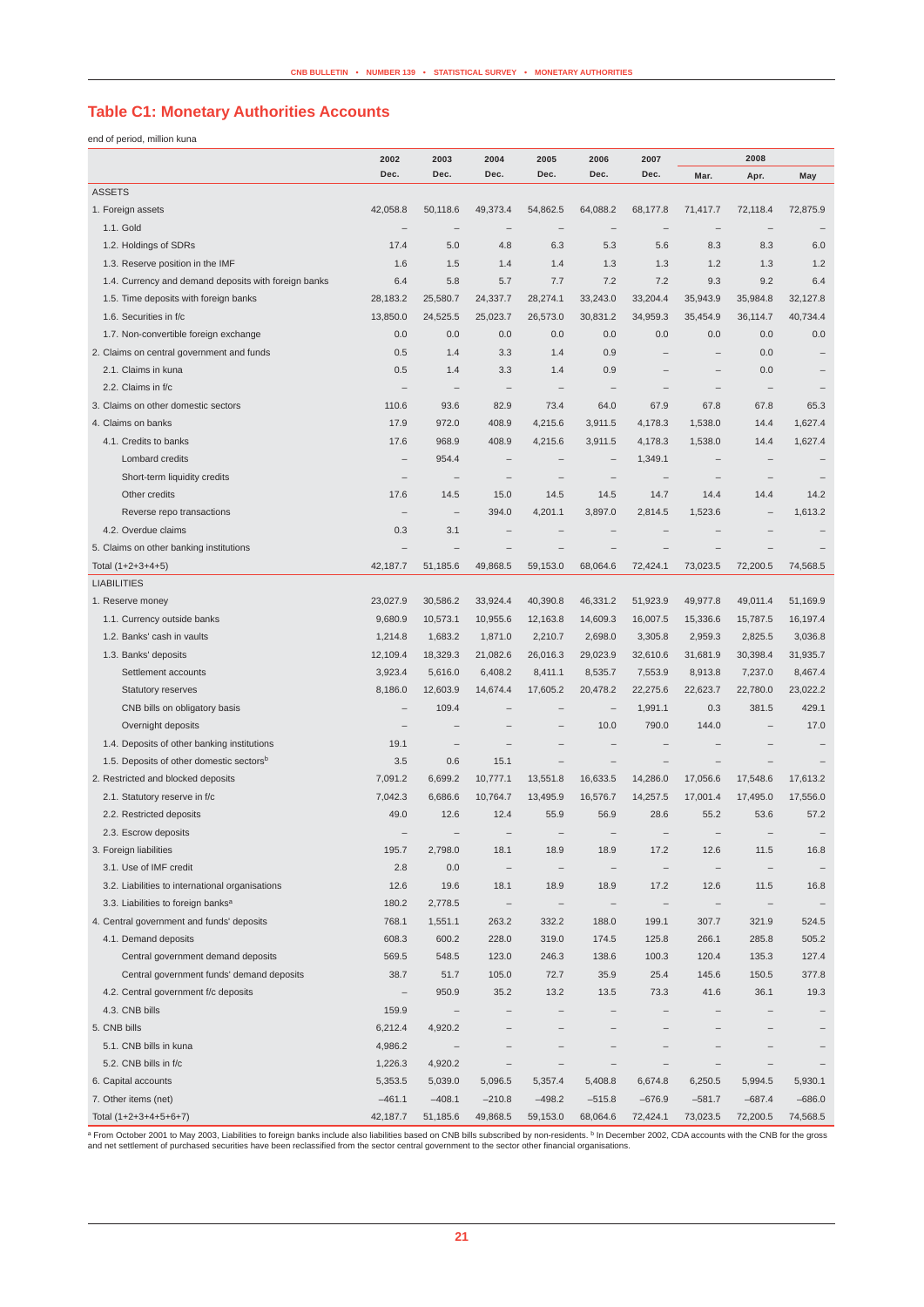#### Table C1: Monetary Authorities Accounts

The table reports data on claims and liabilities by monetary authorities.

Foreign assets include the following forms of foreign currency and kuna claims on foreign legal and natural persons: monetary gold, holdings of special drawing rights, foreign cash in vault, reserve position in the International Monetary Fund, current account balances with foreign banks, time deposits with foreign banks and accrued interest, foreign currency security investments and other claims.

Claims on central government and funds are loans and overdue claims on the budget of the Republic of Croatia. In accordance with the Croatian National Bank Act that entered into force in April 2001, the Croatian National Bank may not extend credit to the Republic of Croatia. Hence, this item comprises only overdue claims on the budget of the Republic of Croatia based on the payment system operations and the liabilities to the IMF and foreign banks. Until April 2001, Claims in kuna were short-term loans granted for the purpose of overcoming timing differences between incoming revenues and execution of budgetary expenditures, long-term loans granted by special regulations by the government of the Republic of Croatia, and overdue claims on the budgetary central government, while Claims in foreign currency was a counter-entry to the liability to the IMF based on the succession of membership in that institution.

Claims on other domestic sectors are loans and overdue claims on other domestic sectors, including banks in bankruptcy proceedings.

Claims on banks are credits to banks and overdue claims on banks. Credits to banks comprise Lombard credits, short-term liquidity credits, other credits and reverse repo transactions. Item Lombard credits comprises credits to banks for regular maintaining of the day-to-day liquidity, which were replaced by Lombard credits in December 1994. Short-term liquidity credits, which have been granted since the beginning of 1999, also serve to bridge liquidity problems. Other credits include intervention credits, special credits for bridging liquidity problems granted in the past (initial credits, prerehabilitation credits), due but unpaid credits and deposits of the CNB with banks. From April 2005 on, reverse repo transactions are conducted on a weekly basis. Overdue claims on banks comprise settlement account overdrafts (until mid-1994) and banks' failure to correctly and promptly allocate and maintain statutory reserve requirements.

Since May 1999, Claims on other domestic sectors include overdue claims on banks against which bankruptcy proceedings have been initiated. Due to the reclassification of savings banks from the subsector other banking institutions to the subsector banks, data for Claims on banks and Claims on other banking institutions have been revised.

Reserve money consists of currency outside banks, cash in banks' vaults, banks' deposits with the CNB, other banking institutions' deposits and other domestic sectors' deposits with the CNB. Banks' deposits are: settlement account balances, statutory reserves deposited on a special account with the CNB (including, from March 2006, special reserve requirement on liabilities arising from issued securities), CNB bills on an obligatory basis and overnight deposits. Deposits by other banking institutions included, until September 2003, settlement account balances of housing savings banks. Deposits by other domestic sectors are other domestic sectors' giro account balances which are deposited with the Croatian National Bank in accordance with law or other regulation.

Restricted and blocked deposits include required foreign currency reserves and accrued interest, restricted deposits and blocked foreign currency deposits. Banks are required to set aside the reserve requirements against certain foreign currency sources of funds and the marginal reserve requirements (from August 2004 on) in special accounts at the Croatian National Bank. Restricted deposits are kuna funds set aside on the basis of a court order or regulations, kuna funds set aside in the period between May 1999 and April 2002 and deposits of banks against which bankruptcy proceedings have been initiated. Blocked foreign currency deposits are funds that were set aside in special accounts at the Croatian National Bank for repaying unpaid amounts due to foreign creditors.

Foreign liabilities include use of IMF credits, liabilities to international financial institutions and foreign banks and accrued interest.

Central government and funds' deposits are demand deposits and foreign currency deposits of the Republic of Croatia and central government funds with the CNB, and CNB bills purchased by central government institutions.

CNB bills are kuna and f/c CNB bills on a voluntary basis, excluding CNB bills voluntarily purchased by central government institutions.

Capital accounts include reserves, provisions and the income and cost accounts.

Other items (net) are unclassified liabilities decreased by unclassified assets of the Monetary Authorities Accounts.

Due to the reclassification of savings banks from the subsector other banking institutions to the subsector banks, data for Currency outside banks, Banks' cash in vaults, Banks' deposits and Deposits of other banking institutions were revised.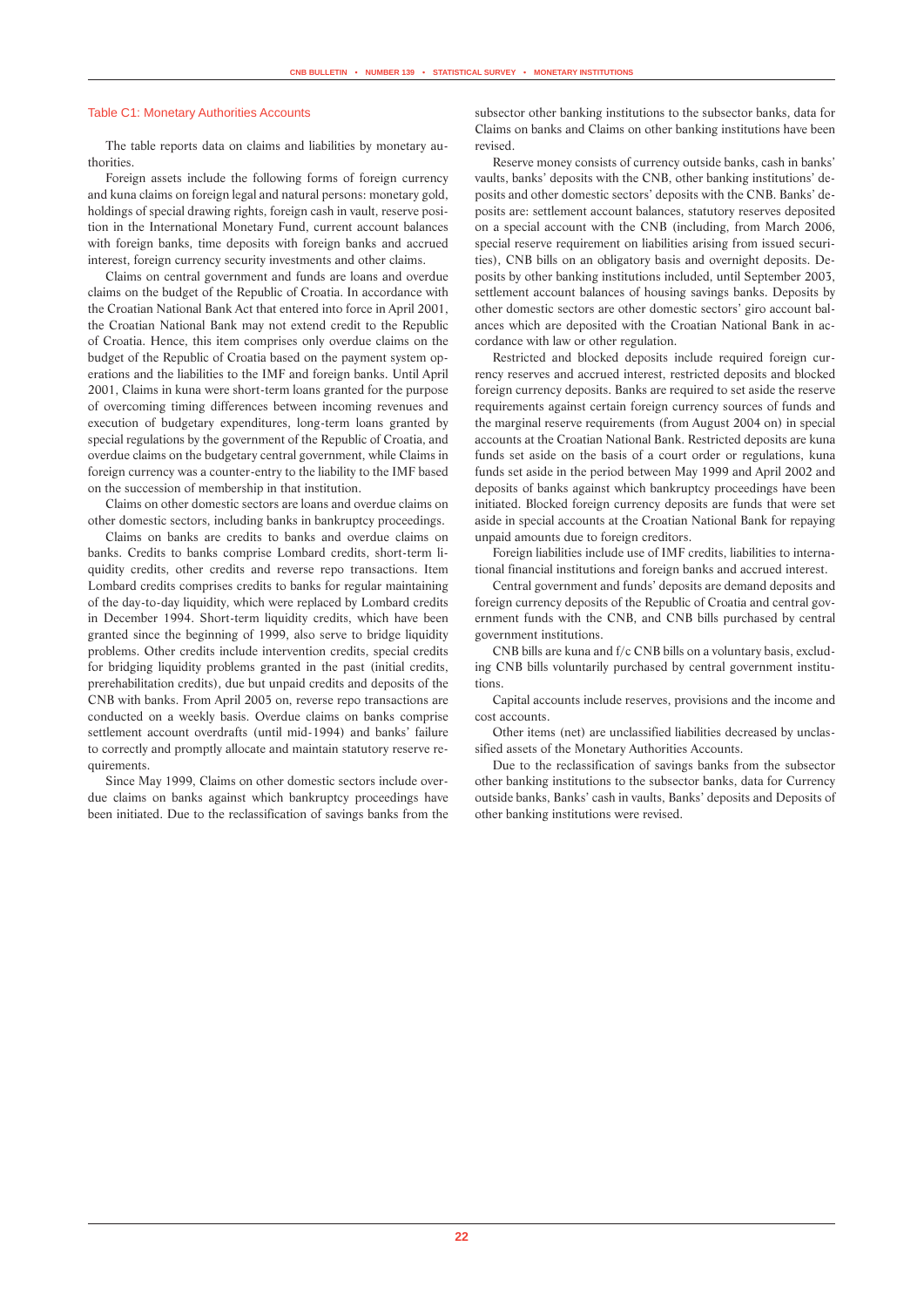# **Table D1: Banks' Accounts**

end of period, million kuna

|                                                | 2002       | 2003       | 2004       | 2005       | 2006       | 2007       | 2008       |            |            |
|------------------------------------------------|------------|------------|------------|------------|------------|------------|------------|------------|------------|
|                                                | Dec.       | Dec.       | Dec.       | Dec.       | Dec.       | Dec.       | Mar.       | Apr.       | May        |
| <b>ASSETS</b>                                  |            |            |            |            |            |            |            |            |            |
| 1. Reserves with the CNB                       | 20,373.5   | 26,783.7   | 33,718.2   | 41,775.2   | 48,384.7   | 50,178.9   | 51,640.1   | 50,717.4   | 52,530.1   |
| 1.1. In kuna                                   | 13,340.0   | 20,103.4   | 22,962.9   | 28,283.1   | 31,814.1   | 35,929.1   | 34,645.7   | 33,229.6   | 34,979.4   |
| 1.2. In $f/c$                                  | 7,033.5    | 6.680.2    | 10,755.3   | 13,492.1   | 16,570.6   | 14,249.8   | 16,994.4   | 17,487.7   | 17,550.7   |
| 2. Foreign assets                              | 25,977.8   | 35,382.9   | 43,551.0   | 35,572.5   | 39,621.2   | 46,438.5   | 41,544.2   | 40,137.1   | 37,082.4   |
| 3. Claims on central government and funds      | 21,917.7   | 21.543.6   | 21,051.3   | 28,877.2   | 27,936.8   | 28,971.5   | 29,984.5   | 29,620.7   | 28,788.1   |
| 4. Claims on other domestic sectors            | 96,218.4   | 110,374.3  | 125,707.9  | 147,340.9  | 180,967.8  | 207,330.7  | 213,360.3  | 214,494.9  | 215,871.9  |
| 4.1. Claims on local government                | 1,422.4    | 1,563.1    | 1,787.9    | 1,767.2    | 1,892.0    | 2,140.8    | 2,029.2    | 2,067.4    | 2,035.6    |
| 4.2. Claims on enterprises                     | 51,723.4   | 53,809.8   | 58,643.3   | 67,017.9   | 83,386.5   | 92,265.1   | 94,325.3   | 94,718.4   | 95,177.8   |
| 4.3. Claims on households                      | 43,072.6   | 55,001.4   | 65,276.7   | 78,555.7   | 95,689.3   | 112,924.9  | 117,005.8  | 117,709.1  | 118,658.5  |
| 5. Claims on other banking institutions        | 219.5      | 431.8      | 624.0      | 592.2      | 1,029.5    | 1,640.0    | 657.6      | 695.5      | 598.1      |
| 6. Claims on non-banking financial instituions | 915.3      | 761.8      | 893.9      | 1,161.8    | 1,318.1    | 1,789.7    | 941.1      | 987.8      | 1,001.2    |
| Total $(1+2+3+4+5+6)$                          | 165,622.2  | 195,278.0  | 225,546.2  | 255,319.8  | 299,258.1  | 336,349.4  | 338,127.9  | 336,653.3  | 335,871.8  |
| <b>LIABILITIES</b>                             |            |            |            |            |            |            |            |            |            |
| 1. Demand deposits                             | 21,166.2   | 23,315.0   | 23,591.3   | 26,653.3   | 33,911.7   | 41,870.8   | 37,470.7   | 36,932.5   | 36,995.9   |
| 2. Savings and time deposits                   | 13,001.1   | 18,370.7   | 22,479.2   | 27,992.1   | 44,836.8   | 53,644.9   | 53,120.9   | 53,674.0   | 52,624.4   |
| 3. Foreign currency deposits                   | 72.054.6   | 76.035.3   | 81.742.9   | 86.760.8   | 88,256.7   | 103,090.1  | 104,760.9  | 105,536.8  | 106,374.2  |
| 4. Bonds and money market instruments          | 216.3      | 598.4      | 1,163.5    | 1,077.0    | 844.1      | 1,208.8    | 931.1      | 951.6      | 737.5      |
| 5. Foreign liabilities                         | 35,023.5   | 49,932.0   | 61,163.7   | 67,112.3   | 76,076.0   | 65,152.6   | 69,402.1   | 68.177.4   | 65,429.4   |
| 6. Central government and funds' deposits      | 6,094.9    | 5,283.3    | 6,821.8    | 9,287.0    | 10,800.4   | 13,525.8   | 13,664.1   | 14,195.8   | 13,590.0   |
| 7. Credit from central bank                    | 17.6       | 968.9      | 408.9      | 4,215.6    | 3,911.4    | 4,178.3    | 1,538.0    | 14.4       | 1,627.4    |
| 8. Restricted and blocked deposits             | 1,680.5    | 1,709.0    | 2,054.6    | 2,036.4    | 2,447.6    | 2,252.3    | 2,333.7    | 2,570.5    | 3,147.7    |
| 9. Capital accounts                            | 26,323.2   | 27,389.5   | 28,666.4   | 32,665.7   | 40,805.1   | 53,178.9   | 56,451.5   | 56,761.9   | 57,271.9   |
| 10. Other items (net)                          | $-9,955.6$ | $-8,324.2$ | $-2,546.3$ | $-2,480.4$ | $-2,631.7$ | $-1,753.2$ | $-1,545.1$ | $-2,161.7$ | $-1,926.5$ |
| Total (1+2+3+4+5+6+7+8+9+10)                   | 165,622.2  | 195,278.0  | 225,546.2  | 255,319.8  | 299,258.1  | 336,349.4  | 338,127.9  | 336,653.3  | 335,871.8  |

#### Table D1: Banks' Accounts

Banks' Accounts include data on banks' claims and liabilities. Banks' mutual claims and liabilities are consolidated.

Required reserves held at the central bank include kuna and foreign currency reserves. Kuna reserves include vault cash and kuna funds held in accounts at the central bank. Foreign currency reserves include foreign currency held in the CNB's foreign currency accounts.

Foreign assets are the following forms of kuna and foreign currency claims on foreign legal and natural persons: foreign cash in vaults, current account balances with foreign banks and time deposits with foreign banks (including loro letters of credit and other forms of collateral), securities, loans, and equities.

Claims on central government and funds are the following forms of claims in kuna and foreign currency: securities and loans.

Claims on other domestic sectors include the following claims in kuna and foreign currency: money market instruments, bonds, loans (including acceptances), and equities.

The same forms of kuna and foreign currency claims are included in claims on other banking institutions and non-banking financial institutions, with one difference: Claims on other banking institutions also include deposits with those institutions.

Items Demand deposits, Savings and time deposits, Foreign currency deposits as well as Bonds and money market instruments comprise banks' liabilities to other domestic sectors, other banking institutions and non-banking financial institutions.

Demand deposits include giro and current accounts balances and banks' obligations arising from kuna payment instruments issued, minus currency in the payment system, i.e. checks in banks' vaults and checks in collection.

Savings and time deposits are kuna sight deposits as well as kuna time and notice deposits.

Foreign currency deposits are foreign currency sight deposits as

well as foreign currency time and notice deposits.

Bonds and money market instruments are banks' liabilities for securities issued (net) and loans received. Issued subordinated and hybrid instruments, purchased by foreign investors, are excluded from this item.

Foreign liabilities comprise the following forms of kuna and foreign currency liabilities to foreign legal and natural persons: giro and current accounts, savings deposits (including loro letters of credit and other forms of collateral), time deposits, loans received and liabilities due. Issued subordinate and hybrid instruments, purchased by foreign investors, are also included in loans received.

Central government and funds' deposits are all forms of banks' kuna and foreign currency liabilities (except restricted and blocked deposits) to the central government and funds.

Credit from central bank comprises loans received from the CNB and deposits by the CNB with banks. Repurchase of securities is also considered and treated as a loan.

Restricted and blocked deposits comprise the following banks' liabilities: kuna and foreign currency restricted deposits by other domestic sectors, other banking institutions, non-banking financial institutions, central government and funds as well as foreign legal and natural persons, and households' blocked foreign currency deposits, regulated by the Act on Converting Households' Foreign Currency Deposits into the Public Debt of the Republic of Croatia.

Capital accounts are share capital, profit or loss for the previous and current year, retained earnings (loss), legal reserves, reserves provided for by the articles of association and other capital reserves, hedging reserves, unrealised gains (losses) from financial assets classified as available-for-sale assets, value adjustments and collectively assessed impairment provisions.

Other items (net) are unclassified liabilities decreased by unclassified assets, including the fair value of derivative financial instruments.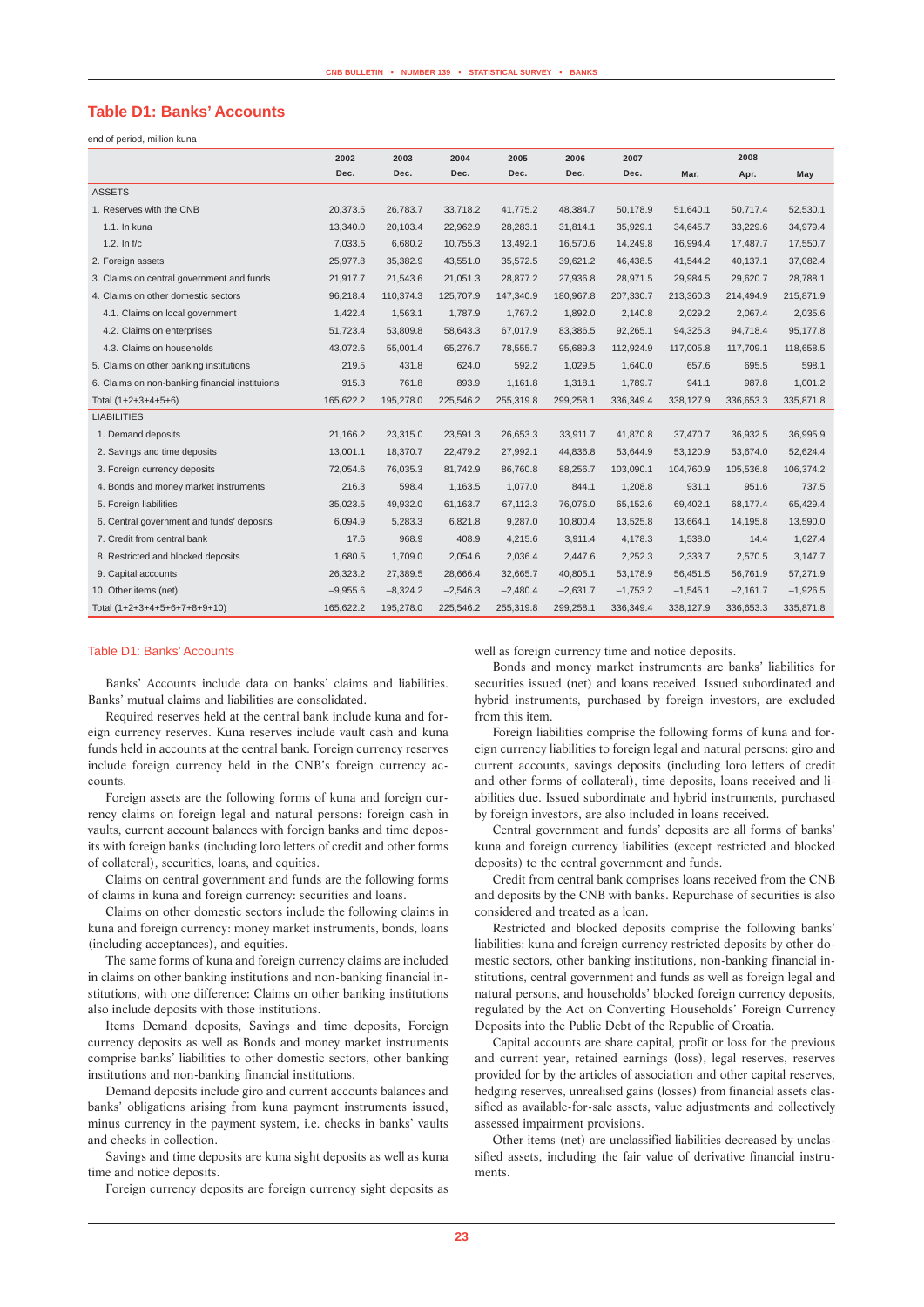## Tables: D2 – D12

This group of tables (with the exception of Table D5) provides a detailed analysis of the relevant asset and liability items from Table D1 (Banks' Accounts).

# **Table D2: Banks' Foreign Assets**

end of period, million kuna

|                                                  | 2002     | 2003     | 2004     | 2005     | 2006     | 2007     |          | 2008     |          |
|--------------------------------------------------|----------|----------|----------|----------|----------|----------|----------|----------|----------|
|                                                  | Dec.     | Dec.     | Dec.     | Dec.     | Dec.     | Dec.     | Mar.     | Apr.     | May      |
| 1. Foreign assets in f/c                         | 25,924.4 | 35,261.9 | 43,428.1 | 35,457.9 | 39,454.5 | 45,837.2 | 40,997.4 | 39,779.2 | 36,722.3 |
| 1.1. Claims on foreign financial<br>institutions | 21,333.5 | 31,877.6 | 35,911.0 | 27,228.5 | 30,404.1 | 37,824.9 | 33,070.0 | 31,768.8 | 28,849.4 |
| Foreign currencies                               | 1.019.8  | 1,268.6  | 1,190.0  | 1,136.1  | 1,232.1  | 1,245.5  | 1,254.3  | 1,168.8  | 1,222.9  |
| Demand deposits                                  | 757.7    | 1,057.0  | 906.2    | 860.2    | 870.1    | 1,305.2  | 879.0    | 805.2    | 919.3    |
| Time and notice deposits                         | 17,569.8 | 27,969.4 | 30,943.7 | 20,874.6 | 23,509.4 | 31,726.1 | 27,877.8 | 26,752.1 | 24,265.8 |
| Securities                                       | 1,690.2  | 1,364.2  | 2,674.1  | 4,197.0  | 4,441.5  | 3,210.4  | 2,739.2  | 2,696.7  | 2,084.6  |
| Loans and advances                               | 278.7    | 203.1    | 189.0    | 152.9    | 339.2    | 195.9    | 179.0    | 173.0    | 183.5    |
| Shares and participations                        | 17.2     | 15.4     | 8.1      | 7.8      | 11.8     | 141.9    | 140.7    | 172.9    | 173.3    |
| 1.2. Claims on foreign non-banks                 | 4,590.8  | 3,384.4  | 7,517.1  | 8,229.4  | 9,050.4  | 8,012.3  | 7,927.3  | 8,010.5  | 7,872.9  |
| Claims on foreign governments                    | 3,855.5  | 2,905.0  | 7,066.6  | 7,735.7  | 8,217.0  | 6,696.1  | 6,436.7  | 6,474.4  | 6,359.3  |
| Claims on other non-residents                    | 733.7    | 478.9    | 450.2    | 493.1    | 798.1    | 1,295.2  | 1,448.1  | 1,456.9  | 1,433.0  |
| <b>Securities</b>                                | 191.3    | 32.1     | 77.4     | 68.0     | 141.5    | 180.9    | 193.7    | 205.1    | 233.0    |
| Loans and advances                               | 542.4    | 446.8    | 372.8    | 425.2    | 656.6    | 1,114.3  | 1,254.5  | 1,251.7  | 1,200.0  |
| Shares and participations                        | 1.6      | 0.4      | 0.3      | 0.5      | 35.3     | 20.9     | 42.4     | 79.2     | 80.6     |
| 2. Foreign assets in kuna                        | 53.4     | 120.9    | 122.9    | 114.6    | 166.7    | 601.3    | 546.8    | 357.9    | 360.1    |
| 2.1. Claims on foreign financial<br>institutions | 19.6     | 99.1     | 77.8     | 71.3     | 96.9     | 408.1    | 327.7    | 139.6    | 145.1    |
| 2.2. Claims on foreign non-banks                 | 33.8     | 21.9     | 45.1     | 43.4     | 69.8     | 193.3    | 219.2    | 218.3    | 215.1    |
| o/w: Loans and advances                          | 33.0     | 21.0     | 44.3     | 42.6     | 69.2     | 192.7    | 218.6    | 217.7    | 214.5    |
| Total $(1+2)$                                    | 25,977.8 | 35,382.9 | 43,551.0 | 35,572.5 | 39,621.2 | 46,438.5 | 41,544.2 | 40,137.1 | 37,082.4 |

## Table D2: Banks' Foreign Assets

This table shows banks' claims on foreign legal and natural persons.

Foreign assets of banks' comprise foreign assets in kuna and for-

#### eign currency.

Claims on foreign banks and Claims on foreign non-banks (total and by financial instruments) are shown separately within both foreign assets in kuna and in foreign currency.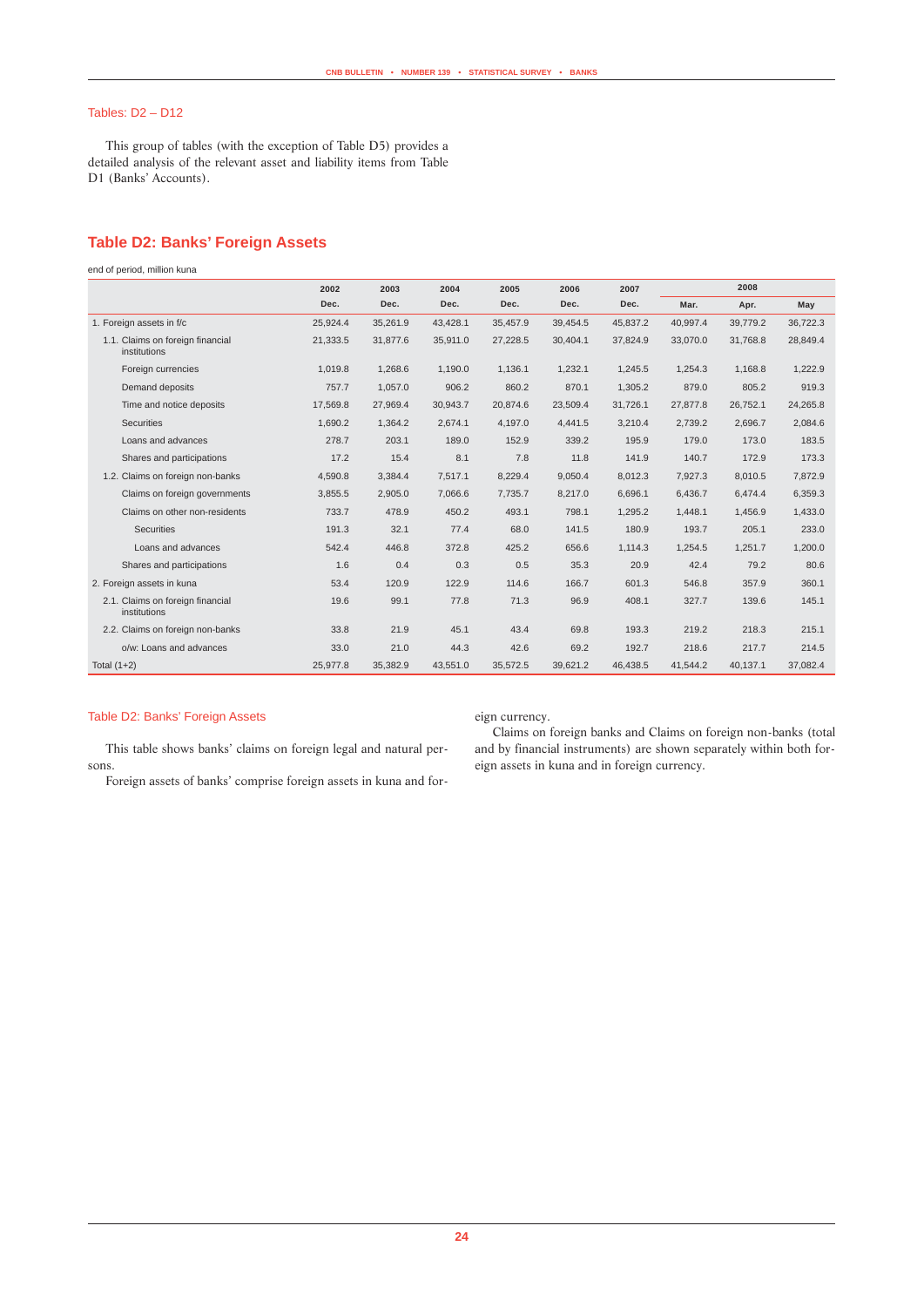# **Table D3: Banks' Claims on the Central Government and Funds**

end of period, million kuna

|               |                                                | 2002     | 2003     | 2004     | 2005                     | 2006     | 2007     |                          | 2008     |          |
|---------------|------------------------------------------------|----------|----------|----------|--------------------------|----------|----------|--------------------------|----------|----------|
|               |                                                | Dec.     | Dec.     | Dec.     | Dec.                     | Dec.     | Dec.     | Mar.                     | Apr.     | May      |
| 1. In kuna    |                                                | 18,444.4 | 18,007.1 | 16,270.2 | 20,532.7                 | 22,703.0 | 24,081.8 | 24,396.2                 | 23,690.2 | 22,637.5 |
|               | 1.1. Claims on central government              | 16,443.4 | 16,032.6 | 14,465.6 | 17,352.6                 | 18,361.2 | 19,057.3 | 19,160.9                 | 18,274.6 | 17,402.9 |
|               | <b>Securities</b>                              | 13,989.1 | 11.770.0 | 11.779.1 | 16,037.7                 | 14,546.7 | 16,099.8 | 15,258.8                 | 15,341.9 | 14,535.4 |
|               | o/w: Bonds (c'part to f/c savings<br>deposits) | 2,473.5  | 1,531.9  | 532.0    | 20.6                     | 8.3      | 6.4      | 5.3                      | 6.2      | 5.9      |
|               | Loans and advances                             | 2,454.3  | 4,262.6  | 2,686.5  | 1,314.9                  | 3.814.5  | 2,957.5  | 3,902.1                  | 2,932.7  | 2,867.6  |
|               | 1.2. Claims on central government funds        | 2.001.0  | 1.974.5  | 1,804.6  | 3,180.1                  | 4,341.9  | 5,024.5  | 5,235.2                  | 5,415.6  | 5,234.5  |
|               | <b>Securities</b>                              | 560.7    | 723.6    | 621.1    | $\overline{\phantom{m}}$ |          |          | $\overline{\phantom{m}}$ | 4.2      | 4.2      |
|               | Loans and advances                             | 1.440.3  | 1,250.9  | 1.183.5  | 3.180.1                  | 4.341.9  | 5.024.5  | 5.235.2                  | 5.411.5  | 5,230.3  |
| 2. In $f/c$   |                                                | 3,473.3  | 3,536.4  | 4,781.1  | 8,344.5                  | 5,233.8  | 4.889.7  | 5,588.3                  | 5,930.5  | 6,150.7  |
|               | 2.1. Claims on central government              | 2.359.1  | 3.196.9  | 3,548.4  | 7.241.0                  | 4,624.4  | 4.388.6  | 5.128.9                  | 5.471.3  | 5,692.4  |
|               | Securities                                     | 1.733.4  | 1,805.4  | 1.117.0  | 1,248.1                  | 429.0    | 268.4    | 227.7                    | 228.3    | 226.6    |
|               | Loans and advances                             | 625.7    | 1,391.5  | 2.431.3  | 5,992.8                  | 4,195.4  | 4,120.1  | 4.901.2                  | 5.243.0  | 5,465.9  |
|               | 2.2. Claims on central government<br>funds     | 1,114.2  | 339.5    | 1,232.8  | 1,103.5                  | 609.4    | 501.2    | 459.4                    | 459.2    | 458.2    |
|               | <b>Securities</b>                              | 195.0    | 96.4     | 163.1    | 144.2                    | 109.2    | 82.1     | 65.8                     | 65.8     | 64.9     |
|               | Loans and advances                             | 919.2    | 243.1    | 1.069.7  | 959.3                    | 500.2    | 419.1    | 393.7                    | 393.4    | 393.3    |
| Total $(1+2)$ |                                                | 21,917.7 | 21,543.6 | 21,051.3 | 28,877.2                 | 27,936.8 | 28,971.5 | 29,984.5                 | 29,620.7 | 28,788.1 |

#### Table D3: Banks' Claims on the Central Government and Funds

The table shows banks' kuna and foreign currency claims on the central government and funds. The item Securities, shown under Claims in kuna on the Republic of Croatia, also comprises bonds arising from blocked foreign currency savings deposits issued in accordance with the Act on Converting Households' Foreign Currency Deposits into the Public Debt of the Republic of Croatia.

# **Table D4: Banks' Claims on Other Domestic Sectors**

end of period, million kuna

|                                | 2002     | 2003<br>2005<br>2006<br>2004 |           | 2007      |           | 2008      |           |           |           |
|--------------------------------|----------|------------------------------|-----------|-----------|-----------|-----------|-----------|-----------|-----------|
|                                | Dec.     | Dec.                         | Dec.      | Dec.      | Dec.      | Dec.      | Mar.      | Apr.      | May       |
| 1. Claims in kuna              | 85,418.7 | 100,365.0                    | 114,635.7 | 133,603.5 | 166,755.1 | 194,476.7 | 200.365,0 | 201,282.0 | 202,891.0 |
| 1.1. Money market instruments  | 1,394.7  | 1,314.1                      | 2,510.0   | 2,329.9   | 1,980.7   | 2.147.4   | 2.384,7   | 2,516.4   | 2,419.9   |
| 1.2. Bonds                     | 72.4     | 56.2                         | 559.8     | 361.6     | 1.088.8   | 1,366.0   | 1.575.2   | 1,331.7   | 1,360.7   |
| 1.3. Loans and advances        | 80.887.6 | 96,081.7                     | 109.523.9 | 128.882.3 | 161.694.2 | 188.462.5 | 194.078.4 | 195.112.5 | 196,761.3 |
| 1.4. Shares and participations | 3.064.0  | 2,912.9                      | 2,042.0   | 2,029.6   | 1,991.4   | 2,500.8   | 2.326,8   | 2,321.5   | 2,349.1   |
| 2. Claims in f/c.              | 10.799.8 | 10,009.3                     | 11,072.2  | 13.737.4  | 14.212.8  | 12,854.0  | 12.995,3  | 13,212.9  | 12,980.9  |
| 2.1. Securities                | 243.2    | 130.6                        | 213.5     | 307.6     | 221.1     | 249.2     | 180,6     | 173.1     | 166.2     |
| 2.2. Loans and advances        | 10.556.6 | 9,878.7                      | 10,858.6  | 13,429.8  | 13,991.6  | 12.604.9  | 12.814.7  | 13,039.8  | 12,814.7  |
| Total $(1+2)$                  | 96.218.4 | 110.374.3                    | 125,707.9 | 147.340.9 | 180.967.8 | 207.330.7 | 213.360.3 | 214.494.9 | 215,871.9 |

#### Table D4: Banks' Claims on Other Domestic Sectors

The table shows banks' kuna and foreign currency claims on other domestic sectors, classified according to financial instruments: money market instruments (including factoring and forfaiting since January 2004), loans and advances (including acceptances and purchased claims), and equities.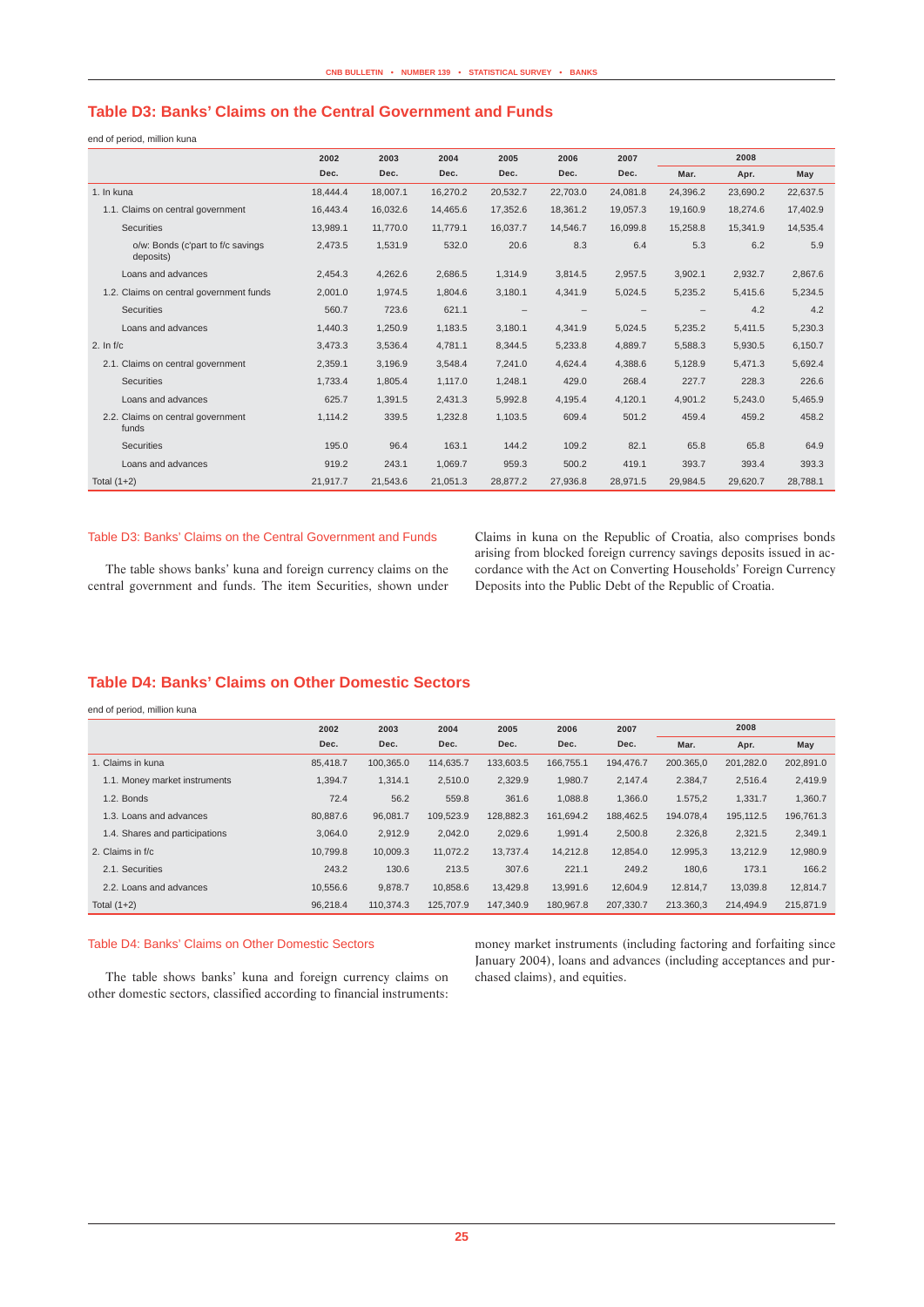## **Table D5: Distribution of Banks' Loans by Domestic Institutional Sectors**

end of period, million kuna

|                                                   | 2002     | 2003<br>2004<br>2005<br>2006 |           | 2007      |           | 2008      |           |           |           |
|---------------------------------------------------|----------|------------------------------|-----------|-----------|-----------|-----------|-----------|-----------|-----------|
|                                                   | Dec.     | Dec.                         | Dec.      | Dec.      | Dec.      | Dec.      | Mar.      | Apr.      | May       |
| <b>LOANS IN KUNA</b>                              |          |                              |           |           |           |           |           |           |           |
| 1. Loans to central government and funds          | 3.894.6  | 5.513.5                      | 3.870.0   | 4.495.0   | 8.156.4   | 7.982.0   | 9.137.3   | 8.344.1   | 8.097.9   |
| 1.1. Loans to central government                  | 2,454.3  | 4,262.6                      | 2,686.5   | 1.314.9   | 3.814.5   | 2,957.5   | 3,902.1   | 2,932.7   | 2,867.6   |
| 1.2. Loans to central government funds            | 1,440.3  | 1,250.9                      | 1.183.5   | 3.180.1   | 4.341.9   | 5.024.5   | 5.235.2   | 5.411.5   | 5.230.3   |
| 2. Loans to local government                      | 1,202.9  | 1,485.1                      | 1.701.9   | 1.613.9   | 1,720.3   | 1,867.5   | 1.776.6   | 1.778.4   | 1.748.7   |
| 3. Loans to enterprises                           | 36.708.1 | 39.777.4                     | 42.844.7  | 49.105.9  | 64,666.3  | 74,001.7  | 75,635.8  | 75,963.8  | 76,691.7  |
| 4. Loans to households                            | 42.976.6 | 54.819.3                     | 64.977.2  | 78.162.4  | 95,307.6  | 112,593.3 | 116.666.0 | 117.370.4 | 118,320.9 |
| o/w: Housing loans                                | 12,363.4 | 16,896.2                     | 21,397.9  | 27,571.1  | 36,927.3  | 45,218.6  | 47,476.4  | 47,345.7  | 47,532.1  |
| 5. Loans to other banking institutions            | 17.6     | 82.3                         | 154.5     | 46.5      | 304.4     | 213.6     | 95.2      | 141.1     | 45.3      |
| 6. Loans to non-banking financial<br>institutions | 521.3    | 427.9                        | 558.0     | 591.8     | 854.4     | 947.6     | 654.5     | 712.1     | 735.9     |
| A. Total (1+2+3+4+5+6)                            | 85.321.1 | 102,105.4                    | 114,106.4 | 134,015.6 | 171.009.4 | 197,605.7 | 203,965.4 | 204,309.8 | 205,640.4 |
| <b>LOANS IN F/C</b>                               |          |                              |           |           |           |           |           |           |           |
| 1. Loans to central government and funds          | 1.544.9  | 1.634.7                      | 3.501.0   | 6.952.1   | 4.695.6   | 4.539.2   | 5.294.8   | 5.636.4   | 5.859.2   |
| 1.1. Loans to central government                  | 625.7    | 1,391.5                      | 2.431.3   | 5.992.8   | 4,195.4   | 4,120.1   | 4.901.2   | 5,243.0   | 5.465.9   |
| 1.2. Loans to central government funds            | 919.2    | 243.1                        | 1,069.7   | 959.3     | 500.2     | 419.1     | 393.7     | 393.4     | 393.3     |
| 2. Loans to local government                      | 152.3    | 47.1                         | 31.9      | 63.0      | 11.3      | 8.7       | 7.4       | 7.4       | 7.4       |
| 3. Loans to enterprises                           | 10,308.3 | 9,649.4                      | 10,527.3  | 12,973.5  | 13,598.5  | 12,264.5  | 12,467.5  | 12,693.7  | 12,469.7  |
| 4. Loans to households                            | 96.0     | 182.1                        | 299.5     | 393.3     | 381.8     | 331.6     | 339.8     | 338.7     | 337.6     |
| 5. Loans to other banking institutions            | 1.2      | 174.3                        | 52.9      | 19.9      | 68.1      | 74.0      | 0.0       | 10.9      | 62.4      |
| 6. Loans to non-banking financial<br>institutions | 28.3     | 58.8                         | 255.3     | 512.3     | 360.5     | 668.0     | 104.4     | 98.1      | 87.1      |
| B. Total (1+2+3+4+5+6)                            | 12.131.0 | 11.746.4                     | 14,667.8  | 20.914.1  | 19.115.9  | 17,886.0  | 18.214.0  | 18.785.2  | 18,823.3  |
| TOTAL (A+B)                                       | 97,452.1 | 113,851.8                    | 128,774.2 | 154,929.7 | 190,125.3 | 215,491.7 | 222,179.4 | 223,095.0 | 224,463.7 |

Table D5: Distribution of Banks' Loans by Domestic Institutional **Sectors** 

The table shows data on kuna and foreign currency loans granted

by banks to domestic sectors, including acceptances, financial leases, payments made on the basis of guarantees and similar instruments, purchased claims, and until December 2003 factoring and forfaiting.

## **Table D6: Demand Deposits with Banks**

end of period, million kuna

|                                                            | 2002     | 2003     | 2004     | 2005     | 2006     | 2007     |          | 2008     |          |
|------------------------------------------------------------|----------|----------|----------|----------|----------|----------|----------|----------|----------|
|                                                            | Dec.     | Dec.     | Dec.     | Dec.     | Dec.     | Dec.     | Mar.     | Apr.     | May      |
| 1. Local government                                        | 1.910.4  | 2,006.2  | 2,020.7  | 1.688.7  | 1,803.8  | 2.689.4  | 1.974.4  | 1,992.5  | 1,992.9  |
| 2. Enterprises                                             | 12.344.5 | 12.872.9 | 12.036.9 | 13.344.2 | 16.668.6 | 19.599.3 | 16.179.8 | 15.552.8 | 15.479.5 |
| 3. Households                                              | 6.307.4  | 7.873.1  | 8,773.0  | 10.728.3 | 14.257.8 | 17.896.7 | 17.418.4 | 17.597.3 | 17.559.2 |
| 4. Other banking institutions                              | 42.1     | 98.9     | 245.4    | 322.1    | 485.1    | 481.1    | 556.9    | 661.1    | 409.7    |
| 5. Non-banking financial institutions                      | 568.1    | 468.1    | 517.5    | 571.3    | 697.6    | 1,205.2  | 1.342.1  | 1,133.2  | 1,555.3  |
| 6. Less: Checks of other banks and<br>checks in collection | $-6.4$   | $-4.2$   | $-2.2$   | $-1.3$   | $-1.2$   | $-0.9$   | $-0.9$   | $-4.4$   | $-0.8$   |
| Total $(1+2+3+4+5+6)$                                      | 21.166.2 | 23.315.0 | 23.591.3 | 26.653.3 | 33.911.7 | 41.870.8 | 37,470.7 | 36.932.5 | 36.995.9 |

#### Table D6: Demand Deposits with Banks

The table shows demand deposits with banks, classified by domestic institutional sectors.

Demand deposits are the sum of other domestic sectors', other

banking institutions' and non-banking financial institutions' giro and current accounts balances, minus currency in the payment system (i.e. checks in banks' vaults and checks in collection). Banks' obligations arising from kuna payment instruments issued are included in the household sector.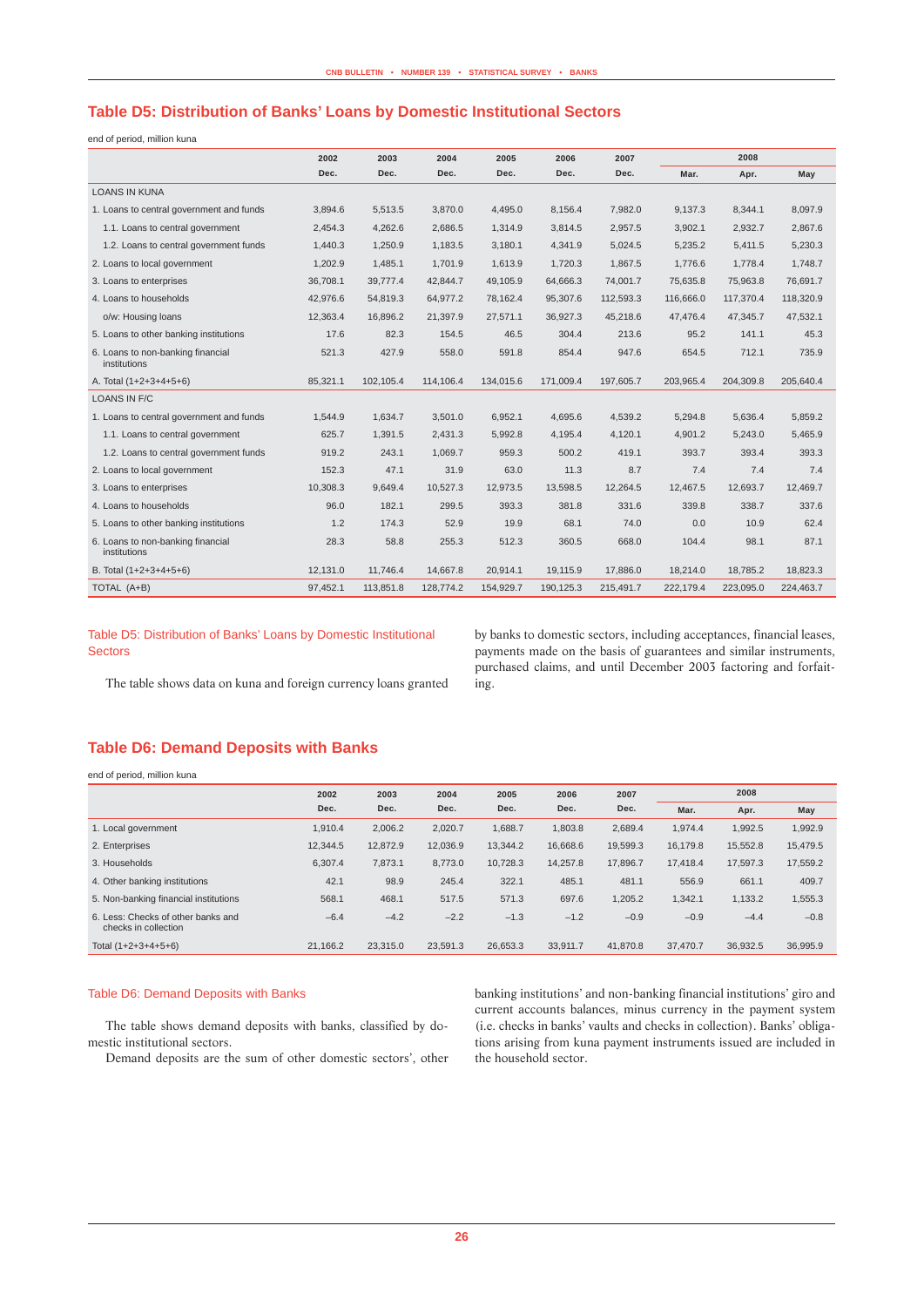# **Table D7: Time and Savings Deposits with Banks**

end of period, million kuna

|                                         | 2002     | 2003              | 2004              | 2005     | 2006     | 2007     |          | 2008     |          |
|-----------------------------------------|----------|-------------------|-------------------|----------|----------|----------|----------|----------|----------|
|                                         | Dec.     | Dec.              | Dec.              | Dec.     | Dec.     | Dec.     | Mar.     | Apr.     | May      |
| 1. Savings deposits                     | 2,236.2  | 2,527.9           | 2,233.9           | 2,493.6  | 2,905.6  | 3,086.1  | 3,022.1  | 3,033.3  | 3,014.4  |
| 1.1. Local government                   | 14.8     | 14.4              | 4.6               | 2.7      | 2.8      | 2.5      | 2.4      | 2.0      | 2.0      |
| 1.2. Enterprises                        | 213.3    | 190.5             | 38.8              | 101.6    | 110.3    | 154.7    | 158.7    | 182.7    | 159.6    |
| 1.3. Households                         | 1,996.3  | 2,288.8           | 2,190.5           | 2,388.3  | 2,792.4  | 2,929.0  | 2,860.9  | 2,848.5  | 2,847.8  |
| 1.4. Other banking institutions         | 0.0      | $\qquad \qquad -$ | $\qquad \qquad -$ |          |          |          |          | -        | 5.0      |
| 1.5. Non-banking financial institutions | 11.8     | 34.2              | 0.0               | 1.0      | 0.0      | -        |          |          |          |
| 2. Time and notice deposits             | 10,764.9 | 15,842.9          | 20,245.4          | 25,498.4 | 41,931.3 | 50,558.8 | 50,098.8 | 50,640.7 | 49,610.0 |
| 2.1. Local government                   | 482.8    | 551.6             | 550.8             | 508.7    | 491.8    | 549.5    | 1,336.8  | 1,405.6  | 1,439.4  |
| 2.2. Enterprises                        | 4,633.6  | 7,165.3           | 8,698.5           | 8,222.5  | 14,715.4 | 18,414.8 | 16,543.1 | 16,506.9 | 14,491.9 |
| 2.3. Households                         | 3,793.8  | 6,194.5           | 9,321.4           | 13,254.9 | 20,755.0 | 20,479.1 | 22,779.2 | 23,278.6 | 23,221.2 |
| 2.4. Other banking institutions         | 58.4     | 129.3             | 215.9             | 931.9    | 2,697.9  | 6,386.5  | 4,537.5  | 4,105.7  | 4,456.2  |
| 2.5. Non-banking financial institutions | 1,796.3  | 1,802.2           | 1,458.8           | 2,580.4  | 3,271.3  | 4,728.9  | 4,902.2  | 5,343.8  | 6,001.2  |
| Total $(1+2)$                           | 13.001.1 | 18,370.7          | 22.479.2          | 27,992.1 | 44,836.8 | 53.644.9 | 53,120.9 | 53.674.0 | 52,624.4 |

#### Table D7: Time and Savings Deposits with Banks

The table shows kuna savings and time deposits by other domestic sectors, other banking institutions and non-banking financial institutions with banks.

# **Table D8: Foreign Currency Deposits with Banks**

end of period, million kuna

|                                         | 2002     | 2003     | 2004     | 2005     | 2006     | 2007      |           | 2008      |           |
|-----------------------------------------|----------|----------|----------|----------|----------|-----------|-----------|-----------|-----------|
|                                         | Dec.     | Dec.     | Dec.     | Dec.     | Dec.     | Dec.      | Mar.      | Apr.      | May       |
| 1. Savings deposits                     | 21,074.4 | 21,547.0 | 22,144.6 | 22,641.0 | 22,698.6 | 22,845.0  | 22,321.8  | 21,416.5  | 22,406.3  |
| 1.1. Local government                   | 12.2     | 14.7     | 15.6     | 11.9     | 30.8     | 27.5      | 9.8       | 9.8       | 9.8       |
| 1.2. Enterprises                        | 3,346.7  | 3,620.2  | 4,273.2  | 4,408.3  | 4,589.7  | 5,543.6   | 5,326.3   | 4,795.8   | 5,459.1   |
| 1.3. Households                         | 17,537.3 | 17,690.2 | 17,708.9 | 17,933.6 | 17,609.9 | 16,720.8  | 16,139.1  | 16,091.2  | 16,404.7  |
| 1.4. Other banking institutions         | 34.7     | 9.0      | 15.4     | 116.0    | 276.7    | 251.7     | 355.8     | 249.8     | 242.2     |
| 1.5. Non-banking financial institutions | 143.5    | 212.9    | 131.6    | 171.3    | 191.4    | 301.5     | 490.8     | 270.0     | 290.6     |
| 2. Time deposits                        | 50,980.3 | 54,488.4 | 59,598.3 | 64,119.7 | 65,558.1 | 80,245.1  | 82,439.1  | 84,120.3  | 83,967.9  |
| 2.1. Local government                   | 9.5      | 3.8      | 0.3      | 3.2      | 1.9      | 2.1       | 1.9       | 3.9       | 3.9       |
| 2.2. Enterprises                        | 6,009.6  | 7,154.0  | 8,518.6  | 8,154.2  | 7,086.2  | 10,391.9  | 9,597.6   | 9,929.1   | 9,589.6   |
| 2.3. Households                         | 44,159.2 | 46,805.1 | 50,636.0 | 55,036.1 | 57,210.8 | 66,465.7  | 69,660.4  | 70,853.9  | 71,820.5  |
| 2.4. Other banking institutions         | 41.5     | 21.7     | 20.7     | 242.0    | 366.2    | 1,038.6   | 1,039.3   | 1,160.0   | 776.3     |
| 2.5. Non-banking financial institutions | 760.5    | 503.7    | 422.7    | 684.2    | 892.9    | 2,346.8   | 2,139.9   | 2,173.4   | 1,777.5   |
| Total $(1+2)$                           | 72,054.6 | 76,035.3 | 81,742.9 | 86,760.8 | 88,256.7 | 103,090.1 | 104,760.9 | 105,536.8 | 106,374.2 |

#### Table D8: Foreign Currency Deposits with Banks

The table shows foreign currency savings and time deposits by other domestic sectors, other banking institutions and non-banking financial institutions with banks. Foreign currency savings deposits are all foreign currency sight deposits and foreign currency payment instruments issued, while foreign currency time deposits also include foreign currency notice deposits.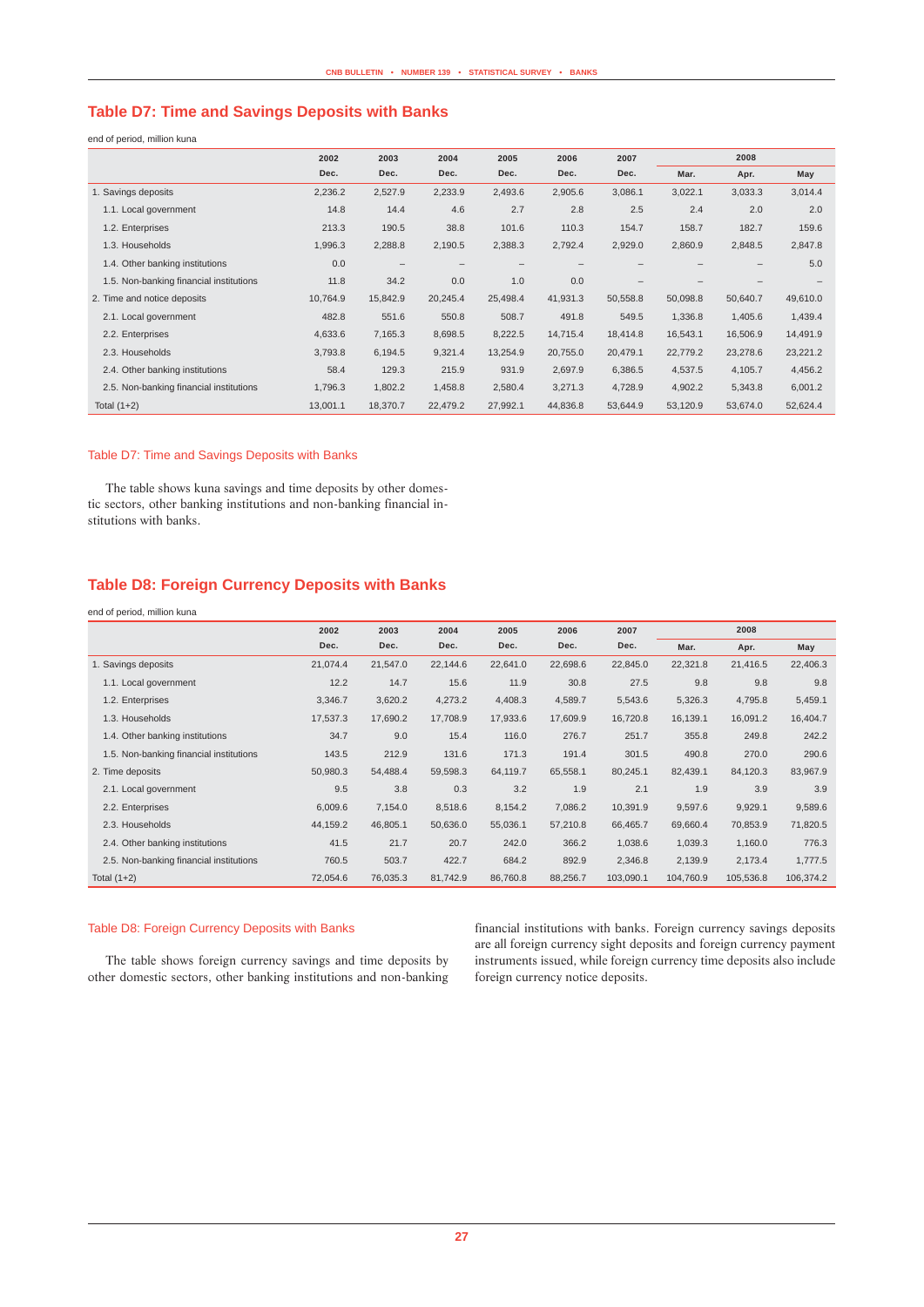## **Table D9: Bonds and Money Market Instruments**

end of period, million kuna

|                                         | 2002              | 2003              | 2004              | 2005    | 2006  | 2007    |       | 2008  |       |
|-----------------------------------------|-------------------|-------------------|-------------------|---------|-------|---------|-------|-------|-------|
|                                         | Dec.              | Dec.              | Dec.              | Dec.    | Dec.  | Dec.    | Mar.  | Apr.  | May   |
| 1. Money market instruments (net)       | 5.1               | $\qquad \qquad -$ | $\qquad \qquad -$ | $-$     | 0.8   | 0.8     | 0.8   | 0.8   | 0.8   |
| 2. Bonds (net)                          | 92.8              | 151.9             | 170.5             | 164.9   | 340.9 | 632.0   | 637.8 | 638.5 | 472.9 |
| 3. Other domestic borrowing             | 118.4             | 446.5             | 993.0             | 912.1   | 502.5 | 576.0   | 292.5 | 312.3 | 263.8 |
| 3.1. Local government                   | $\qquad \qquad -$ | 0.9               | $-$               | -       |       |         |       |       |       |
| 3.2. Enterprises                        | 46.3              | 92.7              | 40.3              | 40.8    | 0.0   | 152.9   | 0.0   | 0.0   | 0.0   |
| 3.3. Other banking institutions         | 10.0              | 222.1             | 842.8             | 828.1   | 492.8 | 266.4   | 265.8 | 285.3 | 236.8 |
| 3.4. Non-banking financial institutions | 62.0              | 130.9             | 109.9             | 43.2    | 9.6   | 156.6   | 26.6  | 27.0  | 27.0  |
| Total $(1+2+3)$                         | 216.3             | 598.4             | 1,163.5           | 1,077.0 | 844.1 | 1,208.8 | 931.1 | 951.6 | 737.5 |

#### Table D9: Bonds and Money Market Instruments

The table shows banks' liabilities for securities issued (net) and loans received from other domestic sectors, other banking institutions and non-banking financial institutions.

Money market instruments (net) comprise banks' net liabilities for CNB bills, bills of exchange (issued and accepted) and other securities issued.

Bonds (net) comprise banks' net liabilities for kuna and foreign currency bonds issued, as well as issued subordinated and hybrid instruments, excluding those purchased by foreign investors.

Other domestic borrowing comprises loans received, which are reported in the total amount and classified by institutional sectors.

# **Table D10: Banks' Foreign Liabilities**

#### end of period, million kuna

|                                                    | 2002                     | 2003     | 2004              | 2005                     | 2006     | 2007     |          | 2008     |          |
|----------------------------------------------------|--------------------------|----------|-------------------|--------------------------|----------|----------|----------|----------|----------|
|                                                    | Dec.                     | Dec.     | Dec.              | Dec.                     | Dec.     | Dec.     | May      | Apr.     | May      |
| 1. Foreign liabilities in f/c                      | 34,198.5                 | 44,574.3 | 54,536.7          | 52,073.3                 | 55,114.3 | 48,461.3 | 51,479.8 | 49,905.3 | 48,386.1 |
| 1.1. Liabilities to foreign financial institutions | 28,662.3                 | 38,623.1 | 48,967.5          | 45,747.7                 | 48,561.3 | 41,483.1 | 44,727.4 | 43,127.7 | 41,592.7 |
| Demand deposits                                    | 130.9                    | 266.6    | 127.6             | 156.3                    | 195.0    | 258.8    | 245.8    | 227.8    | 202.3    |
| Time and notice deposits                           | 9.002.9                  | 12,885.2 | 16,056.8          | 12,523.1                 | 12,174.1 | 10,562.9 | 12,694.1 | 10,093.1 | 9,341.5  |
| Loans and advances                                 | 19,528.5                 | 25,471.4 | 29,369.5          | 29,775.6                 | 32,903.9 | 27,373.0 | 28,528.7 | 29,544.4 | 28,791.9 |
| o/w: Subordinated and hybrid instruments           | 2,801.4                  | 2,949.2  | 2,399.4           | 1.167.4                  | 820.7    | 405.9    | 1,396.3  | 1,368.6  | 1,366.1  |
| <b>Bonds</b>                                       |                          |          | 3,413.6           | 3,292.6                  | 3,288.3  | 3,288.4  | 3,258.7  | 3,262.4  | 3,257.0  |
| 1.2. Liabilities to foreign non-banks              | 5.536.2                  | 5,951.2  | 5,569.2           | 6,325.6                  | 6,553.0  | 6,978.2  | 6,752.5  | 6,777.6  | 6,793.4  |
| Savings and time deposits                          | 4,160.2                  | 4,753.2  | 5,002.2           | 5,846.3                  | 6,192.4  | 6,729.9  | 6,562.9  | 6,588.4  | 6,604.6  |
| Sight deposits                                     | 875.6                    | 898.6    | 1,052.5           | 1,172.9                  | 1,635.8  | 1,537.2  | 1,582.6  | 1,541.4  | 1,588.9  |
| Time and notice deposits                           | 3,284.6                  | 3,854.6  | 3,949.6           | 4,673.4                  | 4,556.7  | 5,192.7  | 4,980.2  | 5,047.0  | 5,015.7  |
| Loans and advances                                 | 1,376.0                  | 1,198.0  | 567.1             | 479.3                    | 360.5    | 248.3    | 189.6    | 189.2    | 188.8    |
| o/w: Subordinated and hybrid instruments           | 39.7                     | 39.1     | 0.2               | $\overline{\phantom{m}}$ |          |          |          |          |          |
| 2. Foreign liabilities in kuna                     | 825.0                    | 5.357.7  | 6,627.0           | 15.039.1                 | 20,961.8 | 16,691.3 | 17.922.2 | 18,272.1 | 17.043.3 |
| 2.1. Liabilities to foreign financial institutions | 690.9                    | 5,087.8  | 6,103.9           | 14,099.6                 | 20,087.0 | 16,093.8 | 17,198.1 | 17,592.8 | 16,416.1 |
| Demand deposits                                    | 53.6                     | 86.4     | 145.1             | 179.6                    | 1,438.1  | 519.0    | 640.3    | 925.1    | 747.2    |
| Time and notice deposits                           | 635.8                    | 2.664.1  | 2,846.9           | 6,979.5                  | 11,198.8 | 11,423.7 | 12,406.6 | 12,489.6 | 11,491.2 |
| Loans and advances                                 | 1.5                      | 2,337.3  | 3,111.9           | 6,940.5                  | 7,450.2  | 4,151.2  | 4,151.2  | 4,178.2  | 4,177.8  |
| o/w: Subordinated and hybrid instruments           |                          |          | $\qquad \qquad -$ | 405.7                    | 404.0    | 0.4      | 0.4      | 29.4     | 29.0     |
| 2.2. Liabilities to foreign non-banks              | 134.1                    | 269.9    | 523.1             | 939.5                    | 874.8    | 597.5    | 724.1    | 679.3    | 627.2    |
| Demand deposits                                    | 56.2                     | 76.8     | 95.9              | 180.3                    | 170.1    | 253.2    | 250.7    | 294.9    | 298.7    |
| Time and notice deposits                           | 77.9                     | 191.4    | 419.2             | 755.2                    | 703.3    | 340.6    | 469.7    | 382.2    | 327.0    |
| Loans and advances                                 | $\overline{\phantom{0}}$ | 1.7      | 8.0               | 4.0                      | 1.4      | 3.7      | 3.7      | 2.2      | 1.5      |
| o/w: Subordinated and hybrid instruments           | $\cdots$                 | 1.7      | 8.0               | 4.0                      | 1.4      | 3.7      | 3.7      | 2.2      | 1.5      |
| Total $(1+2)$                                      | 35,023.5                 | 49,932.0 | 61,163.7          | 67,112.3                 | 76.076.0 | 65,152.6 | 69,402.1 | 68.177.4 | 65,429.4 |

#### Table D10: Banks' Foreign Liabilities

The table shows banks' total foreign currency and kuna liabilities to foreign legal and natural persons, with the exception of restricted kuna and foreign currency deposits by foreign legal and natural persons.

Banks' foreign liabilities comprise foreign currency liabilities and

foreign kuna liabilities.

Within foreign kuna and foreign currency liabilities, liabilities to foreign banks are reported separately from liabilities to foreign nonbanks (total and by financial instruments). Loans and advances also include issued subordinated and hybrid instruments purchased by foreign investors.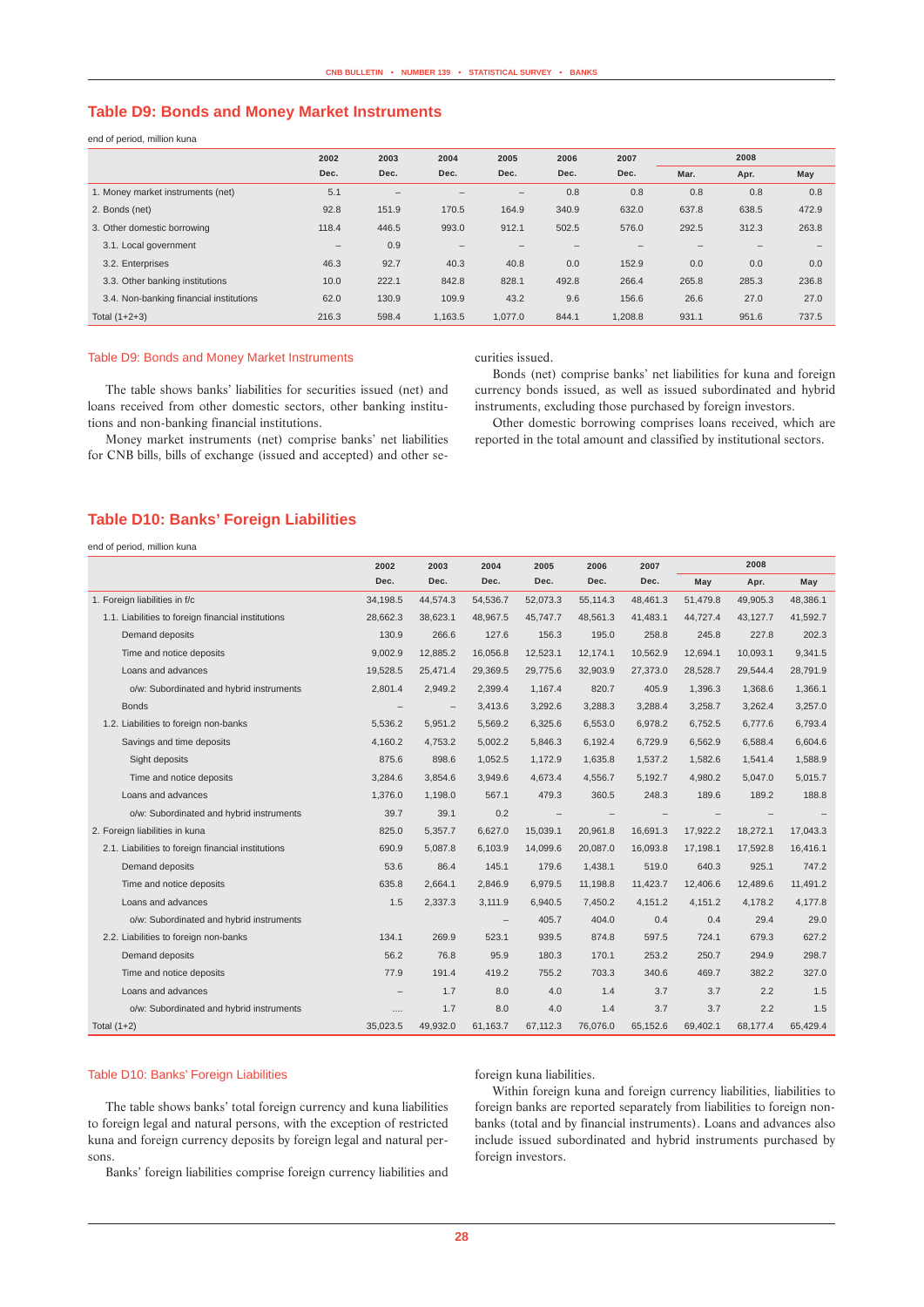## **Table D11: Central Government and Funds' Deposits with Banks**

end of period, million kuna

|                                         | 2002    | 2003                     | 2004    | 2005    | 2006     | 2007     |          | 2008     |          |
|-----------------------------------------|---------|--------------------------|---------|---------|----------|----------|----------|----------|----------|
|                                         | Dec.    | Dec.                     | Dec.    | Dec.    | Dec.     | Dec.     | Mar.     | Apr.     | May      |
| 1. In kuna                              | 4,036.8 | 4,104.4                  | 5,627.2 | 7,596.1 | 9,030.0  | 11,535.0 | 11,746.5 | 13,203.4 | 12,535.2 |
| 1.1. Central government deposits        | 634.3   | 506.4                    | 445.1   | 605.0   | 497.5    | 666.4    | 590.0    | 1,706.9  | 709.4    |
| Demand deposits                         | 476.4   | 448.0                    | 373.3   | 458.1   | 366.2    | 454.9    | 352.8    | 337.6    | 222.7    |
| Savings deposits                        | 3.3     | 3.0                      | 4.2     | 1.8     | 2.1      | 1.2      | 1.1      | 1.0      | 0.9      |
| Time and notice deposits                | 153.6   | 54.2                     | 66.5    | 144.0   | 128.1    | 209.3    | 235.1    | 1,367.4  | 484.7    |
| Loans and advances                      | 1.1     | 1.1                      | 1.1     | 1.0     | 1.0      | 1.0      | 1.0      | 1.0      | 1.0      |
| 1.2. Central government funds' deposits | 3,402.5 | 3,598.0                  | 5.182.2 | 6.991.1 | 8.532.6  | 10,868.6 | 11.156.5 | 11.496.4 | 11.825.9 |
| Demand deposits                         | 553.2   | 294.8                    | 266.3   | 580.2   | 254.6    | 330.1    | 227.0    | 232.9    | 373.4    |
| Savings deposits                        | 0.0     | 0.3                      | 3.5     | 1.9     | 14.6     | 2.4      | 2.2      | 2.2      | 2.2      |
| Time and notice deposits                | 144.3   | 156.2                    | 262.3   | 251.7   | 496.7    | 413.6    | 481.9    | 462.8    | 578.4    |
| Loans and advances                      | 2.705.0 | 3.146.7                  | 4.650.0 | 6.157.3 | 7.766.7  | 10.122.4 | 10.445.5 | 10.798.5 | 10.871.9 |
| 2. In $f/c$                             | 2,058.1 | 1,178.9                  | 1,194.6 | 1,690.9 | 1,770.4  | 1,990.8  | 1,917.6  | 992.4    | 1,054.7  |
| 2.1. Central government deposits        | 1,938.9 | 1,158.2                  | 891.0   | 906.2   | 811.7    | 759.4    | 686.8    | 678.9    | 876.9    |
| Savings deposits                        | 263.0   | 198.5                    | 189.7   | 340.6   | 264.8    | 527.4    | 264.7    | 262.8    | 321.7    |
| Time and notice deposits                | 293.1   |                          | 23.2    | 38.7    | 275.0    | 49.7     | 282.1    | 273.9    | 412.6    |
| Refinanced loans and advances           | 1.382.8 | 959.6                    | 678.1   | 527.0   | 271.9    | 182.3    | 140.0    | 142.2    | 142.6    |
| 2.2. Central government funds' deposits | 119.2   | 20.8                     | 303.6   | 784.7   | 958.6    | 1,231.4  | 1,230.8  | 313.5    | 177.8    |
| Savings deposits                        | 114.1   | 20.8                     | 156.5   | 139.4   | 93.4     | 85.7     | 125.7    | 71.3     | 163.3    |
| Time and notice deposits                | 5.0     | $\overline{\phantom{m}}$ | 147.1   | 25.8    | 356.2    | 153.8    | 174.2    | 242.2    | 14.5     |
| Loans and advances                      |         |                          |         | 619.6   | 509.0    | 991.8    | 931.0    |          |          |
| Total $(1+2)$                           | 6.094.9 | 5.283.3                  | 6,821.8 | 9,287.0 | 10,800.4 | 13,525.8 | 13,664.1 | 14.195.8 | 13.590.0 |

## Table D11: Central Government and Funds' Deposits with Banks

The table reports total banks' kuna and foreign currency liabilities to the central government and funds, with the exception of restricted (kuna and foreign currency) deposits by the central government and funds with banks.

Kuna and foreign currency deposits by the Republic of Croatia and central government funds are shown separately. Kuna deposits comprise demand deposits, savings deposits, time and notice deposits, and loans received from the central government and funds. Foreign currency deposits comprise savings deposits, time and notice deposits, and refinanced loans and advances.

## **Table D12: Restricted and Blocked Deposits with Banks**

end of period, million kuna

|                                      | 2002    | 2003    | 2004    | 2005    | 2006                     | 2007              | 2008                     |         |                   |  |
|--------------------------------------|---------|---------|---------|---------|--------------------------|-------------------|--------------------------|---------|-------------------|--|
|                                      | Dec.    | Dec.    | Dec.    | Dec.    | Dec.                     | Dec.              | Mar.                     | Apr.    | May               |  |
| 1. Restricted deposits               | 1.361.2 | 1.541.2 | 2.014.6 | 2,036.4 | 2.447.6                  | 2,252.3           | 2,333.7                  | 2,570.5 | 3,147.7           |  |
| $1.1.$ In kuna                       | 789.6   | 730.1   | 1.267.4 | 1.277.1 | 1.427.0                  | 1.322.8           | 1.296.2                  | 1.457.5 | 1,690.2           |  |
| 1.2. In $f/c$                        | 571.6   | 811.1   | 747.2   | 759.3   | 1.020.5                  | 929.5             | 1.037.5                  | 1.113.0 | 1,457.5           |  |
| 2. Blocked f/c deposits of housholds | 319.3   | 167.8   | 40.0    | $-$     | $\overline{\phantom{0}}$ | $\qquad \qquad -$ | $\overline{\phantom{0}}$ | -       | $\qquad \qquad -$ |  |
| Total $(1+2)$                        | 1.680.5 | 1.709.0 | 2.054.6 | 2,036.4 | 2.447.6                  | 2,252.3           | 2.333.7                  | 2.570.5 | 3,147.7           |  |

## Table D12: Restricted and Blocked Deposits with Banks

The table shows households' restricted (kuna and foreign currency) deposits and blocked deposits.

Blocked foreign currency deposits include households' foreign currency deposits, regulated by the Act on Converting Households' Foreign Currency Deposits into the Public Debt of the Republic of Croatia.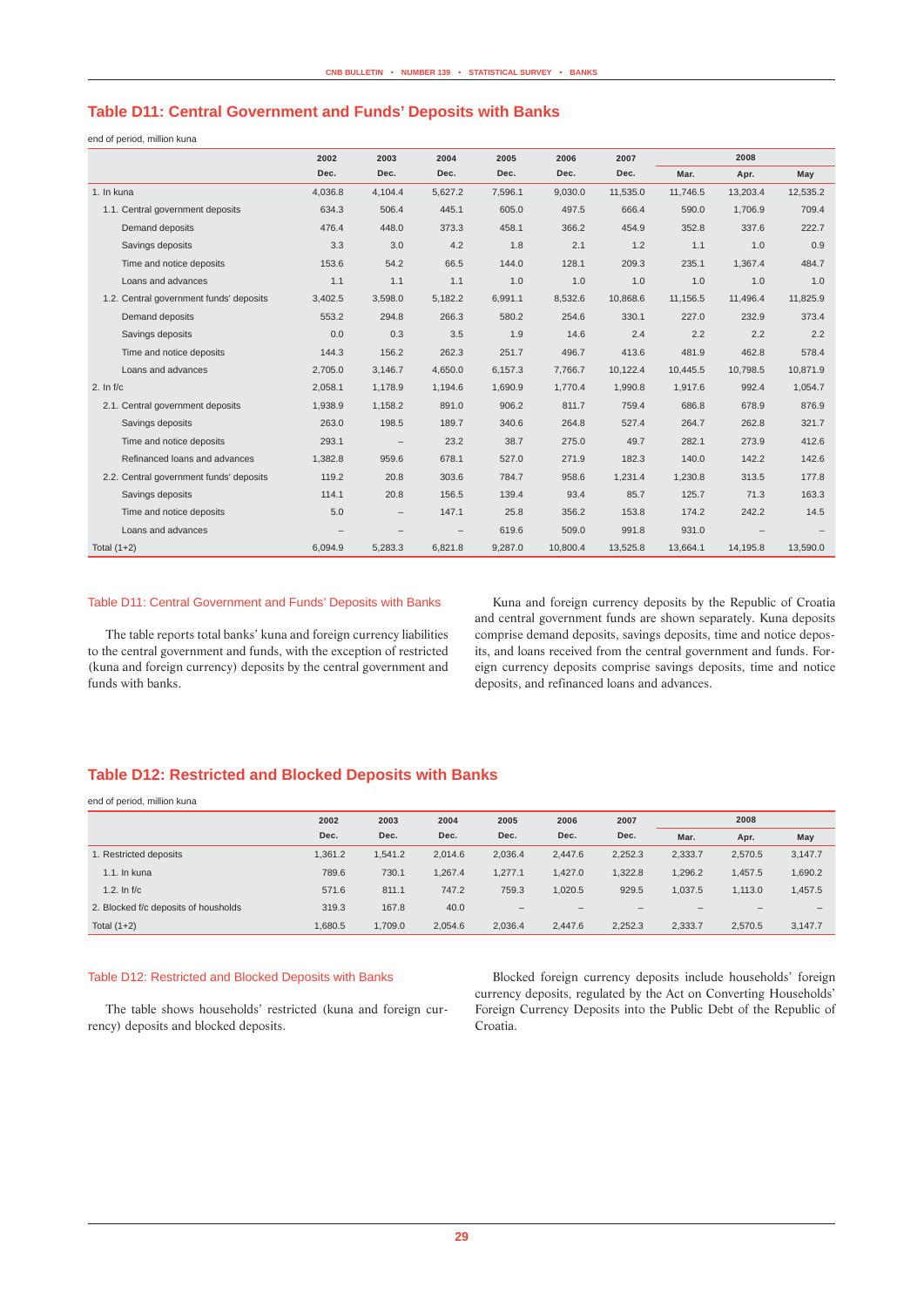



Note:<br>Sector "Non-monetary financial institutions" includes other banking institutions and non-banking financial institutions.<br>Sector "Government" includes the central government and funds and local government.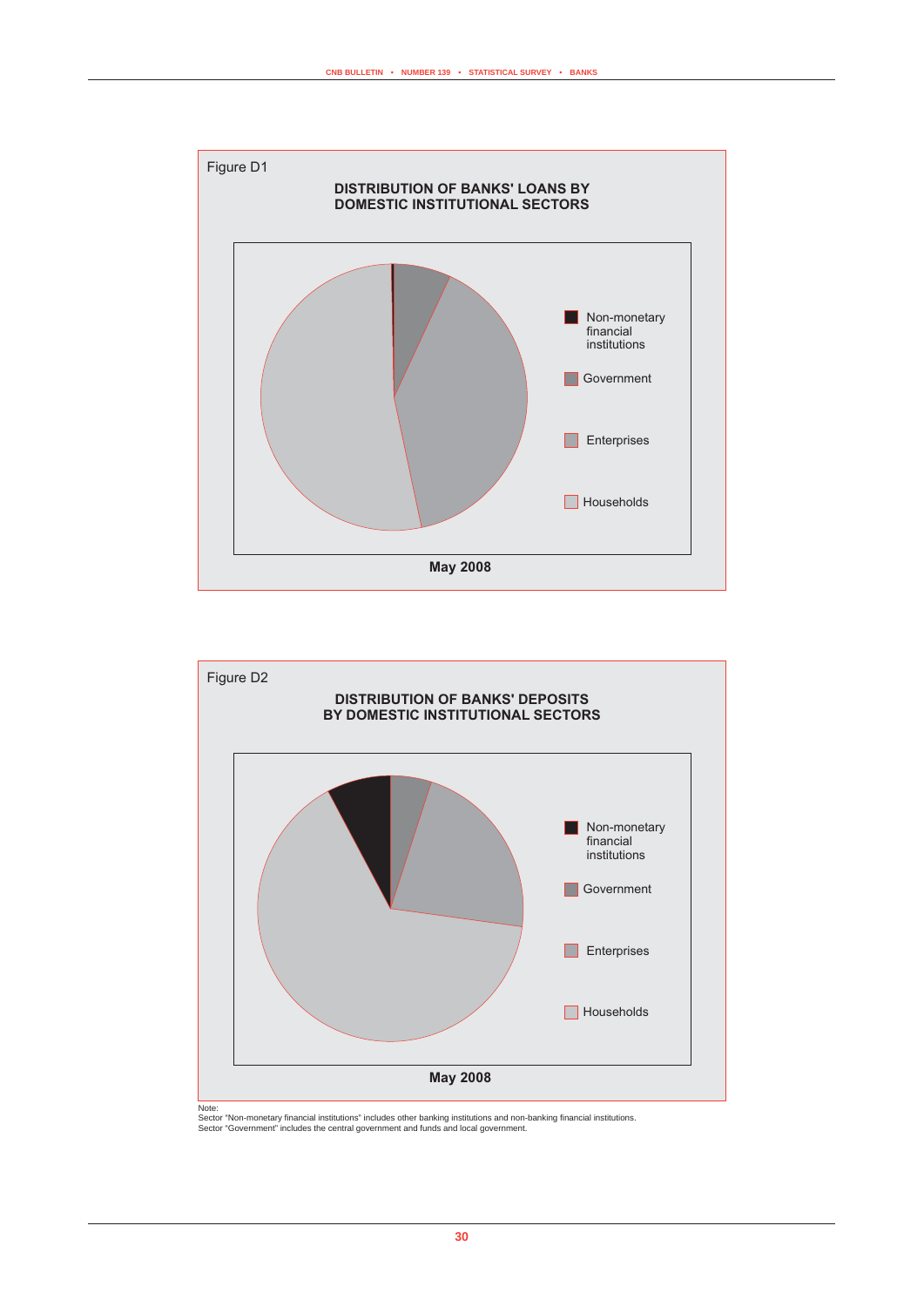## **Table E1: Housing Savings Banks' Accounts**

end of period, million kuna

|                                           | 2002<br>2003<br>2004<br>2005<br>2006 |         | 2007    |         | 2008    |         |         |         |         |
|-------------------------------------------|--------------------------------------|---------|---------|---------|---------|---------|---------|---------|---------|
|                                           | Dec.                                 | Dec.    | Dec.    | Dec.    | Dec.    | Dec.    | Mar.    | Apr.    | May     |
| <b>ASSETS</b>                             |                                      |         |         |         |         |         |         |         |         |
| 1. Reserves with the CNB                  | 19.1                                 | 0.0     | 0.0     | 0.0     | 0.0     | 0.0     | 0.0     | 0.0     | 0.0     |
| 2. Claims on central government and funds | 1,983.9                              | 3,033.5 | 3,779.1 | 4,274.3 | 4,674.8 | 4,036.5 | 3,750.6 | 3,712.5 | 3,664.3 |
| 3. Claims on other domestic sectors       | 93.3                                 | 187.9   | 373.2   | 575.5   | 1,296.0 | 2,220.4 | 2,389.9 | 2,454.3 | 2,490.5 |
| o/w: Claims on households                 | 91.3                                 | 187.9   | 373.2   | 575.5   | 1,296.0 | 2,220.4 | 2,389.9 | 2,454.3 | 2,490.5 |
| 4. Claims on banks                        | 37.2                                 | 247.2   | 824.2   | 994.4   | 181.4   | 133.6   | 78.6    | 68.8    | 93.9    |
| 5. Claims on other banking institutions   |                                      |         |         |         |         |         |         |         |         |
| Total $(1+2+3+4+5)$                       | 2,133.6                              | 3,468.6 | 4,976.6 | 5,844.2 | 6,152.3 | 6,390.5 | 6,219.1 | 6,235.6 | 6,248.7 |
| <b>LIABILITIES</b>                        |                                      |         |         |         |         |         |         |         |         |
| 1. Time deposits                          | 2,012.9                              | 3,265.2 | 4,728.2 | 5,514.7 | 5,803.6 | 6,037.9 | 5,886.8 | 5,900.5 | 5,895.0 |
| 2. Bonds and money market instruments     | $\overline{\phantom{m}}$             | 11.1    | 10.7    | 10.3    | 61.7    | 40.1    | 44.8    | 44.9    | 44.8    |
| 3. Capital accounts                       | 141.1                                | 159.7   | 206.7   | 258.0   | 244.7   | 303.0   | 298.7   | 309.5   | 299.1   |
| 4. Other items (net)                      | $-20.4$                              | 32.6    | 30.8    | 61.1    | 42.2    | 9.6     | $-11.2$ | $-19.3$ | 9.9     |
| Total $(1+2+3+4)$                         | 2,133.6                              | 3,468.6 | 4,976.6 | 5,844.2 | 6,152.3 | 6,390.5 | 6,219.1 | 6,235.6 | 6,248.7 |

#### Table E1: Housing Savings Banks' Accounts

Housing savings banks' accounts include data on claims and liabilities of the Croatian housing savings banks. All housing savings banks' claims and liabilities refer exclusively to domestic sectors.

Housing savings banks' required reserves held at the central bank include funds in vaults. Until September 2003, they also included kuna funds held in accounts at the central bank.

Claims on central government and funds are claims in kuna on the Republic of Croatia and central government funds.

Claims on other domestic sectors include kuna loans to local government and households.

Claims on banks include loans to banks, as well as deposits with banks, including, from October 2003 on, accounts for regular operations with banks.

Claims on other banking institutions include investments in investment funds.

Item Time deposits includes local government and households' time deposits.

Bonds and money market instruments are housing savings banks' liabilities for securities issued (net) and loans received.

Capital accounts are share capital, profit or loss for the previous and current year, retained earnings (loss), legal reserves, reserves provided for by the articles of association and other capital reserves, hedging reserves, unrealised gains (losses) from financial assets classified as available-for-sale assets, value adjustments and specific reserves for unidentified losses. Other items (net) are unclassified liabilities decreased by unclassified assets.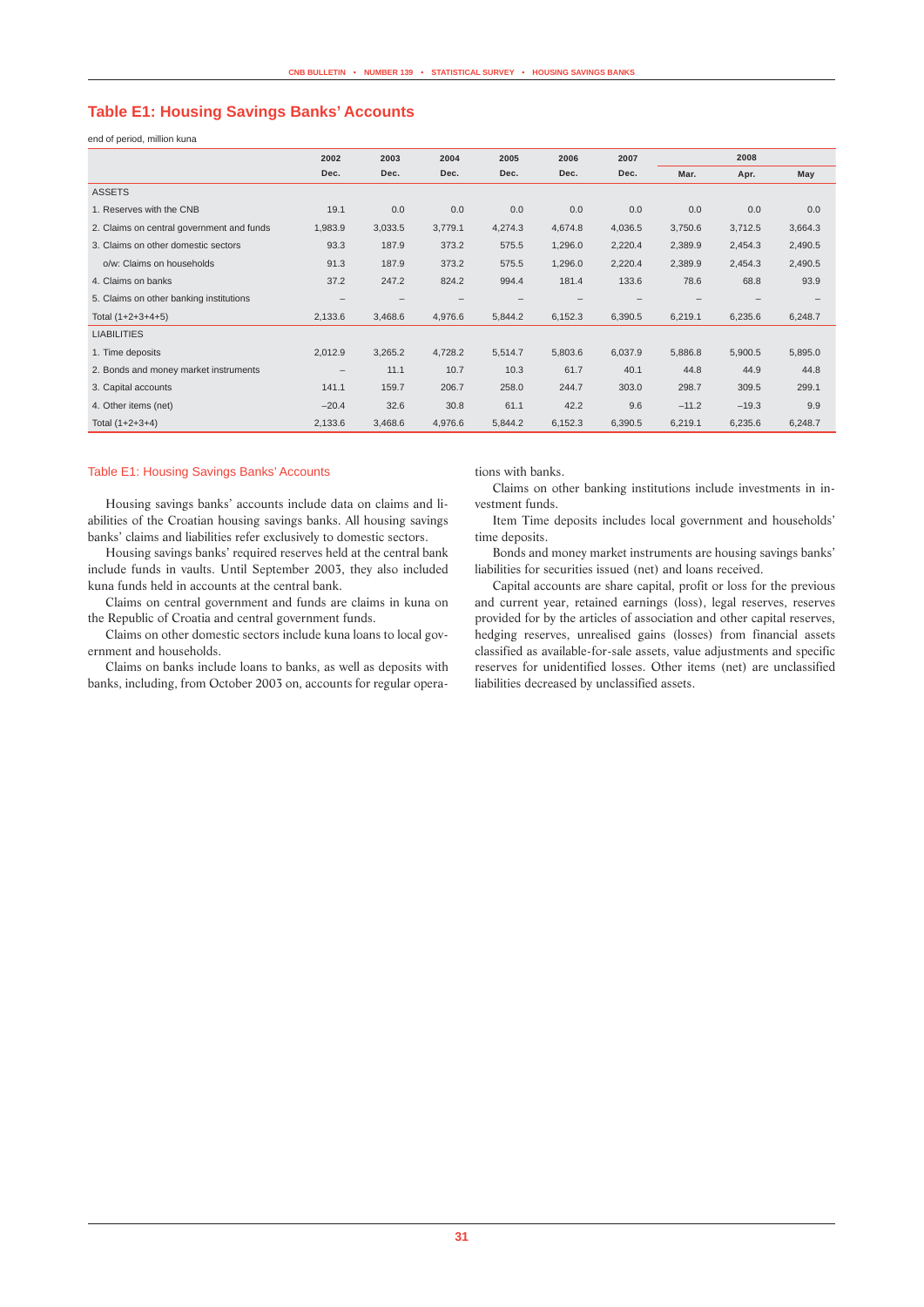## **Table F1: Credit Rates of the Croatian National Bank**

in percentage, on annual basis

|              |                | <b>CNB</b>        | <b>Credit rates</b><br><b>CNB</b> |                        |                               |                                        |                                       |                                                                  |            |
|--------------|----------------|-------------------|-----------------------------------|------------------------|-------------------------------|----------------------------------------|---------------------------------------|------------------------------------------------------------------|------------|
| Year         | <b>Month</b>   | discount<br>rate  | repo<br>rate <sup>a</sup>         | On Lombard<br>creditsb | On<br>intervention<br>credits | On intra-day<br>refinance<br>facilityb | On short-term<br>liquidity<br>credits | On inaccurately<br>calculated statutory<br>reserves <sup>b</sup> | On arrears |
| $\mathbf{1}$ | $\overline{2}$ | 3                 | $\overline{4}$                    | 5                      | 6                             | $\overline{7}$                         | 8                                     | $\mathsf g$                                                      | 10         |
| 1994         | December       | 8.50              | $\overline{\phantom{0}}$          | 18.00                  | 19.00                         | 17.00                                  | 14.00                                 | 19.00                                                            | 22.00      |
| 1995         | December       | 8.50              | $\overline{\phantom{0}}$          | 25.49                  | 19.00                         | 17.00                                  | $\overline{\phantom{m}}$              | 19.00                                                            | 22.00      |
| 1996         | December       | 6.50              | $\qquad \qquad -$                 | 11.00                  | 19.00                         | 17.00                                  | $\qquad \qquad -$                     | 19.00                                                            | 18.00      |
| 1997         | December       | 5.90              | $\qquad \qquad -$                 | 9.50                   | 19.00                         | 17.00                                  | $\qquad \qquad -$                     | 19.00                                                            | 18.00      |
| 1998         | December       | 5.90              | $\overline{\phantom{0}}$          | 12.00                  | 19.00                         | 7.00                                   | 14.00                                 | 19.00                                                            | 18.00      |
| 1999         | December       | 7.90              | $\qquad \qquad -$                 | 13.00                  | 19.00                         | $\overline{\phantom{m}}$               | 14.00                                 | 19.00                                                            | 18.00      |
| 2000         | December       | 5.90              | $\qquad \qquad -$                 | 12.00                  | 18.00                         | $\qquad \qquad -$                      | 13.00                                 | 18.00                                                            | 18.00      |
| 2001         | December       | 5.90              | $\overline{\phantom{a}}$          | 10.00                  | $\overline{\phantom{0}}$      | $\overline{\phantom{m}}$               | 11.00                                 | 15.00                                                            | 18.00      |
| 2002         | December       | 4.50              | $\qquad \qquad -$                 | 9.50                   | -                             | $\qquad \qquad -$                      | 10.50                                 | 15.00                                                            | 15.00      |
| 2003         | December       | 4.50              | -                                 | 9.50                   | -                             | $\qquad \qquad -$                      | 10.50                                 | 15.00                                                            | 15.00      |
| 2004         | December       | 4.50              | $\qquad \qquad -$                 | 9.50                   | -                             | $\qquad \qquad -$                      | 10.50                                 | 15.00                                                            | 15.00      |
| 2005         | December       | 4.50              | 3.50                              | 7.50 <sup>c</sup>      |                               | $\qquad \qquad -$                      | 8.50 <sup>c</sup>                     | 15.00                                                            | 15.00      |
| 2006         | December       | 4.50              | 3.50                              | 7.50                   | $\qquad \qquad -$             | $\qquad \qquad -$                      | 8.50                                  | 15.00                                                            | 15.00      |
| 2007         | June           | 4.50              | 3.50                              | 7.50                   | $\qquad \qquad -$             | $\overline{\phantom{m}}$               | 8.50                                  | 15.00                                                            | 15.00      |
|              | July           | 4.50              | 3.50                              | 7.50                   | $\overline{\phantom{0}}$      | $\qquad \qquad -$                      | 8.50                                  | 15.00                                                            | 15.00      |
|              | August         | 4.50              | 3.50                              | 7.50                   | -                             | $\qquad \qquad -$                      | 8.50                                  | 15.00                                                            | 15.00      |
|              | September      | 4.50              | 3.50                              | 7.50                   | -                             | $\qquad \qquad -$                      | 8.50                                  | 15.00                                                            | 15.00      |
|              | October        | 4.50              | 3.51                              | 7.50                   | -                             | $\qquad \qquad -$                      | 8.50                                  | 15.00                                                            | 15.00      |
|              | November       | 4.50              | 3.86                              | 7.50                   | $\overline{\phantom{0}}$      | $\qquad \qquad -$                      | 8.50                                  | 15.00                                                            | 15.00      |
|              | December       | 9.00 <sup>d</sup> | 4.06                              | 7.50                   | $\overline{\phantom{0}}$      | $\qquad \qquad -$                      | 8.50                                  | 15.00                                                            | 15.00      |
| 2008         | January        | 9.00              | 4.13                              | 7.50                   | $\overline{\phantom{0}}$      | $\overline{\phantom{m}}$               | 10.00                                 | 15.00                                                            | 15.00      |
|              | February       | 9.00              | 4.63                              | 9.00                   | -                             | $\overline{\phantom{m}}$               | 10.00                                 | 15.00                                                            | 15.00      |
|              | March          | 9.00              | 4.96                              | 9.00                   | -                             | $\overline{\phantom{m}}$               | 10.00                                 | 15.00                                                            | 15.00      |
|              | April          | 9.00              | 4.95                              | 9.00                   |                               |                                        | 10.00                                 | 15.00                                                            | 15.00      |
|              | May            | 9.00              | 5.05                              | 9.00                   | $\overline{\phantom{0}}$      | $\qquad \qquad -$                      | 10.00                                 | 15.00                                                            | 15.00      |

<sup>a</sup> Weighted averages of weighted repo rates achieved at regular reverse repo auctions of the CNB in the reporting month.

Breaks in the series of data are explained in notes on methodology c Since 14 December 2005.

d Since 31 December 2007

#### Table F1: Credit Rates of the Croatian National Bank

The table shows interest rates used by the CNB to calculate and charge interest on credits from the primary issue and on all other claims.

Credit rates of the CNB are set by decisions of the Council of the Croatian National Bank, on a yearly basis. Exceptionally, from June 1995 interest rate charged by the CNB on Lombard credits was 1.5 percentage points higher than the weighted average interest rate on CNB bills on a voluntary basis (which serve as collateral for Lombard credits) in cases when the weighted average interest rate was higher than 16.5%. Congruently, from June 1995 to August 1996 the table reports the weighted average interest rate on Lombard credits.

Time series presented in the table contain certain breaks, due to changes in the CNB's monetary policy instruments.

Data shown in column 4 refer to the weighted averages of the weighted repo rates achieved at regular reverse repo auctions of the CNB in the reporting month.

Data shown in column 7 refer, until September 1994, to interest rates on special credits for savings deposits' payments and for payments from households' current accounts, and from October 1994 until September 1997 to interest rates on daily credits for savings deposits and households' current accounts in kuna. Daily credits, as opposed to special credits, are paid back on the same day. In October 1997, this instrument was replaced by daily credits for overcoming short-term liquidity problems that are collateralised by CNB bills. From December 1998 to April 1999, this credit is incorporated in Lombard credit, applying different interest rate for its usage within one day.

Data shown in column 8 refer, until December 1994, to interest rate on initial credits, and since 18 March 1998, to credits for overcoming liquidity problems of banks under evaluation for entry into rehabilitation and restructuring procedures and since February 1999, to interest rates on short-term liquidity credits. From December 1999 on, data show interest rates on short-term liquidity credit with a maturity over 3 months which is 1 percentage point higher than interest rate on Lombard credits. Interest rate on short-term liquidity credit up to 3 months is 0.5 percentage point higher than interest rate on Lombard credits.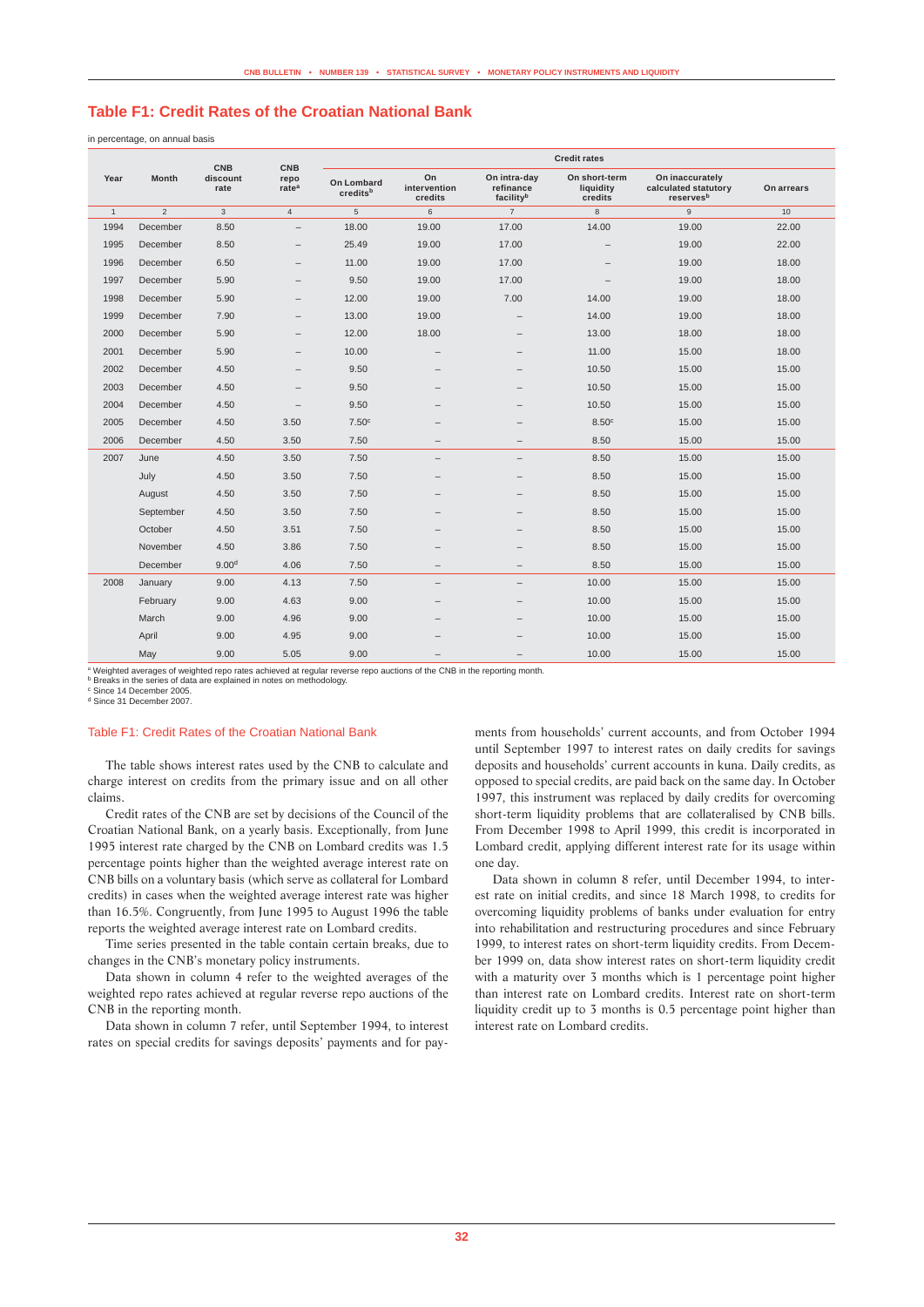### **Table F2: Deposit Rates of the Croatian National Bank**

in percentage, on annual basis

|              |                | <b>Interest rates</b><br>on statutory |                                     | Interest rates on        |                          | <b>Interest rates on CNB bills</b><br>on a voluntary basis <sup>a</sup> |                          |                          |                          |                          |                          | Interest rates on f/c CNB bills on a voluntary basis |                       | Interest<br>rates on |
|--------------|----------------|---------------------------------------|-------------------------------------|--------------------------|--------------------------|-------------------------------------------------------------------------|--------------------------|--------------------------|--------------------------|--------------------------|--------------------------|------------------------------------------------------|-----------------------|----------------------|
| Year         | <b>Month</b>   | reserves dep.<br>with the CNB         | CNB bills on an<br>obligatory basis | Due in<br>7 days         | Due in<br>35 days        | Due in<br>70 days                                                       | Due in<br>105 days       | Due in<br>35 days        | Due in<br>63 days        | Due in<br>91 days        | Due in<br>182 days       | Due in<br>364 days                                   | overnight<br>deposits |                      |
| $\mathbf{1}$ | $\overline{2}$ | 3                                     | $\overline{4}$                      | 5                        | $6\phantom{1}$           | $\overline{7}$                                                          | 8                        | 9                        | 10                       | 11                       | 12                       | 13                                                   | 14                    |                      |
| 1994         | December       | 5.15                                  | $\overline{\phantom{0}}$            | 9.00                     | 12.00                    | 14.00                                                                   | $\qquad \qquad -$        | $\overline{\phantom{0}}$ |                          | ۳                        |                          | $\overline{\phantom{0}}$                             |                       |                      |
| 1995         | December       | 5.50                                  | 16.50                               | 12.00                    | 25.54                    | 27.00                                                                   |                          |                          |                          |                          |                          |                                                      |                       |                      |
| 1996         | December       | 5.50                                  | $\qquad \qquad -$                   | $\overline{\phantom{m}}$ | 8.00                     | 9.50                                                                    | $\overline{\phantom{m}}$ |                          |                          |                          |                          |                                                      |                       |                      |
| 1997         | December       | 4.50                                  | -                                   | $\overline{\phantom{m}}$ | 8.00                     | 9.00                                                                    | 10.00                    | $\qquad \qquad -$        | $\overline{\phantom{m}}$ | $\qquad \qquad -$        | $\overline{\phantom{0}}$ |                                                      |                       |                      |
| 1998         | December       | 5.90                                  |                                     | $\qquad \qquad -$        | 9.50                     | 10.50                                                                   | 11.00                    | $\overline{\phantom{m}}$ | 4.60                     | 3.12                     | 3.08                     |                                                      |                       |                      |
| 1999         | December       | 5.90                                  | $\overline{\phantom{0}}$            | $\overline{\phantom{m}}$ | 10.50                    | 11.55                                                                   | 12.50                    | $\qquad \qquad -$        | 4.83                     | 3.56                     | $\overline{\phantom{0}}$ |                                                      |                       |                      |
| 2000         | December       | 4.50                                  | $\overline{\phantom{0}}$            | $\overline{\phantom{m}}$ | 6.65                     | 7.00                                                                    | 7.70                     | $\qquad \qquad -$        | 5.51                     | 4.83                     |                          |                                                      |                       |                      |
| 2001         | December       | 2.00                                  | $\overline{\phantom{0}}$            | $\qquad \qquad -$        | 3.36                     | 4.26                                                                    | 4.85                     | $\qquad \qquad -$        | 2.62                     | 3.06                     |                          |                                                      |                       |                      |
| 2002         | December       | 1.75                                  | $\overline{\phantom{0}}$            | $\overline{\phantom{m}}$ | 2.08                     | $\overline{\phantom{0}}$                                                | $\overline{\phantom{m}}$ | 2.30                     | 2.68                     | $\overline{\phantom{0}}$ |                          |                                                      |                       |                      |
| 2003         | December       | 1.25                                  | 0.50                                | $\equiv$                 | $=$                      |                                                                         | $\overline{\phantom{a}}$ | 1.75                     | 1.48                     | $\overline{\phantom{a}}$ |                          |                                                      |                       |                      |
| 2004         | December       | 1.25                                  | $\qquad \qquad -$                   | $\overline{\phantom{0}}$ | $\overline{\phantom{m}}$ | $\overline{\phantom{0}}$                                                | $\overline{\phantom{m}}$ | $\overline{\phantom{0}}$ | $\overline{\phantom{0}}$ | -                        | $\overline{\phantom{0}}$ | $\overline{\phantom{0}}$                             |                       |                      |
| 2005         | December       | 0.75                                  | $\overline{\phantom{0}}$            |                          |                          |                                                                         |                          |                          |                          |                          |                          | $\overline{\phantom{0}}$                             | 0.50                  |                      |
| 2006         | December       | 0.75                                  | $\qquad \qquad -$                   | $\qquad \qquad -$        | $\overline{\phantom{m}}$ | $\qquad \qquad -$                                                       | $\overline{\phantom{m}}$ | $\qquad \qquad -$        | $\overline{\phantom{m}}$ | $\overline{\phantom{m}}$ | $\overline{\phantom{0}}$ | $\overline{\phantom{m}}$                             | 0.50                  |                      |
| 2007         | June           | 0.75                                  | 0.75                                | $\overline{\phantom{0}}$ | $\overline{\phantom{m}}$ | $\qquad \qquad -$                                                       | $\qquad \qquad -$        | $\qquad \qquad -$        | $\overline{\phantom{m}}$ | $\qquad \qquad -$        | $\qquad \qquad -$        | $\overline{\phantom{m}}$                             | 0.50                  |                      |
|              | July           | 0.75                                  | 0.75                                |                          |                          |                                                                         |                          |                          |                          |                          |                          | $\overline{\phantom{0}}$                             | 0.50                  |                      |
|              | August         | 0.75                                  | 0.75                                | $\overline{\phantom{0}}$ | $\qquad \qquad -$        |                                                                         |                          | $\overline{\phantom{0}}$ |                          |                          |                          | $\overline{\phantom{m}}$                             | 0.50                  |                      |
|              | September      | 0.75                                  | 0.75                                |                          | -                        |                                                                         |                          |                          |                          |                          |                          | $\overline{\phantom{0}}$                             | 0.50                  |                      |
|              | October        | 0.75                                  | 0.75                                |                          | -                        |                                                                         |                          |                          |                          |                          |                          | $\overline{\phantom{m}}$                             | 0.50                  |                      |
|              | November       | 0.75                                  | 0.75                                |                          |                          |                                                                         |                          |                          |                          |                          |                          | —                                                    | 0.50                  |                      |
|              | December       | 0.75                                  | 0.75                                | $\overline{\phantom{0}}$ | $\overline{\phantom{0}}$ | $\overline{\phantom{0}}$                                                | $\overline{\phantom{m}}$ | $\qquad \qquad -$        | $\equiv$                 | $\overline{\phantom{0}}$ | $\overline{\phantom{0}}$ | $\overline{\phantom{0}}$                             | 0.50                  |                      |
| 2008         | January        | 0.75                                  | 0.75                                | $\overline{\phantom{0}}$ | $\overline{\phantom{a}}$ | $-$                                                                     | $\qquad \qquad -$        | $\qquad \qquad -$        | $\qquad \qquad -$        | $\qquad \qquad -$        | $\overline{\phantom{m}}$ | $\overline{\phantom{m}}$                             | 0.50                  |                      |
|              | February       | 0.75                                  | 0.75                                |                          |                          |                                                                         |                          |                          |                          |                          |                          | $\overline{\phantom{0}}$                             | 0.50                  |                      |
|              | March          | 0.75                                  | 0.75                                | $\overline{\phantom{0}}$ | $\overline{\phantom{0}}$ |                                                                         | $\overline{\phantom{a}}$ | $\overline{\phantom{0}}$ | $-$                      |                          | $\overline{\phantom{0}}$ | $\overline{\phantom{m}}$                             | 0.50                  |                      |
|              | April          | 0.75                                  | 0.75                                |                          |                          |                                                                         |                          |                          |                          |                          |                          | $\qquad \qquad -$                                    | 0.50                  |                      |
|              | May            | 0.75                                  | 0.75                                |                          | $\qquad \qquad -$        |                                                                         | $\overline{\phantom{m}}$ | $\qquad \qquad -$        | $\qquad \qquad -$        | $\overline{\phantom{0}}$ | $\overline{\phantom{0}}$ | $\overline{\phantom{0}}$                             | 0.50                  |                      |

a Breaks in the series of data are explained in notes on methodology.

#### Table F2: Deposit Rates of the Croatian National Bank

The table shows interest rates used by the CNB to calculate and pay interest on funds deposited with the CNB and on issued securities.

Interest rates paid by the CNB for appropriated statutory reserve funds are set by a decision of the Council of the Croatian National Bank. Until April 2005, the appropriated statutory reserve funds included the calculated statutory reserve funds that were deposit in a special statutory reserve account with the CNB, or maintained (in average) in banks' settlement accounts, or deposited in a special account with the CNB for the settlement of net positions in the National Clearing System (NCS). From April 2005, they include the calculated statutory reserve funds allocated to a special statutory reserve account with the CNB (column 3).

Interest rates on CNB bills on an obligatory basis are set by a decision of the Council of the Croatian National Bank.

Interest rates on CNB bills on a voluntary basis are set at CNB bills' auction sales. Congruently, columns 5, 6 and 7 report the weighted average interest rates attained at auctions of CNB bills. From November 1994 through January 2001, columns 7 and 8 report interest rates on CNB bills on a voluntary basis due in 91 and 182 days respectively.

From April 1998 on, columns 9 through 13 report the weighted average interest rates on CNB bills on a voluntary basis in EUR and USD (until December 1998, in DEM and USD) attained at CNB bills' auctions as a weighted average of subscribed amounts in those two currencies.

Column 14 reports the interest rate on overnight deposits with the CNB.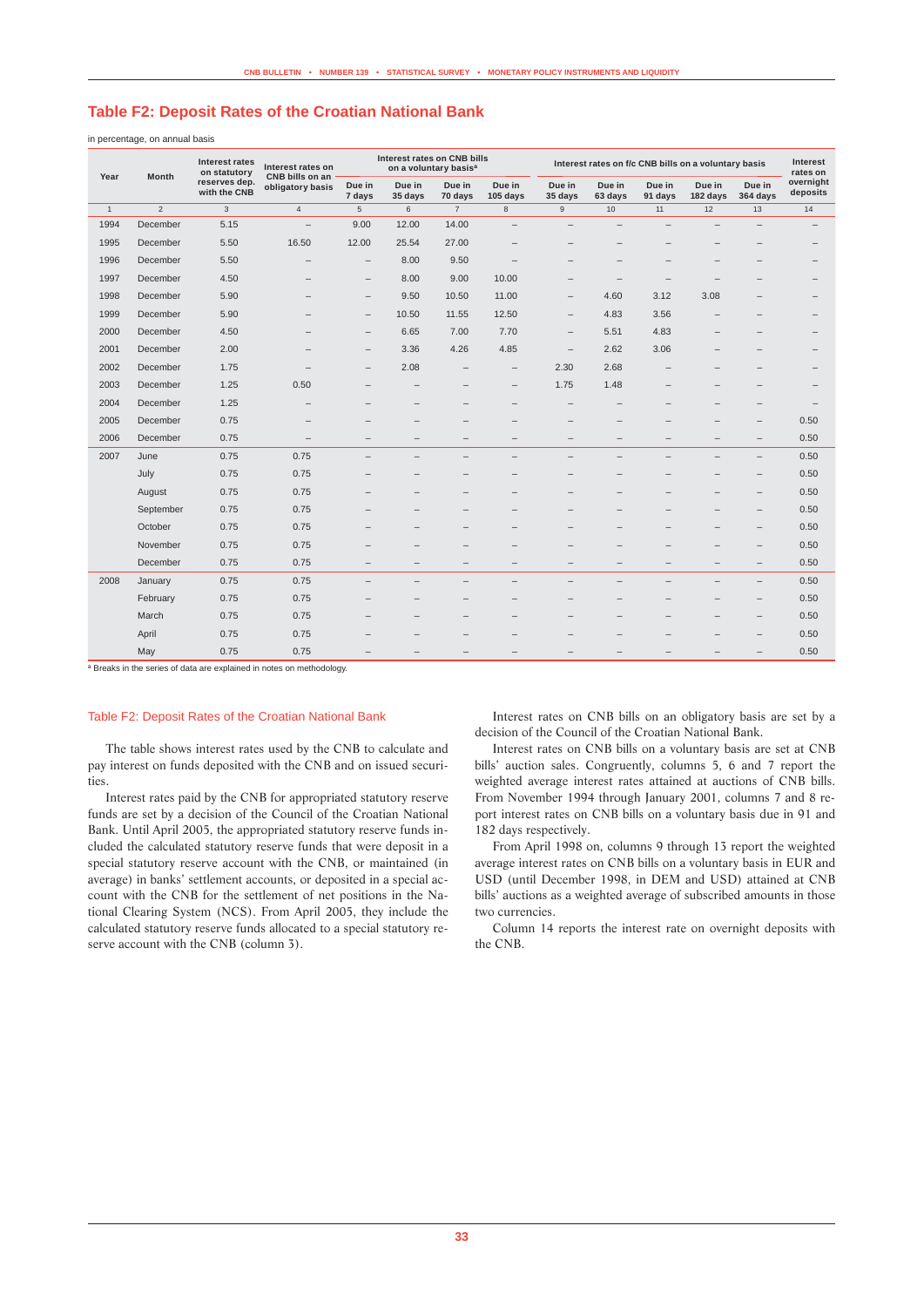## **Table F3: Banks' Reserve Requirements**

|  | daily averages and percentages, million kuna and % |  |  |
|--|----------------------------------------------------|--|--|
|  |                                                    |  |  |

| Year         | Month          | Weighted<br>average res.         |             | Reserve requirement (RR) |                   | Other obligatory<br>deposits with the |          | <b>Statutory reserves</b><br>deposited with the CNB | Weighted avg.<br>remuneration rate on remuneration rate | Weighted avg.                |
|--------------|----------------|----------------------------------|-------------|--------------------------|-------------------|---------------------------------------|----------|-----------------------------------------------------|---------------------------------------------------------|------------------------------|
|              |                | requirement in<br>% on res. base | Total       | In kuna                  | In $f/c$          | <b>CNB</b>                            | In kuna  | In $f/c$                                            | immobilised funds<br>in kuna                            | on allocated funds<br>in f/c |
| $\mathbf{1}$ | $\overline{2}$ | 3                                | $4 = 5 + 6$ | 5                        | 6                 | $\overline{7}$                        | 8        | $\overline{9}$                                      | 10                                                      | 11                           |
| 1994         | December       | 26.20                            | 1,826.0     | 1,826.0                  | $\qquad \qquad -$ | 188.3                                 | 1,779.2  | $\overline{\phantom{m}}$                            | 5.63                                                    | $\overline{\phantom{0}}$     |
| 1995         | December       | 30.90                            | 2,431.8     | 2,431.8                  | $\qquad \qquad -$ | 826.5                                 | 2,215.9  | $\overline{\phantom{m}}$                            | 7.93                                                    |                              |
| 1996         | December       | 35.91                            | 3,652.9     | 3,652.9                  |                   | $\overline{\phantom{m}}$              | 3,312.0  | $\qquad \qquad -$                                   | 4.99                                                    |                              |
| 1997         | December       | 32.02                            | 4,348.8     | 4,348.8                  |                   | $\qquad \qquad -$                     | 3,914.2  | $\overline{\phantom{m}}$                            | 4.05                                                    | $\overline{\phantom{0}}$     |
| 1998         | December       | 29.57                            | 13.112.7    | 3.967.2                  | 9.145.4           | 57.4                                  | 3,469.8  | 1.467.6                                             | 5.28                                                    |                              |
| 1999         | December       | 30.50                            | 13,579.0    | 4,210.1                  | 9,368.9           | 37.3                                  | 3,695.1  | 4,606.5                                             | 5.62                                                    |                              |
| 2000         | December       | 23.22                            | 16.245.8    | 4,646.8                  | 11,599.0          | 5.0                                   | 4.191.6  | 5,544.6                                             | 4.05                                                    |                              |
| 2001         | December       | 19.67                            | 21,187.1    | 8,691.5                  | 12,495.5          | $\qquad \qquad -$                     | 6,287.8  | 5,950.0                                             | 1.97                                                    | 2.73                         |
| 2002         | December       | 19.00                            | 25,985.1    | 11,447.1                 | 14,538.0          |                                       | 8,156.7  | 7,139.9                                             | 1.72                                                    | 2.16                         |
| 2003         | December       | 19.00                            | 31,009.4    | 18,023.8                 | 12,985.6          | 109.4                                 | 12,459.8 | 6.850.2                                             | 1.17                                                    | 1.47                         |
| 2004         | December       | 18.00                            | 33,615.7    | 20,040.9                 | 13,574.8          | 430.1                                 | 14,664.1 | 10,171.3                                            | 1.22                                                    | 1.36                         |
| 2005         | December       | 18.00                            | 37,424.5    | 24,997.9                 | 12,426.6          | 3,940.2                               | 17,497.7 | 9.271.4                                             | 0.52                                                    | 0.92                         |
| 2006         | December       | 17.00                            | 40,736.4    | 28,966.1                 | 11,770.4          | 7,332.5                               | 20,257.0 | 8,780.9                                             | 0.52                                                    | 1.06                         |
| 2007         | June           | 17.00                            | 42,911.2    | 30,522.2                 | 12,389.0          | 10,858.6                              | 21,365.6 | 9,250.8                                             | 0.52                                                    | 1.03                         |
|              | July           | 17.00                            | 43,245.7    | 30.834.9                 | 12.410.8          | 9.914.5                               | 21,584.4 | 9.245.3                                             | 0.52                                                    | 0.97                         |
|              | August         | 17.00                            | 43,516.6    | 31,062.2                 | 12,454.4          | 9,068.2                               | 21,743.6 | 9,212.6                                             | 0.52                                                    | 0.93                         |
|              | September      | 17.00                            | 43.710.7    | 31,214.4                 | 12,496.3          | 7,230.6                               | 21,850.1 | 9,149.0                                             | 0.52                                                    | 1.30                         |
|              | October        | 17.00                            | 44,001.4    | 31,402.4                 | 12,599.0          | 5,244.5                               | 21,981.7 | 9,133.8                                             | 0.53                                                    | 1.19                         |
|              | November       | 17.00                            | 44,318.8    | 31,692.2                 | 12,626.7          | 5,500.1                               | 22,184.5 | 9,162.5                                             | 0.53                                                    | 1.55                         |
|              | December       | 17.00                            | 44.465.9    | 31.809.1                 | 12,656.8          | 6.641.1                               | 22,266.4 | 9.203.5                                             | 0.53                                                    | 1.29                         |
| 2008         | January        | 17.00                            | 44,828.6    | 32,068.2                 | 12,760.4          | 5,207.2                               | 22,447.7 | 9,274.6                                             | 0.52                                                    | 1.17                         |
|              | February       | 17.00                            | 45.269.3    | 32.262.1                 | 13.007.2          | 5.521.6                               | 22.580.7 | 9.482.8                                             | 0.52                                                    | 1.41                         |
|              | March          | 17.00                            | 45,550.5    | 32,293.9                 | 13,256.6          | 6,778.8                               | 22,604.0 | 9,701.4                                             | 0.52                                                    | 1.05                         |
|              | April          | 17.00                            | 45.815.3    | 32.440.9                 | 13.374.4          | 7.654.2                               | 22.708.6 | 9.794.0                                             | 0.52                                                    | 0.84                         |
|              | May            | 17.00                            | 46.172.4    | 32.701.9                 | 13.470.5          | 8.075.3                               | 22.891.3 | 9.851.7                                             | 0.52                                                    | 1.00                         |

#### Table F3: Banks' Reserve Requirements

This table shows data on monthly averages of day-to-day balances of banks' kuna and foreign currency reserve requirements with the CNB. Savings banks are included beginning in July 1999.

Column 3 shows the weighted average reserve requirement ratio as a percentage of the kuna and foreign currency reserve requirements (column 4) in the reserve base.

Reserve requirement (column 4) represents the prescribed amount of funds banks are required to deposit in a special statutory reserve account with the CNB, or to maintain (in average) in their settlement accounts and in vaults, or in accounts of liquid foreign currency claims (which include foreign cash and checks in foreign currency, liquid foreign currency claims maintained in the accounts with the high-grade foreign banks and foreign currency CNB bills).

Column 5 shows the amount of kuna reserve requirements. Between January 1995 and December 2000, this amount corresponded with the statutory reserve requirement instrument, while until December 1994 it comprised two instruments: statutory reserves and liquid assets requirement – LAR (except for the part in which banks were conforming to this requirement by registering CNB bills on a voluntary basis). In December 2000, reserve requirements in kuna and in foreign currency were unified, i.e. reserve requirements rate, periods for calculating, allocating and maintaining reserve requirements were unified, as well as a minimum percentage of the total reserve requirements deposited with the Croatian National Bank. From September 2001 on, column 5 includes also the f/c component of reserve requirements that is set aside/maintained in kuna.

Column 6 shows the amount of foreign currency reserve requirements, i.e. the prescribed amount of funds banks are required to deposit in the CNB's foreign currency accounts, or to maintain (in average) in accounts of liquid claims. Until November 2000, the calculation base consisted of the average daily balances of household foreign currency savings deposits with a remaining maturity of up to 3 months, while starting from December 2000 the base consists of foreign currency sources of funds, including: ordinary foreign currency accounts, special foreign currency accounts, foreign currency accounts and foreign currency sight deposits, received foreign currency deposits and received foreign currency loans, as well as obligations arising from securities issued in foreign currency (excluding banks' equity securities). From November 2001 on, the base includes also hybrid and subordinated instruments.

Column 7 shows the total amount of other obligatory deposits with the CNB, including CNB bills on an obligatory basis, those CNB bills on a voluntary basis used by banks to maintain the prescribed minimal liquidity (LAR), special statutory reserves until July 1995, special reserve requirement on liabilities arising from issued securities from March 2006, statutory reserves on f/c deposits, f/c credits from foreign banks and guarantees for such credits and marginal reserve requirement (from August 2004).

Column 8 shows the portion of the kuna reserve requirement which banks deposit in a statutory reserve account with the CNB (until December 1994, this amount corresponded with the statutory reserve instrument, while since January 1995 a minimum percentage of the total reserve requirement banks are required to deposit in a special statutory reserve account with the CNB has been prescribed). In April 2005, this percentage was set at 70%.

Column 9 shows the portion of the foreign currency reserve requirement which banks deposit in the CNB's foreign currency accounts. The percentage for allocating the foreign currency component of reserve requirements calculated on the basis of foreign currency funds of non-residents and foreign currency funds received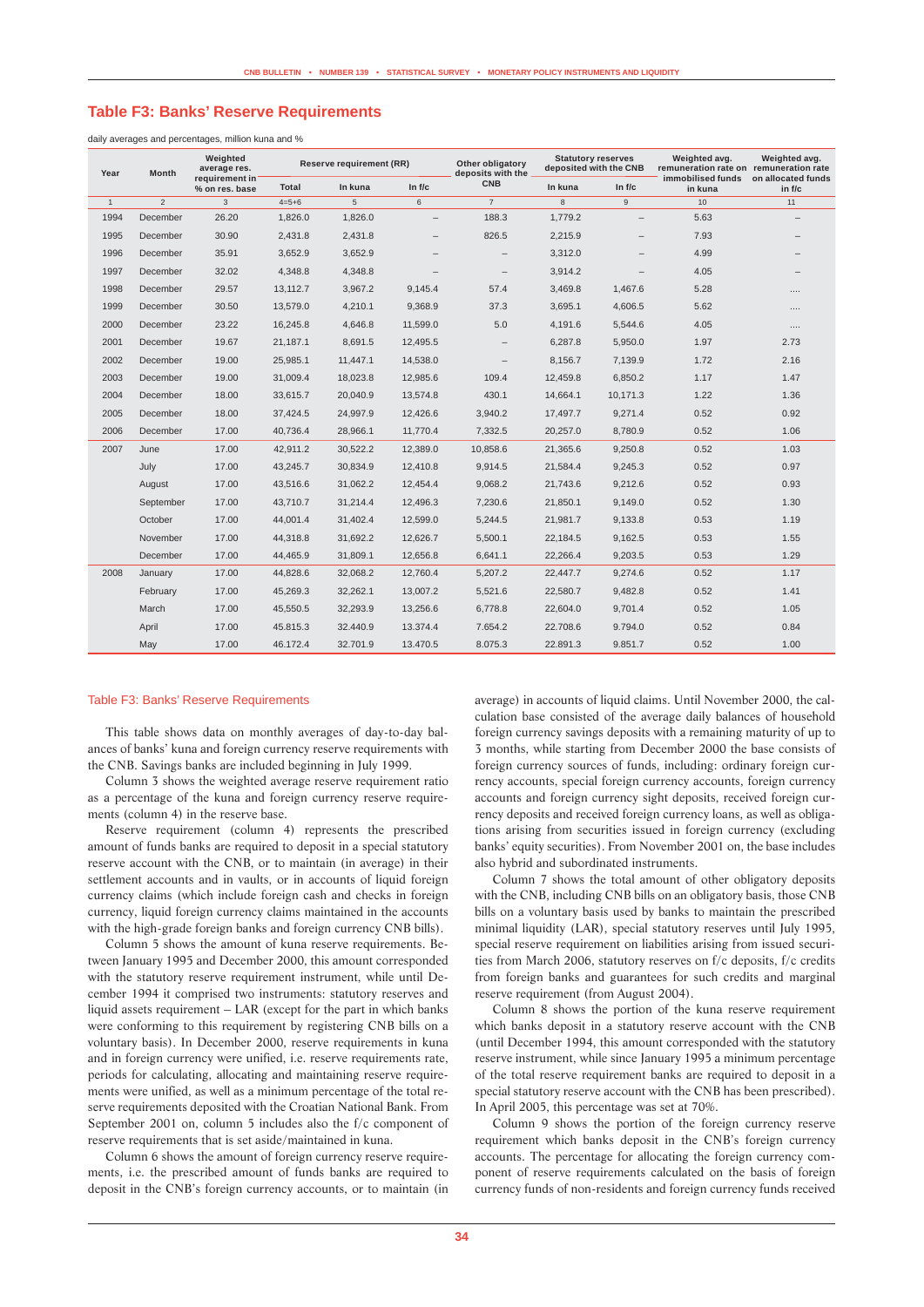## **Table F4: Banks' Liquidity Indicators**

daily averages and percentages, million kuna and %

| Year | Month          |              | <b>Free reserves</b> | <b>Primary liquidity</b> | <b>Secondary liquidity</b> | Kuna CNB bills | F/c CNB bills | <b>Kuna MoF</b> |
|------|----------------|--------------|----------------------|--------------------------|----------------------------|----------------|---------------|-----------------|
|      |                | In kuna      | In f/c               | ratio                    | sources                    |                |               | treasury bills  |
| 1    | $\overline{2}$ | $\mathbf{3}$ | $\overline{4}$       | $5\overline{5}$          | 6                          | $\overline{7}$ | 8             | $\overline{9}$  |
| 1994 | December       | 119.5        |                      | 1.72                     | 393.7                      | 210.2          |               |                 |
| 1995 | December       | 49.4         |                      | 0.63                     | 199.4                      | 218.7          |               |                 |
| 1996 | December       | 267.9        | $\cdots$             | 2.63                     | 98.5                       | 780.9          |               | 183.8           |
| 1997 | December       | 396.3        |                      | 2.92                     | 32.7                       | 728.9          |               | 260.7           |
| 1998 | December       | 221.9        |                      | 1.65                     | 445.5                      | 850.4          | 1,377.4       | 141.3           |
| 1999 | December       | 179.6        | $\cdots$             | 1.30                     | 1,183.6                    | 1,311.1        | 1,507.6       | 373.9           |
| 2000 | December       | 638.8        | 10,721.4             | 3.32                     | 80.1                       | 2,485.3        | 1,692.7       | 2,006.5         |
| 2001 | December       | 794.4        | 17,247.4             | 3.23                     | 2.6                        | 2,656.2        | 2,630.8       | 3,360.9         |
| 2002 | December       | 1,225.0      | 10,398.0             | 3.53                     | 0.6                        | 4,965.5        | 1,273.9       | 4,279.5         |
| 2003 | December       | 451.6        | 20,561.4             | 0.98                     | 501.6                      | 0.0            | 4,316.0       | 3,073.2         |
| 2004 | December       | 1,495.5      | 26,126.1             | 2.64                     | 0.0                        | 0.0            | 0.0           | 4,581.7         |
| 2005 | December       | 672.5        | 20,493.4             | 0.96                     | 0.2                        | 0.0            | 0.0           | 4,163.3         |
| 2006 | December       | 840.8        | 20,239.1             | 0.83                     | 0.0                        | 0.0            | 0.0           | 5,993.7         |
| 2007 | June           | 862.0        | 20,836.6             | 0.81                     | 30.6                       | 0.0            | 0.0           | 3,629.0         |
|      | July           | 948.2        | 22,189.3             | 0.87                     | 61.0                       | 0.0            | 0.0           | 2,502.7         |
|      | August         | 756.4        | 24,793.4             | 0.69                     | 5.7                        | 0.0            | 0.0           | 3,766.6         |
|      | September      | 1,253.9      | 26,547.4             | 1.14                     | 93.3                       | 0.0            | 0.0           | 3,999.5         |
|      | October        | 847.6        | 28,521.0             | 0.77                     | 708.6                      | 0.0            | 0.0           | 5,542.9         |
|      | November       | 694.8        | 29,523.2             | 0.62                     | 1,195.3                    | 0.0            | 0.0           | 6,642.4         |
|      | December       | 1,161.5      | 30,412.6             | 1.03                     | 330.4                      | 0.0            | 0.0           | 4,449.4         |
| 2008 | January        | 791.6        | 29,493.9             | 0.70                     | 670.3                      | 0.0            | 0.0           | 7,990.6         |
|      | February       | 866.1        | 28,898.6             | 0.76                     | 251.0                      | 0.0            | 0.0           | 7,100.2         |
|      | March          | 1,209.2      | 27,133.6             | 1.08                     | 1.7                        | 0.0            | 0.0           | 6,771.8         |
|      | April          | 970.7        | 24,928.8             | 0.87                     | 0.0                        | 0.0            | 0.0           | 6,934.5         |
|      | May            | 799.1        | 23,353.8             | 0.71                     | 0.0                        | 0.0            | 0.0           | 6,463.4         |

from legal persons in a special relationship with a bank amounts to 100%, while the percentage for allocating the remaining portion of the foreign currency component of reserve requirements amounts to 60%.

Column 10 shows the weighted average remuneration rate on all forms of immobilised kuna funds which include reserve requirements and other obligatory deposits with the CNB.

Column 11 shows the weighted average remuneration rate on allocated funds in foreign currency, including the marginal reserve requirement funds (from August 2004 on). From June 2005 on, the CNB pays remuneration equalling 50% of the US Federal Funds Target Rate for the funds allocated in US dollars and 50% of the ECB Minimum Bid Refinance Rate for the funds allocated in euros. In both cases the rate in effect on the day of allocation is applied.

#### Table F4: Banks' Liquidity Indicators

The table reports monthly averages of day-to-day balances of some indicators of banks' liquidity. Savings banks are included beginning in July 1999.

Column 3 shows free reserves in kuna, defined as bank's total reserves (in settlement accounts and in vaults) decreased by the minimal average settlement account and vault balance, as prescribed by instruments of the CNB.

Column 4 shows free reserves in foreign currency, defined as funds for the maintenance of foreign currency reserve requirements (foreign cash and checks in foreign currency, liquid foreign currency claims maintained in the accounts with the high-grade foreign banks and foreign currency CNB bills) decreased by the minimal required balance of these funds in the same period.

Column 5 shows the primary liquidity ratio as a percentage of monthly day-to-day kuna free reserves averages (column 3) in monthly day-to-day averages of deposits which constitute the reserve base.

Column 6 shows the monthly average of day-to-day balances of secondary liquidity sources used. Secondary liquidity sources comprise: Lombard credits (since December 1994), short-term liquidity credits (since February 1999) and overdue liabilities to the CNB.

Column 7 reports the monthly average of day-to-day balances of kuna CNB bills on a voluntary basis (until December 1994, this amount is decreased by the portion of voluntarily registered CNB bills used by banks to maintain the prescribed minimal liquidity).

Column 8 reports the monthly average of day-to-day balances of foreign currency CNB bills on a voluntary basis (in EUR and USD).

Column 9 reports the monthly average of day-to-day balances of kuna MoF treasury bills. Until September 2002, it shows the discounted value of treasury bills, while starting from October 2002, it shows their nominal value.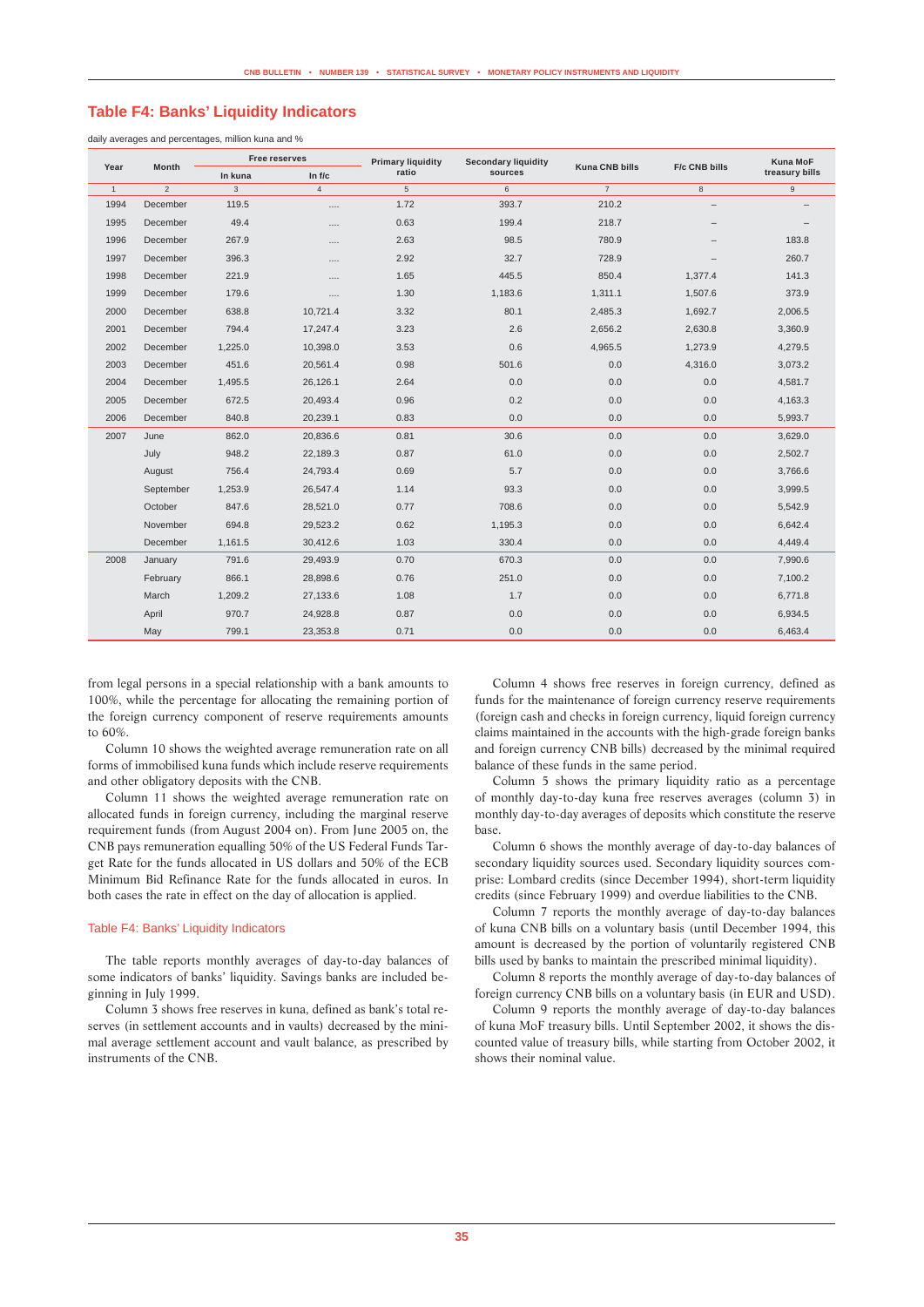## **Table G1: Banks' Interest Rates on Kuna Credits Not Indexed to Foreign Currency**

| weighted averages of monthly interest rates, in % on annual basis |  |
|-------------------------------------------------------------------|--|
|                                                                   |  |

|                                    |                | Money market interest rates |                   | Interest rates on kuna credits not indexed to foreign currency |                  |                    |                       |                   |       |                         |                      |                               |
|------------------------------------|----------------|-----------------------------|-------------------|----------------------------------------------------------------|------------------|--------------------|-----------------------|-------------------|-------|-------------------------|----------------------|-------------------------------|
|                                    |                |                             |                   |                                                                |                  |                    | On short-term credits |                   |       |                         | On long-term credits |                               |
| Year                               | Month          | On<br>overnight             | On other          | Total                                                          |                  |                    |                       | <b>Households</b> |       |                         |                      |                               |
|                                    |                | credits                     | credits           | average                                                        | Total<br>average | <b>Enterprises</b> | Total<br>average      | Credit<br>lines   | Other | <b>Total</b><br>average |                      | <b>Enterprises Households</b> |
| $\overline{1}$                     | $\overline{2}$ | $\mathbf{3}$                | $\overline{4}$    | $\,$ 5 $\,$                                                    | $\,6$            | $\overline{7}$     | $\,$ 8 $\,$           | $\overline{9}$    | 10    | 11                      | 12                   | 13                            |
| 1994                               | December       | 8.50                        | 17.76             | 15.39                                                          | 15.43            |                    | $\cdots$              |                   |       | 13.82                   | $\cdots$             |                               |
| 1995                               | December       | 27.26                       | 27.15             | 22.32                                                          | 22.56            | 22.23              | 23.81                 | 23.75             | 25.58 | 13.48                   | 13.39                | 14.38                         |
| 1996                               | December       | 9.66                        | 10.72             | 18.46                                                          | 19.35            | 19.18              | 20.18                 | 19.90             | 23.12 | 11.51                   | 11.29                | 14.28                         |
| 1997                               | December       | 8.46                        | 9.49              | 14.06                                                          | 14.12            | 13.17              | 19.26                 | 19.34             | 18.11 | 13.24                   | 12.98                | 13.75                         |
| 1998                               | December       | 10.00                       | 15.91             | 16.06                                                          | 16.22            | 14.89              | 20.77                 | 20.80             | 19.92 | 11.73                   | 11.48                | 13.16                         |
| 1999                               | December       | 9.92                        | 12.78             | 13.54                                                          | 13.52            | 10.55              | 20.83                 | 20.84             | 20.39 | 15.14                   | 15.31                | 14.16                         |
| 2000                               | December       | 2.39                        | 4.45              | 10.45                                                          | 10.45            | 6.81               | 20.30                 | 20.33             | 19.05 | 9.90                    | 9.64                 | 12.97                         |
| 2001                               | December       | 2.49                        | 2.18              | 9.51                                                           | 9.49             | 5.43               | 18.81                 | 18.85             | 14.88 | 11.42                   | 10.06                | 13.14                         |
| 2002                               | December       | 1.58                        | 1.89              | 10.91                                                          | 11.24            | 7.44               | 15.16                 | 15.28             | 9.84  | 7.32                    | 6.48                 | 7.88                          |
| 2003                               | December       | 5.47                        | 7.02              | 11.45                                                          | 11.80            | 8.02               | 14.89                 | 15.01             | 12.38 | 8.51                    | 6.14                 | 10.69                         |
| 2004                               | December       | 3.55                        | 6.02              | 11.44                                                          | 11.71            | 8.33               | 14.19                 | 14.27             | 12.29 | 9.31                    | 6.90                 | 11.16                         |
| 2005                               | December       | 2.29                        | 3.61              | 9.91                                                           | 9.99             | 7.71               | 11.26                 | 13.18             | 5.35  | 8.75                    | 6.48                 | 10.35                         |
| 2006                               | December       | 2.02                        | 3.52              | 9.07                                                           | 9.37             | 6.75               | 11.84                 | 13.21             | 4.67  | 7.53                    | 5.86                 | 9.44                          |
| 2007                               | June           | 5.11                        | 5.54              | 9.28                                                           | 9.69             | 7.03               | 12.29                 | 13.18             | 5.12  | 7.84                    | 6.52                 | 8.77                          |
|                                    | July           | 4.87                        | 6.50              | 9.13                                                           | 9.51             | 6.77               | 12.30                 | 13.17             | 5.34  | 7.75                    | 6.64                 | 8.45                          |
|                                    | August         | 2.85                        | 4.25              | 9.46                                                           | 10.02            | 7.12               | 12.16                 | 13.23             | 4.95  | 7.42                    | 6.53                 | 7.95                          |
|                                    | September      | 4.05                        | 5.27              | 9.53                                                           | 10.06            | 7.04               | 12.27                 | 13.22             | 5.72  | 7.80                    | 6.53                 | 8.17                          |
|                                    | October        | 6.25                        | 7.75              | 9.02                                                           | 9.33             | 7.23               | 10.80                 | 13.22             | 4.55  | 7.60                    | 6.84                 | 7.87                          |
|                                    | November       | 6.41                        | 7.47              | 9.52                                                           | 10.00            | 7.24               | 12.36                 | 13.22             | 4.97  | 7.43                    | 6.83                 | 7.74                          |
|                                    | December       | 5.33                        | 6.71              | 9.32                                                           | 9.74             | 7.39               | 12.34                 | 13.19             | 4.95  | 7.50                    | 6.66                 | 8.01                          |
| 2008                               | January        | 6.67                        | 6.97              | 9.90                                                           | 10.21            | 7.81               | 12.17                 | 12.89             | 4.91  | 8.16                    | 7.40                 | 8.42                          |
|                                    | February       | 4.07                        | 6.42              | 9.95                                                           | 10.27            | 7.62               | 12.18                 | 12.92             | 5.29  | 8.43                    | 7.55                 | 8.99                          |
|                                    | March          | 2.69                        | 5.78              | 9.69                                                           | 9.92             | 7.36               | 12.15                 | 12.90             | 4.92  | 8.40                    | 7.20                 | 9.02                          |
|                                    | April          | 2.44                        | 5.85              | 10.11                                                          | 10.45            | 7.78               | 12.59                 | 13.42             | 5.66  | 8.43                    | 7.30                 | 9.03                          |
|                                    | May            | 2.66                        | 5.20              | 9.66                                                           | 9.90             | 7.58               | 11.93                 | 12.72             | 5.36  | 8.36                    | 7.17                 | 9.28                          |
| Relative significance <sup>a</sup> |                | $\overline{\phantom{0}}$    | $\qquad \qquad -$ | 79.34                                                          | 67.07            | 31.37              | 35.70                 | 31.91             | 3.79  | 12.28                   | 5.37                 | 6.91                          |

a Relative significance is calculated as a percentage of corresponding credit category in total credits disbursed in the reporting month (according to data for the last period included in the table) Note: A break in the time series occurred due to changes in the methodology used in interest rate statistics as of 1 January 2001. This especially refers to interest rates shown in columns 5, 6 and 7. Interbank credits, which bear relatively low interest rates, were, among others, excluded from short-term credits to enterprises. The increase in interest rates was also caused by the weighting<br>method: all categories ar

#### Table G1: Banks' Interest Rates on Kuna Credits Not Indexed to Foreign Currency

The table contains the weighted averages of banks' monthly interest rates on kuna credits not indexed to f/c, reported on a yearly basis.

Up to December 2001, data refer to the weighted averages of banks' monthly interest rates on kuna credits not indexed to f/c granted to legal persons (which included enterprises, the public sector, financial institutions, non-profit institutions and non-residents) and households, reported on a yearly basis. Savings banks are not covered.

From January 2002 on, data refer to the weighted averages of banks' monthly interest rates on kuna credits not indexed to f/c granted only to enterprises (public and other) and households, reported on a yearly basis.

Up to February 1996, columns 3 and 4 show interest rates on the interbank money market, according to information published by

the Zagreb Money Market (ZMM). From March 1996 on, interest rates on the money market are calculated as the weighted monthly averages of the weighted daily interest rates and shown separately for trading in overnight credits and trading in other credits on the ZMM. In the period between May 1998 and January 2001, the repayment of credits granted on the interbank overnight market was guaranteed by banks' required reserves with the CNB.

Columns 5 through 13 show the weighted averages of banks' monthly interest rates classified by maturity and sectors. Interest rates on short-term credits to enterprises also include interest rates on callable loans.

Data on banks' interest rates on kuna credits not indexed to f/c are based on banks' periodic reports. The basis for the calculation of the weighted averages are amounts of credits bearing corresponding interest rates, which were disbursed during the reporting month, with the exception of interest rates on giro and current account credit lines, for which the weighted averages were calculated based on the balance of these loans at the end of the reporting month.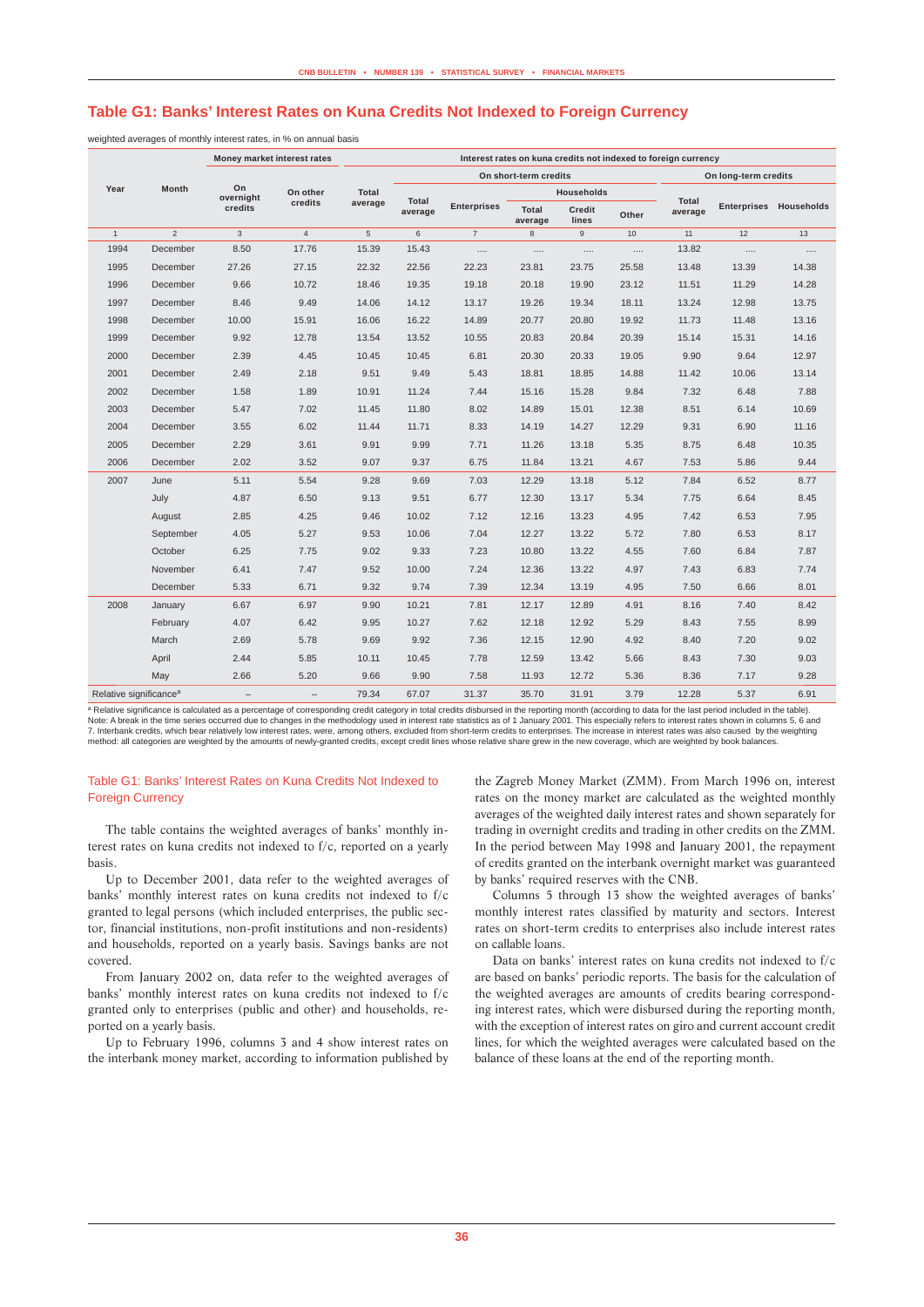## **Table G2: Banks' Interest Rates on Kuna Credits Indexed to Foreign Currency and on Credits in Euros**

weighted averages of monthly interest rates, in % on annual basis

|                                    |                |         |                  |                       |            | Interest rates on kuna credits indexed to foreign currency |                    |                      |                    |          | Interest rates on credits in euros |                            |          |  |
|------------------------------------|----------------|---------|------------------|-----------------------|------------|------------------------------------------------------------|--------------------|----------------------|--------------------|----------|------------------------------------|----------------------------|----------|--|
|                                    |                |         |                  | On short-term credits |            |                                                            |                    | On long-term credits |                    |          |                                    |                            |          |  |
| Year                               | Month          | Total   |                  |                       |            |                                                            |                    |                      | <b>Households</b>  |          | Total                              | On<br>short-term long-term | On       |  |
|                                    |                | average | Total<br>average | <b>Enterprises</b>    | Households | Total<br>average                                           | <b>Enterprises</b> | Total<br>average     | Housing<br>credits | Other    | average                            | credits                    | credits  |  |
| $\mathbf{1}$                       | $\overline{2}$ | 3       | $\sqrt{4}$       | 5                     | 6          | $\overline{7}$                                             | 8                  | $\mathsf g$          | $10$               | 11       | 12                                 | 13                         | 14       |  |
| 1994                               | December       | 11.99   | 12.38            | $\cdots$              | $\cdots$   | 11.65                                                      | $\cdots$           | $\cdots$             |                    | $\cdots$ |                                    | $\cdots$                   | $\cdots$ |  |
| 1995                               | December       | 19.56   | 21.62            | 21.09                 | 18.10      | 14.33                                                      | 15.79              | 10.48                |                    |          | 17.18                              | 19.06                      | 12.27    |  |
| 1996                               | December       | 18.97   | 22.56            | 22.40                 | 27.00      | 12.12                                                      | 13.15              | 11.30                |                    |          | 19.50                              | 21.46                      | 10.77    |  |
| 1997                               | December       | 14.40   | 16.92            | 17.00                 | 14.02      | 12.25                                                      | 13.00              | 11.02                |                    |          | 13.61                              | 14.95                      | 9.71     |  |
| 1998                               | December       | 13.04   | 14.28            | 14.25                 | 13.64      | 11.15                                                      | 10.55              | 12.12                |                    |          | 6.95                               | 8.37                       | 5.71     |  |
| 1999                               | December       | 12.53   | 13.66            | 13.54                 | 17.21      | 10.81                                                      | 10.46              | 11.65                | .                  |          | 6.75                               | 7.43                       | 6.07     |  |
| 2000                               | December       | 10.74   | 11.17            | 11.10                 | 13.59      | 10.52                                                      | 9.41               | 11.64                |                    |          | 7.70                               | 7.49                       | 8.05     |  |
| 2001                               | December       | 9.29    | 9.45             | 9.45                  | 11.30      | 9.20                                                       | 7.52               | 10.79                |                    | $\cdots$ | 5.94                               | 5.70                       | 7.27     |  |
| 2002                               | December       | 8.25    | 9.34             | 8.72                  | 11.37      | 7.98                                                       | 6.37               | 9.50                 | 7.42               | 10.11    | 5.91                               | 6.66                       | 5.44     |  |
| 2003                               | December       | 7.07    | 7.21             | 7.00                  | 8.66       | 7.03                                                       | 5.76               | 8.04                 | 6.02               | 9.70     | 5.62                               | 6.22                       | 5.18     |  |
| 2004                               | December       | 6.89    | 7.25             | 7.09                  | 8.47       | 6.77                                                       | 5.55               | 7.73                 | 5.71               | 8.79     | 5.34                               | 5.92                       | 4.83     |  |
| 2005                               | December       | 6.18    | 6.52             | 6.34                  | 7.91       | 6.07                                                       | 5.18               | 6.98                 | 4.95               | 8.10     | 5.29                               | 5.28                       | 5.30     |  |
| 2006                               | December       | 6.30    | 6.56             | 6.29                  | 8.33       | 6.22                                                       | 6.21               | 6.22                 | 4.75               | 7.57     | 5.65                               | 6.19                       | 5.34     |  |
| 2007                               | June           | 5.98    | 6.54             | 6.53                  | 6.59       | 5.89                                                       | 5.81               | 5.97                 | 4.86               | 7.11     | 6.32                               | 6.32                       | 6.32     |  |
|                                    | July           | 6.11    | 6.33             | 6.20                  | 7.17       | 6.05                                                       | 5.96               | 6.15                 | 4.92               | 7.26     | 6.52                               | 6.58                       | 6.44     |  |
|                                    | August         | 6.46    | 6.86             | 6.96                  | 6.19       | 6.37                                                       | 6.28               | 6.46                 | 4.92               | 7.71     | 6.71                               | 6.82                       | 6.40     |  |
|                                    | September      | 6.86    | 6.74             | 6.80                  | 6.55       | 6.89                                                       | 6.56               | 7.07                 | 4.96               | 8.16     | 6.73                               | 6.74                       | 6.69     |  |
|                                    | October        | 6.64    | 6.80             | 6.82                  | 6.69       | 6.60                                                       | 6.04               | 7.15                 | 5.13               | 8.36     | 6.81                               | 6.66                       | 7.10     |  |
|                                    | November       | 6.37    | 5.85             | 5.84                  | 6.19       | 6.88                                                       | 6.37               | 7.23                 | 5.23               | 8.59     | 6.63                               | 6.96                       | 6.34     |  |
|                                    | December       | 6.73    | 6.86             | 6.86                  | 6.84       | 6.66                                                       | 6.51               | 6.80                 | 5.12               | 8.24     | 6.79                               | 6.59                       | 7.10     |  |
| 2008                               | January        | 6.86    | 6.99             | 7.01                  | 6.92       | 6.83                                                       | 6.75               | 6.87                 | 4.82               | 8.47     | 6.51                               | 6.83                       | 6.23     |  |
|                                    | February       | 6.97    | 6.98             | 7.09                  | 6.15       | 6.97                                                       | 6.35               | 7.45                 | 5.44               | 8.65     | 7.11                               | 7.23                       | 6.82     |  |
|                                    | March          | 7.16    | 6.83             | 6.91                  | 6.46       | 7.26                                                       | 6.39               | 7.75                 | 5.65               | 8.79     | 6.83                               | 7.00                       | 6.63     |  |
|                                    | April          | 7.31    | 7.21             | 7.06                  | 8.35       | 7.34                                                       | 6.62               | 7.90                 | 5.75               | 8.92     | 6.96                               | 7.06                       | 6.82     |  |
|                                    | May            | 7.60    | 7.32             | 7.21                  | 8.26       | 7.68                                                       | 6.53               | 8.16                 | 5.84               | 9.23     | 6.77                               | 7.05                       | 6.37     |  |
| Relative significance <sup>a</sup> |                | 17.36   | 3.51             | 3.14                  | 0.37       | 13.85                                                      | 4.09               | 9.76                 | 3.10               | 6.66     | 3.29                               | 1.95                       | 1.34     |  |

a Relative significance is calculated as a percentage of corresponding credit category in total credits disbursed in the reporting month (according to data for the last period included in the table).

#### Table G2: Banks' Interest Rates on Kuna Credits Indexed to Foreign Currency and on Credits in Euros

The table contains the weighted averages of banks' monthly interest rates on kuna credits indexed to f/c and on credits in euros, reported on a yearly basis.

Up to December 2001, data refer to the weighted averages of banks' monthly interest rates on kuna credits indexed to f/c and on credits in euros (or German marks) granted to legal persons (which included enterprises, the public sector, financial institutions, nonprofit institutions and non-residents) and households, reported on a yearly basis. Savings banks are not covered.

From January 2002 on, data refer to the weighted averages of banks' monthly interest rates on kuna credits indexed to f/c and on credits in euros granted only to enterprises (public and other) and households, reported on a yearly basis.

Data on banks' interest rates on kuna credits indexed to f/c and on credits in euros are based on banks' periodic reports. The basis for the calculation of the weighted averages are amounts of credits bearing corresponding interest rates, which were disbursed during the reporting month.

Columns 3 through 11 show the weighted averages of banks' monthly interest rates classified by maturity and sectors. Interest rates on short-term credits to enterprises also include interest rates on callable loans.

Up to December 2001, interest rates on credits in euros (columns 12, 13 and 14) refer to credits released in German marks in the reporting month, and starting from January 2002, they refer to credits released in euros, while the weighted averages are calculated based on their kuna equivalent using the current exchange rate. Credits released in other currencies are not included in this table.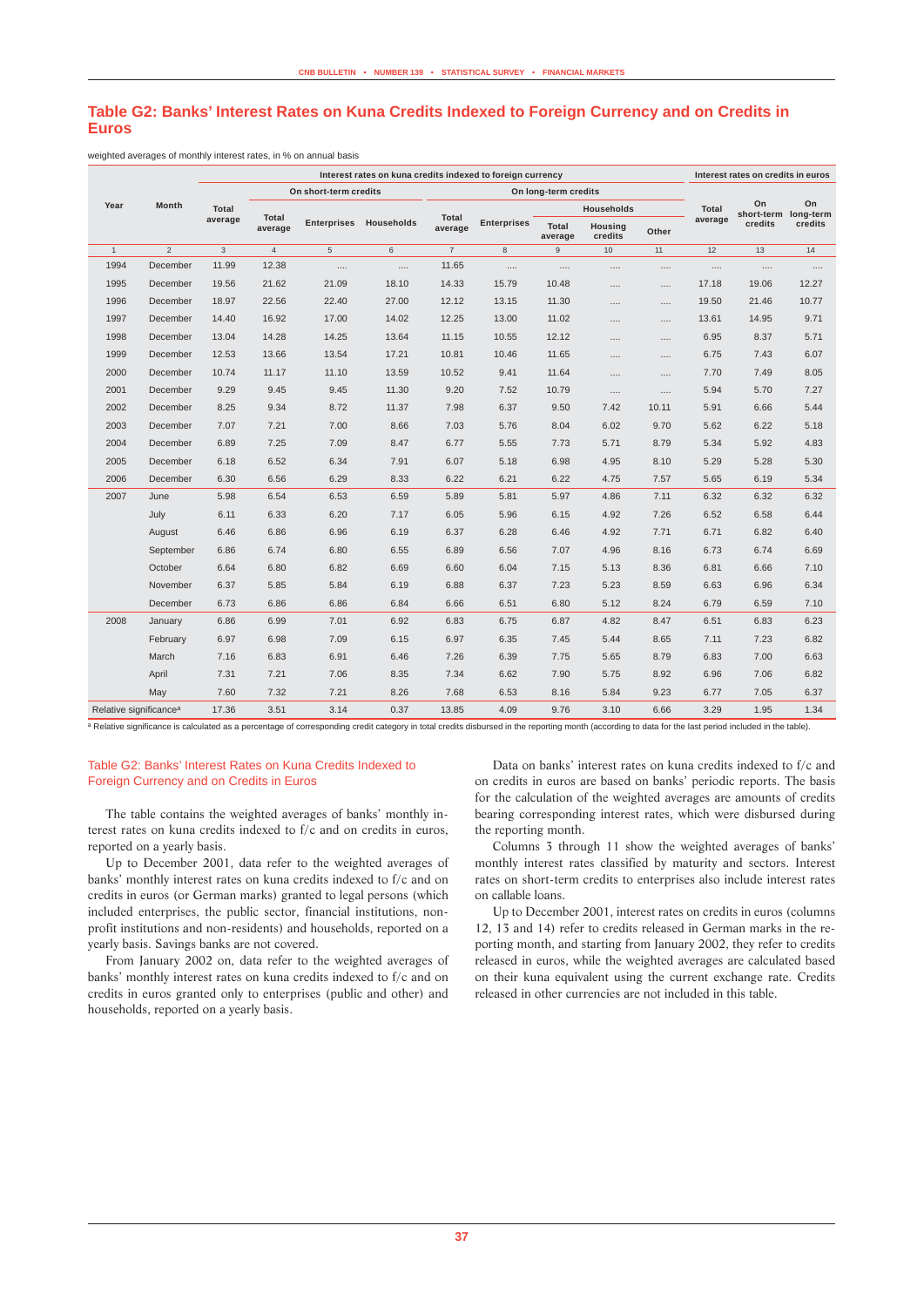#### **Table G3: Banks' Interest Rates on Kuna Deposits Not Indexed to Foreign Currency**

weighted averages of monthly interest rates, in % on annual basis

|                                    |                |              |                        |                  |                  |                        | Interest rates on kuna deposits not indexed to foreign currency |                  |                       |                    |
|------------------------------------|----------------|--------------|------------------------|------------------|------------------|------------------------|-----------------------------------------------------------------|------------------|-----------------------|--------------------|
|                                    |                |              |                        |                  |                  |                        | On time deposits                                                |                  |                       |                    |
| Year                               | Month          | Total        | In giro<br>and current |                  |                  | On short-term deposits |                                                                 |                  | On long-term deposits |                    |
|                                    |                | average      | accounts               | Total<br>average | Total<br>average | <b>Households</b>      | <b>Enterprises</b>                                              | Total<br>average | <b>Households</b>     | <b>Enterprises</b> |
| 1                                  | $\overline{c}$ | $\mathbf{3}$ | $\overline{4}$         | $\overline{5}$   | 6                | $\overline{7}$         | $\bf8$                                                          | $\overline{9}$   | 10                    | 11                 |
| 1994                               | December       | 5.03         | 3.55                   | 9.65             |                  |                        |                                                                 |                  |                       | $\cdots$           |
| 1995                               | December       | 6.10         | 3.88                   | 13.65            | 13.80            | 10.56                  | 14.28                                                           | 9.88             | 10.67                 | 9.62               |
| 1996                               | December       | 4.15         | 2.19                   | 10.19            | 10.11            | 9.84                   | 10.26                                                           | 12.36            | 15.49                 | 9.88               |
| 1997                               | December       | 4.35         | 2.19                   | 9.10             | 9.08             | 9.30                   | 8.96                                                            | 9.48             | 11.24                 | 8.06               |
| 1998                               | December       | 4.11         | 2.31                   | 7.73             | 7.63             | 9.47                   | 7.15                                                            | 10.19            | 10.72                 | 9.56               |
| 1999                               | December       | 4.27         | 2.24                   | 8.87             | 8.79             | 9.62                   | 8.38                                                            | 10.96            | 11.56                 | 10.18              |
| 2000                               | December       | 3.40         | 1.64                   | 7.20             | 7.13             | 7.44                   | 7.03                                                            | 8.89             | 9.19                  | 8.63               |
| 2001                               | December       | 2.76         | 1.40                   | 5.68             | 5.60             | 6.35                   | 5.38                                                            | 7.35             | 7.93                  | 6.70               |
| 2002                               | December       | 1.55         | 0.94                   | 3.64             | 3.53             | 4.39                   | 2.86                                                            | 6.05             | 7.24                  | 3.23               |
| 2003                               | December       | 1.66         | 0.75                   | 4.46             | 4.46             | 3.62                   | 4.69                                                            | 4.58             | 4.90                  | 2.82               |
| 2004                               | December       | 1.83         | 0.74                   | 4.11             | 4.11             | 3.93                   | 4.13                                                            | 4.10             | 4.65                  | 3.30               |
| 2005                               | December       | 1.58         | 0.61                   | 3.36             | 3.34             | 3.89                   | 3.23                                                            | 4.12             | 5.04                  | 3.49               |
| 2006                               | December       | 1.91         | 0.56                   | 2.98             | 2.94             | 4.10                   | 2.69                                                            | 4.32             | 4.98                  | 3.11               |
| 2007                               | June           | 2.40         | 0.55                   | 4.55             | 4.52             | 4.12                   | 4.63                                                            | 4.75             | 5.15                  | 4.68               |
|                                    | July           | 2.45         | 0.49                   | 4.95             | 4.86             | 4.20                   | 5.02                                                            | 5.88             | 5.30                  | 6.03               |
|                                    | August         | 2.37         | 0.48                   | 4.25             | 4.14             | 4.31                   | 4.10                                                            | 5.20             | 5.51                  | 5.13               |
|                                    | September      | 2.50         | 0.49                   | 4.82             | 4.69             | 4.29                   | 4.77                                                            | 6.04             | 5.44                  | 6.23               |
|                                    | October        | 2.60         | 0.47                   | 5.65             | 5.57             | 4.43                   | 5.77                                                            | 6.36             | 5.66                  | 6.54               |
|                                    | November       | 2.64         | 0.47                   | 5.94             | 5.91             | 4.41                   | 6.21                                                            | 6.24             | 5.40                  | 6.45               |
|                                    | December       | 2.67         | 0.49                   | 5.42             | 5.34             | 4.47                   | 5.48                                                            | 6.28             | 5.45                  | 6.45               |
| 2008                               | January        | 3.00         | 0.47                   | 5.79             | 5.63             | 4.57                   | 5.80                                                            | 7.84             | 5.56                  | 8.49               |
|                                    | February       | 2.79         | 0.46                   | 5.01             | 4.92             | 4.80                   | 4.95                                                            | 5.92             | 5.35                  | 6.04               |
|                                    | March          | 2.62         | 0.46                   | 4.48             | 4.32             | 4.69                   | 4.22                                                            | 5.82             | 5.43                  | 5.91               |
|                                    | April          | 2.62         | 0.45                   | 4.11             | 3.98             | 4.69                   | 3.82                                                            | 5.78             | 5.45                  | 5.92               |
|                                    | May            | 2.57         | 0.44                   | 4.20             | 4.08             | 4.68                   | 3.93                                                            | 5.28             | 5.41                  | 5.26               |
| Relative significance <sup>a</sup> |                | 57.75        | 33.04                  | 21.57            | 19.41            | 3.95                   | 15.46                                                           | 2.16             | 0.39                  | 1.77               |

a Relative significance is calculated as a percentage of corresponding deposit category in total deposits received in the reporting month (according to data for the last period included in the table).

#### Table G3: Banks' Interest Rates on Kuna Deposits Not Indexed to Foreign Currency

on total kuna deposits (giro and current accounts, household savings deposits and time deposits) not indexed to f/c.

The table contains the weighted averages of banks' monthly interest rates on kuna deposits not indexed to f/c, reported on a yearly basis.

Up to December 2001, data refer to the weighted averages of banks' monthly interest rates on kuna deposits not indexed to f/c received from legal persons (which included enterprises, the public sector, financial institutions, non-profit institutions and non-residents) and households, reported on a yearly basis. Savings banks are not covered.

From January 2002 on, data refer to the weighted averages of banks' monthly interest rates on kuna deposits not indexed to f/c received from enterprises (public and other) and households, reported on a yearly basis.

Data on banks' interest rates on kuna deposits not indexed to f/c are based on banks' periodic reports.

Column 3 reports the weighted averages of monthly interest rates

Column 4 shows the weighted averages of monthly interest rates on deposits in giro and current accounts not indexed to f/c received from enterprises (until December 2001, all legal persons) and households, and column 5 shows the weighted averages of monthly interest rates on total time deposits not indexed to f/c.

The basis for the calculation of the weighted averages for kuna time deposits not indexed to f/c are the amounts of those deposits received during the reporting month. The basis for the calculation of the weighted averages for deposits in giro and current accounts are the end-of-month book balances of those deposits. The averages of interest rates on total kuna deposits not indexed to f/c (column 3) are weighted by the end-of-month balances of all categories included in the calculation.

Kuna and foreign currency deposits used as collateral for credit are included, while restricted deposits (deposits used for payment of imports and other restricted deposits) are not included into the calculation of the weighted averages.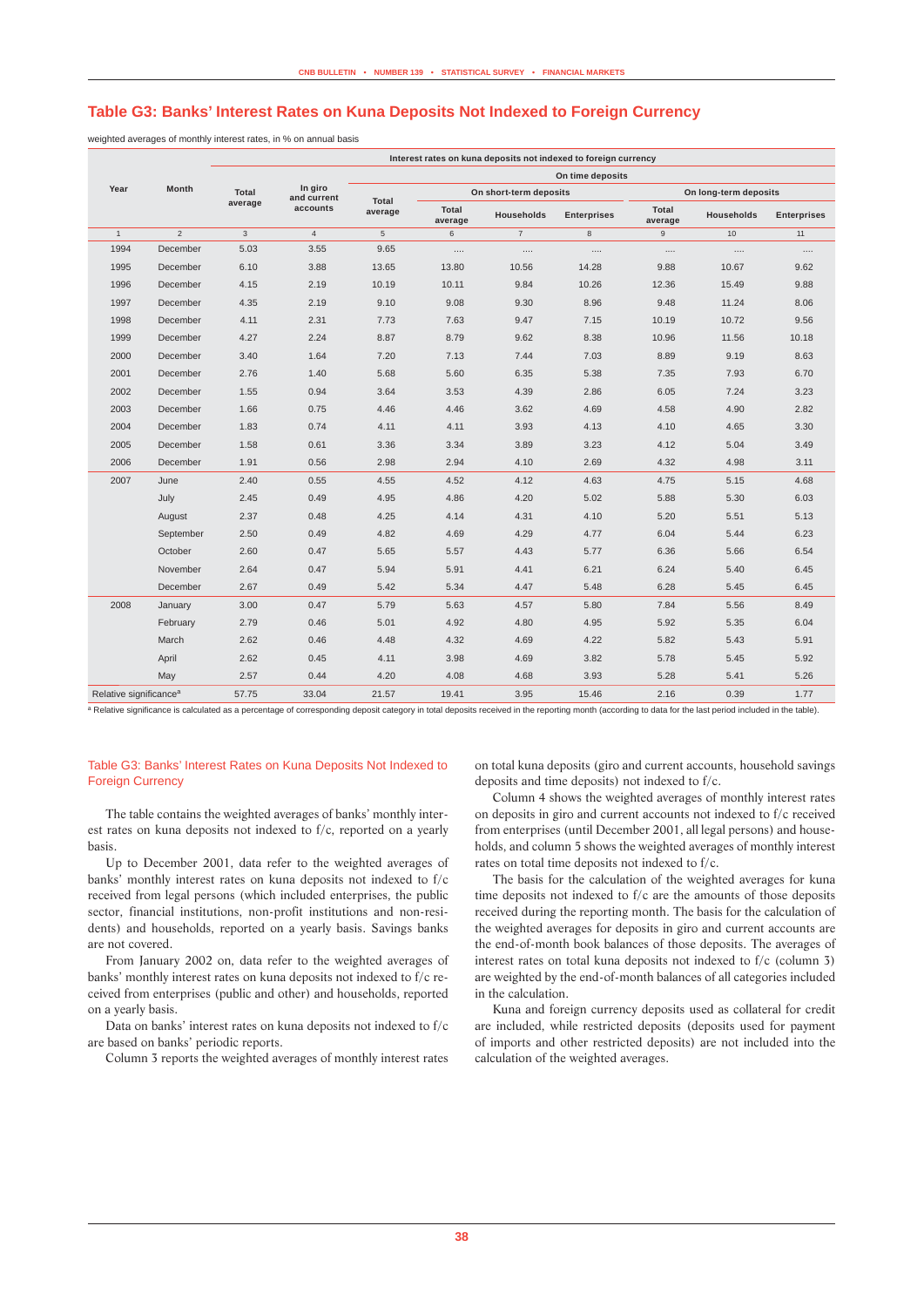## **Table G4a: Banks' Interest Rates on Kuna Deposits Indexed to Foreign Currency and on Foreign Currency Deposits**

weighted averages of monthly interest rates, in % on annual basis

|                                    | Interest rates on savings<br>and time deposits indexed to f/c<br>Year<br><b>Month</b><br><b>Total</b><br>On short-term |                   |                |              |                         | Interest rates on foreign currency deposits |            |                         |                    |            |
|------------------------------------|------------------------------------------------------------------------------------------------------------------------|-------------------|----------------|--------------|-------------------------|---------------------------------------------|------------|-------------------------|--------------------|------------|
|                                    |                                                                                                                        |                   |                |              |                         |                                             |            | <b>Savings deposits</b> |                    |            |
|                                    |                                                                                                                        |                   |                | On long-term | <b>Total</b><br>average | Total                                       |            | <b>Households</b>       | <b>Enterprises</b> |            |
|                                    |                                                                                                                        | average           | deposits       | deposits     |                         | average                                     | <b>EUR</b> | <b>USD</b>              | <b>EUR</b>         | <b>USD</b> |
| $\mathbf{1}$                       | $\overline{c}$                                                                                                         | 3                 | $\overline{4}$ | $\,$ 5 $\,$  | 6                       | $\overline{7}$                              | 8          | 9                       | 10                 | 11         |
| 1994                               | December                                                                                                               | 6.95              | $\cdots$       | $\cdots$     |                         | $\cdots$                                    | $\cdots$   | $\cdots$                | $\cdots$           |            |
| 1995                               | December                                                                                                               | 12.69             | 11.46          | 19.36        | 4.57                    | 2.82                                        | 3.53       | 4.20                    | 1.10               | 1.53       |
| 1996                               | December                                                                                                               | 9.46              | 9.56           | 8.80         | 5.09                    | 1.44                                        | 1.32       | 1.95                    | 1.47               | 1.39       |
| 1997                               | December                                                                                                               | 7.63              | 7.24           | 11.77        | 4.77                    | 1.75                                        | 1.89       | 2.43                    | 0.83               | 1.40       |
| 1998                               | December                                                                                                               | 7.47              | 7.67           | 5.58         | 3.98                    | 2.09                                        | 2.38       | 2.40                    | 0.72               | 0.74       |
| 1999                               | December                                                                                                               | 6.62              | 6.91           | 1.10         | 4.23                    | 1.80                                        | 1.95       | 2.04                    | 0.78               | 1.30       |
| 2000                               | December                                                                                                               | 5.54              | 5.94           | 2.16         | 3.47                    | 1.03                                        | 0.99       | 1.23                    | 0.65               | 1.29       |
| 2001                               | December                                                                                                               | 4.58              | 4.92           | 2.56         | 2.60                    | 0.71                                        | 0.71       | 0.81                    | 0.82               | 0.40       |
| 2002                               | December                                                                                                               | 2.92              | 3.45           | 1.48         | 2.55                    | 0.50                                        | 0.52       | 0.41                    | 0.52               | 0.38       |
| 2003                               | December                                                                                                               | 3.48              | 3.74           | 5.55         | 2.22                    | 0.31                                        | 0.35       | 0.23                    | 0.23               | 0.15       |
| 2004                               | December                                                                                                               | 4.17              | 3.61           | 5.19         | 2.65                    | 0.31                                        | 0.34       | 0.22                    | 0.22               | 0.21       |
| 2005                               | December                                                                                                               | 3.99              | 3.63           | 4.77         | 2.61                    | 0.27                                        | 0.27       | 0.17                    | 0.27               | 0.76       |
| 2006                               | December                                                                                                               | 3.67              | 3.30           | 4.07         | 2.94                    | 0.25                                        | 0.23       | 0.17                    | 0.32               | 0.44       |
| 2007                               | June                                                                                                                   | 3.89              | 3.74           | 4.58         | 3.08                    | 0.26                                        | 0.24       | 0.17                    | 0.35               | 0.59       |
|                                    | July                                                                                                                   | 3.68              | 3.89           | 4.76         | 3.22                    | 0.25                                        | 0.23       | 0.17                    | 0.34               | 0.48       |
|                                    | August                                                                                                                 | 3.96              | 3.79           | 4.74         | 3.33                    | 0.26                                        | 0.23       | 0.17                    | 0.33               | 0.60       |
|                                    | September                                                                                                              | 4.12              | 3.74           | 4.64         | 3.28                    | 0.25                                        | 0.23       | 0.16                    | 0.32               | 0.58       |
|                                    | October                                                                                                                | 4.13              | 3.80           | 4.56         | 3.38                    | 0.25                                        | 0.23       | 0.16                    | 0.32               | 0.63       |
|                                    | November                                                                                                               | 3.85              | 4.18           | 4.30         | 3.41                    | 0.27                                        | 0.22       | 0.15                    | 0.41               | 0.65       |
|                                    | December                                                                                                               | 3.98              | 3.76           | 4.35         | 3.44                    | 0.25                                        | 0.22       | 0.15                    | 0.36               | 0.43       |
| 2008                               | January                                                                                                                | 4.00              | 3.66           | 4.47         | 3.36                    | 0.26                                        | 0.22       | 0.15                    | 0.38               | 0.36       |
|                                    | February                                                                                                               | 4.25              | 3.91           | 5.36         | 3.49                    | 0.25                                        | 0.23       | 0.15                    | 0.36               | 0.49       |
|                                    | March                                                                                                                  | 4.12              | 3.84           | 4.57         | 3.46                    | 0.27                                        | 0.22       | 0.16                    | 0.43               | 0.36       |
|                                    | April                                                                                                                  | 3.89              | 4.27           | 4.34         | 3.56                    | 0.25                                        | 0.22       | 0.15                    | 0.38               | 0.32       |
|                                    | May                                                                                                                    | 4.03 <sup>b</sup> | 3.98           | 5.15         | 3.50                    | 0.25                                        | 0.21       | 0.15                    | 0.41               | 0.28       |
| Relative significance <sup>a</sup> |                                                                                                                        | 0.75              | 0.60           | 0.14         | 41.50                   | 21.29                                       | 14.52      | 1.59                    | 4.71               | 0.47       |

<sup>a</sup> Relative significance is calculated as a percentage of corresponding deposit category in total deposits received in the reporting month (according to data for the last period included in the table).<br><sup>b</sup> Of the total am

### Table G4a and b: Banks' Interest Rates on Kuna Deposits Indexed to Foreign Currency and on Foreign Currency Deposits

The table contains the weighted averages of banks' monthly interest rates on kuna deposits indexed to f/c and on foreign currency deposits, reported on a yearly basis.

Up to December 2001, data refer to the weighted averages of banks' monthly interest rates on kuna deposits indexed to f/c and on foreign currency deposits received from legal persons (which included enterprises, the public sector, financial institutions, nonprofit institutions and non-residents) and households, reported on a yearly basis. Savings banks are not covered.

From January 2002 on, data refer to the weighted averages of banks' monthly interest rates on kuna deposits indexed to f/c and on foreign currency deposits received from enterprises (public and other) and households, reported on a yearly basis.

Data on banks' interest rates on kuna deposits indexed to f/c and on foreign currency deposits are based on banks' periodic reports.

Column 3 reports the weighted averages of monthly interest rates on total kuna savings and time deposits indexed to f/c received from enterprises (until December 2001, all legal persons) and households, whereas the weighted averages of monthly interest rates on time deposits are shown in column 4 (short-term deposits) and column 5 (long-term deposits) respectively.

Up to December 2001, interest rates on foreign currency deposits refer to deposits received in German marks or US dollars, and start-

ing from January 2002, they refer to deposits received in euros and US dollars, while the weighted averages are calculated based on their kuna equivalent using the current exchange rate. Deposits received in other currencies are not included in this table.

The basis for the calculation of the weighted averages for kuna time deposits indexed to f/c and foreign currency time deposits are the amounts of those deposits received during the reporting month. The basis for the calculation of the weighted averages for savings deposits indexed to f/c are the end-of-month book balances of those deposits. From January 2002 on, the averages of interest rates on total kuna deposits indexed to f/c (column 3) are weighted by the end-of-month balances of all categories included in the calculation.

The average interest rate on total foreign currency deposits (column 6) refers to the weighted average of monthly interest rates on savings and time deposits indexed to f/c, which are weighted by the end-of-month balances of all categories included in the calculation.

The basis for the calculation of the weighted averages of monthly interest rates on total foreign currency savings deposits (column 7) are the end-of-month balances of those deposits.

The basis for the calculation of the weighted averages of monthly interest rates on total foreign currency time deposits (column 12) are the amounts of those deposits received during the reporting month. The same basis is applied in calculating the weighted averages of monthly interest rates on total short-term foreign currency deposits (column 13) and on total long-term foreign currency deposits (column 18).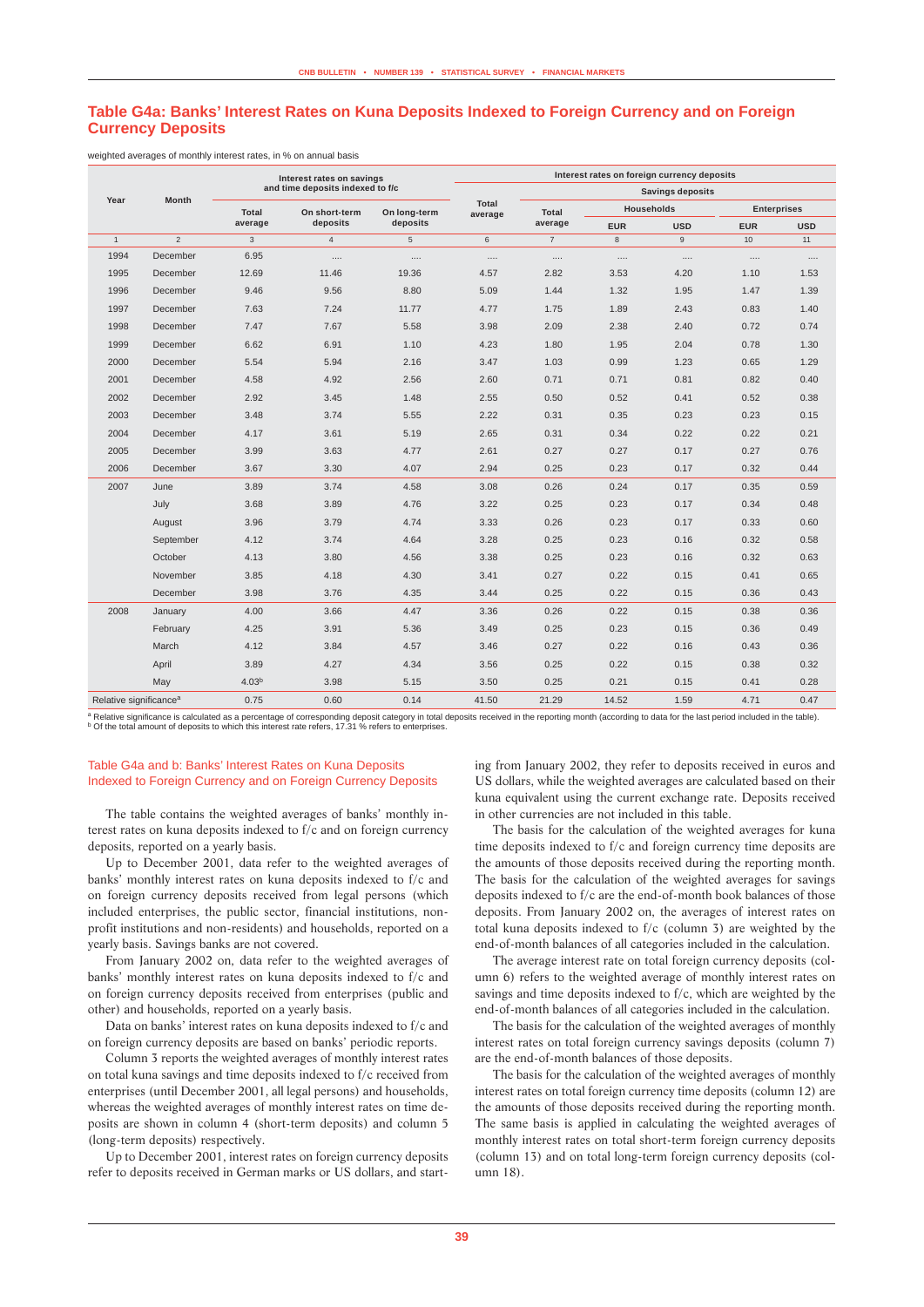## **Table G4b: Banks' Interest Rates on Kuna Deposits Indexed to Foreign Currency and on Foreign Currency Deposits**

weighted averages of monthly interest rates, in % on annual basis

|                                    |                |                  |          |                   |                        |            |                    | Interest rates on foreign currency deposits |            |                       |            |                    |
|------------------------------------|----------------|------------------|----------|-------------------|------------------------|------------|--------------------|---------------------------------------------|------------|-----------------------|------------|--------------------|
|                                    |                |                  |          |                   |                        |            | On time deposits   |                                             |            |                       |            |                    |
| Year                               | Month          |                  |          |                   | On short-term deposits |            |                    |                                             |            | On long-term deposits |            |                    |
|                                    |                | Total<br>average | Total    | <b>Households</b> |                        |            | <b>Enterprises</b> | Total                                       |            | <b>Households</b>     |            | <b>Enterprises</b> |
|                                    |                |                  | average  | <b>EUR</b>        | <b>USD</b>             | <b>EUR</b> | <b>USD</b>         | average                                     | <b>EUR</b> | <b>USD</b>            | <b>EUR</b> | <b>USD</b>         |
| $\mathbf{1}$                       | $\overline{2}$ | 12               | 13       | 14                | 15                     | 16         | 17                 | 18                                          | 19         | 20                    | 21         | 22                 |
| 1994                               | December       | $\cdots$         | $\cdots$ |                   |                        | $\cdots$   | $\cdots$           | $\cdots$                                    | $\cdots$   | $\cdots$              | $\cdots$   | $\cdots$           |
| 1995                               | December       | 6.83             | 6.66     | 7.10              | 6.97                   | 5.86       | 6.68               | 8.73                                        | 8.78       | 8.81                  | 3.27       | 4.50               |
| 1996                               | December       | 7.77             | 6.95     | 5.65              | 6.21                   | 9.86       | 5.47               | 12.24                                       | 7.71       | 7.97                  | 19.92      | 1.50               |
| 1997                               | December       | 6.36             | 6.07     | 6.03              | 6.42                   | 5.09       | 7.10               | 7.32                                        | 7.87       | 8.71                  | 5.09       | 6.76               |
| 1998                               | December       | 4.89             | 4.49     | 5.42              | 6.16                   | 2.84       | 5.37               | 7.29                                        | 7.68       | 8.59                  | 4.93       | 6.92               |
| 1999                               | December       | 5.43             | 5.17     | 4.93              | 6.39                   | 3.97       | 6.00               | 6.59                                        | 6.64       | 8.09                  | 3.66       | 6.77               |
| 2000                               | December       | 4.57             | 4.36     | 3.65              | 5.15                   | 4.59       | 6.62               | 5.56                                        | 5.17       | 6.61                  | 5.97       | 8.53               |
| 2001                               | December       | 3.54             | 3.35     | 3.42              | 3.23                   | 3.60       | 2.44               | 4.59                                        | 4.72       | 4.42                  | 4.58       | 0.23               |
| 2002                               | December       | 3.13             | 2.96     | 3.27              | 2.21                   | 2.89       | 1.43               | 4.59                                        | 4.69       | 3.84                  | 3.46       | 2.30               |
| 2003                               | December       | 2.64             | 2.46     | 2.83              | 1.65                   | 2.29       | 1.08               | 3.69                                        | 4.71       | 3.13                  | 2.85       | 1.64               |
| 2004                               | December       | 2.85             | 2.65     | 3.01              | 1.69                   | 2.46       | 2.28               | 4.20                                        | 4.85       | 3.13                  | 3.61       | 2.65               |
| 2005                               | December       | 3.07             | 2.94     | 2.99              | 1.76                   | 2.63       | 4.34               | 3.69                                        | 4.25       | 0.48                  | 4.39       |                    |
| 2006                               | December       | 3.82             | 3.76     | 3.16              | 2.05                   | 4.24       | 5.84               | 4.25                                        | 4.47       | 2.26                  | 4.79       | 4.61               |
| 2007                               | June           | 4.05             | 4.02     | 3.20              | 2.16                   | 4.80       | 5.72               | 4.30                                        | 4.31       | 3.71                  | 4.94       |                    |
|                                    | July           | 4.23             | 4.17     | 3.28              | 2.11                   | 4.87       | 6.02               | 4.69                                        | 4.71       | 3.84                  | 5.25       | 2.96               |
|                                    | August         | 4.16             | 4.05     | 3.43              | 2.24                   | 4.67       | 5.89               | 4.79                                        | 4.80       | 3.90                  | 5.49       |                    |
|                                    | September      | 4.16             | 4.09     | 3.37              | 2.16                   | 4.76       | 5.92               | 4.67                                        | 4.72       | 3.48                  | 4.85       | 4.85               |
|                                    | October        | 4.30             | 4.25     | 3.39              | 2.52                   | 4.95       | 5.95               | 4.72                                        | 4.77       | 3.80                  | 4.92       | 0.00               |
|                                    | November       | 4.34             | 4.28     | 3.50              | 2.49                   | 5.00       | 5.61               | 4.74                                        | 4.79       | 3.58                  | 4.84       | 3.11               |
|                                    | December       | 4.32             | 4.25     | 3.47              | 2.60                   | 5.10       | 5.33               | 4.80                                        | 4.83       | 3.84                  | 5.13       | 2.19               |
| 2008                               | January        | 4.17             | 4.09     | 3.45              | 2.60                   | 4.83       | 5.01               | 4.70                                        | 4.75       | 3.69                  | 4.31       | 5.92               |
|                                    | February       | 4.32             | 4.25     | 3.53              | 2.60                   | 5.11       | 4.34               | 4.79                                        | 4.84       | 3.88                  | 4.52       | 4.87               |
|                                    | March          | 4.18             | 4.10     | 3.51              | 2.53                   | 4.93       | 3.97               | 4.73                                        | 4.78       | 3.46                  | 4.99       | 2.70               |
|                                    | April          | 4.15             | 4.06     | 3.62              | 2.56                   | 4.64       | 3.81               | 4.83                                        | 4.88       | 3.82                  | 4.22       | 2.29               |
|                                    | May            | 4.06             | 3.98     | 3.63              | 2.56                   | 4.51       | 3.55               | 4.71                                        | 4.72       | 3.96                  | 5.61       | 3.01               |
| Relative significance <sup>a</sup> |                | 20.21            | 18.12    | 8.36              | 0.49                   | 8.06       | 1.20               | 2.10                                        | 1.89       | 0.11                  | 0.08       | 0.01               |

a Relative significance is calculated as a percentage of corresponding deposit category in total deposits received in the reporting month (according to data for the last period included in the table).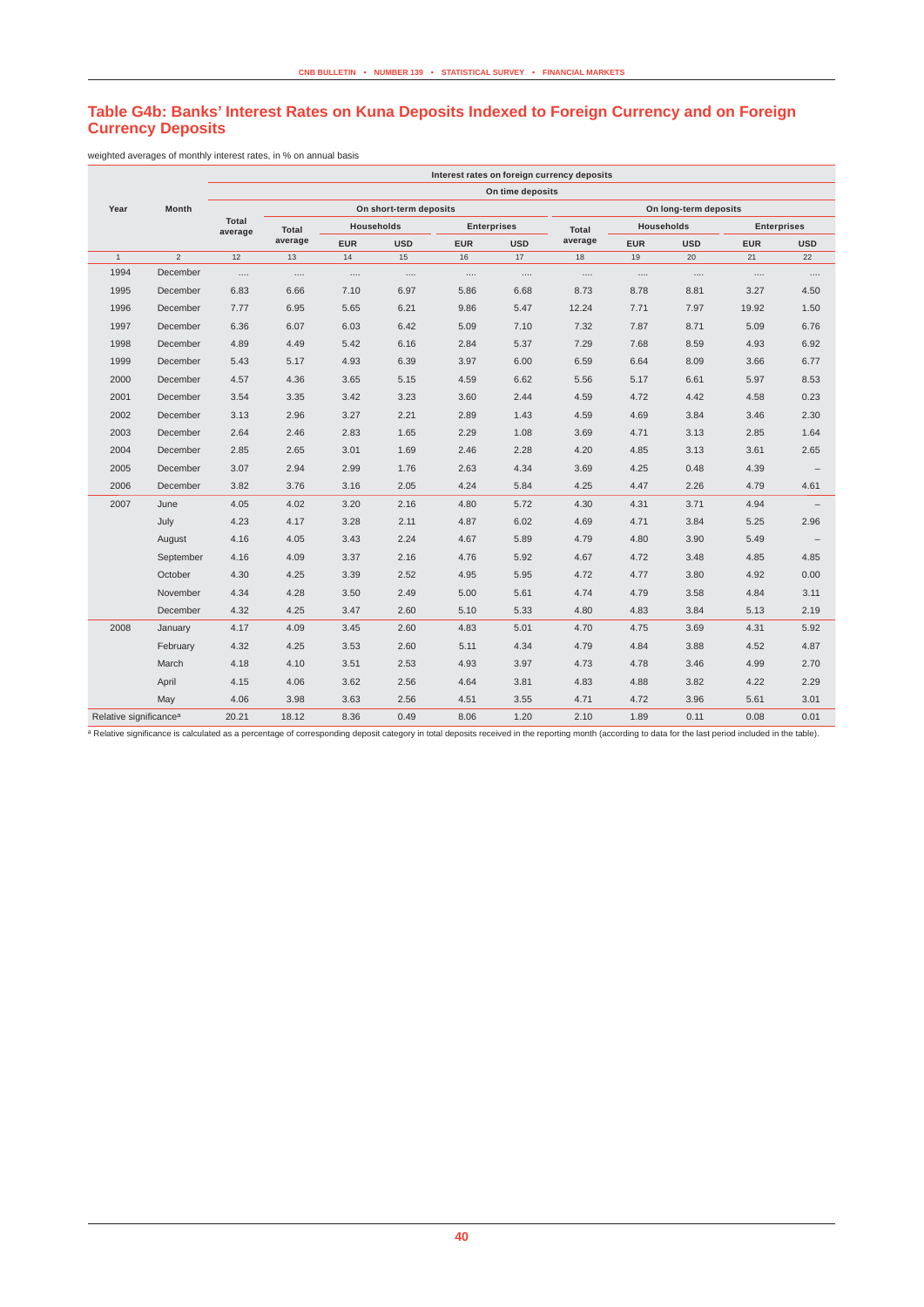# **Table G5: Banks' Trade with Foreign Exchange**

million euros, current exchange rate

|                                                       | 2002       | 2003       | 2004       | 2005       | 2006       | 2007       |         |         | 2008                     |          |
|-------------------------------------------------------|------------|------------|------------|------------|------------|------------|---------|---------|--------------------------|----------|
|                                                       |            |            |            |            |            |            | Mar.    | Apr.    | Maya                     | Jun.b    |
| A. Purchase of foreign exchange                       |            |            |            |            |            |            |         |         |                          |          |
| 1. Legal persons                                      | 4.727.8    | 6,433.1    | 7,465.3    | 8,443.5    | 14,442.7   | 26,365.0   | 2,776.6 | 3,892.2 | 3,559.5                  | 2.394.9  |
| 2. Natural persons                                    | 3.342.6    | 3.571.6    | 3,934.4    | 4,931.8    | 6,262.7    | 6,151.3    | 327.0   | 356.8   | 378.3                    | 406.9    |
| 2.1. Residents                                        | 2,842.0    | 3,103.3    | 3,586.1    | 4,662.6    | 5,909.4    | 3,184.0    | 306.3   | 327.1   | 333.0                    |          |
| 2.2. Non-residents                                    | 500.7      | 468.2      | 348.3      | 269.2      | 353.2      | 326.3      | 20.7    | 29.7    | 45.3                     |          |
| 3. Domestic banks                                     | 4,104.5    | 6,324.4    | 10,799.3   | 9,069.9    | 14,380.1   | 20,141.3   | 1,339.1 | 1,302.2 | 954.3                    | 872.4    |
| 4. Foreign banks                                      | 697.9      | 1.430.6    | 1,426.2    | 2,602.3    | 5,056.8    | 5.194.1    | 427.1   | 180.2   | 675.0                    | 576.1    |
| 5. Croatian National Bank                             | 294.3      | 438.3      | 33.0       | 0.0        | 125.5      | 0.0        |         |         |                          |          |
| Total (1+2+3+4)                                       | 13,167.1   | 18,197.9   | 24,110.1   | 25,106.0   | 40,439.5   | 57,851.7   | 4,869.8 | 5,731.4 | 5,567.1                  | 4,250.4  |
| B. Sale of foreign exchange                           |            |            |            |            |            |            |         |         |                          |          |
| 1. Legal persons                                      | 9,029.3    | 10,852.4   | 11,280.3   | 13,022.3   | 17,515.0   | 28,564.1   | 2,860.6 | 3,799.3 | 3,817.2                  | 2,620.9  |
| 2. Natural persons                                    | 1,333.6    | 1,403.1    | 1,671.1    | 2,722.5    | 4,109.1    | 3,712.5    | 307.6   | 260.4   | 296.7                    | 219.6    |
| 2.1. Residents                                        | 1,329.7    | 1,393.1    | 1,654.5    | 2,693.9    | 4,056.4    | 2,071.3    | 305.9   | 259.0   | 294.2                    |          |
| 2.2. Non-residents                                    | 3.9        | 10.0       | 16.6       | 28.6       | 52.6       | 40.0       | 1.8     | 1.4     | 2.5                      |          |
| 3. Domestic banks                                     | 4,104.5    | 6,324.4    | 10,799.3   | 9,069.9    | 14,380.1   | 20,141.3   | 1,339.1 | 1,302.2 | 954.3                    | 872.4    |
| 4. Foreign banks                                      | 334.3      | 765.3      | 1,001.1    | 1,407.1    | 3,526.1    | 4,072.6    | 206.9   | 266.1   | 657.3                    | 480.7    |
| 5. Croatian National Bank                             | 745.3      | 84.5       | 543.2      | 670.8      | 1,329.5    | 839.0      |         |         |                          |          |
| Total $(1+2+3+4)$                                     | 15,547.0   | 19,429.7   | 25,295.0   | 26,892.7   | 40,859.7   | 57,329.5   | 4,714.2 | 5,628.1 | 5,725.6                  | 4,193.6  |
| C. Net purchase (A-B)                                 |            |            |            |            |            |            |         |         |                          |          |
| 1. Legal persons                                      | $-4,301.5$ | $-4,419.4$ | $-3,815.1$ | $-4,578.8$ | $-3,072.3$ | $-2,199.1$ | $-84.0$ | 92.9    | $-257.8$                 | $-226.0$ |
| 2. Natural persons                                    | 2,009.0    | 2,168.4    | 2,263.3    | 2,209.3    | 2,153.6    | 2,438.9    | 19.4    | 96.4    | 81.6                     | 187.3    |
| 2.1. Residents                                        | 1.512.3    | 1,710.2    | 1,931.6    | 1,968.7    | 1,853.0    | 1.112.7    | 0.4     | 68.1    | 38.8                     |          |
| 2.2. Non-residents                                    | 496.7      | 458.2      | 331.7      | 240.6      | 300.6      | 286.3      | 18.9    | 28.3    | 42.8                     |          |
| 3. Foreign banks                                      | 363.6      | 665.3      | 425.1      | 1,195.2    | 1,530.7    | 1,121.4    | 220.3   | $-86.0$ | 17.7                     | 95.5     |
| 4. Croatian National Bank                             | $-451.0$   | 353.8      | $-510.2$   | $-670.8$   | $-1,204.0$ | $-839.0$   |         |         | $\overline{\phantom{0}}$ |          |
| Total $(1+2+3)$                                       | $-2,379.9$ | $-1,231.8$ | $-1,636.9$ | $-1,845.2$ | $-592.1$   | 522.2      | 155.6   | 103.3   | $-158.5$                 | 56.8     |
| Memo items: Other Croatian National Bank transactions |            |            |            |            |            |            |         |         |                          |          |
| Purchase of foreign exchange                          | 197.5      | 570.9      | 145.1      |            | 3.1        | 5.1        | 0.2     | 0.9     | 102.2                    | 0.4      |
| Sale of foreign exchange                              | 3.4        | 94.9       | 239.3      | 167.6      | 441.3      | 176.7      |         |         |                          |          |

a Revised data. **b** Preliminary data.

#### Table G5: Banks' Trade with Foreign Exchange

Data on trade with foreign exchange between banks comprise the spot purchase and sale of foreign exchange in domestic foreign exchange market. Spot transactions are contracted obligations to buy/ sell foreign currency within maximally 48 hours.

The transactions are classified by category of participants (legal and natural persons, domestic and foreign banks and the CNB). Sources of data are banks' reports on trading with foreign exchange and statistical data on external payment operations.

Other Croatian National Bank transactions include foreign exchange sales and purchases on behalf of the Ministry of Finance.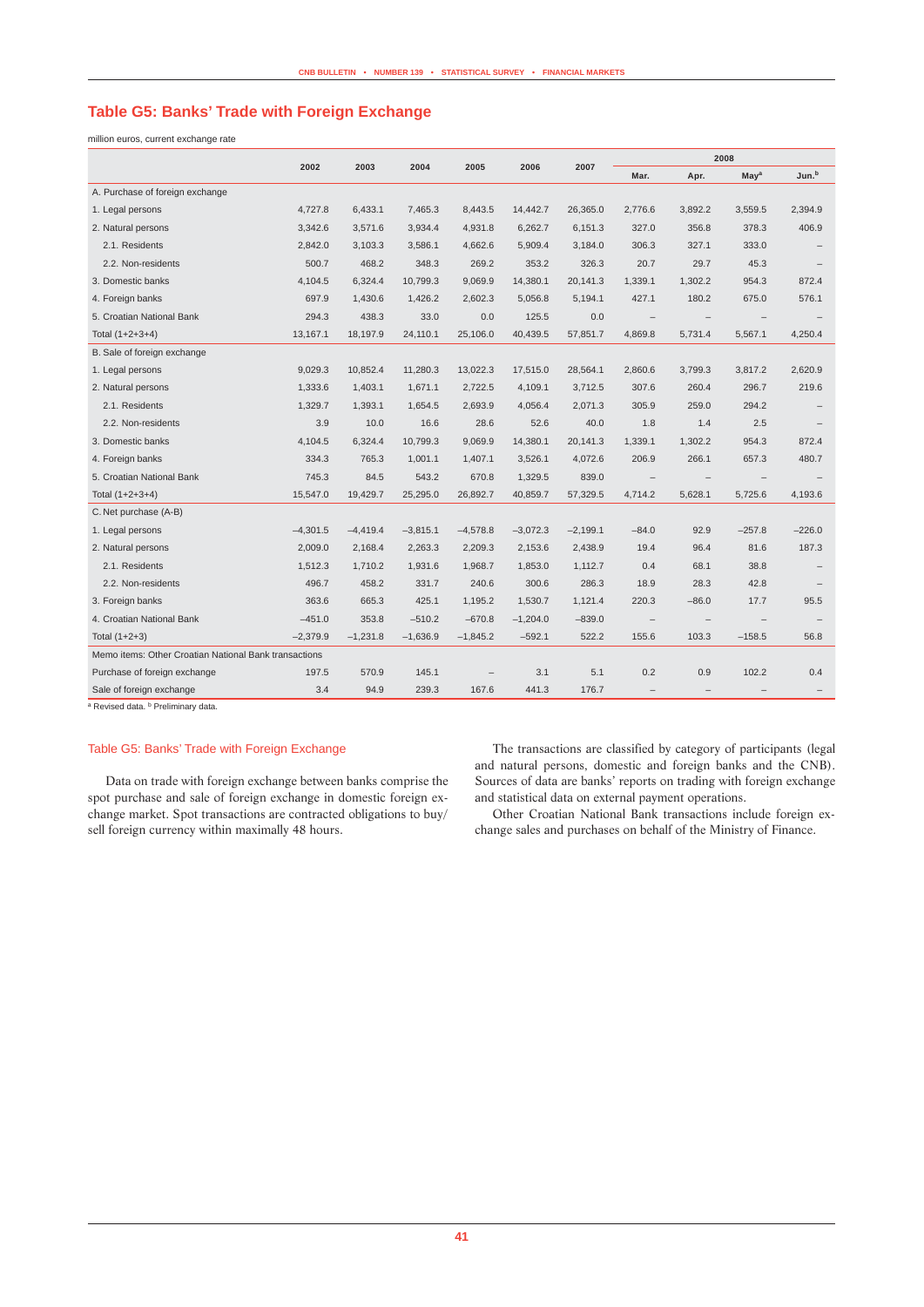## **Table H1: Balance of Payments – Summary**

million euros

|                                         | 2002        | 2003                                | 2004                    | 2005                    | 2006        | 2007        |                |            | 2007           |                | 2008            |
|-----------------------------------------|-------------|-------------------------------------|-------------------------|-------------------------|-------------|-------------|----------------|------------|----------------|----------------|-----------------|
|                                         |             |                                     |                         |                         |             |             | Q <sub>1</sub> | Q2         | Q <sub>3</sub> | Q <sub>4</sub> | Q1 <sup>a</sup> |
| A. CURRENT ACCOUNT (1+6)                | $-2,098.7$  | $-1.888.8$                          | $-1,433.7$              | $-1,975.6$              | $-2,696.3$  | $-3,226.0$  | $-2,022.8$     | $-1,375.5$ | 2.084.4        | $-1,912.2$     | $-2,488.4$      |
| 1. Goods, services, and income (2+5)    | $-3,250.8$  | $-3,133.3$                          | $-2,625.5$              | $-3,159.5$              | $-3,803.7$  | $-4,269.0$  | $-2,270.5$     | $-1,645.3$ | 1,821.2        | $-2,174.4$     | $-2,712.2$      |
| 1.1. Credit                             | 11,590.1    | 13,590.1                            | 14,952.8                | 15,990.2                | 17,889.2    | 19,654.5    | 3,129.9        | 4,848.8    | 7,723.1        | 3,952.5        | 3,397.5         |
| 1.2. Debit                              | $-14,841.0$ | $-16,723.5$                         | $-17,578.3$ $-19,149.7$ |                         | $-21,692.9$ | $-23,923.5$ | $-5,400.4$     | $-6,494.2$ | $-5,901.9$     | $-6,127.0$     | $-6,109.7$      |
| 2. Goods and services (3+4)             | $-2,673.1$  | $-2,038.1$                          | $-1,955.3$              | $-2,200.2$              | $-2,633.8$  | $-3,124.9$  | $-2,060.5$     | $-1,003.1$ | 2,015.7        | $-2,077.0$     | $-2,452.8$      |
| 2.1. Credit                             | 11,127.9    | 13,140.6                            | 14,243.5                | 15,272.9                | 16,997.7    | 18,364.0    | 2,817.8        | 4,517.7    | 7,407.7        | 3,620.7        | 3,066.5         |
| 2.2. Debit                              | $-13,801.0$ | $-15,178.7$ $-16,198.8$ $-17,473.2$ |                         |                         | $-19,631.5$ | $-21,488.9$ | $-4,878.4$     | $-5,520.8$ | $-5,392.0$     | $-5,697.8$     | $-5,519.3$      |
| 3. Goods                                | $-5,957.9$  | $-6,971.2$                          | $-6,724.2$              | $-7,518.0$              | $-8,344.2$  | $-9,434.0$  | $-2,159.1$     | $-2,528.1$ | $-2,310.6$     | $-2,436.2$     | $-2,552.3$      |
| 3.1. Credit                             | 5,295.6     | 5.574.7                             | 6,606.8                 | 7,220.3                 | 8,463.6     | 9.192.5     | 2,046.3        | 2,308.9    | 2,360.8        | 2,476.5        | 2,224.9         |
| 3.2. Debit                              | $-11,253.5$ | $-12,545.9$                         |                         | $-13,330.9$ $-14,738.3$ | $-16,807.8$ | $-18,626.5$ | $-4,205.5$     | $-4,837.0$ | $-4,671.4$     | $-4,912.6$     | $-4,777.2$      |
| 4. Services                             | 3,284.8     | 4,933.0                             | 4,768.9                 | 5,317.7                 | 5,710.4     | 6,309.0     | 98.6           | 1,525.0    | 4,326.3        | 359.1          | 99.5            |
| 4.1. Credit                             | 5,832.3     | 7,565.9                             | 7,636.7                 | 8,052.6                 | 8,534.1     | 9,171.5     | 771.5          | 2,208.8    | 5,046.9        | 1,144.3        | 841.6           |
| 4.2. Debit                              | $-2.547.5$  | $-2.632.8$                          | $-2,867.8$              | $-2,734.9$              | $-2,823.7$  | $-2,862.4$  | $-672.9$       | $-683.8$   | $-720.6$       | $-785.1$       | $-742.1$        |
| 5. Income                               | $-577.7$    | $-1,095.2$                          | $-670.2$                | $-959.2$                | $-1,169.9$  | $-1,144.1$  | $-210.0$       | $-642.2$   | $-194.5$       | $-97.4$        | $-259.4$        |
| 5.1. Credit                             | 462.3       | 449.5                               | 709.3                   | 717.3                   | 891.5       | 1,290.5     | 312.1          | 331.1      | 315.4          | 331.8          | 331.0           |
| 5.2. Debit                              | $-1,040.0$  | $-1.544.7$                          | $-1,379.6$              | $-1,676.5$              | $-2,061.5$  | $-2,434.5$  | $-522.1$       | $-973.3$   | $-509.9$       | $-429.2$       | $-590.4$        |
| 6. Current transfers                    | 1,152.2     | 1,244.5                             | 1,191.8                 | 1,183.8                 | 1,107.4     | 1,043.0     | 247.7          | 269.8      | 263.2          | 262.3          | 223.9           |
| 6.1. Credit                             | 1,453.2     | 1,538.7                             | 1,584.6                 | 1,628.4                 | 1,639.5     | 1,576.1     | 358.2          | 403.2      | 387.9          | 426.8          | 349.7           |
| 6.2. Debit                              | $-301.1$    | $-294.2$                            | $-392.8$                | $-444.6$                | $-532.1$    | $-533.1$    | $-110.6$       | $-133.4$   | $-124.7$       | $-164.5$       | $-125.9$        |
| <b>B. CAPITAL AND FINANCIAL ACCOUNT</b> | 2,538.0     | 2,716.9                             | 2,560.4                 | 3,013.5                 | 3,680.1     | 4,071.3     | 1,356.5        | 1,390.4    | 81.3           | 1,243.1        | 2,309.2         |
| <b>B1. Capital account</b>              | 521.6       | 101.9                               | 31.4                    | 53.8                    | $-133.8$    | 34.5        | 7.0            | 9.1        | 12.8           | 5.6            | 4.8             |
| B2. Financial account, excl. reserves   | 2,758.3     | 3,850.5                             | 2,572.0                 | 3,781.6                 | 5,226.1     | 4,758.4     | 2,157.6        | 1,045.4    | $-242.0$       | 1,797.4        | 3,000.3         |
| 1. Direct investment                    | 530.8       | 1,656.9                             | 670.8                   | 1,276.1                 | 2,570.7     | 3,416.2     | 1,277.9        | 938.5      | 499.3          | 700.5          | 837.1           |
| 1.1. Abroad                             | $-607.1$    | $-105.5$                            | $-278.8$                | $-191.8$                | $-174.5$    | $-180.3$    | $-85.0$        | $-48.4$    | $-37.7$        | $-9.2$         | 149.1           |
| 1.2. In Croatia                         | 1,137.9     | 1,762.4                             | 949.6                   | 1.467.9                 | 2.745.2     | 3,596.6     | 1,362.9        | 986.9      | 537.1          | 709.7          | 688.0           |
| 2. Portfolio investment                 | $-437.7$    | 867.6                               | 287.1                   | $-1,177.9$              | $-542.8$    | $-4.3$      | $-386.9$       | 35.9       | 185.7          | 161.1          | 477.5           |
| 2.1. Assets                             | $-650.5$    | 121.6                               | $-736.1$                | $-571.2$                | $-472.5$    | $-413.1$    | $-314.6$       | $-329.4$   | 69.1           | 161.8          | 595.4           |
| 2.2. Liabilities                        | 212.9       | 746.0                               | 1,023.2                 | $-606.7$                | $-70.4$     | 408.8       | $-72.3$        | 365.3      | 116.6          | $-0.7$         | $-118.0$        |
| 3. Financial derivatives                | 0.0         | 0.0                                 | 0.0                     | $-88.4$                 | 0.0         | 0.0         | 0.0            | 0.0        | 0.0            | 0.0            | 0.0             |
| 4. Other investment                     | 2,665.1     | 1,326.0                             | 1,614.1                 | 3,771.8                 | 3,198.3     | 1,346.4     | 1,266.6        | 71.0       | $-926.9$       | 935.8          | 1,685.7         |
| 4.1. Assets                             | 460.0       | $-2,216.9$                          | $-498.3$                | 982.0                   | $-692.3$    | $-1,653.5$  | 362.1          | $-352.5$   | $-1,085.4$     | $-577.7$       | 603.8           |
| 4.2. Liabilities                        | 2,205.0     | 3,542.9                             | 2,112.4                 | 2,789.7                 | 3,890.6     | 2,999.9     | 904.5          | 423.5      | 158.4          | 1,513.4        | 1,082.0         |
| <b>B3. Reserve assets</b>               | $-741.9$    | $-1,235.5$                          | $-43.0$                 | $-821.8$                | $-1,412.2$  | $-721.6$    | $-808.1$       | 335.9      | 310.5          | $-559.8$       | $-696.0$        |
| C. NET ERRORS AND OMISSIONS             | $-439.3$    | $-828.1$                            | $-1,126.7$              | $-1,037.9$              | $-983.8$    | $-845.3$    | 666.3          | $-14.9$    | $-2,165.8$     | 669.0          | 179.1           |

a Preliminary data.

Note: The item net errors and omissions also comprises the counter-entry of a part of revenues from travel services which relates to such revenues not stated in the banks' records.

#### Table: H1-H6: Balance of Payments

The balance of payments of the Republic of Croatia represents a systematic overview of the value of economic transactions performed by the Croatian residents with foreign countries within a particular period. It is compiled in accordance with the recommendations of the International Monetary Fund (Balance of Payments Manual, Fifth Edition, 1993). Data sources include: 1. reports of the government institutions (Central Bureau of Statistics and Croatian Institute for Health Insurance), 2. special reports of the Croatian National Bank (International Transaction Reporting System (ITRS), external debt relations, monetary statistics and reserve assets) and 3. estimates and statistical research carried out by the Croatian National Bank.

Balance of payments of the Republic of Croatia data are reported in three currencies: in euros (EUR), US dollars (USD) and domestic currency (HRK). In all cases, the same data sources are used and the same principles regarding the scope of transactions and the procedures for compiling particular items are applied. Since the original data are reported in different currencies, the transaction values are converted from the original currency into the reporting currency by applying the exchange rate from the CNB exchange rate list in one of the following manners:

- by applying the midpoint exchange rate on the date of the transaction;
- by applying the average monthly or quarterly midpoint exchange rate in the case the transaction date is not available;
- by applying the end-of-period exchange rate for the calculation of a change in the transaction value between the two periods; the end-of-period balances reported in the original currency serve as a basis for calculating the change in the original currency value, which is converted, by applying the average midpoint exchange rate in the observed period, into the value of change in the reporting currency.

The Report of the Central Bureau of Statistics on foreign trade in goods of the Republic of Croatia represents the basic data source for the balance of payments items related to exports and imports. These data are adjusted, in accordance with the recommended compilation method, for coverage and classification. Accordingly, goods exports and imports in the balance of payments are reported at f.o.b. parity. The value of exports at this parity is already contained in the previously mentioned CBS Report, whereas the value of imports f.o.b. is estimated on the basis of research studies of the CNB on the stratified sample of importers. The resulting value serves as a basis for the estimate of the share of transportation and insurance services by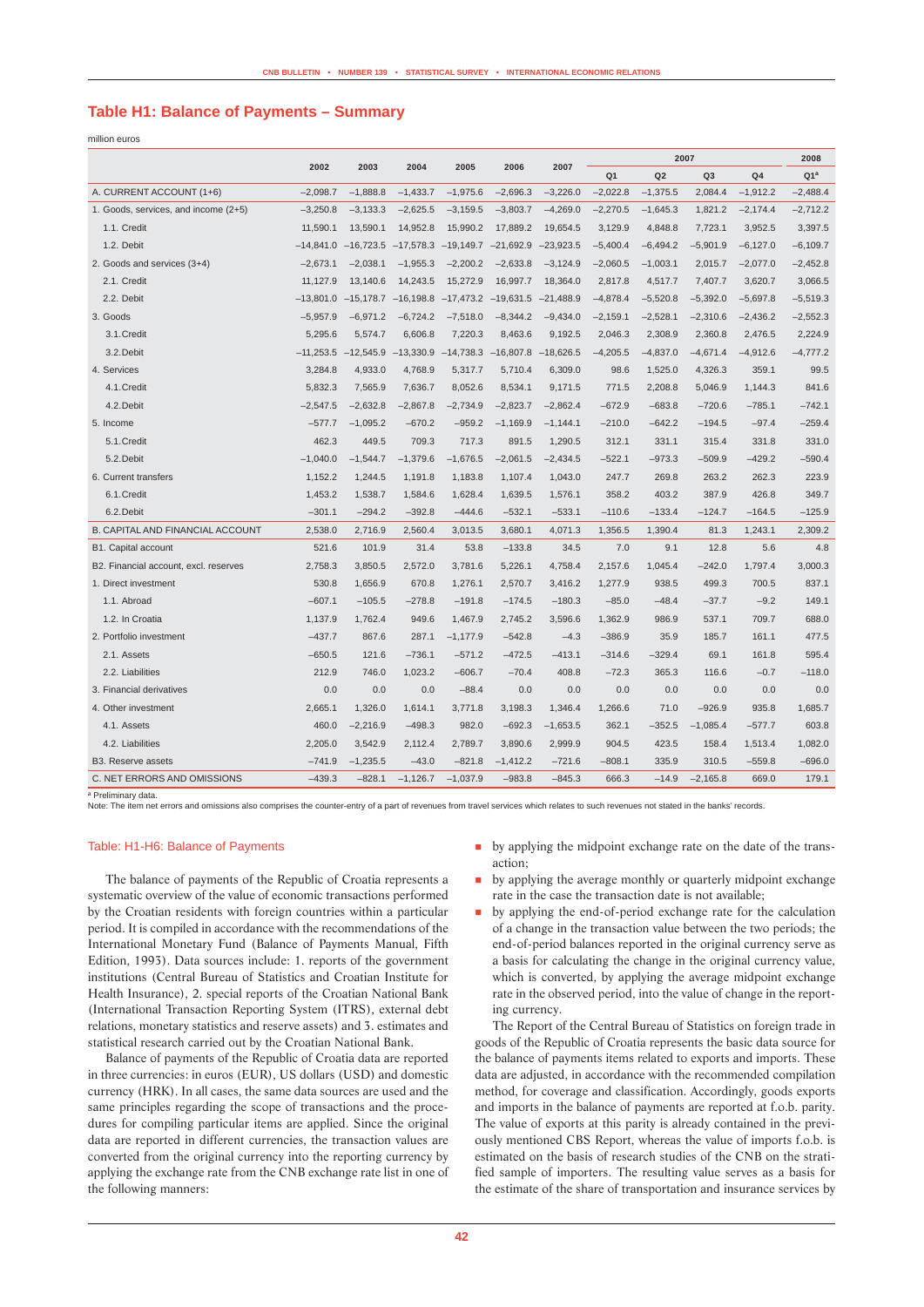## **Table H2: Balance of Payments – Goods and Services**

million euros

|                                           | 2002        | 2003        | 2004        | 2005        | 2006        | 2007        |                |            | 2007           |                | 2008            |
|-------------------------------------------|-------------|-------------|-------------|-------------|-------------|-------------|----------------|------------|----------------|----------------|-----------------|
|                                           |             |             |             |             |             |             | Q <sub>1</sub> | Q2         | Q <sub>3</sub> | Q <sub>4</sub> | Q1 <sup>a</sup> |
| Goods                                     | $-5.957.9$  | $-6,971.2$  | $-6,724.2$  | $-7.518.0$  | $-8,344.2$  | $-9,434.0$  | $-2,159.1$     | $-2,528.1$ | $-2,310.6$     | $-2,436.2$     | $-2,552.3$      |
| 1. Credit                                 | 5,295.6     | 5,574.7     | 6,606.8     | 7,220.3     | 8,463.6     | 9,192.5     | 2,046.3        | 2,308.9    | 2,360.8        | 2,476.5        | 2,224.9         |
| 1.1. Exports (f.o.b.) in trade statistics | 5,188.2     | 5,464.4     | 6,453.8     | 7,069.4     | 8,251.6     | 9,001.6     | 2,009.8        | 2,265.5    | 2,301.5        | 2,424.8        | 2,175.4         |
| 1.2. Adjustments for coverage             | 107.4       | 110.4       | 153.0       | 150.9       | 212.0       | 191.0       | 36.5           | 43.4       | 59.3           | 51.7           | 49.5            |
| 2. Debit                                  | $-11,253.5$ | $-12,545.9$ | $-13,330.9$ | $-14,738.3$ | $-16,807.8$ | $-18,626.5$ | $-4,205.5$     | $-4,837.0$ | $-4,671.4$     | $-4,912.6$     | $-4,777.2$      |
| 2.1. Imports (c.i.f.) in trade statistics | $-11.327.0$ | $-12.538.0$ | $-13,354.4$ | $-14,949.5$ | $-17,104.7$ | $-18.826.6$ | $-4.270.2$     | $-4.888.2$ | $-4,704.3$     | $-4,963.9$     | $-4,845.5$      |
| 2.2. Adjustments for coverage             | $-348.9$    | $-475.6$    | $-474.7$    | $-346.4$    | $-341.1$    | $-370.4$    | $-64.6$        | $-96.9$    | $-109.7$       | $-99.2$        | $-78.5$         |
| 2.3. Adjustments for classification       | 422.5       | 467.7       | 498.1       | 557.6       | 638.0       | 570.4       | 129.4          | 148.1      | 142.5          | 150.4          | 146.8           |
| <b>Services</b>                           | 3,284.8     | 4,933.0     | 4,768.9     | 5.317.7     | 5,710.4     | 6,309.0     | 98.6           | 1,525.0    | 4,326.3        | 359.1          | 99.5            |
| 1. Transportation                         | 172.0       | 252.2       | 299.3       | 376.1       | 424.7       | 449.5       | 89.2           | 114.3      | 154.4          | 91.6           | 96.5            |
| 1.1. Credit                               | 622.8       | 696.3       | 791.3       | 880.3       | 987.9       | 1,084.3     | 226.6          | 275.7      | 326.5          | 255.6          | 242.1           |
| 1.2. Debit                                | $-450.8$    | $-444.1$    | $-492.0$    | $-504.2$    | $-563.2$    | $-634.8$    | $-137.4$       | $-161.4$   | $-172.0$       | $-164.0$       | $-145.6$        |
| 2. Travel                                 | 3,138.6     | 4,976.6     | 4,822.3     | 5,394.9     | 5,708.7     | 6,035.2     | 101.1          | 1,457.9    | 4,133.3        | 342.9          | 118.9           |
| 2.1. Credit                               | 3,960.8     | 5,572.7     | 5,505.6     | 5,998.9     | 6,293.3     | 6,752.6     | 262.4          | 1,629.6    | 4,316.5        | 544.0          | 307.8           |
| 2.1.1. Business                           | 341.2       | 260.9       | 328.2       | 504.0       | 388.4       | 389.2       | 56.5           | 125.7      | 120.2          | 86.6           | 46.6            |
| 2.1.2. Personal                           | 3,619.7     | 5,311.8     | 5,177.4     | 5,494.9     | 5,904.9     | 6,363.4     | 205.9          | 1,503.9    | 4,196.3        | 457.4          | 261.3           |
| 2.2. Debit                                | $-822.2$    | $-596.1$    | $-683.3$    | $-604.1$    | $-584.6$    | $-717.3$    | $-161.3$       | $-171.7$   | $-183.2$       | $-201.2$       | $-189.0$        |
| 2.2.1. Business                           | $-482.6$    | $-292.3$    | $-297.3$    | $-267.4$    | $-229.5$    | $-266.9$    | $-44.5$        | $-60.2$    | $-71.9$        | $-90.3$        | $-61.7$         |
| 2.2.2. Personal                           | $-339.6$    | $-303.8$    | $-386.0$    | $-336.7$    | $-355.1$    | $-450.4$    | $-116.8$       | $-111.4$   | $-111.2$       | $-110.8$       | $-127.2$        |
| 3. Other services                         | $-25.9$     | $-295.8$    | $-352.7$    | $-453.3$    | $-422.9$    | $-175.7$    | $-91.7$        | $-47.3$    | 38.5           | $-75.3$        | $-115.9$        |
| 3.1. Credit                               | 1,248.6     | 1,296.9     | 1,339.8     | 1,173.4     | 1,252.9     | 1,334.6     | 282.5          | 303.5      | 403.9          | 344.6          | 291.7           |
| 3.2. Debit                                | $-1,274.5$  | $-1,592.7$  | $-1,692.5$  | $-1,626.6$  | $-1,675.8$  | $-1,510.3$  | $-374.2$       | $-350.8$   | $-365.4$       | $-419.9$       | $-407.5$        |

<sup>a</sup> Preliminary data

which the original value of imports c.i.f., stated in the CBS Report, is reduced. In the 1993-2001 period, this share stood at 7.10% (estimated only on the basis of the largest and large importers), while from 2002 on it has amounted to 3.73%. The same research study, conducted by the CNB at the end of 2006 (comprising the imports in the previous year), showed that the share of transportation and insurance costs, after continuing to decrease, has reached 3.03%. This share was first applied in the calculations for the first quarter of 2007. In the period from 1993 to 1996, the value of imports was modified by estimates of imports in duty free zones, which have been included in the merchandise trade statistics since 1997. From 1996 on, goods exports and imports are modified by the data on repairs on goods and goods procured in ports by carriers. In addition, since 1999, based on the Survey on Consumption of Foreign Travellers in Croatia and Domestic Travellers Abroad, the item of goods exports has been modified by the estimated value of goods sold to foreign travellers and tourists and taken out of the Republic of Croatia. The item of goods imports is adjusted for the estimated value of goods imported personally by the Croatian citizens from the neighbouring countries (shopping expenditures).

Transportation, travel and other services are reported separately under service account. Revenues and expenditures on the basis of transportation, in the 1993-1998 period, were adopted from the ITRS. From 1999 on, revenues and expenditures arising from transportation of goods and passengers, as well as the value of accompanying services, which together constitute the total value of these services, are compiled on the basis of the results of the Research on transactions related to international transportation services, carried out by the CNB. Owing to an exceptionally large population of road carriers, revenues and expenditures on the basis of road transportation are not adopted from this research. They are compiled by using ITRS data. As regards transportation of goods, expenditures are supplemented by a portion of transportation and insurance costs related to imports of goods which belongs to non-residents and which is estimated by adjusting the value of imports at c.i.f. parity to the value of imports f.o.b.

Revenues from services rendered to foreign travellers and tourists, as well as expenditures incurred by domestic travellers and tourists abroad are shown under the position Travel. In the 1993-1998 period, this position was assessed by using various data sources which did not provide for a full coverage in accordance with the recommended methodology. Accordingly, in the second half of 1998, the Croatian National Bank started to carry out the Survey on Consumption of Foreign Travellers in Croatia and Domestic Travellers Abroad and use its results for compiling the Travel position. Since early 1999, the results of this Survey, based on carrying out a survey of travellers (stratified sample) at border crossings, have been combined with the Ministry of the Interior data on total number of foreign and domestic travellers, along with the data on distribution of foreign travellers by countries contained in the CBS Report on tourism, in order to assess the corresponding balance of payment items.

Other services position is complied by using different data sources: apart from revenues and expenditures related to insurance and communication services, which have been determined by the CNB special statistical research since 2001, the values of all other services are adopted from the ITRS.

Transactions in the income account are classified into four main groups. Compensation of employees item is compiled on the basis of the ITRS. Income from direct investment, portfolio investment and other investment are reported separately. Data on reinvested earnings are reported separately, under direct investment income, calculated on the basis of the CNB Research on direct and other equity investment. In contrast to data on dividends, these data are not available for the 1993-1996 period, since at that time they were not reported separately. On the basis of statistical data on external debt relations, starting from 1997, income from direct investment includes data on interest arising from credit relations between residents and non-residents directly related through ownership. Income from equity portfolio investment is compiled on the basis of the same research, whereas data on debt portfolio investment income have been compiled since 1999, based on statistics on foreign credit relations, which also encompass income related to debt securities owned by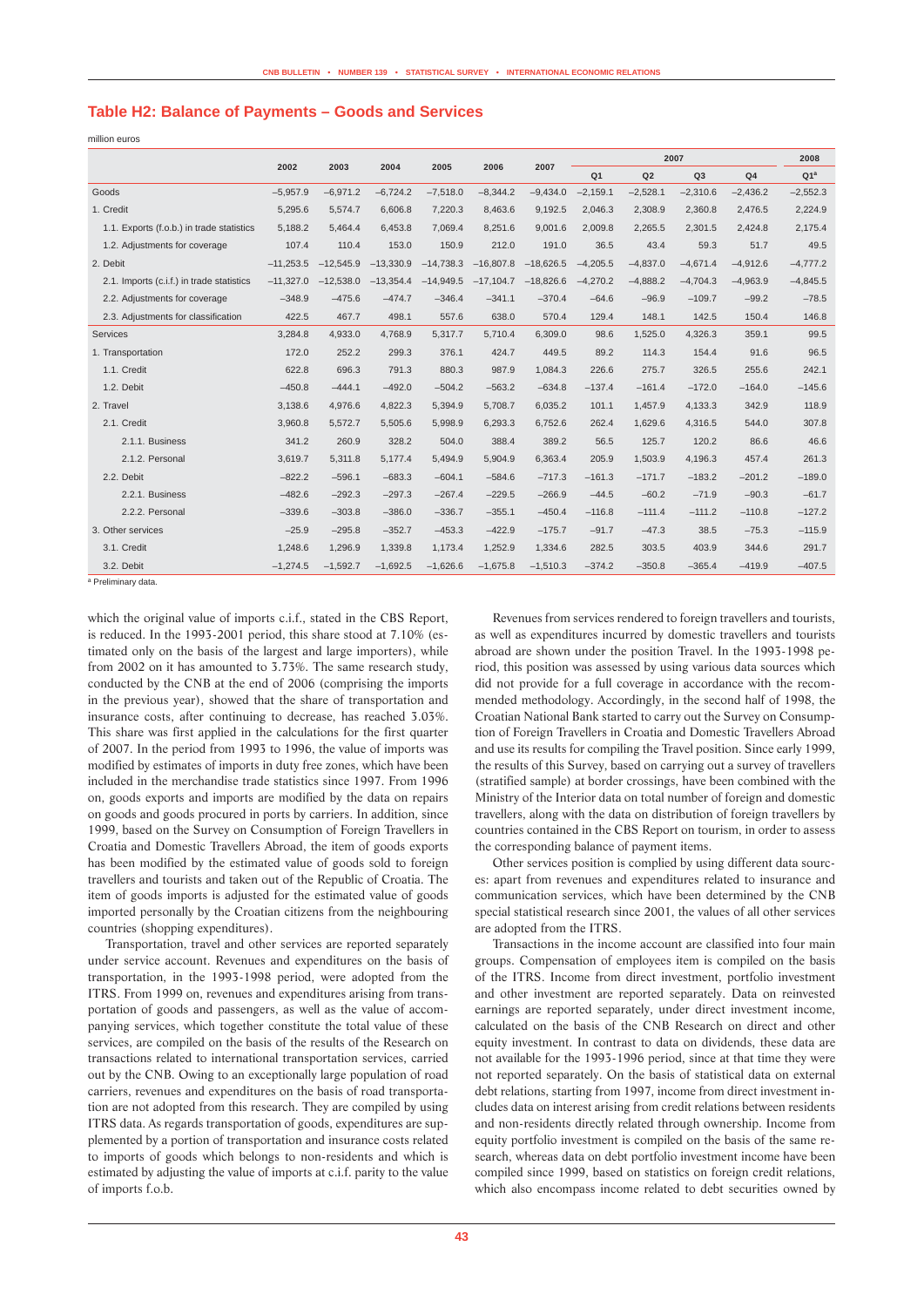#### **Table H3: Balance of Payments – Income and Current Transfers**

million euros

|                                | 2002     | 2003       | 2004     | 2005     | 2006       | 2007       |                |          | 2007     |                | 2008            |
|--------------------------------|----------|------------|----------|----------|------------|------------|----------------|----------|----------|----------------|-----------------|
|                                |          |            |          |          |            |            | Q <sub>1</sub> | Q2       | Q3       | Q <sub>4</sub> | Q1 <sup>a</sup> |
| Income                         | $-577.7$ | $-1,095.2$ | $-670.2$ | $-959.2$ | $-1,169.9$ | $-1,144.1$ | $-210.0$       | $-642.2$ | $-194.5$ | $-97.4$        | $-259.4$        |
| 1. Compensation of employees   | 167.6    | 183.9      | 233.9    | 259.7    | 373.2      | 494.2      | 118.1          | 122.7    | 125.5    | 127.9          | 130.4           |
| 1.1. Credit                    | 187.2    | 217.3      | 268.3    | 289.2    | 404.3      | 527.8      | 125.4          | 130.5    | 133.4    | 138.5          | 137.4           |
| 1.2. Debit                     | $-19.5$  | $-33.4$    | $-34.4$  | $-29.5$  | $-31.1$    | $-33.6$    | $-7.3$         | $-7.8$   | $-7.9$   | $-10.6$        | $-7.0$          |
| 2. Direct investment income    | $-353.3$ | $-854.7$   | $-441.6$ | $-739.0$ | $-989.0$   | $-935.6$   | $-175.3$       | $-592.9$ | $-136.4$ | $-31.0$        | $-175.5$        |
| 2.1. Credit                    | 25.1     | 35.2       | 175.6    | 112.7    | 79.5       | 172.0      | 57.9           | 58.2     | 36.4     | 19.5           | 42.4            |
| o/w: Reinvested earnings       | 8.3      | 31.7       | 165.8    | 63.8     | 64.0       | 119.9      | 47.0           | 47.5     | 28.6     | $-3.1$         | 29.1            |
| 2.2. Debit                     | $-378.5$ | $-889.9$   | $-617.3$ | $-851.8$ | $-1,068.5$ | $-1,107.5$ | $-233.2$       | $-651.0$ | $-172.8$ | $-50.5$        | $-217.9$        |
| o/w: Reinvested earnings       | $-160.9$ | $-587.9$   | $-291.7$ | $-570.5$ | $-703.3$   | $-493.0$   | $-60.9$        | $-316.7$ | $-107.0$ | $-8.5$         | 4.9             |
| 3. Portfolio investment income | $-219.1$ | $-238.7$   | $-250.0$ | $-217.6$ | $-175.9$   | $-162.4$   | $-39.5$        | $-40.8$  | $-45.1$  | $-37.0$        | $-38.5$         |
| 3.1. Credit                    | 0.0      | 0.0        | 32.7     | 46.2     | 57.4       | 74.5       | 15.2           | 20.6     | 16.0     | 22.6           | 16.9            |
| 3.2. Debit                     | $-219.1$ | $-238.7$   | $-282.7$ | $-263.8$ | $-233.3$   | $-236.9$   | $-54.8$        | $-61.4$  | $-61.1$  | $-59.6$        | $-55.4$         |
| 4. Other investment income     | $-173.0$ | $-185.7$   | $-212.5$ | $-262.3$ | $-378.2$   | $-540.3$   | $-113.2$       | $-131.2$ | $-138.5$ | $-157.3$       | $-175.9$        |
| 4.1. Credit                    | 249.9    | 197.0      | 232.6    | 269.1    | 350.4      | 516.2      | 113.6          | 121.9    | 129.6    | 151.2          | 134.3           |
| 4.2. Debit                     | $-422.9$ | $-382.7$   | $-445.2$ | $-531.5$ | $-728.6$   | $-1,056.5$ | $-226.8$       | $-253.1$ | $-268.1$ | $-308.5$       | $-310.2$        |
| <b>Current transfers</b>       | 1,152.2  | 1,244.5    | 1,191.8  | 1,183.8  | 1,107.4    | 1,043.0    | 247.7          | 269.8    | 263.2    | 262.3          | 223.9           |
| 1. General government          | 32.2     | 70.5       | 2.6      | 9.7      | $-8.6$     | $-16.7$    | $-6.0$         | $-4.2$   | $-13.8$  | 7.4            | $-24.7$         |
| 1.1. Credit                    | 143.4    | 213.1      | 180.1    | 219.6    | 255.7      | 260.2      | 54.6           | 65.6     | 53.7     | 86.3           | 48.3            |
| 1.2. Debit                     | $-111.2$ | $-142.6$   | $-177.5$ | $-209.9$ | $-264.4$   | $-276.8$   | $-60.7$        | $-69.7$  | $-67.5$  | $-78.9$        | $-72.9$         |
| 2. Other sectors               | 1.120.0  | 1,174.0    | 1.189.2  | 1.174.1  | 1.116.0    | 1,059.6    | 253.7          | 274.0    | 277.0    | 254.9          | 248.6           |
| 2.1. Credit                    | 1,309.8  | 1,325.6    | 1,404.5  | 1,408.8  | 1,383.8    | 1,316.0    | 303.6          | 337.6    | 334.2    | 340.6          | 301.5           |
| 2.2. Debit                     | $-189.8$ | $-151.6$   | $-215.3$ | $-234.6$ | $-267.7$   | $-256.3$   | $-49.9$        | $-63.6$  | $-57.1$  | $-85.7$        | $-52.9$         |

a Preliminary data

non-residents. Income from other investments includes the calculation of interest in accordance with the foreign credit relations statistics. The methodology for compiling the statistics on debt investment income has been changed in 2007 to include the reporting of income on an accrual basis. This basically means that income from debt investment and interest are reported at the point in time when they accrue and not at the point in time when they mature or when they are paid. As a result, the historical data for the 1999-2006 period have been revised.

Current transfers are reported separately for the general government sector and other sectors. The ITRS is used as the main data source on current transfers for both sectors. In addition to taxes and excise duties, pensions, monetary support and donations, which are included in current transfers of both sectors, the government sector also encompasses data on multilateral cooperation, whereas other sectors include data on workers' remittances. Current transfers of the general government sector also include data on exports and imports of goods without a payment obligation, provided by the CBS. In the 1993-1998 period, current transfers of other sectors also encompassed an estimate of unregistered foreign currency remittances, which accounted for 15% of the positive difference between unclassified inflows and outflows of the household sector. From 1993 to the second quarter of 1996, the CNB also assessed a portion of the outflow based on current transfers. From 2002 on, inflows and outflows based on current transfers of other sectors are supplemented by the data of the CNB special statistical research on international transactions related to insurance services.

Capital account is compiled on the basis of the ITRS, particularly on their part related to transfers of migrants. In addition, capital account includes transfers that cannot be classified into current transfers, such as allocation of gold of the former SFRY or investments in patents and rights.

Foreign direct investments include equity capital, reinvested earnings and debt relations between ownership-related residents and non-residents. Direct investments are investments whereby a foreign owner acquires a minimum of 10% interest in equity capital of a company, regardless of whether a resident invests abroad or a nonresident invests in Croatian residents. The CNB Research on foreign direct investments started in 1997 when companies included in the survey also delivered data on direct investments for the 1993-1996 period. For the same period, no data are available on reinvested earnings and other capital under direct investment position, where all debt relations between related residents and non-residents are classified (excluding the banking sector). Such data actually became available only after the stated research has been launched. Since 1999, data on debt relations within direct investments have been collected on the basis of external debt relations statistics. From 2007 on, the CNB Statistics Department conducts the research on the purchase and sale of the real estate by non-residents on the territory of the Republic of Croatia. Persons obliged to submit reports are the public notaries who learn about these transactions in the course of their business. Data on the purchase and sale of the real estate by Croatian non-residents abroad are compiled on the basis of the ITRS. These purchase and sale transactions are also a constituent part of direct investments.

Data on equity portfolio investments are collected from the same data source as the data on direct investments. Debt portfolio investments include all investments in short-term and long-term debt securities that cannot be classified under direct investments. In the 1997-1998 period, these data were collected through the CNB Research on direct and portfolio investments, and since 1999 data on external debt relations and monetary statistics data for bank investment have been used. Starting from 2002 and 2004, this position has also been compiled for investment funds and pension funds, respectively.

Other investment encompasses all other debt investments that have not been mentioned, apart from investment constituting reserve assets. Other investments are classified by instruments, maturity and sectors. Trade credits, in the 1996–2002 period, included the CNB estimates of advance payment and deferred payments, made on the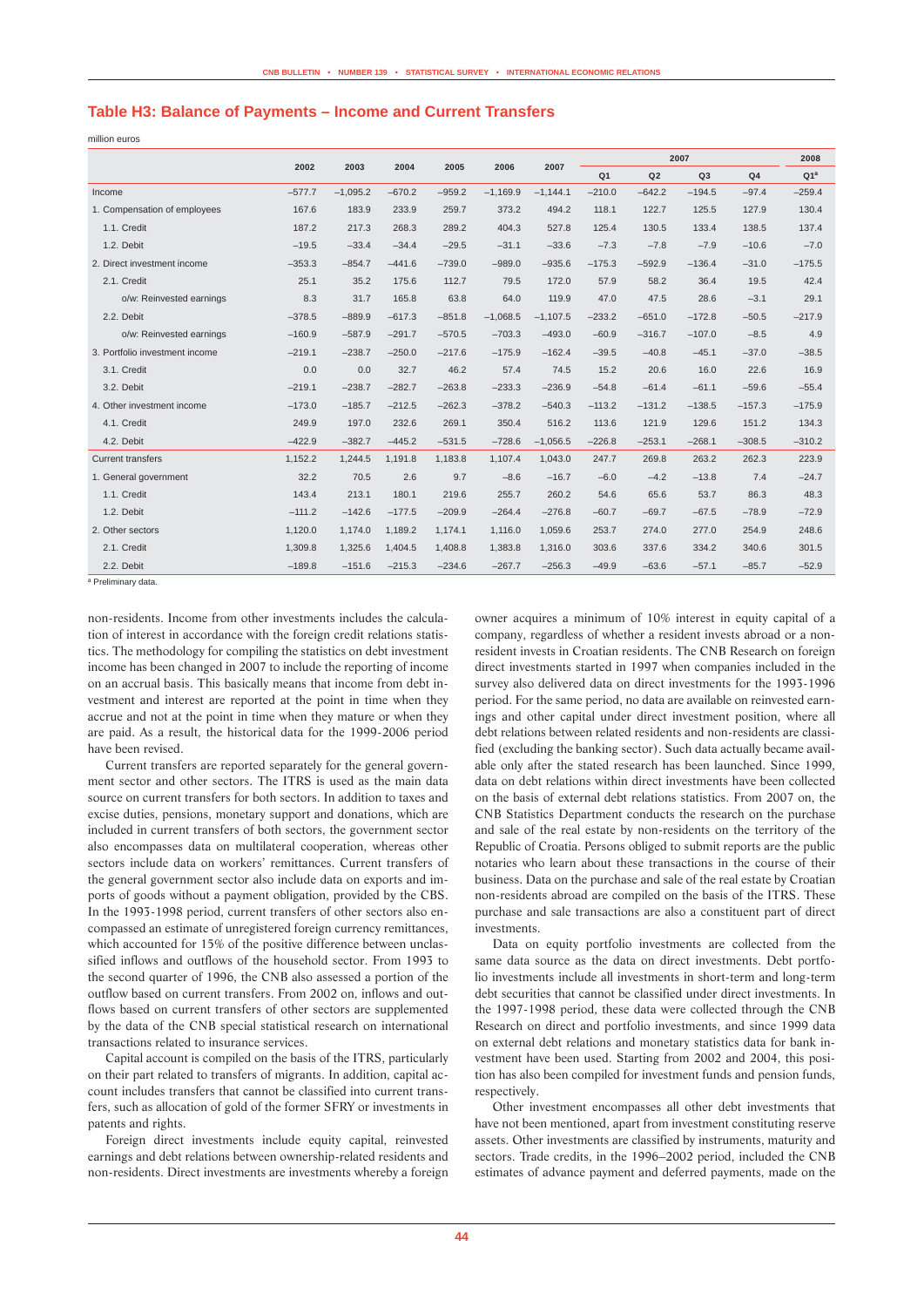## **Table H4: Balance of Payments – Direct and Portfolio Invstments**

million euros

|                                             | 2002     | 2003     | 2004     | 2005       | 2006     | 2007     |                |          | 2007           |                | 2008            |
|---------------------------------------------|----------|----------|----------|------------|----------|----------|----------------|----------|----------------|----------------|-----------------|
|                                             |          |          |          |            |          |          | Q <sub>1</sub> | Q2       | Q <sub>3</sub> | Q <sub>4</sub> | Q1 <sup>a</sup> |
| Direct investment                           | 530.8    | 1,656.9  | 670.8    | 1,276.1    | 2,570.7  | 3,416.2  | 1,277.9        | 938.5    | 499.3          | 700.5          | 837.1           |
| 1. Abroad                                   | $-607.1$ | $-105.5$ | $-278.8$ | $-191.8$   | $-174.5$ | $-180.3$ | $-85.0$        | $-48.4$  | $-37.7$        | $-9.2$         | 149.1           |
| 1.1. Equity capital and reinvested earnings | $-601.0$ | $-101.9$ | $-259.6$ | $-121.0$   | $-179.0$ | $-236.9$ | $-77.3$        | $-70.6$  | $-63.1$        | $-26.0$        | 138.7           |
| 1.1.1. Claims                               | $-603.1$ | $-101.9$ | $-260.0$ | $-122.2$   | $-179.0$ | $-240.1$ | $-77.3$        | $-70.6$  | $-63.1$        | $-29.2$        | 138.7           |
| 1.1.2. Liabilities                          | 2.1      | 0.0      | 0.4      | 1.3        | 0.0      | 3.2      | 0.0            | 0.0      | 0.0            | 3.2            | 0.0             |
| 1.2. Other capital                          | $-6.1$   | $-3.6$   | $-19.2$  | $-70.9$    | 4.4      | 56.6     | $-7.7$         | 22.2     | 25.4           | 16.7           | 10.4            |
| 1.1.1. Claims                               | $-7.7$   | $-15.3$  | $-23.6$  | $-59.8$    | $-13.2$  | 22.7     | $-11.5$        | 18.2     | 24.3           | $-8.3$         | 7.1             |
| 1.2.2. Liabilities                          | 1.6      | 11.7     | 4.4      | $-11.1$    | 17.6     | 33.9     | 3.8            | 4.0      | 1.1            | 25.0           | 3.3             |
| 2. In Croatia                               | 1,137.9  | 1,762.4  | 949.6    | 1,467.9    | 2,745.2  | 3,596.6  | 1,362.9        | 986.9    | 537.1          | 709.7          | 688.0           |
| 2.1. Equity capital and reinvested earnings | 879.3    | 1,349.8  | 611.4    | 1,363.5    | 2,442.3  | 2,606.8  | 1,092.1        | 432.4    | 533.9          | 548.5          | 322.1           |
| 2.1.1. Claims                               | 0.0      | $-1.2$   | $-22.4$  | 0.0        | $-0.1$   | 0.0      | 0.0            | 0.0      | 0.0            | 0.0            | $-4.9$          |
| 2.1.2. Liabilities                          | 879.3    | 1,351.1  | 633.8    | 1,363.5    | 2,442.4  | 2,606.8  | 1,092.1        | 432.4    | 533.9          | 548.5          | 326.9           |
| 2.2. Other capital                          | 258.6    | 412.5    | 338.2    | 104.4      | 302.9    | 989.8    | 270.9          | 554.5    | 3.1            | 161.3          | 365.9           |
| 2.2.1. Claims                               | $-0.3$   | $-1.5$   | $-17.8$  | 0.0        | 16.6     | $-2.6$   | $-1.7$         | 0.0      | $-0.9$         | 0.0            | $-0.3$          |
| 2.2.2. Liabilities                          | 259.0    | 414.0    | 356.0    | 104.4      | 286.3    | 992.4    | 272.5          | 554.5    | 4.1            | 161.3          | 366.2           |
| Portfolio investment                        | $-437.7$ | 867.6    | 287.1    | $-1,177.9$ | $-542.8$ | $-4.3$   | $-386.9$       | 35.9     | 185.7          | 161.1          | 477.5           |
| 1. Assets                                   | $-650.5$ | 121.6    | $-736.1$ | $-571.2$   | $-472.5$ | $-413.1$ | $-314.6$       | $-329.4$ | 69.1           | 161.8          | 595.4           |
| 1.1. Equity securities                      | $-78.4$  | $-57.8$  | $-39.1$  | $-193.0$   | $-320.5$ | $-842.8$ | $-431.4$       | $-278.7$ | $-242.1$       | 109.4          | 517.5           |
| 1.1.1. General government                   | 0.0      | 0.0      | 0.0      | 0.0        | 0.0      | 0.0      | 0.0            | 0.0      | 0.0            | 0.0            | 0.0             |
| 1.1.1. Banks                                | $-2.7$   | 0.3      | 0.0      | 0.0        | 2.6      | $-0.6$   | $-0.6$         | 0.0      | 0.1            | $-0.2$         | $-0.3$          |
| 1.1.2. Other sectors                        | $-75.6$  | $-58.1$  | $-39.1$  | $-193.0$   | $-323.1$ | $-842.2$ | $-430.8$       | $-278.7$ | $-242.2$       | 109.6          | 517.8           |
| 1.2. Debt securities                        | $-572.2$ | 179.4    | $-696.9$ | $-378.2$   | $-152.0$ | 429.7    | 116.8          | $-50.7$  | 311.2          | 52.4           | 78.0            |
| 1.2.1. Bonds                                | $-586.9$ | 165.9    | $-567.1$ | $-396.5$   | 98.7     | 323.0    | 136.2          | $-37.5$  | 151.4          | 72.9           | 21.8            |
| 1.2.1.1. General government                 | 0.0      | 0.0      | 0.0      | 0.0        | 0.0      | 0.0      | 0.0            | 0.0      | 0.0            | 0.0            | 0.0             |
| 1.2.1.2. Banks                              | $-566.6$ | 180.1    | $-575.0$ | $-360.2$   | 142.4    | 261.1    | 89.3           | 33.5     | 56.9           | 81.3           | 28.9            |
| 1.2.1.3. Other sectors                      | $-20.3$  | $-14.1$  | 7.9      | $-36.3$    | $-43.7$  | 61.9     | 46.9           | $-71.0$  | 94.4           | $-8.4$         | $-7.1$          |
| 1.2.2. Money market instruments             | 14.7     | 13.5     | $-129.9$ | 18.3       | $-250.6$ | 106.7    | $-19.4$        | $-13.3$  | 159.8          | $-20.5$        | 56.2            |
| 1.2.2.1. General government                 | 0.0      | 0.0      | 0.0      | 0.0        | 0.0      | 0.0      | 0.0            | 0.0      | 0.0            | 0.0            | 0.0             |
| 1.2.2.2. Banks                              | 20.9     | 7.3      | $-129.9$ | 18.3       | $-250.6$ | 106.7    | $-19.4$        | $-13.3$  | 159.8          | $-20.5$        | 56.2            |
| 1.2.2.3. Other sectors                      | $-6.2$   | 6.2      | 0.0      | 0.0        | 0.0      | 0.0      | 0.0            | 0.0      | 0.0            | 0.0            | 0.0             |
| 2. Liabilities                              | 212.9    | 746.0    | 1,023.2  | $-606.7$   | $-70.4$  | 408.8    | $-72.3$        | 365.3    | 116.6          | $-0.7$         | $-118.0$        |
| 2.1. Equity securities                      | 42.4     | 13.0     | 141.6    | 89.2       | 325.2    | 314.2    | 26.3           | 57.2     | 88.2           | 142.6          | $-34.5$         |
| 2.1.1. Banks                                | 2.5      | $-2.6$   | 0.8      | $-12.8$    | 41.7     | 10.1     | 9.1            | 12.2     | $-3.7$         | $-7.5$         | $-5.2$          |
| 2.1.2. Other sectors                        | 39.8     | 15.6     | 140.7    | 102.0      | 283.5    | 304.2    | 17.3           | 44.9     | 91.9           | 150.1          | $-29.4$         |
| 2.2. Debt securities                        | 170.5    | 733.1    | 881.6    | $-695.9$   | $-395.6$ | 94.6     | $-98.7$        | 308.2    | 28.4           | $-143.3$       | $-83.4$         |
| 2.2.1. Bonds                                | 202.7    | 698.8    | 915.6    | $-695.9$   | $-395.6$ | 94.6     | $-98.7$        | 308.2    | 28.4           | $-143.3$       | $-84.4$         |
| 2.2.1.1. General government                 | 62.1     | 525.9    | 429.6    | $-690.5$   | $-321.9$ | $-3.2$   | $-111.6$       | 297.4    | $-246.9$       | 57.9           | $-99.7$         |
| 2.2.1.2. Banks                              | 0.0      | 0.0      | 453.2    | 3.2        | 1.2      | 1.0      | 5.3            | 5.3      | $-14.3$        | 4.8            | 4.8             |
| 2.2.1.3. Other sectors                      | 140.7    | 173.0    | 32.8     | $-8.6$     | $-74.9$  | 96.7     | 7.6            | 5.5      | 289.7          | $-206.0$       | 10.6            |
| 2.2.2. Money market instruments             | $-32.2$  | 34.2     | $-34.0$  | 0.0        | 0.0      | 0.0      | 0.0            | 0.0      | 0.0            | 0.0            | 0.9             |
| 2.2.2.1. General government                 | 0.0      | 0.0      | 0.0      | 0.0        | 0.0      | 0.0      | 0.0            | 0.0      | 0.0            | 0.0            | 0.0             |
| 2.2.2.2. Banks                              | 0.0      | 0.0      | 0.0      | 0.0        | 0.0      | 0.0      | 0.0            | 0.0      | 0.0            | 0.0            | 0.0             |
| 2.2.2.3. Other sectors                      | $-32.2$  | 34.2     | $-34.0$  | 0.0        | 0.0      | 0.0      | 0.0            | 0.0      | 0.0            | 0.0            | 0.9             |

a Preliminary data.

basis of the sample of the largest and large importers and exporters. Data on advance payments have been estimated since 1996, while data on short-term deferred payments (first up to 90 days, then up to 150 days, and today from 8 days to 1 year) have been collected since 1999. In 2003, this research was replaced by a new one, where the selected companies, regardless of their size (stratified sample), are obliged to submit data. Data on deferred payments with the original maturity of more than one year are adopted from the CNB foreign credit relations statistics. Credits granted by residents to non-residents, i.e. foreign loans utilised by residents and granted by non-residents, which cannot be classified into direct investments or trade credits, are classified by the institutional sector and maturity under the corresponding positions of other investment. The CNB

foreign credit relations statistics represent the data source for these positions. Currency and deposit position shows residents' claims on foreign countries for foreign cash and deposits with foreign banks, as well as obligations of the Croatian banks for deposits owned by non-residents. Monetary statistics represent a data source for the general government sector and banks sector. Data on balance and currency structure of foreign assets and liabilities, contained in monetary statistics, are used to assess transactions from which the exchange rate effect was eliminated. In the 1993-1998 period, data on other sectors' claims under this position were compiled on the basis of the CNB estimate of a portion of net foreign currency inflows of the household sector which is not classified under current transfers. Since 1999, this position has included only the data based on the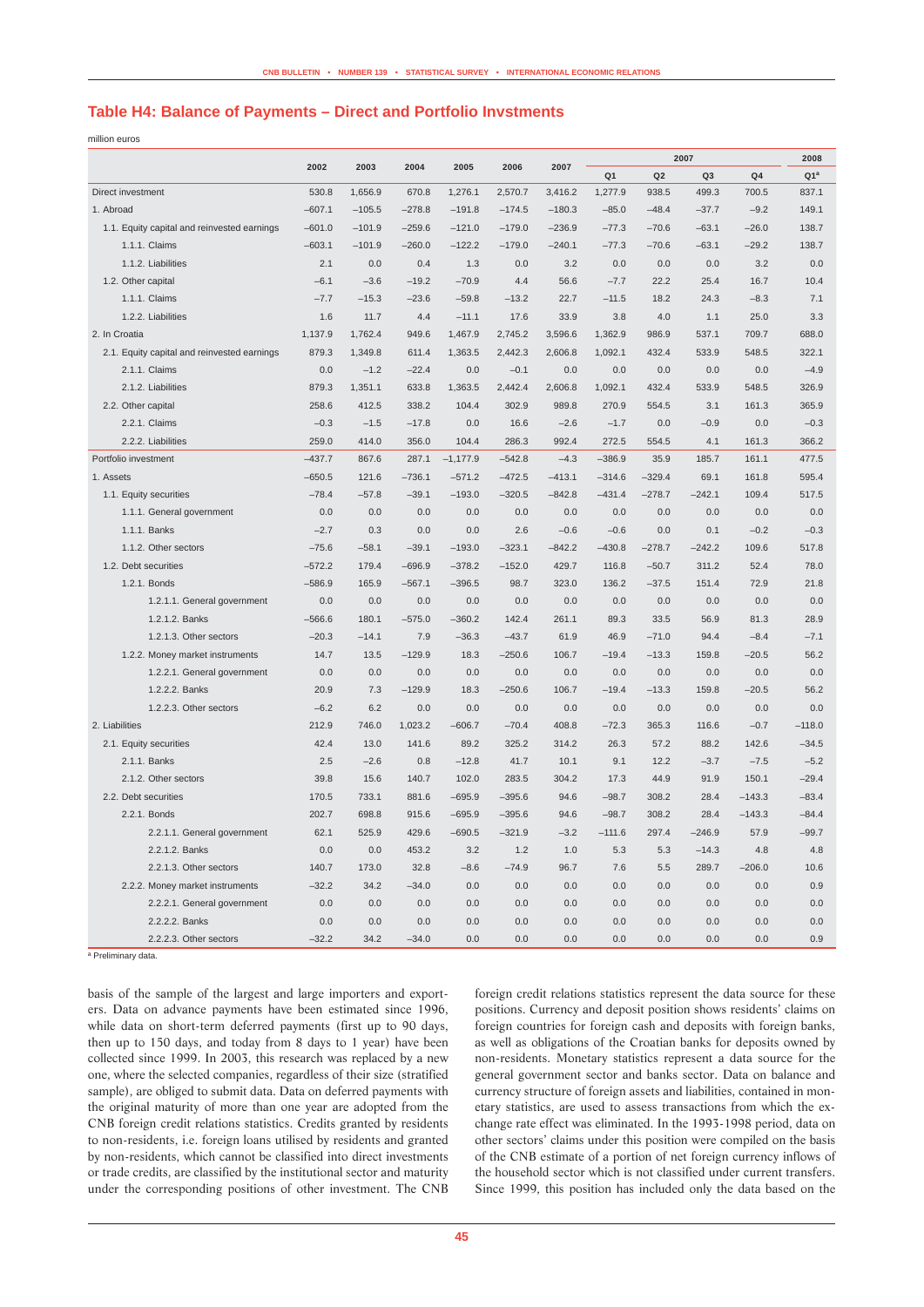# **Table H5: Balance of Payments – Other Investment**

million euros

|                               | 2002       | 2003       | 2004       | 2005       | 2006       | 2007             |                |          | 2007           |                | 2008            |
|-------------------------------|------------|------------|------------|------------|------------|------------------|----------------|----------|----------------|----------------|-----------------|
|                               |            |            |            |            |            |                  | Q <sub>1</sub> | Q2       | Q <sub>3</sub> | Q <sub>4</sub> | Q1 <sup>a</sup> |
| Other investment (net)        | 2,795.0    | 1,326.3    | 1,614.1    | 3,771.8    | 3,198.3    | 1.346.4          | 1,266.6        | 71.0     | $-926.9$       | 935.8          | 1,685.7         |
| 1. Assets                     | 460.0      | $-2,216.9$ | $-498.3$   | 982.0      | $-692.3$   | $-1,653.5$       | 362.1          | $-352.5$ | $-1,085.4$     | $-577.7$       | 603.8           |
| 1.1. Trade credits            | $-79.4$    | $-169.7$   | $-188.1$   | $-134.8$   | $-33.4$    | $-99.5$          | $-70.2$        | $-37.8$  | $-3.3$         | 11.8           | $-33.3$         |
| 1.1.1. General government     | 0.0        | 0.0        | 0.0        | $-0.3$     | 0.2        | 0.1              | 0.0            | 0.0      | 0.0            | 0.0            | 0.0             |
| 1.1.1.1. Long-term            | 0.0        | 0.0        | 0.0        | $-0.3$     | 0.2        | 0.1              | 0.0            | 0.0      | 0.0            | 0.0            | 0.0             |
| 1.1.1.2. Short-term           | 0.0        | 0.0        | 0.0        | 0.0        | 0.0        | 0.0              | 0.0            | 0.0      | 0.0            | 0.0            | 0.0             |
| 1.1.2. Other sectors          | $-79.4$    | $-169.7$   | $-188.1$   | $-134.6$   | $-33.5$    | $-99.7$          | $-70.3$        | $-37.8$  | $-3.4$         | 11.8           | $-33.3$         |
| 1.1.2.1. Long-term            | $-6.6$     | $-25.6$    | 18.1       | 10.7       | $-5.1$     | $-63.6$          | $-5.1$         | $-9.4$   | $-13.4$        | $-35.7$        | 4.8             |
| 1.1.2.2. Short-term           | $-72.7$    | $-144.1$   | $-206.1$   | $-145.3$   | $-28.4$    | $-36.1$          | $-65.2$        | $-28.4$  | 10.0           | 47.5           | $-38.2$         |
| 1.2. Loans                    | $-55.5$    | $-85.1$    | 43.8       | $-116.8$   | $-153.1$   | $-4.5$           | $-17.8$        | 15.8     | $-68.5$        | 66.0           | $-20.8$         |
| 1.2.1. General government     | 0.6        | $-1.0$     | $-1.8$     | $-1.5$     | $-1.3$     | $-9.5$           | 0.5            | $-4.4$   | $-0.7$         | $-5.0$         | $-1.6$          |
| 1.2.1.1. Long-term            | 0.6        | $-1.0$     | $-1.8$     | $-1.5$     | $-1.3$     | $-9.5$           | 0.5            | $-4.4$   | $-0.7$         | $-5.0$         | $-1.6$          |
| 1.2.1.2. Short-term           | 0.0        | 0.0        | 0.0        | 0.0        | 0.0        | 0.0              | 0.0            | 0.0      | 0.0            | 0.0            | 0.0             |
| 1.2.2. Banks                  | $-22.6$    | 4.3        | 3.7        | $-28.5$    | $-80.4$    | $-32.6$          | $-2.2$         | 1.3      | $-31.6$        | $-0.1$         | $-1.8$          |
| 1.2.2.1. Long-term            | $-20.9$    | 5.1        | $-0.1$     | $-20.5$    | $-58.9$    | $-25.4$          | $-14.4$        | $-10.4$  | 4.4            | $-4.9$         | $-1.7$          |
| 1.2.2.2. Short-term           | $-1.6$     | $-0.8$     | 3.9        | $-8.0$     | $-21.5$    | $-7.3$           | 12.2           | 11.7     | $-36.0$        | 4.9            | $-0.1$          |
| 1.2.3. Other sectors          | $-33.5$    | $-88.5$    | 41.8       | $-86.8$    | $-71.4$    | 37.5             | $-16.1$        | 18.8     | $-36.2$        | 71.0           | $-17.4$         |
| 1.2.3.1. Long-term            | $-33.4$    | $-88.5$    | 43.2       | $-87.8$    | $-71.7$    | 37.5             | $-15.4$        | 19.3     | $-31.0$        | 64.5           | $-17.4$         |
| 1.2.3.2. Short-term           | $-0.1$     | 0.1        | $-1.3$     | 1.0        | 0.3        | 0.0              | $-0.7$         | $-0.5$   | $-5.2$         | 6.5            | 0.0             |
| 1.3. Currency and deposits    | 594.9      | $-1,962.1$ | $-354.1$   | 1,233.6    | $-505.8$   | $-1,549.4$       | 450.2          | $-330.5$ | $-1,013.6$     | $-655.5$       | 657.9           |
| 1.3.1. General government     | $-24.2$    | 30.3       | 72.7       | $-44.4$    | 26.5       | $-44.5$          | 25.0           | $-42.0$  | $-12.4$        | $-15.1$        | 6.7             |
| 1.3.2. Banks                  | 1.516.5    | $-1,964.5$ | $-446.7$   | 1,313.7    | $-462.1$   | $-1,317.1$       | 454.1          | $-268.4$ | $-935.6$       | $-567.2$       | 681.3           |
| 1.3.3. Other sectors          | $-897.4$   | $-27.9$    | 19.8       | $-35.6$    | $-70.2$    | $-187.8$         | $-29.0$        | $-20.0$  | $-65.6$        | $-73.2$        | $-30.0$         |
| 1.4. Other assets             | 0.0        | 0.0        | 0.0        | 0.0        | 0.0        | 0.0              | 0.0            | 0.0      | 0.0            | 0.0            | 0.0             |
| 2. Liabilities                | 2,335.0    | 3,543.3    | 2,112.4    | 2,789.7    | 3,890.6    | 2,999.9          | 904.5          | 423.5    | 158.4          | 1,513.4        | 1,082.0         |
|                               |            |            |            |            |            |                  |                |          |                |                |                 |
| 2.1. Trade credits            | 501.1      | $-225.6$   | $-54.5$    | 15.1       | 11.4       | 313.5            | 56.3           | 246.9    | 159.3          | $-149.1$       | $-158.7$        |
| 2.1.1. General government     | $-0.1$     | 1.5        | $-0.3$     | 0.4        | $-0.7$     | $-0.6$           | $-0.2$         | $-0.2$   | $-0.2$         | $-0.1$         | 0.0             |
| 2.1.1.1. Long-term            | $-0.1$     | 1.5        | $-0.3$     | 0.4        | $-0.7$     | $-0.6$           | $-0.2$         | $-0.2$   | $-0.2$         | $-0.1$         | 0.0             |
| 2.1.1.2. Short-term           | 0.0        | 0.0        | 0.0        | 0.0        | 0.0        | 0.0              | 0.0            | 0.0      | 0.0            | 0.0            | 0.0             |
| 2.1.2. Other sectors          | 501.2      | $-227.1$   | $-54.2$    | 14.7       | 12.1       | 314.2            | 56.5           | 247.1    | 159.5          | $-148.9$       | $-158.7$        |
| 2.1.2.1. Long-term            | $-1.4$     | $-46.2$    | $-16.7$    | 27.4       | $-3.7$     | 165.0            | 7.1            | 82.8     | 29.0           | 46.2           | 9.5             |
| 2.1.2.2. Short-term           | 502.6      | $-181.0$   | $-37.5$    | $-12.7$    | 15.8       | 149.2            | 49.4           | 164.3    | 130.5          | $-195.1$       | $-168.2$        |
| 2.2. Loans                    | 625.3      | 2,890.0    | 1,676.4    | 2,405.8    | 3,059.2    | 2,890.3          | 214.6          | 119.5    | 902.7          | 1,653.5        | 833.8           |
| 2.2.1. Croatian National Bank | $-173.8$   | 358.2      | $-367.7$   | 0.0        | 0.0        | 0.0              | 0.0            | 0.0      | 0.0            | 0.0            | 0.0             |
| 2.2.1.1. o/w: IMF             | $-129.5$   | 0.0        | 0.0        | 0.0        | 0.0        | 0.0              | 0.0            | 0.0      | 0.0            | 0.0            | 0.0             |
| 2.2.1.1.1. Drawings           | 0.0        | 0.0        | 0.0        | 0.0        | 0.0        | 0.0              | 0.0            | 0.0      | 0.0            | 0.0            | 0.0             |
| 2.2.1.1.2. Repayments         | $-129.5$   | 0.0        | 0.0        | 0.0        | 0.0        | 0.0              | 0.0            | 0.0      | 0.0            | 0.0            | 0.0             |
| 2.2.1.2. Short-term           | $-44.3$    | 358.2      | $-367.7$   | 0.0        | 0.0        | 0.0              | 0.0            | 0.0      | 0.0            | 0.0            | 0.0             |
| 2.2.2. General government     | 409.3      | 500.4      | 425.8      | 248.1      | 133.5      | 183.0            | $-23.7$        | 1.3      | 47.3           | 158.0          | 11.2            |
| 2.2.2.1. Long-term            | 409.3      | 500.4      | 425.8      | 248.1      | 133.5      | 183.0            | $-23.7$        | 1.3      | 47.3           | 158.0          | 11.2            |
| 2.2.2.1.1. Drawings           | 645.9      | 764.8      | 795.5      | 590.1      | 560.4      | 668.3            | 66.0           | 158.5    | 130.5          | 313.3          | 92.2            |
| 2.2.2.1.2. Repayments         | $-236.7$   | $-264.5$   | $-369.7$   | $-342.0$   | $-426.9$   | $-485.3$         | $-89.7$        | $-157.2$ | $-83.2$        | $-155.2$       | $-81.1$         |
| 2.2.2.2. Short-term           | 0.0        | 0.0        | 0.0        | 0.0        | 0.0        | 0.0              | 0.0            | 0.0      | 0.0            | 0.0            | $0.0\,$         |
| 2.2.3. Banks                  | 73.5       | 1,007.7    | 650.4      | 826.0      |            | $541.2 -1,065.0$ | $-512.6$       | $-554.0$ | $-430.7$       | 432.3          | 31.6            |
| 2.2.3.1. Long-term            | 75.8       | 929.1      | 741.7      | 281.1      | 419.5      | $-630.8$         | $-378.1$       | $-388.0$ | $-22.6$        | 157.8          | $-57.0$         |
| 2.2.3.1.1. Drawings           | 739.1      | 1,722.8    | 1,260.0    | 1,236.1    | 2,833.6    | 1,216.2          | 536.9          | 46.6     | 267.9          | 364.9          | 45.3            |
| 2.2.3.1.2. Repayments         | $-663.3$   | $-793.7$   | $-518.3$   | $-955.0$   | $-2,414.1$ | $-1,847.0$       | $-915.0$       | $-434.5$ | $-290.4$       | $-207.1$       | $-102.3$        |
| 2.2.3.2. Short-term           | $-2.3$     | 78.6       | $-91.2$    | 544.9      | 121.7      | $-434.2$         | $-134.4$       | $-166.1$ | $-408.2$       | 274.4          | 88.6            |
| 2.2.4. Other sectors          | 316.3      | 1,023.9    | 967.9      | 1,331.7    | 2,384.5    | 3,772.4          | 750.9          | 672.2    | 1,286.1        | 1,063.2        | 791.0           |
| 2.2.4.1. Long-term            | 336.0      | 977.0      | 932.4      | 1,277.2    | 2,295.6    | 3,162.9          | 532.0          | 605.8    | 1,032.5        | 992.5          | 623.8           |
| 2.2.4.1.1. Drawings           | 1,494.5    | 2,140.3    | 2,232.5    | 2,686.4    | 4,183.9    | 5,816.0          | 979.4          | 1,284.0  | 1,672.9        | 1,879.7        | 1,211.6         |
| 2.2.4.1.2. Repayments         | $-1,158.5$ | $-1,163.3$ | $-1,300.1$ | $-1,409.2$ | $-1,888.3$ | $-2,653.1$       | $-447.4$       | $-678.2$ | $-640.4$       | $-887.1$       | $-587.8$        |
| 2.2.4.2. Short-term           | $-19.7$    | 46.9       | 35.5       | 54.5       | 88.9       | 609.5            | 218.9          | 66.5     | 253.6          | 70.6           | 167.2           |
| 2.3. Currency and deposits    | 1,209.5    | 879.6      | 487.5      | 366.1      | 817.2      | $-206.6$         | 633.0          | 56.3     | $-904.2$       | 8.2            | 406.1           |
| 2.3.1. General government     | 0.1        | 0.1        | 0.0        | 0.0        | 0.1        | 0.0              | 9.2            | $-1.9$   | $-3.5$         | $-3.8$         | $-0.6$          |
| 2.3.2. Banks                  | 1,209.3    | 879.5      | 487.5      | 366.1      | 817.1      | $-206.6$         | 623.8          | 58.2     | $-900.7$       | 12.0           | 406.6           |
| 2.4. Other liabilities        | $-0.9$     | $-0.7$     | 3.0        | 2.8        | 2.7        | 2.7              | 0.5            | 0.7      | 0.6            | 0.8            | 0.8             |

a Preliminary data.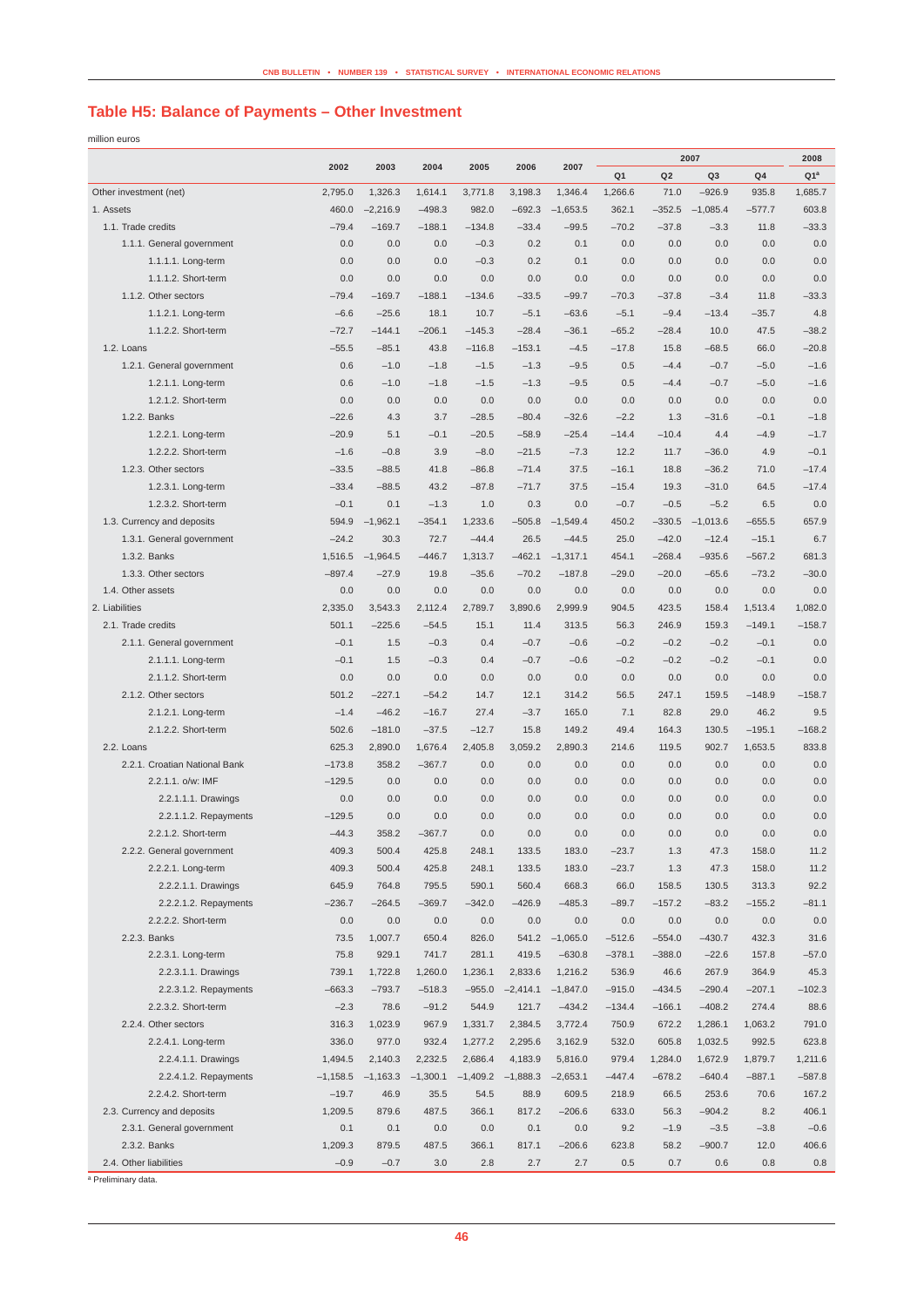# **Table H6: Balance of Payments – Summary**

million kuna

|                                                   | 2002         | 2003                                          | 2004        | 2005                      | 2006                                         | 2007         |                | 2007           |                |                | 2008            |
|---------------------------------------------------|--------------|-----------------------------------------------|-------------|---------------------------|----------------------------------------------|--------------|----------------|----------------|----------------|----------------|-----------------|
|                                                   |              |                                               |             |                           |                                              |              | Q <sub>1</sub> | Q <sub>2</sub> | Q <sub>3</sub> | Q <sub>4</sub> | Q1 <sup>a</sup> |
| A. CURRENT ACCOUNT (1+6)                          | $-15,744.2$  | $-14,637.6$                                   | $-11,167.9$ | $-14,828.6$               | $-19,912.8$                                  | $-23,846.2$  | $-14,894.8$    | $-10,141.8$    | 15,224.9       | $-14,034.5$    | $-18,120.8$     |
| 1. Goods, services, and income (2+5)              | $-24,275.5$  | $-24,051.3$                                   | $-20,094.6$ | $-23,586.7$               | $-28,021.9$                                  | $-31,497.2$  | $-16,718.2$    | $-12,125.1$    | 13,301.9       | $-15,955.8$    | $-19,751.2$     |
| 1.1. Credit                                       | 85,611.4     | 102,483.3                                     | 111,525.2   | 117,995.0                 | 130,801.0                                    | 144,037.5    | 23,043.3       | 35,628.2       | 56,410.7       | 28,955.3       | 24,753.2        |
| 1.2. Debit                                        | $-109,886.9$ | $-126,534.6 -131,619.8 -141,581.7 -158,822.9$ |             |                           |                                              | $-175,534.7$ | $-39,761.5$    | $-47,753.3$    | $-43,108.7$    | $-44,911.1$    | $-44,504.4$     |
| 2. Goods and services (3+4)                       | $-19,986.2$  | $-15,671.7$                                   | $-15,083.2$ | $-16,508.1$               | $-19,478.8$                                  | $-23,037.8$  | $-15,171.5$    | $-7,383.3$     | 14,724.2       | $-15,207.2$    | $-17,864.7$     |
| 2.1. Credit                                       | 82,206.3     | 99,192.2                                      | 106,225.6   | 112,693.7                 | 124,269.8                                    | 134,572.1    | 20,745.7       | 33,195.4       | 54,106.3       | 26,524.7       | 22,342.9        |
| 2.2. Debit                                        |              | $-102,192.6 -114,863.9 -121,308.8$            |             | $-129,201.8$ $-143,748.6$ |                                              | $-157,609.9$ | $-35,917.2$    | $-40,578.7$    | $-39,382.1$    | $-41,731.9$    | $-40,207.6$     |
| 3. Goods                                          | $-44, 117.7$ | $-52,759.8$                                   | $-50,327.5$ | $-55,568.1$               | $-61,083.9$                                  | $-69,218.6$  | $-15,897.7$    | $-18,589.6$    | $-16,884.4$    | $-17,846.9$    | $-18,595.9$     |
| 3.1. Credit                                       | 39,216.5     | 42,190.2                                      | 49,507.8    | 53,397.7                  | 61,988.6                                     | 67,424.8     | 15,065.4       | 16,972.5       | 17,243.2       | 18,143.9       | 16,210.2        |
| 3.2. Debit                                        | $-83,334.1$  | $-94,949.9$                                   |             |                           | $-99,835.3 -108,965.8 -123,072.5 -136,643.4$ |              | $-30,963.0$    | $-35,562.1$    | $-34,127.6$    | $-35,990.8$    | $-34,806.1$     |
| 4. Services                                       | 24,131.4     | 37,088.0                                      | 35,244.3    | 39,060.0                  | 41,605.1                                     | 46,180.8     | 726.1          | 11,206.3       | 31,608.6       | 2,639.7        | 731.2           |
| 4.1. Credit                                       | 42,989.9     | 57,002.0                                      | 56,717.8    | 59,296.0                  | 62,281.2                                     | 67,147.3     | 5,680.4        | 16,222.9       | 36,863.2       | 8,380.8        | 6,132.7         |
| 4.2. Debit                                        | $-18,858.5$  | $-19,914.0$                                   | $-21,473.5$ | $-20,236.0$               | $-20,676.1$                                  | $-20,966.5$  | $-4,954.2$     | $-5,016.6$     | $-5,254.5$     | $-5,741.1$     | $-5,401.5$      |
| 5. Income                                         | $-4,289.2$   | $-8,379.5$                                    | $-5,011.4$  | $-7,078.6$                | $-8,543.1$                                   | $-8,459.4$   | $-1,546.6$     | $-4,741.8$     | $-1,422.3$     | $-748.6$       | $-1,886.5$      |
| 5.1. Credit                                       | 3,405.1      | 3,291.2                                       | 5,299.6     | 5,301.3                   | 6,531.2                                      | 9,465.4      | 2,297.6        | 2,432.8        | 2,304.3        | 2,430.6        | 2,410.3         |
| 5.2. Debit                                        | $-7,694.3$   | $-11,670.7$                                   | $-10,311.0$ | $-12,379.9$               | $-15,074.3$                                  | $-17,924.7$  | $-3,844.2$     | $-7,174.6$     | $-3,726.6$     | $-3,179.3$     | $-4,296.8$      |
| 6. Current transfers                              | 8,531.3      | 9,413.6                                       | 8,926.8     | 8,758.1                   | 8,109.0                                      | 7,650.9      | 1,823.3        | 1,983.3        | 1,923.0        | 1,921.3        | 1,630.4         |
| 6.1. Credit                                       | 10,761.2     | 11,639.9                                      | 11,872.9    | 12,047.2                  | 12,005.6                                     | 11,562.1     | 2,637.5        | 2,964.0        | 2,833.8        | 3,126.7        | 2,548.1         |
| 6.2. Debit                                        | $-2,229.9$   | $-2,226.3$                                    | $-2,946.1$  | $-3,289.1$                | $-3,896.5$                                   | $-3,911.1$   | $-814.2$       | $-980.7$       | $-910.8$       | $-1,205.4$     | $-917.7$        |
| <b>B. CAPITAL AND FINANCIAL</b><br><b>ACCOUNT</b> | 18,920.4     | 20,752.3                                      | 18,727.4    | 22,064.2                  | 26,984.6                                     | 29,900.1     | 9,984.0        | 10,222.9       | 591.6          | 9,101.5        | 17,165.2        |
| B1. Capital account                               | 3,847.2      | 771.3                                         | 235.5       | 396.8                     | $-980.5$                                     | 253.4        | 51.7           | 67.0           | 93.9           | 40.8           | 35.2            |
| B2. Financial account, excl. reserves             | 20,561.8     | 29,333.4                                      | 18,828.5    | 27,742.8                  | 38,278.4                                     | 34,961.8     | 15,884.4       | 7,694.1        | $-1,777.9$     | 13,161.1       | 22,189.4        |
| 1. Direct investment                              | 4,183.5      | 12,706.4                                      | 4,452.8     | 9,093.0                   | 18,830.9                                     | 25,103.8     | 9,405.6        | 6,918.9        | 3,648.4        | 5,131.0        | 6,083.8         |
| 1.1. Abroad                                       | $-4,486.9$   | $-801.9$                                      | $-2,077.2$  | $-1,415.4$                | $-1,277.5$                                   | $-1,326.0$   | $-625.7$       | $-355.0$       | $-277.1$       | $-68.2$        | 1,083.0         |
| 1.2. In Croatia                                   | 8,670.4      | 13,508.3                                      | 6,530.0     | 10,508.5                  | 20,108.3                                     | 26,429.8     | 10,031.3       | 7,273.8        | 3,925.5        | 5,199.2        | 5,000.8         |
| 2. Portfolio investment                           | $-3,260.4$   | 6,593.2                                       | 2,097.8     | $-8,725.0$                | $-4,021.0$                                   | $-50.1$      | $-2,848.1$     | 261.2          | 1,355.6        | 1,181.2        | 3,482.9         |
| 2.1. Assets                                       | $-4,839.6$   | 938.6                                         | $-5,563.8$  | $-4,195.8$                | $-3,483.1$                                   | $-3,046.0$   | $-2,315.4$     | $-2,420.8$     | 504.3          | 1,186.0        | 4,341.5         |
| 2.2. Liabilities                                  | 1,579.2      | 5,654.5                                       | 7,661.6     | $-4,529.2$                | $-537.9$                                     | 2,995.9      | $-532.6$       | 2,682.0        | 851.3          | $-4.8$         | $-858.6$        |
| 3. Financial derivatives                          | 0.0          | 0.0                                           | 0.0         | $-659.4$                  | 0.0                                          | 0.0          | 0.0            | 0.0            | 0.0            | 0.0            | 0.0             |
| 4. Other investment                               | 19,638.7     | 10,033.7                                      | 12,277.9    | 28,034.2                  | 23,468.6                                     | 9,908.0      | 9,326.9        | 514.0          | $-6,781.9$     | 6,848.9        | 12,622.7        |
| 4.1. Assets                                       | 3,322.5      | $-16,854.7$                                   | $-3,680.4$  | 7,419.8                   | $-5,121.7$                                   | $-12,079.9$  | 2,666.5        | $-2,578.9$     | $-7,936.2$     | $-4,231.3$     | 4,628.4         |
| 4.2. Liabilities                                  | 16,316.1     | 26,888.4                                      | 15,958.3    | 20,614.4                  | 28,590.3                                     | 21,987.9     | 6,660.5        | 3,092.9        | 1,154.3        | 11,080.2       | 7,994.3         |
| B3. Reserve assets (CNB)                          | $-5,488.5$   | $-9,352.4$                                    | $-336.5$    | $-6,075.4$                | $-10,313.4$                                  | $-5,315.1$   | $-5,952.1$     | 2,461.8        | 2,275.7        | $-4,100.5$     | $-5,059.4$      |
| C. NET ERRORS AND OMISSIONS                       | $-3,176.2$   | $-6, 114.7$                                   | $-7,559.5$  | $-7,235.6$                | $-7,071.7$                                   | $-6,053.9$   | 4,910.8        | $-81.1$        | $-15,816.5$    | 4,933.0        | 955.6           |
| a Preliminary data.                               |              |                                               |             |                           |                                              |              |                |                |                |                |                 |

Note: The item net errors and omissions also comprises the counter-entry of a part of revenues from travel services which relates to such revenues not stated in the banks' records.

Bank for International Settlement quarterly data, while data in the fourth quarter of 2001 and in the first two quarters of 2002 relate to the effect of the EMU countries' currencies changeover to the euro.

In the period from 1993 to 1998, the estimate of reserve assets transactions was made by converting the changes in the original

currencies into the US dollars by applying the average monthly exchange rate of the currencies contained in the reserves. Since 1999, the changes in reserve assets balance have been calculated on the basis of the CNB accounting data.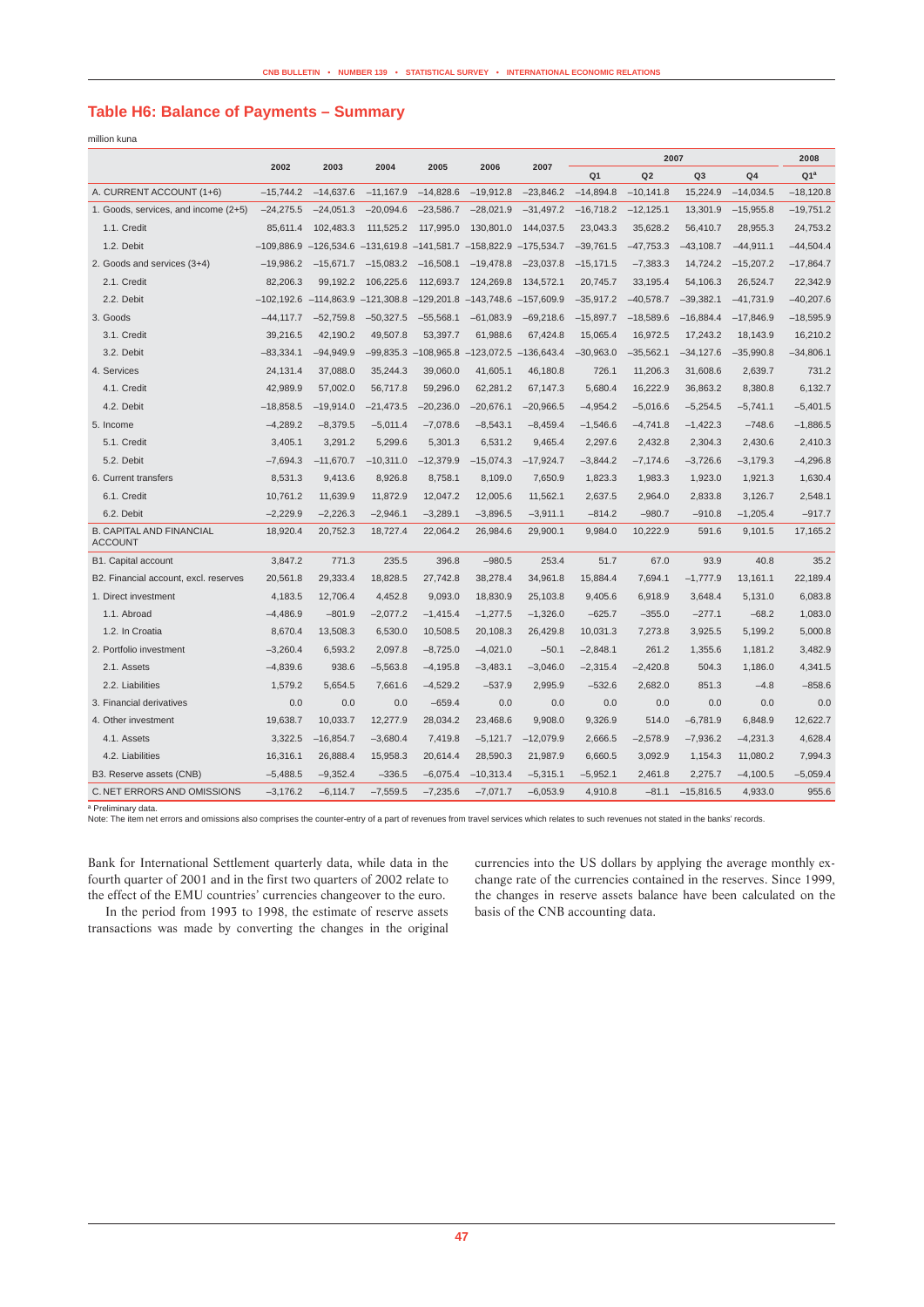## **Table H7: International Reserves and Banks' Foreign Currency Reservesa**

end of period, million euros

|      |              |              |                                  |                          |                          | International reserves of the Croatian National Bank |                          |                           |                            |
|------|--------------|--------------|----------------------------------|--------------------------|--------------------------|------------------------------------------------------|--------------------------|---------------------------|----------------------------|
| Year | <b>Month</b> |              |                                  | Reserve                  |                          |                                                      | <b>Foreign currency</b>  |                           | Banks' foreign<br>currency |
|      |              | <b>Total</b> | <b>Special drawing</b><br>rights | position in<br>the Fund  | Gold                     | Total                                                | Currency<br>and deposits | <b>Bonds</b><br>and notes | reserves                   |
| 1994 | December     | 1,145.7      | 3.7                              | $\qquad \qquad -$        | -                        | 1,142.0                                              | 1,142.0                  |                           | 716.6                      |
| 1995 | December     | 1.479.0      | 109.1                            | $\overline{\phantom{m}}$ |                          | 1,369.9                                              | 1.288.4                  | 81.4                      | 1,038.1                    |
| 1996 | December     | 1,867.7      | 101.3                            | 0.0                      | $\overline{\phantom{0}}$ | 1,766.3                                              | 1,627.6                  | 138.7                     | 1,549.2                    |
| 1997 | December     | 2,303.7      | 133.4                            | 0.1                      | -                        | 2,170.2                                              | 1,825.2                  | 345.0                     | 2,078.9                    |
| 1998 | December     | 2,400.2      | 197.1                            | 0.1                      | $\qquad \qquad -$        | 2,203.0                                              | 1,642.6                  | 560.4                     | 1,607.0                    |
| 1999 | December     | 3,012.7      | 188.7                            | 0.2                      | $\overline{\phantom{0}}$ | 2,823.7                                              | 2,449.8                  | 373.9                     | 1,344.7                    |
| 2000 | December     | 3,783.2      | 158.5                            | 0.2                      | -                        | 3,624.5                                              | 2,763.0                  | 861.5                     | 2,310.7                    |
| 2001 | December     | 5,333.6      | 122.9                            | 0.2                      | $\qquad \qquad -$        | 5,210.5                                              | 3,469.7                  | 1,740.7                   | 4,056.0                    |
| 2002 | December     | 5,651.3      | 2.3                              | 0.2                      |                          | 5,648.8                                              | 3,787.8                  | 1,861.0                   | 2,581.6                    |
| 2003 | December     | 6,554.1      | 0.7                              | 0.2                      | -                        | 6,553.2                                              | 3,346.0                  | 3,207.2                   | 3,927.1                    |
| 2004 | December     | 6,436.2      | 0.6                              | 0.2                      | -                        | 6,435.4                                              | 3,173.3                  | 3,262.0                   | 4,220.1                    |
| 2005 | December     | 7,438.4      | 0.9                              | 0.2                      | $\qquad \qquad -$        | 7,437.3                                              | 3,834.5                  | 3,602.8                   | 2,938.4                    |
| 2006 | December     | 8,725.3      | 0.7                              | 0.2                      | $\qquad \qquad -$        | 8,724.4                                              | 4,526.9                  | 4,197.5                   | 3,315.0                    |
| 2007 | July         | 9,412.1      | 1.3                              | 0.2                      | $\overline{\phantom{m}}$ | 9,410.7                                              | 5,055.3                  | 4,355.4                   | 3,025.1                    |
|      | August       | 9,223.0      | 0.7                              | 0.2                      | $\qquad \qquad -$        | 9,222.1                                              | 4,823.7                  | 4,398.4                   | 3,418.5                    |
|      | September    | 8,795.1      | 0.7                              | 0.2                      | $\qquad \qquad -$        | 8,794.2                                              | 4,404.6                  | 4,389.6                   | 3,839.8                    |
|      | October      | 8,973.8      | 1.3                              | 0.2                      | $\qquad \qquad -$        | 8,972.3                                              | 4,361.1                  | 4,611.2                   | 3,946.8                    |
|      | November     | 9,112.3      | 0.8                              | 0.2                      | $\overline{\phantom{0}}$ | 9,111.3                                              | 4,462.5                  | 4,648.8                   | 4,180.6                    |
|      | December     | 9,307.4      | 0.8                              | 0.2                      | $\qquad \qquad -$        | 9,306.5                                              | 4,533.9                  | 4,772.5                   | 4,388.9                    |
| 2008 | Januray      | 9,332.8      | 1.0                              | 0.2                      | $\overline{\phantom{0}}$ | 9,331.6                                              | 4,527.3                  | 4,804.2                   | 4,316.4                    |
|      | February     | 9,676.9      | 0.6                              | 0.2                      | -                        | 9,676.1                                              | 4,510.9                  | 5,165.2                   | 4,112.5                    |
|      | March        | 9,841.7      | 1.1                              | 0.2                      | $\qquad \qquad -$        | 9,840.4                                              | 4,954.5                  | 4,885.9                   | 3,904.5                    |
|      | April        | 9,928.5      | 1.1                              | 0.2                      |                          | 9,927.2                                              | 4,955.3                  | 4,971.9                   | 3,711.8                    |
|      | May          | 10,051.2     | 0.8                              | 0.2                      | $\overline{\phantom{0}}$ | 10,050.2                                             | 4,432.0                  | 5,618.2                   | 3,485.7                    |
|      | Juneb        | 9,941.2      | 0.8                              | 0.2                      | -                        | 9,940.2                                              | 3,509.5                  | 6,430.7                   | 3,542.5                    |

International reserves of the Republic of Croatia consist only of the Croatian National Bank's foreign currency reserves.

**b** Preliminary data.

## Table H7: International Reserves and Banks' Foreign Currency Reserves

Data on the international reserves of the Croatian National Bank are compiled in accordance with the methodology set out in the Balance of Payments Manual (International Monetary Fund, 1993), and include those foreign claims of the Croatian National Bank that can be used to bridge imbalances in international payments. International

reserves include special drawing rights, reserve position in the Fund, gold, foreign currency and deposits with foreign banks, as well as bonds and debt instruments.

The foreign currency reserves of banks include foreign currency and deposits of domestic banks with foreign banks. These foreign currency reserves represent an additional source of liquidity for bridging imbalances in international payments.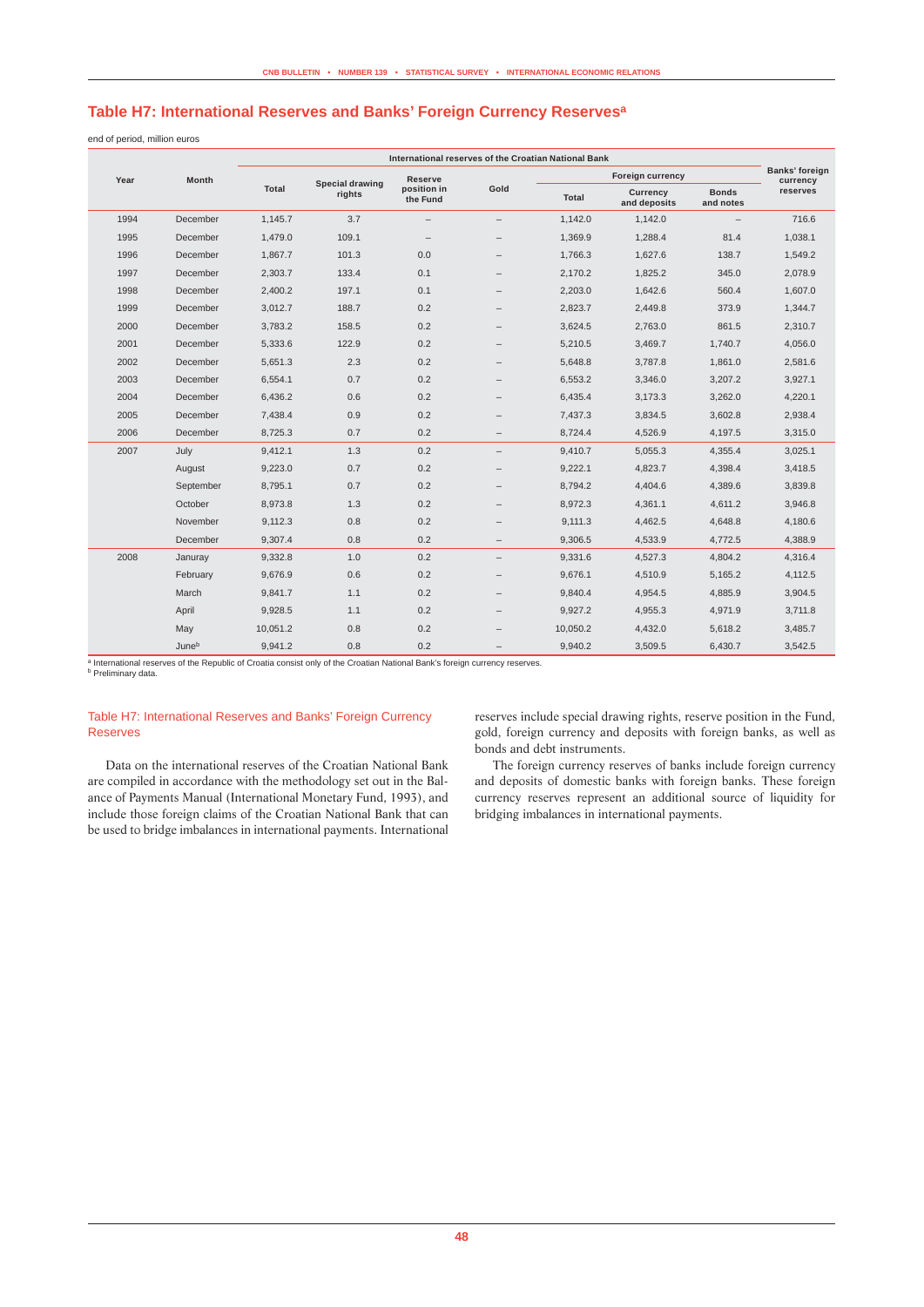# **Table H8: International Reserves and Foreign Currency Liquidity**

end of period, million euros

|                                                                                                                                                | 2002               | 2003                     | 2004                              | 2005                                 | 2006                     | 2007                     |                          | 2008                     |            |
|------------------------------------------------------------------------------------------------------------------------------------------------|--------------------|--------------------------|-----------------------------------|--------------------------------------|--------------------------|--------------------------|--------------------------|--------------------------|------------|
|                                                                                                                                                | Dec.               | Dec.                     | Dec.                              | Dec.                                 | Dec.                     | Dec.                     | Mar.                     | Apr.                     | May        |
| I. Official reserve assets and other f/c assets (approximate market value)                                                                     |                    |                          |                                   |                                      |                          |                          |                          |                          |            |
| A. Official reserve assets                                                                                                                     | 5,651.3            | 6,554.1                  | 6,436.2                           | 7,438.4                              | 8,725.3                  | 9,307.4                  | 9,841.7                  | 9,928.5                  | 10,051.2   |
| (1) Foreign currency reserves (in convertible f/c)                                                                                             | 4,246.9            | 5,740.1                  | 6,235.4                           | 7,337.3                              | 8,162.8                  | 8,911.0                  | 9,040.4                  | 8,927.2                  | 9,050.2    |
| (a) Securities                                                                                                                                 | 1,861.0            | 3.207.2                  | 3,262.0                           | 3,602.8                              | 4,197.5                  | 4,772.5                  | 4,885.9                  | 4,971.9                  | 5,618.2    |
| o/w: Issuer headquartered in reporting country but<br>located abroad                                                                           |                    |                          |                                   |                                      |                          |                          |                          |                          |            |
| (b) Total currency and deposits with:                                                                                                          | 2,385.9            | 2,532.9                  | 2,973.3                           | 3,734.5                              | 3,965.3                  | 4,138.4                  | 4,154.5                  | 3,955.3                  | 3,432.0    |
| (i) Other national central banks, BIS and IMF                                                                                                  | 325.1              | 271.1                    | 233.1                             | 407.3                                | 198.7                    | 190.7                    | 199.7                    | 186.9                    | 1,112.9    |
| (ii) Banks headquartered in the reporting country                                                                                              |                    |                          |                                   |                                      |                          |                          |                          |                          |            |
| o/w: Located abroad                                                                                                                            |                    |                          |                                   |                                      |                          |                          | -                        |                          |            |
| (iii) Banks headquartered outside the reporting country                                                                                        | 2,060.8            | 2,261.8                  | 2,740.3                           | 3,327.2                              | 3,766.6                  | 3,947.7                  | 3,954.9                  | 3,768.4                  | 2.319.2    |
| o/w: Located in the reporting country                                                                                                          |                    |                          |                                   |                                      |                          |                          |                          |                          |            |
| (2) IMF reserve position                                                                                                                       | 0.2                | 0.2                      | 0.2                               | 0.2                                  | 0.2                      | 0.2                      | 0.2                      | 0.2                      | 0.2        |
| $(3)$ SDRs                                                                                                                                     | 2.3                | 0.7                      | 0.6                               | 0.9                                  | 0.7                      | 0.8                      | 1.1                      | 1.1                      | 0.8        |
| $(4)$ Gold                                                                                                                                     | $\qquad \qquad -$  | $\equiv$                 | $\overline{\phantom{0}}$          | $\overline{\phantom{0}}$             | $\overline{\phantom{0}}$ | $\overline{\phantom{0}}$ | $\overline{\phantom{0}}$ | $\overline{\phantom{a}}$ |            |
| (5) Other reserve assets                                                                                                                       | 1,401.9            | 813.1                    | 200.0                             | 100.0                                | 561.6                    | 395.5                    | 800.0                    | 1,000.0                  | 1,000.0    |
| - Reverse repo                                                                                                                                 | 1,401.9            | 813.1                    | 200.0                             | 100.0                                | 561.6                    | 395.5                    | 800.0                    | 1,000.0                  | 1,000.0    |
| B. Other foreign currency assets (specify)                                                                                                     |                    |                          |                                   |                                      |                          | $\qquad \qquad -$        | -                        |                          |            |
| - Time deposits                                                                                                                                |                    |                          |                                   |                                      |                          |                          |                          |                          |            |
| $C.$ Total $(A+B)$                                                                                                                             | 5,651.3            | 6,554.1                  | 6,436.2                           | 7,438.4                              | 8,725.3                  | 9,307.4                  | 9.841.7                  | 9,928.5                  | 10,051.2   |
| II. Predetermined short-term net drains on f/c assets (nominal value)                                                                          |                    |                          |                                   |                                      |                          |                          |                          |                          |            |
| 1. F/c loans, securities, and deposits<br>(total net drains up to one year)                                                                    | $-740.9$           | $-1,538.0$               | $-988.6$                          | $-899.7$                             | $-650.5$                 | $-521.1$                 | $-1,032.1$               | $-1,011.6$               | $-1,020.8$ |
| (a) Croatian National Bank                                                                                                                     | $-167.4$           | $-646.9$                 | $-1.8$                            | $-1.1$                               | $-1.6$                   | $-2.0$                   | $-1.8$                   | $-2.1$                   | $-1.6$     |
| Principal<br>Up to 1 month                                                                                                                     | $-136.9$           | $-355.9$                 | $\overbrace{\phantom{123221111}}$ | $\overline{\phantom{0}}$             | $\overline{\phantom{0}}$ | $\overline{\phantom{a}}$ | $\overline{\phantom{0}}$ | $\overline{\phantom{a}}$ |            |
| Interest                                                                                                                                       | $-2.2$             | $-1.9$                   | $-1.8$                            | $-1.1$                               | $-1.6$                   | $-2.0$                   | $-1.8$                   | $-2.1$                   | $-1.6$     |
| More than 1 and up to 3 months<br>Principal                                                                                                    | $-26.5$            | $-288.3$                 |                                   |                                      |                          |                          |                          |                          |            |
| Interest                                                                                                                                       | $-0.1$             | $-0.7$                   | $\overline{\phantom{0}}$          | $\overline{\phantom{0}}$             |                          |                          |                          |                          |            |
| More than 3 months and up to 1 year<br>Principal                                                                                               | $-1.6$             | $\overline{\phantom{0}}$ |                                   |                                      |                          |                          |                          |                          |            |
| Interest<br>(b) Central government (excl. central                                                                                              | $-0.1$<br>$-573.5$ | $-891.1$                 | $-986.8$                          | $\overline{\phantom{0}}$<br>$-898.6$ | $-648.9$                 | $-519.1$                 | $-1,030.3$               | $-1,009.5$               | $-1,019.2$ |
| government funds)                                                                                                                              |                    |                          |                                   |                                      |                          |                          |                          |                          |            |
| Up to 1 month<br>Principal                                                                                                                     | $-98.1$            | $-85.9$                  | $-76.5$                           | $-77.9$                              | $-48.3$                  | $-47.6$                  | $-13.0$                  | $-2.6$                   | $-174.9$   |
| Interest                                                                                                                                       | $-42.8$            | $-34.4$                  | $-13.8$                           |                                      | $\overline{\phantom{0}}$ |                          |                          |                          |            |
| More than 1 and up to 3 months<br>Principal                                                                                                    | $-8.6$             | $-9.3$                   | $-510.1$                          | $-603.0$                             | $-138.4$                 | $-133.2$                 | $-227.4$                 | $-252.5$                 | $-97.5$    |
| Interest                                                                                                                                       | $-148.1$           | $-168.3$                 | $-169.0$                          | $\qquad \qquad -$                    | -                        | -                        | -                        | $\qquad \qquad -$        |            |
| More than 3 months and up to 1 year<br>Principal                                                                                               | $-176.2$           | $-495.2$                 | $-143.7$                          | $-160.2$                             | $-399.8$                 | $-284.5$                 | $-648.6$                 | $-614.3$                 | $-615.9$   |
| Interest<br>2. Aggregate short and long positions in forwards and futures in<br>f/c vis-a-vis the domestic currency (including the forward leg | $-99.7$            | $-98.0$                  | $-73.8$                           | $-57.5$                              | $-62.3$                  | $-53.8$                  | $-141.3$                 | $-140.1$                 | $-130.9$   |
| of currency swaps)                                                                                                                             |                    |                          |                                   |                                      |                          |                          |                          |                          |            |
| (a) Short positions (-)                                                                                                                        |                    |                          |                                   |                                      |                          |                          |                          |                          |            |
| Up to 1 month                                                                                                                                  |                    |                          |                                   |                                      |                          |                          |                          |                          |            |
| More than 1 and up to 3 months                                                                                                                 |                    |                          |                                   |                                      |                          |                          |                          |                          |            |
| More than 3 months and up to 1 year                                                                                                            |                    |                          |                                   |                                      |                          |                          |                          |                          |            |
| (b) Long positions (+)                                                                                                                         |                    |                          |                                   |                                      |                          |                          |                          |                          |            |
| Up to 1 month                                                                                                                                  |                    |                          |                                   |                                      |                          |                          |                          |                          |            |
| More than 1 and up to 3 months                                                                                                                 |                    |                          |                                   |                                      |                          |                          |                          |                          |            |
| More than 3 months and up to 1 year                                                                                                            |                    |                          |                                   |                                      |                          |                          |                          |                          |            |
| 3. Other                                                                                                                                       | $-21.5$<br>$-21.5$ | $-363.5$<br>$-363.5$     |                                   |                                      |                          |                          |                          |                          |            |
| - Outflows related to repos $(-)$<br>Up to 1 month                                                                                             | $-21.5$            | $-363.1$                 |                                   |                                      |                          |                          |                          |                          |            |
| Principal                                                                                                                                      | 0.0                | $-0.4$                   |                                   |                                      |                          |                          |                          |                          |            |
| Interest<br>More than 1 and up to 3 months<br>Principal                                                                                        |                    |                          |                                   |                                      |                          |                          |                          |                          |            |
| Interest                                                                                                                                       |                    |                          |                                   |                                      |                          |                          |                          |                          |            |
|                                                                                                                                                |                    |                          |                                   |                                      |                          |                          |                          |                          |            |
| More than 3 months and up to 1 year<br>Principal<br>Interest                                                                                   |                    |                          |                                   |                                      |                          |                          |                          |                          |            |
| 4. Total predetermined short-term net drains on f/c<br>assets $(1+2+3)$                                                                        | $-762.4$           | $-1,901.5$               | $-988.6$                          | $-899.7$                             | $-650.5$                 | $-521.1$                 | $-1,032.1$               | $-1,011.6$               | $-1,020.8$ |
| III. Contingent short-term net drains on f/c assets (nominal value)                                                                            |                    |                          |                                   |                                      |                          |                          |                          |                          |            |
| 1. Contingent liabilities in foreign currency                                                                                                  | $-1,631.0$         | $-1,300.4$               | $-1,772.9$                        | $-2,273.1$                           | $-2,734.9$               | $-2,607.4$               | $-3,071.0$               | $-2,974.9$               | $-2,988.1$ |
| (a) Collateral guarantees on debt falling due within 1 year                                                                                    | $-685.9$           | $-426.8$                 | $-370.9$                          | $-443.8$                             | $-478.9$                 | $-662.1$                 | $-729.1$                 | $-567.3$                 | $-567.5$   |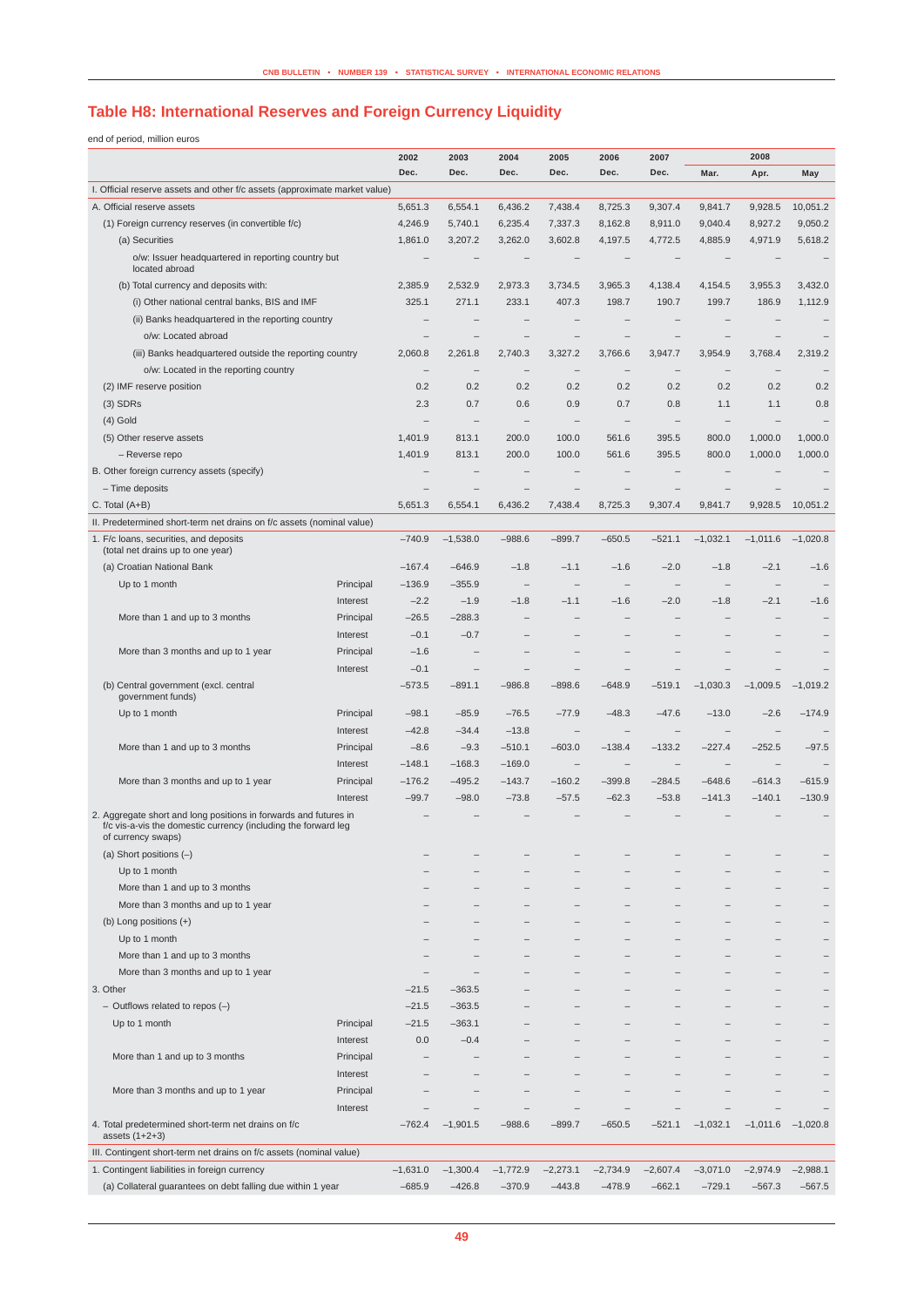| - Croatian National Bank                                                                                             |                       |            |            |            |            |            |            |            |            |
|----------------------------------------------------------------------------------------------------------------------|-----------------------|------------|------------|------------|------------|------------|------------|------------|------------|
| - Central government (excl. central government funds)                                                                | $-685.9$              | $-426.8$   | $-370.9$   | $-443.8$   | $-478.9$   | $-662.1$   | $-729.1$   | $-567.3$   | $-567.5$   |
| Up to 1 month                                                                                                        | $-52.3$               | $-55.8$    | $-62.7$    | $-59.6$    | $-71.9$    | $-54.3$    | $-187.2$   | $-29.4$    | $-39.2$    |
| More than 1 and up to 3 months                                                                                       | $-35.2$               | $-94.9$    | $-33.9$    | $-53.0$    | $-84.8$    | $-42.4$    | $-117.2$   | $-130.8$   | $-94.0$    |
| More than 3 months and up to 1 year                                                                                  | $-598.3$              | $-276.1$   | $-274.4$   | $-331.2$   | $-322.2$   | $-565.3$   | $-424.7$   | $-407.1$   | $-434.3$   |
| (b) Other contingent liabilities                                                                                     | $-945.1$              | $-873.6$   | $-1,402.0$ | $-1,829.3$ | $-2,256.0$ | $-1,945.3$ | $-2,341.9$ | $-2,407.5$ | $-2,420.6$ |
| - Croatian National Bank                                                                                             | $-945.1$              | $-873.6$   | $-1,402.0$ | $-1,829.3$ | $-2,256.0$ | $-1,945.3$ | $-2,341.9$ | $-2,407.5$ | $-2,420.6$ |
| Up to 1 month                                                                                                        |                       |            |            |            |            |            |            |            |            |
| More than 1 and up to 3 months                                                                                       | $-945.1$              | $-873.6$   | $-1,402.0$ | $-1,829.3$ | $-2,256.0$ | $-1,945.3$ | $-2,341.9$ | $-2,407.5$ | $-2,420.6$ |
| More than 3 months and up to 1 year                                                                                  |                       |            |            |            |            |            |            |            |            |
| - Central government (excl. central government funds)                                                                |                       |            |            |            |            |            |            |            |            |
| 2. Foreign currency securities issued with embedded options<br>(puttable bonds)                                      |                       |            |            |            |            |            |            |            |            |
| 3. Undrawn, unconditional credit lines provided by:                                                                  |                       |            |            |            |            |            |            |            |            |
| – BIS (+)                                                                                                            |                       |            |            |            |            |            |            |            |            |
| – IMF (+)                                                                                                            |                       |            |            |            |            |            |            |            |            |
| 4. Aggregate short and long positions of options in f/c vis-a-vis the<br>domestic currency                           |                       |            |            |            |            |            |            |            |            |
| 5. Total contingent short-term net drains on f/c assets (1+2+3+4)                                                    | $-1,631.0$            | $-1,300.4$ | $-1,772.9$ | $-2,273.1$ | $-2,734.9$ | $-2,607.4$ | $-3,071.0$ | $-2,974.9$ | $-2,988.1$ |
| IV. Memo items                                                                                                       |                       |            |            |            |            |            |            |            |            |
| (a) Short-term domestic currency debt indexed to the<br>exchange rate                                                |                       |            |            |            |            |            |            |            |            |
| o/w: Central government (excl. central government funds)                                                             |                       |            |            |            |            |            |            |            |            |
| (b) Financial instruments denominated in foreign currency and<br>settled by other means (e.g., in domestic currency) |                       |            |            |            |            |            |            |            |            |
| (c) Pledged assets                                                                                                   |                       |            |            |            |            |            |            |            |            |
| (d) Securities lent and on repo                                                                                      |                       |            |            |            |            |            |            |            |            |
| - Lent or repoed and included in Section I                                                                           | $-20.0$               | $-351.0$   |            |            |            |            | $-0.2$     | $-3.1$     | $-3.0$     |
| - Lent or repoed but not included in Section I                                                                       |                       |            |            |            |            |            |            |            |            |
| - Borrowed or acquired and included in Section I                                                                     |                       |            |            |            |            |            |            |            |            |
| - Borrowed or acquired but not included in Section I                                                                 | 1,330.3               | 785.1      | 180.7      | 88.5       | 559.5      | 389.7      | 788.9      | 996.9      | 1,004.3    |
| (e) Financial derivative assets (net, marked to market)                                                              |                       |            |            |            |            |            |            |            |            |
| (f) Currency composition of official reserves assets                                                                 |                       |            |            |            |            |            |            |            |            |
| - Currencies in SDR basket                                                                                           | 5,651.3               | 6,554.1    | 6,436.2    | 7,438.1    | 8,725.0    | 9,307.1    | 9,841.6    | 9,928.4    | 10,051.2   |
| - Currencies not in SDR basket                                                                                       | 0.0                   | 0.0        | 0.0        | 0.3        | 0.3        | 0.3        | 0.1        | 0.1        | 0.1        |
| - By individual currencies                                                                                           | <b>USD</b><br>1,600.8 | 1,937.6    | 1,609.1    | 1,104.5    | 1,266.0    | 1,357.2    | 2,680.3    | 2,725.0    | 2,724.1    |
|                                                                                                                      | <b>EUR</b><br>4,047.9 | 4,615.6    | 4,826.3    | 6,332.5    | 7,458.0    | 7,944.2    | 7,159.4    | 7,201.5    | 7,325.9    |
|                                                                                                                      | Other<br>2.6          | 0.9        | 0.8        | 1.3        | 1.3        | 6.0        | 2.0        | 2.0        | 1.3        |

#### Table H8: International Reserves and Foreign Currency Liquidity

International reserves and foreign currency liquidity are shown in accordance with a Template on international reserves and foreign currency liquidity, drawn up by the IMF. A detailed explanation of the Template is given in "International Reserves and Foreign Currency Liquidity – Guidelines for a Data Template, 2001".

The first part of the Template shows total assets of the Croatian National Bank in convertible foreign currency. Official reserve assets (I.A.) show those types of assets that are readily available to the CNB at any moment for bridging imbalances in international payments. Official international reserves include: short-term foreign negotiable debt securities, foreign cash, foreign currency sight deposits, foreign currency time deposits which can be withdrawn before maturity, foreign currency time deposits with a remaining maturity of up to 1 year, reserve position with the IMF, special drawing rights, gold, and reverse repos with foreign negotiable debt securities.

The second part of the Template shows fixed predetermined foreign currency net liabilities of the Croatian National Bank and the central government (excluding central government funds) that fall due in the next 12 months. Foreign currency loans, securities and deposits (II.1.) include future interest payments on banks' foreign currency reserve requirements with the CNB (only interest payments for the next month are included), payments of future maturities of foreign currency CNB bills, future principal and interest payments on loans from the IMF, and future principal and interest payments on the central government's foreign currency debts (excluding central

government funds). Aggregate short and long positions in forwards and futures in foreign currencies (II.2.) include future collections () or payments (–) arising from currency swaps between the CNB and domestic banks (temporary sale or purchase of foreign currency). Item Other (II.3.) includes future payments arising from repo transactions with foreign negotiable debt securities.

The third part of the Template shows predetermined contingent foreign currency net liabilities of the Croatian National Bank and the central government (excluding central government funds), which fall due in the following 12 months. Contingent liabilities in foreign currency (III.1.) include future principal and interest payments on foreign loans guaranteed by the central government, and banks' foreign currency reserve requirements with the CNB. (The inclusion of reserve requirements in foreign currency is based on the assumption that there will be no changes in ratios or in the base of foreign currency reserve requirements, which comprises foreign currency sources of funds, including ordinary foreign currency accounts, special foreign currency accounts, foreign currency accounts and foreign currency sight deposits, received foreign currency deposits and received foreign currency loans, as well as obligations arising from securities issued in foreign currency (excluding banks' equity securities) and hybrid and subordinated instruments). Undrawn credit lines show potential inflows (+) or outflows (–) which would arise from drawdowns under these credits.

The fourth part of the Template lists memo items. Short-term, domestic currency debt indexed to foreign currency (IV.(a)) shows obligations arising from the Act on Converting Households' Foreign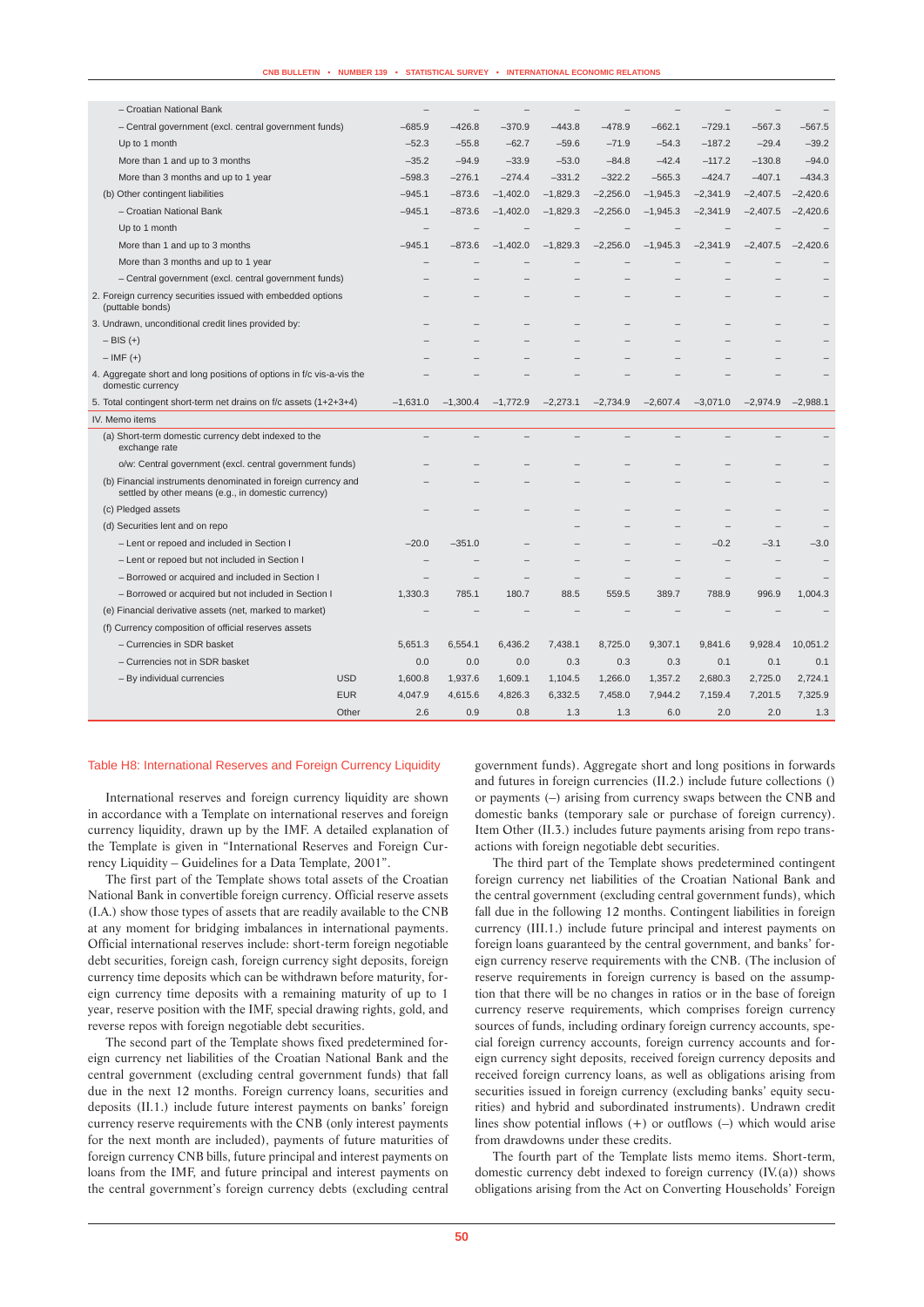|  | Table H9: Midpoint Exchange Rates of the Croatian National Bank (period average) |  |
|--|----------------------------------------------------------------------------------|--|
|  |                                                                                  |  |

| Year | Month     | <b>HRK/EUR</b> | <b>HRK/ATS</b> | <b>HRK/FRF</b> | <b>HRK/100 ITL</b> | <b>HRK/CHF</b> | HRK/GBP   | <b>HRK/USD</b> | <b>HRK/DEM</b> |
|------|-----------|----------------|----------------|----------------|--------------------|----------------|-----------|----------------|----------------|
| 1994 |           | 7.087680       | 0.524825       | 1.079616       | 0.371511           | 4.381907       | 9.166621  | 5.994736       | 3.692176       |
| 1995 |           | 6.757247       | 0.518724       | 1.047746       | 0.321349           | 4.425013       | 8.250868  | 5.229850       | 3.649215       |
| 1996 |           | 6.805527       | 0.513812       | 1.062870       | 0.352204           | 4.407070       | 8.476847  | 5.433979       | 3.614716       |
| 1997 |           | 6.960719       | 0.505335       | 1.056368       | 0.362049           | 4.248502       | 10.089408 | 6.161849       | 3.556098       |
| 1998 |           | 7.139159       | 0.514631       | 1.080018       | 0.366853           | 4.396452       | 10.537622 | 6.362284       | 3.620795       |
| 1999 |           | 7.581823       | 0.550993       | 1.155840       | 0.391568           | 4.739965       | 11.514804 | 7.122027       | 3.876528       |
| 2000 |           | 7.633852       | 0.554774       | 1.163773       | 0.394256           | 4.903244       | 12.530514 | 8.287369       | 3.903127       |
| 2001 |           | 7.471006       | 0.542939       | 1.138947       | 0.385845           | 4.946810       | 12.010936 | 8.339153       | 3.819865       |
| 2002 |           | 7.406976       |                |                |                    | 5.049125       | 11.793108 | 7.872490       |                |
| 2003 |           | 7.564248       |                |                |                    | 4.978864       | 10.943126 | 6.704449       |                |
| 2004 |           | 7.495680       |                |                |                    | 4.854986       | 11.048755 | 6.031216       |                |
| 2005 |           | 7.400047       |                |                |                    | 4.780586       | 10.821781 | 5.949959       |                |
| 2006 |           | 7.322849       |                |                |                    | 4.656710       | 10.740292 | 5.839170       |                |
| 2007 |           | 7.336019       |                |                |                    | 4.468302       | 10.731537 | 5.365993       |                |
| 2007 | July      | 7.291804       |                |                |                    | 4.400808       | 10.816511 | 5.321551       |                |
|      | August    | 7.311674       |                |                |                    | 4.464012       | 10.788705 | 5.366679       |                |
|      | September | 7.313069       |                |                |                    | 4.440287       | 10.637593 | 5.275187       |                |
|      | October   | 7.320799       |                |                |                    | 4.384000       | 10.512950 | 5.149405       |                |
|      | November  | 7.339884       |                |                |                    | 4.453499       | 10.365513 | 5.004536       |                |
|      | December  | 7.315282       |                |                |                    | 4.410997       | 10.172190 | 5.022677       |                |
| 2008 | January   | 7.326929       |                |                |                    | 4.516125       | 9.821601  | 4.987008       |                |
|      | February  | 7.266515       |                |                |                    | 4.516712       | 9.689673  | 4.933374       |                |
|      | March     | 7.266614       |                |                |                    | 4.623619       | 9.389891  | 4.689464       |                |
|      | April     | 7.265563       |                |                |                    | 4.558372       | 9.128528  | 4.606358       |                |
|      | May       | 7.254953       |                |                |                    | 4.467798       | 9.161309  | 4.663891       |                |
|      | June      | 7.247010       |                |                |                    | 4.487972       | 9.154517  | 4.665242       |                |

Currency Deposits into the Public Debt of the Republic of Croatia, which fall due in the next 12 months. Pledged assets (IV.(c)) show time deposits in foreign currency with a maturity over 3 months listed in item I.B. which are also used as collateral. Repo transactions with securities show the value of collateral that is subject to repo and reverse repo transactions with securities as well as how these transactions are registered in the Template.

#### Table H9: Midpoint Exchange Rates of the Croatian National Bank (period average)

The annual averages of CNB midpoint exchange rates are calculated based on the midpoint exchange rates effective on the working days in a year, using CNB exchange rate lists whose application dates pertain to the calculation period.

The monthly averages of CNB midpoint exchange rates are calculated based on the midpoint exchange rates effective on the working days in a month, using CNB exchange rate lists whose application dates pertain to the calculation period.

The data show the annual and monthly averages of CNB midpoint exchange rates for selected currencies from 1992 to date, in kuna terms. The averages related to the calculation periods from the beginning of 1992, when the legal tender in the Republic of Croatia was the Croatian dinar, until the introduction of the kuna on 30 May 1994, are shown in kuna equivalent, and are denominated by dividing their values by one thousand (1,000).

The annual and monthly averages of midpoint exchange rates for the euro from 1992 until end 1998 are the averages of midpoint exchange rates applied for the ECU.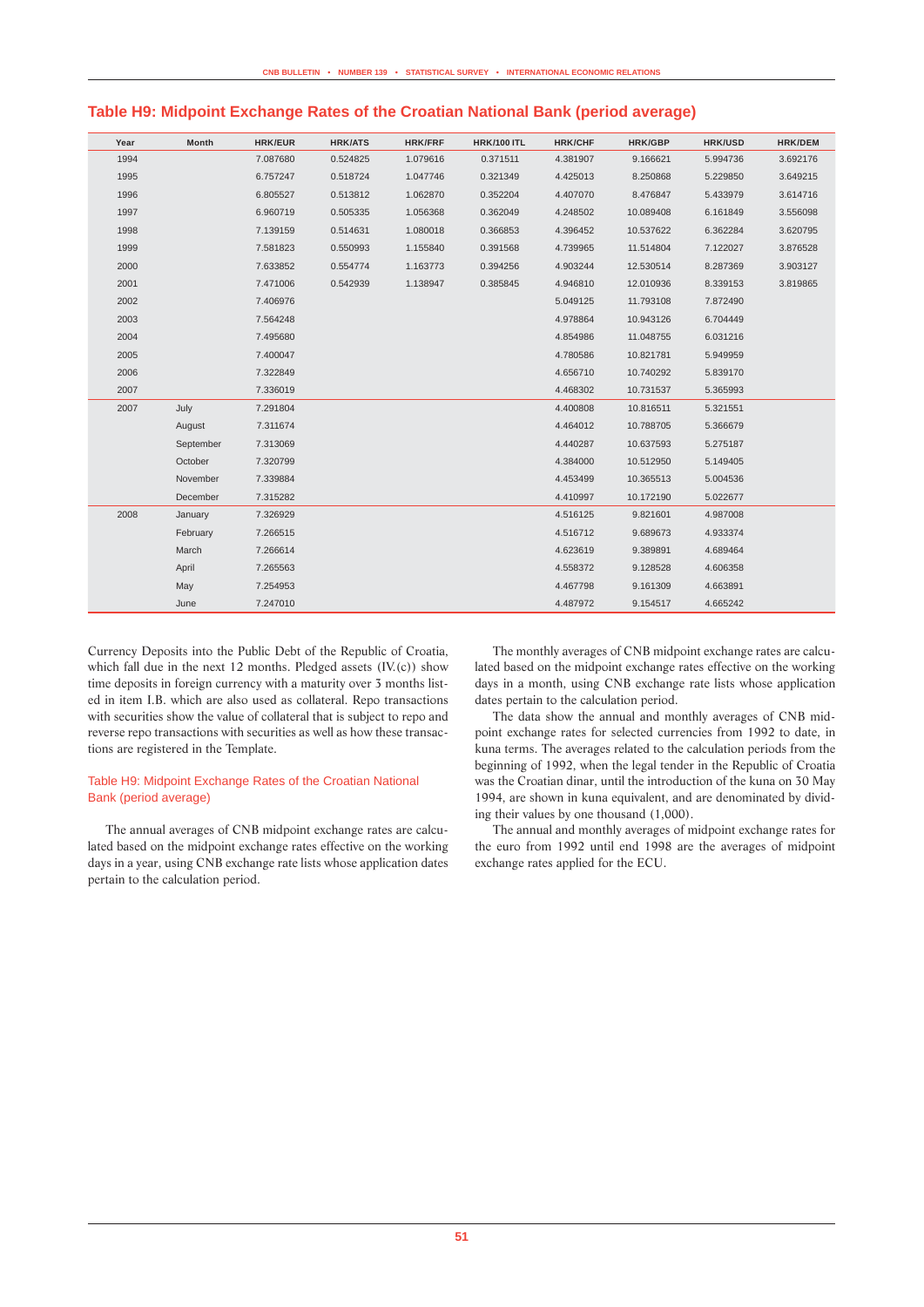## **Table H10: Midpoint Exchange Rates of the Croatian National Bank (end of period)**

| Year | <b>Month</b> | <b>HRK/EUR</b> | <b>HRK/ATS</b> | <b>HRK/FRF</b> | <b>HRK/100 ITL</b> | <b>HRK/CHF</b> | <b>HRK/GBP</b> | <b>HRK/USD</b> | <b>HRK/DEM</b> |
|------|--------------|----------------|----------------|----------------|--------------------|----------------|----------------|----------------|----------------|
| 1994 |              | 6.902400       | 0.516285       | 1.052510       | 0.346500           | 4.288893       | 8.784200       | 5.628700       | 3.632100       |
| 1995 |              | 6.812200       | 0.526742       | 1.085365       | 0.335800           | 4.618693       | 8.234500       | 5.316100       | 3.705900       |
| 1996 |              | 6.863600       | 0.506253       | 1.055662       | 0.362600           | 4.098835       | 9.359000       | 5.539600       | 3.562200       |
| 1997 |              | 6.947200       | 0.499445       | 1.050510       | 0.357700           | 4.332003       | 10.475600      | 6.303100       | 3.514000       |
| 1998 |              | 7.329100       | 0.531546       | 1.114954       | 0.377700           | 4.567584       | 10.451000      | 6.247500       | 3.739700       |
| 1999 |              | 7.679009       | 0.558055       | 1.170657       | 0.396588           | 4.784268       | 12.340257      | 7.647654       | 3.926215       |
| 2000 |              | 7.598334       | 0.552192       | 1.158359       | 0.392421           | 4.989712       | 12.176817      | 8.155344       | 3.884966       |
| 2001 |              | 7.370030       | 0.535601       | 1.123554       | 0.380630           | 4.977396       | 12.101856      | 8.356043       | 3.768237       |
| 2002 |              | 7.442292       |                |                |                    | 5.120256       | 11.451442      | 7.145744       |                |
| 2003 |              | 7.646909       |                |                |                    | 4.901551       | 10.860544      | 6.118506       |                |
| 2004 |              | 7.671234       |                |                |                    | 4.971314       | 10.824374      | 5.636883       |                |
| 2005 |              | 7.375626       |                |                |                    | 4.744388       | 10.753209      | 6.233626       |                |
| 2006 |              | 7.345081       |                |                |                    | 4.571248       | 10.943208      | 5.578401       |                |
| 2007 |              | 7.325131       |                |                |                    | 4.412464       | 9.963453       | 4.985456       |                |
| 2007 | July         | 7.297330       |                |                |                    | 4.435528       | 10.817269      | 5.337427       |                |
|      | August       | 7.319403       |                |                |                    | 4.458972       | 10.787624      | 5.372433       |                |
|      | September    | 7.281634       |                |                |                    | 4.388906       | 10.418707      | 5.136955       |                |
|      | October      | 7.350060       |                |                |                    | 4.380250       | 10.543767      | 5.106691       |                |
|      | November     | 7.313666       |                |                |                    | 4.435482       | 10.227473      | 4.962455       |                |
|      | December     | 7.325131       |                |                |                    | 4.412464       | 9.963453       | 4.985456       |                |
| 2008 | January      | 7.249864       |                |                |                    | 4.492696       | 9.752306       | 4.896241       |                |
|      | February     | 7.277476       |                |                |                    | 4.536797       | 9.547987       | 4.823034       |                |
|      | March        | 7.256652       |                |                |                    | 4.612377       | 9.160126       | 4.593981       |                |
|      | April        | 7.263753       |                |                |                    | 4.498794       | 9.241416       | 4.665224       |                |
|      | May          | 7.250440       |                |                |                    | 4.453861       | 9.231525       | 4.677703       |                |
|      | June         | 7.246264       |                |                |                    | 4.509187       | 9.127427       | 4.594968       |                |

### Table H10: Midpoint Exchange Rates of the Croatian National Bank (end of period)

The table shows CNB midpoint exchange rates applied on the last day of the observed period.

The data show CNB midpoint exchange rates for selected currencies from 1992 to date, in kuna terms. The end of period midpoint exchange rates related to the periods from the beginning of the time series in 1992 until the introduction of the kuna on 30 May 1994 are shown in kuna equivalent and are denominated by dividing their values by one thousand (1,000).

The midpoint exchange rates for the euro applied on the last days of the observed periods from 1992 until end 1998 are the end of period midpoint exchange rates applied for the ECU.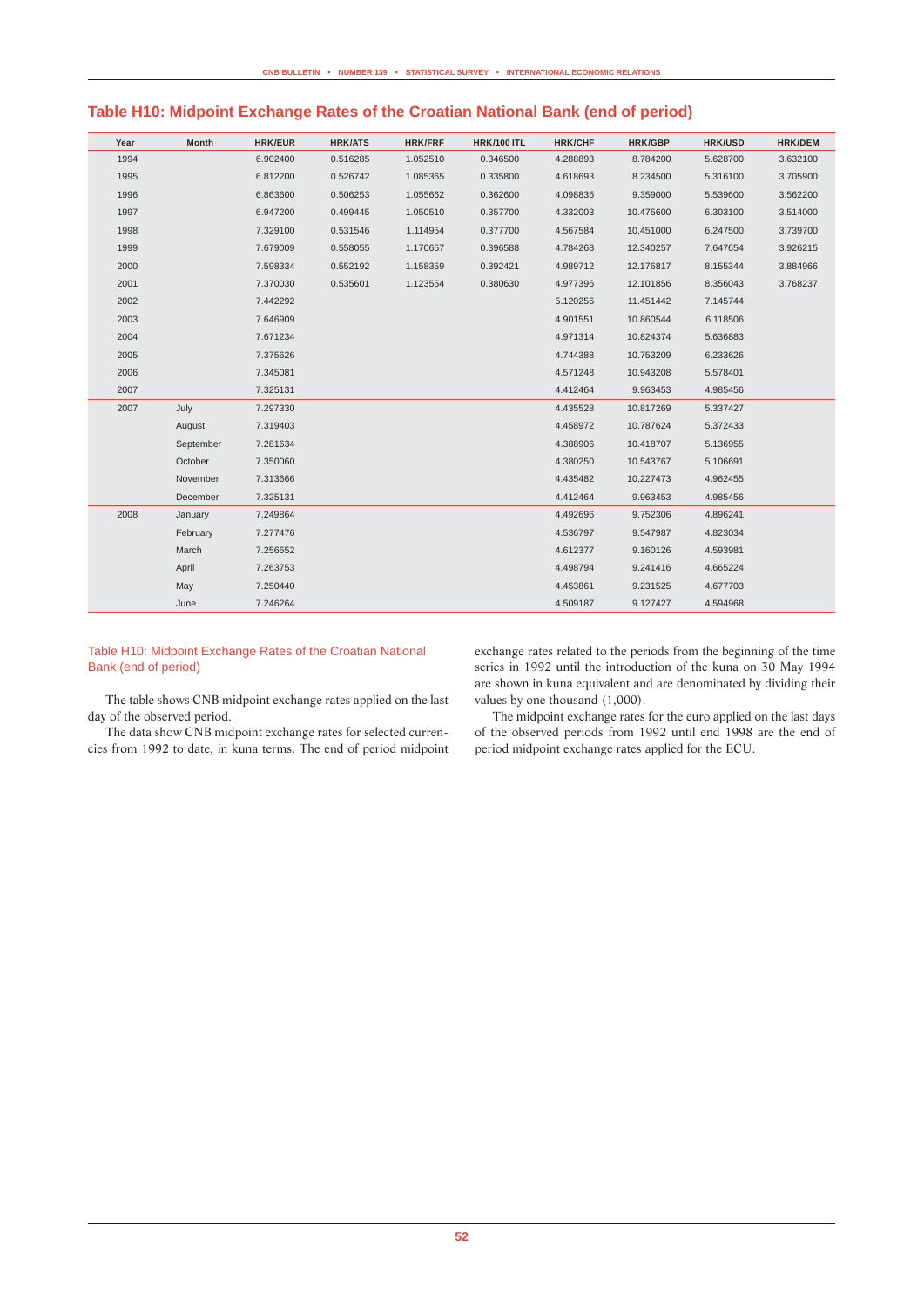## **Table H11: Indices of the Effective Exchange Rate of the Kuna**

indices 2001=100

| Year | Month     | Nominal effective exchange | Real effective exchange rate of the kuna; deflator |                      |  |  |  |  |  |
|------|-----------|----------------------------|----------------------------------------------------|----------------------|--|--|--|--|--|
|      |           | rate of the kuna           | Producer price index                               | Consumer price index |  |  |  |  |  |
| 1996 | December  | 83.88                      | 90.19                                              | 96.70                |  |  |  |  |  |
| 1997 | December  | 87.77                      | 93.06                                              | 98.84                |  |  |  |  |  |
| 1998 | December  | 91.09                      | 95.99                                              | 95.39                |  |  |  |  |  |
| 1999 | December  | 99.25                      | 102.78                                             | 102.09               |  |  |  |  |  |
| 2000 | December  | 101.63                     | 100.07                                             | 101.91               |  |  |  |  |  |
| 2001 | December  | 99.07                      | 98.63                                              | 98.89                |  |  |  |  |  |
| 2002 | December  | 95.99                      | 95.65                                              | 96.26                |  |  |  |  |  |
| 2003 | December  | 94.18                      | 94.55                                              | 94.71                |  |  |  |  |  |
| 2004 | December  | 90.42                      | 90.61                                              | 90.85                |  |  |  |  |  |
| 2005 | December  | 91.52                      | 94.33                                              | 90.99                |  |  |  |  |  |
| 2006 | December  | 88.42                      | 92.51                                              | 87.96                |  |  |  |  |  |
| 2007 | July      | 86.79                      | 90.81                                              | 86.78                |  |  |  |  |  |
|      | August    | 87.17                      | 90.16                                              | 86.71                |  |  |  |  |  |
|      | September | 86.75                      | 89.62                                              | 85.58                |  |  |  |  |  |
|      | October   | 86.23                      | 89.29                                              | 85.16                |  |  |  |  |  |
|      | November  | 85.72                      | 89.52                                              | 84.31                |  |  |  |  |  |
|      | December  | 85.58                      | 88.97                                              | 83.10                |  |  |  |  |  |
| 2008 | January   | 85.50                      | 87.75                                              | 82.55                |  |  |  |  |  |
|      | February  | 84.74                      | 87.30                                              | 82.25                |  |  |  |  |  |
|      | March     | 83.57                      | 86.68                                              | 81.32                |  |  |  |  |  |
|      | April     | 83.12                      | 86.77 <sup>a</sup>                                 | 80.57 <sup>a</sup>   |  |  |  |  |  |
|      | May       | 83.30                      | 87.35 <sup>a</sup>                                 | 80.50 <sup>a</sup>   |  |  |  |  |  |
|      | June      | 83.25                      |                                                    |                      |  |  |  |  |  |

a Preliminary data

Note: From 1 January 2001, the eurozone related price series includes Greece as well. Slovenia became an EMU member on 1 January 2007. Accordingly, the weight assigned to the Slovenian tolar (0.2%) has been added to the euro weight (70.6%), which now amounts to 70.8%. The weights assigned to the US dollar, pound sterling and Swiss franc have been kept at 27.2%, 1.0% and 1.0% respectively.

#### Table H11: Indices of the Effective Exchange Rate of the Kuna

The index of the nominal effective exchange rate of the kuna is a weighted geometric average of the index of bilateral nominal exchange rates of the kuna against the euro, US dollar, Swiss franc, pound sterling and Slovenian tolar. The series of the indices of the effective exchange rate of the kuna, calculated in accordance with the modified CNB methodology for calculating the nominal and real effective kuna exchange rates (see Box 2, Bulletin No. 64, October 2001), were first published in the CNB Bulletin No. 94 (June 2004). The weights are determined on the basis of the average share of a particular foreign currency in the structure of the current account – ITRS data between January 2000 and December 2003 (i.e. between July 1996 and January 2000 in the previous version of the notes on methodology under Table H10). The new weights have been assigned to the euro (70.6%), US dollar (27.2%), Swiss franc (1.0%) and pound sterling (1.0%), and thus replaced the old weights of 66.2%, 30.7%, 1.6% and 1.2% for the euro, US dollar, Swiss franc and pound sterling respectively. The weight assigned to the Slovenian tolar remained unchanged at 0.2%. The year 2001 is a base period for calculating the indices of the effective exchange rate of the kuna (1995 in the previous version of the notes on methodology under Table H10). The index of the nominal effective exchange rate is an aggregate indicator of the average value of the domestic currency against a basket of currencies. An increase in the index of the nominal effective exchange rate of the kuna in a certain period indicates that the kuna has depreciated against the basket of currencies, and vice versa. The index of the real effective exchange rate is a weighted geometric average of the index of bilateral exchange rates of the kuna adjusted for the corresponding indices of relative price (the ratio of price indices in partner countries and domestic prices). Producer price and consumer price indices, and the total harmonised consumer price index for the eurozone countries are used as deflators. The time series for consumer prices in Croatia is constructed in the following manner: retail price indices are used until December 1997 inclusive, and consumer price indices are used as of January 1998. Data for the last two months are preliminary. The historical data may be corrected for the subsequent changes in the data published by the statistical offices of the countries whose prices are included in the calculation of the index of the real effective exchange rate of the kuna.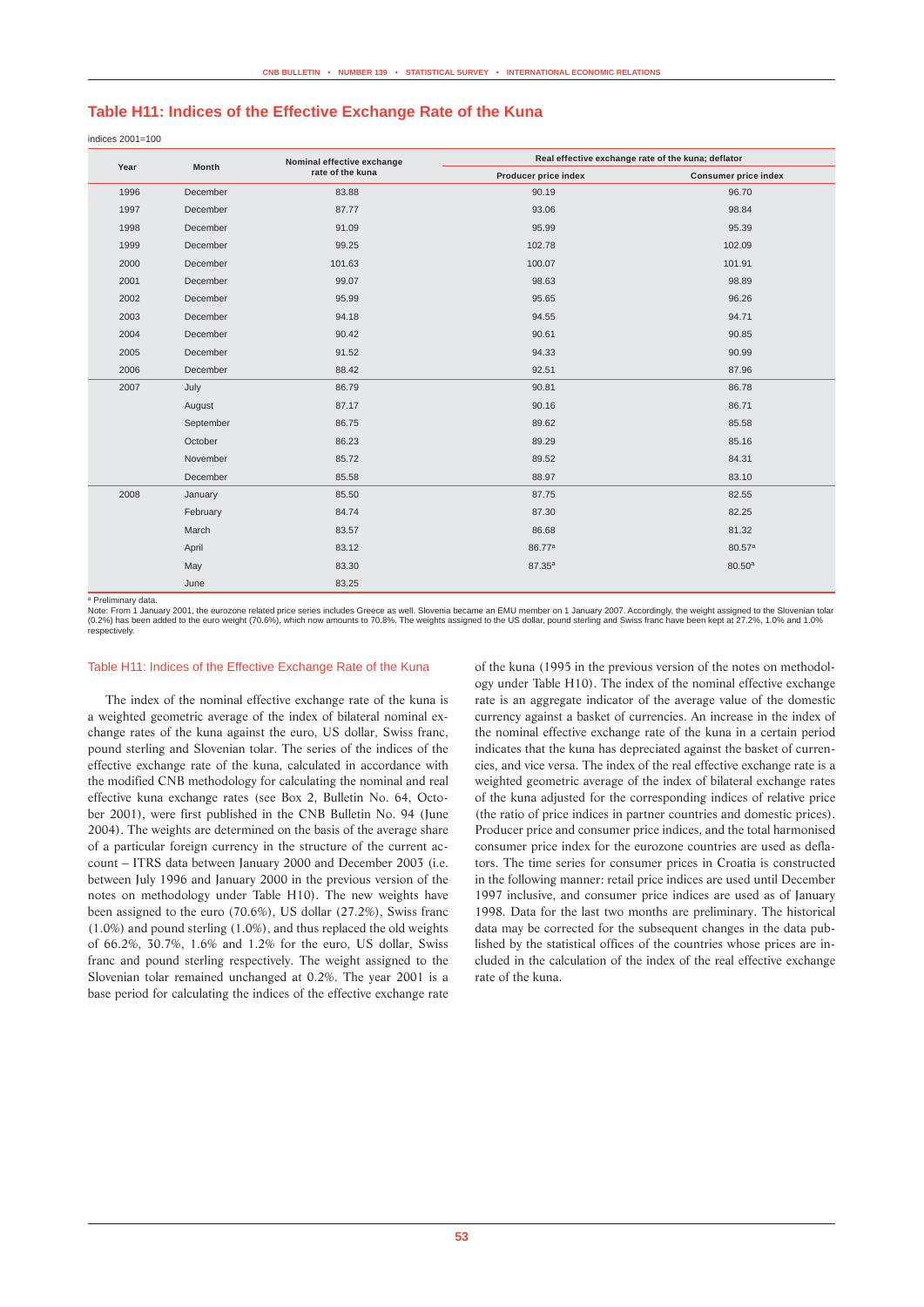# **Table H12: Gross External Debt by Domestic Sectors**

| million euros             |         |         |         |         |          |                   |          |          |          |          |
|---------------------------|---------|---------|---------|---------|----------|-------------------|----------|----------|----------|----------|
|                           | 2002    | 2003    | 2004    | 2005    | 2006     |                   | 2007     |          | 2008     |          |
|                           | Dec.    | Dec.    | Dec.    | Dec.    | Dec.     | Dec. <sup>a</sup> | Dec.b*   | Mar.*    | Apr.*    | $May*$   |
| 1. Government             | 5,884.9 | 6,570.7 | 7,257.3 | 7,047.3 | 6,667.7  | 6,663.0           | 6,723.5  | 6,599.5  | 6,409.1  | 6,579.2  |
| Short-term                | 1.3     | 1.3     | 2.7     | 2.0     | 1.3      | 5.3               | 3.3      | 7.2      | 4.8      | 7.8      |
| Money market instruments  | 0.0     | 0.0     | 0.0     | 0.0     | 0.0      | 0.0               | 0.0      | 0.0      | 0.0      | 0.0      |
| Credits                   | 0.0     | 0.0     | 0.0     | 0.0     | 0.0      | 0.0               | 0.0      | 0.0      | 0.0      | 0.0      |
| <b>Trade credits</b>      | 0.0     | 0.0     | 0.0     | 0.0     | 0.0      | 0.0               | 0.0      | 0.0      | 0.0      | 0.0      |
| Other debt liabilities    | 1.3     | 1.3     | 2.7     | 2.0     | 1.3      | 5.3               | 3.3      | 7.2      | 4.8      | 7.8      |
| Principal arrears         | 0.9     | 0.9     | 2.4     | 1.8     | 0.0      | 1.1               | 0.3      | 1.5      | 1.5      | 1.5      |
| Interest arrears          | 0.4     | 0.4     | 0.3     | 0.2     | 1.2      | 4.2               | 2.9      | 5.7      | 3.3      | 6.3      |
| Other                     | 0.0     | 0.0     | 0.0     | 0.0     | 0.0      | 0.0               | 0.0      | 0.0      | 0.0      | 0.0      |
| Long-term                 | 5,883.6 | 6,569.4 | 7,254.6 | 7,045.3 | 6,666.5  | 6,657.7           | 6,720.2  | 6,592.4  | 6,404.2  | 6,571.4  |
| <b>Bonds</b>              | 3,950.4 | 4,306.6 | 4,662.4 | 4,052.1 | 3,640.5  | 3,563.6           | 3,591.2  | 3,498.8  | 3,481.8  | 3,495.3  |
| Credits                   | 1,932.1 | 2,260.5 | 2,590.2 | 2,990.6 | 3,024.1  | 3,093.0           | 3,127.8  | 3,092.6  | 2,921.5  | 3,075.3  |
| <b>Trade credits</b>      | 1.1     | 2.3     | 2.1     | 2.6     | 1.9      | 1.2               | 1.2      | 1.1      | 1.0      | 0.9      |
| Other debt liabilities    | 0.0     | 0.0     | 0.0     | 0.0     | 0.0      | 0.0               | 0.0      | 0.0      | 0.0      | 0.0      |
| 2. Croatian National Bank | 23.2    | 365.9   | 2.4     | 2.6     | 2.6      | 2.3               | 2.3      | 1.7      | 1.6      | 2.3      |
| Short-term                | 23.2    | 365.9   | 2.4     | 2.6     | 2.6      | 2.3               | 2.3      | 1.7      | 1.6      | 2.3      |
| Money market instruments  | 0.0     | 0.0     | 0.0     | 0.0     | 0.0      | 0.0               | 0.0      | 0.0      | 0.0      | 0.0      |
| Credits                   | 21.5    | 363.3   | 0.0     | 0.0     | 0.0      | 0.0               | 0.0      | 0.0      | 0.0      | 0.0      |
| Currency and deposits     | 1.7     | 2.6     | 2.4     | 2.6     | 2.6      | 2.3               | 2.3      | 1.7      | 1.6      | 2.3      |
| Other debt liabilities    | 0.0     | 0.0     | 0.0     | 0.0     | 0.0      | 0.0               | 0.0      | 0.0      | 0.0      | 0.0      |
| Principal arrears         | 0.0     | 0.0     | 0.0     | 0.0     | 0.0      | 0.0               | 0.0      | 0.0      | 0.0      | 0.0      |
| Interest arrears          | 0.0     | 0.0     | 0.0     | 0.0     | 0.0      | 0.0               | 0.0      | 0.0      | 0.0      | 0.0      |
| Other                     | 0.0     | 0.0     | 0.0     | 0.0     | 0.0      | 0.0               | 0.0      | 0.0      | 0.0      | 0.0      |
| Long-term                 | 0.0     | 0.0     | 0.0     | 0.0     | 0.0      | 0.0               | 0.0      | 0.0      | 0.0      | 0.0      |
| <b>Bonds</b>              | 0.0     | 0.0     | 0.0     | 0.0     | 0.0      | 0.0               | 0.0      | 0.0      | 0.0      | 0.0      |
| Credits                   | 0.0     | 0.0     | 0.0     | 0.0     | 0.0      | 0.0               | 0.0      | 0.0      | 0.0      | 0.0      |
| Currency and deposits     | 0.0     | 0.0     | 0.0     | 0.0     | 0.0      | 0.0               | 0.0      | 0.0      | 0.0      | 0.0      |
| Other debt liabilities    | 0.0     | 0.0     | 0.0     | 0.0     | 0.0      | 0.0               | 0.0      | 0.0      | 0.0      | 0.0      |
| 3. Banks                  | 3,798.7 | 6,140.1 | 7,731.7 | 8,978.7 | 10,222.6 | 8,879.1           | 8,884.3  | 9,421.2  | 9,240.1  | 8,876.5  |
| Short-term                | 1.2     | 605.5   | 1,969.2 | 2,505.2 | 3,362.7  | 2,361.2           | 2,358.3  | 2,932.8  | 3,057.8  | 2,864.1  |
| Money market instruments  | 0.0     | 0.0     | 0.0     | 0.0     | 0.0      | 0.0               | 0.0      | 0.0      | 0.0      | 0.0      |
| Credits                   | 0.3     | 604.6   | 519.9   | 1,064.8 | 1,150.4  | 710.8             | 708.2    | 801.6    | 1,075.0  | 1,004.2  |
| Currency and deposits     | 0.0     | 0.0     | 1,448.4 | 1,438.6 | 2,211.1  | 1,648.8           | 1,648.8  | 2,129.4  | 1,981.3  | 1,858.5  |
| Other debt liabilities    | 0.8     | 0.9     | 0.9     | 1.7     | 1.2      | 1.7               | 1.3      | 1.8      | 1.5      | 1.4      |
| Principal arrears         | 0.5     | 0.2     | 0.0     | 0.0     | 0.0      | 0.1               | 0.1      | 0.1      | 0.1      | 0.1      |
| Interest arrears          | 0.4     | 0.7     | 0.9     | 1.7     | 1.2      | 1.5               | 1.2      | 1.7      | 1.4      | 1.3      |
| Other                     | 0.0     | 0.0     | 0.0     | 0.0     | 0.0      | 0.0               | 0.0      | 0.0      | 0.0      | 0.0      |
| Long-term                 | 3,797.5 | 5,534.7 | 5,762.5 | 6,473.6 | 6,859.9  | 6,517.9           | 6,526.0  | 6,488.4  | 6,182.3  | 6,012.4  |
| <b>Bonds</b>              | 0.0     | 0.0     | 453.2   | 456.6   | 457.9    | 459.0             | 459.0    | 463.7    | 465.3    | 466.9    |
| Credits                   | 1,900.6 | 2,798.5 | 3,517.4 | 3,822.7 | 4,217.3  | 3,565.1           | 3,573.1  | 3,535.0  | 3,400.5  | 3,372.5  |
| Currency and deposits     | 1,896.9 | 2,736.2 | 1,791.9 | 2,194.3 | 2,184.7  | 2,493.9           | 2,493.9  | 2,489.7  | 2,316.5  | 2,173.0  |
| Other debt liabilities    | 0.0     | 0.0     | 0.0     | 0.0     | 0.0      | 0.0               | 0.0      | 0.0      | 0.0      | 0.0      |
| 4. Other sectors          | 4,030.9 | 4,945.7 | 5,895.6 | 7,264.0 | 9,502.5  | 13,451.9          | 13,725.9 | 14,551.8 | 14,828.9 | 15,141.8 |
| Short-term                | 472.6   | 512.9   | 535.2   | 707.7   | 700.9    | 1,478.2           | 1,015.4  | 1,269.7  | 1,363.6  | 1,473.3  |
| Money market instruments  | 0.0     | 33.7    | 0.0     | 0.0     | 0.0      | 0.0               | 0.0      | 0.9      | 0.6      | 0.1      |
| Credits                   | 25.4    | 68.1    | 98.5    | 140.2   | 155.0    | 681.0             | 629.0    | 829.1    | 882.2    | 913.4    |
| Currency and deposits     | 0.0     | 0.0     | 0.0     | 0.0     | 0.0      | 0.0               | 0.0      | 0.0      | 0.0      | 0.0      |
| Trade credits             | 47.5    | 22.2    | 23.2    | 27.8    | 35.9     | 31.1              | 34.1     | 33.2     | 35.6     | 38.1     |
| Other debt liabilities    | 399.7   | 389.0   | 413.5   | 539.8   | 510.0    | 766.0             | 352.2    | 406.4    | 445.1    | 521.7    |
| Principal arrears         | 366.5   | 356.3   | 377.1   | 496.3   | 460.6    | 683.4             | 280.5    | 335.3    | 367.6    | 444.9    |
| Interest arrears          | 33.2    | 32.7    | 36.3    | 43.5    | 49.4     | 82.6              | 71.8     | 71.1     | 77.5     | 76.8     |
| Other                     | 0.0     | 0.0     | 0.0     | 0.0     | 0.0      | 0.0               | 0.0      | 0.0      | 0.0      | 0.0      |
| Long-term                 | 3,558.2 | 4,432.8 | 5,360.4 | 6,556.2 | 8,801.6  | 11,973.7          | 12,710.5 | 13,282.1 | 13,465.4 | 13,668.5 |
| <b>Bonds</b>              | 171.9   | 344.8   | 377.9   | 375.3   | 306.4    | 401.6             | 405.5    | 415.8    | 397.6    | 401.2    |
| Credits                   | 3,174.9 | 3,933.0 | 4,852.7 | 6,017.1 | 8,349.8  | 11,282.3          | 12,023.9 | 12,585.5 | 12,761.7 | 12,964.3 |
| Currency and deposits     | 0.0     | 0.0     | 0.0     | 0.0     | 0.0      | 0.0               | 0.0      | 0.0      | 0.0      | 0.0      |
| Trade credits             | 211.5   | 155.0   | 129.8   | 163.8   | 145.4    | 289.8             | 281.1    | 280.7    | 306.0    | 303.1    |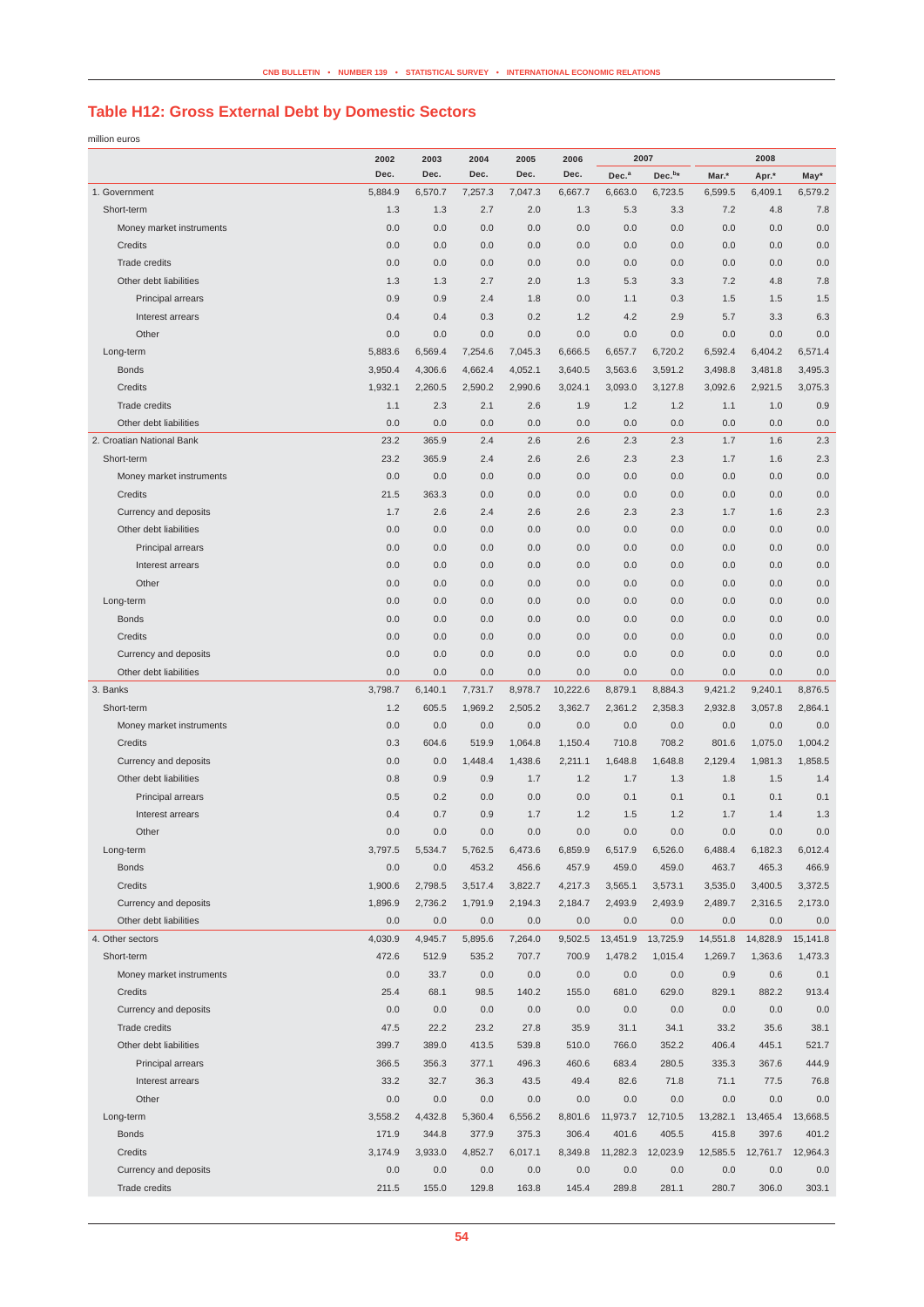|  |  |  |  |  |  |  | CNB BULLETIN • NUMBER 139 • STATISTICAL SURVEY • INTERNATIONAL ECONOMIC RELATIONS |
|--|--|--|--|--|--|--|-----------------------------------------------------------------------------------|
|--|--|--|--|--|--|--|-----------------------------------------------------------------------------------|

| Other debt liabilities   | 0.0      | 0.0      | 0.0      | 0.0      | 0.0      | 0.0      | 0.0      | 0.0      | 0.0      | 0.0      |
|--------------------------|----------|----------|----------|----------|----------|----------|----------|----------|----------|----------|
| 5. Direct investment     | 1,405.4  | 1,861.4  | 2,046.1  | 2,455.0  | 2,878.4  | 3,932.8  | 3,890.5  | 4,280.2  | 4,303.5  | 4,356.2  |
| Short-term               | 79.8     | 122.3    | 124.1    | 184.6    | 233.9    | 540.4    | 520.2    | 665.2    | 692.9    | 618.2    |
| Money market instruments | 0.0      | 0.0      | 0.0      | 0.0      | 0.0      | 0.0      | 0.0      | 0.0      | 0.0      | 0.0      |
| Credits                  | 29.9     | 38.7     | 33.0     | 36.5     | 51.2     | 216.8    | 349.1    | 462.5    | 479.3    | 397.1    |
| Trade credits            | 0.0      | 0.0      | 0.0      | 0.0      | 0.0      | 0.0      | 0.0      | 0.0      | 0.0      | 0.0      |
| Other debt liabilities   | 49.9     | 83.6     | 91.2     | 148.1    | 182.7    | 323.6    | 171.1    | 202.8    | 213.6    | 221.1    |
| Principal arrears        | 42.0     | 73.4     | 78.1     | 128.7    | 158.2    | 293.9    | 146.4    | 175.5    | 185.2    | 192.8    |
| Interest arrears         | 7.9      | 10.2     | 13.1     | 19.4     | 24.5     | 29.7     | 24.7     | 27.3     | 28.5     | 28.3     |
| Other                    | 0.0      | 0.0      | 0.0      | 0.0      | 0.0      | 0.0      | 0.0      | 0.0      | 0.0      | 0.0      |
| Long-term                | 1,325.7  | 1,739.1  | 1,921.9  | 2,270.4  | 2,644.5  | 3,392.5  | 3,370.3  | 3,615.0  | 3,610.6  | 3,738.0  |
| <b>Bonds</b>             | 0.0      | 0.0      | 0.0      | 0.0      | 0.0      | 0.0      | 0.0      | 0.0      | 0.0      | 0.0      |
| Credits                  | 1,291.6  | 1,707.6  | 1,892.2  | 2,236.8  | 2,618.1  | 3,374.5  | 3,358.1  | 3,603.6  | 3,599.3  | 3,727.0  |
| Trade credits            | 34.1     | 31.5     | 29.8     | 33.6     | 26.4     | 18.0     | 12.2     | 11.4     | 11.2     | 10.9     |
| Other debt liabilities   | 0.0      | 0.0      | 0.0      | 0.0      | 0.0      | 0.0      | 0.0      | 0.0      | 0.0      | 0.0      |
| Total $(1+2+3+4+5)$      | 15,143.1 | 19,883.8 | 22,933.0 | 25,747.7 | 29,273.9 | 32,929.2 | 33,226.5 | 34,854.4 | 34,783.1 | 34,956.1 |

a Old reporting system. b New reporting system.

#### Table H12: Gross External Debt by Domestic Sectors

External debt is defined as the external debt liabilities of residents on the basis of debt securities issued in the foreign markets (at face value), credits (repo agreements included) regardless of their contractual maturity, deposits of non-residents, and trade credits granted by non-residents with contractual maturity of more than 180 days (90 days up to 11 July 2001 and 150 days up to 31 December 2002).

External debt by domestic sectors is shown in the same manner as in the Capital and Financial Account of the BOP. Item Government shows the external debt of the general government, comprising the Republic of Croatia, central government funds (including the Croatian Bank for Reconstruction and Development, the State Agency for Deposit Insurance and Bank Rehabilitation, the Croatian Roads and the Croatian Motorways), and local government. Item Croatian National Bank shows the debt of the central bank. Item Banks shows the debt of banks. Item Other sectors shows the debt of other banking institutions, non-banking financial institutions, enterprises, non-profit institutions and households, including craftsmen. Item Direct investment shows borrower – lender transactions of other sectors that are interrelated by ownership (borrower or lender owns more than 10% of the other).

Each sector data are further shown by contractual (short-term or long-term) maturity and by debt instrument. From the beginning of 2004, instruments included in item Currency and deposits (3. Banks) are reported in accordance with their maturity. Data for the previous periods are reported only on a long-term basis.

Outstanding gross external debt includes principal and interest

arrears, as well as accrual interest and future principal payments. Outstanding debt data are shown at the CNB's midpoint ex-

change rate at the end of the period.

Data are considered preliminary until after publication of the final BOP data for the reporting quarter.

### Table H13: Public Sector Gross External Debt, and Publicly Guaranteed and Non-Publicly Guaranteed Private Sector Gross External Debt

The gross external debt position presented in this Table highlights the role of the public sector.

Public sector includes the general government (comprising the Republic of Croatia, central government funds and local government), the central bank, public enterprises and mixed enterprises. Public enterprises are defined as enterprises in 100% ownership of business entities from the public sector. Mixed enterprises are defined as enterprises in which business entities from the public sector have a share larger than 50%.

Publicly guaranteed private sector gross external debt is defined as the external debt liabilities of business entities not covered by the definition of the public sector, the servicing of which is guaranteed by a business entity from the public sector.

Non-publicly guaranteed private sector gross external debt is defined as the external debt liabilities of business entities not covered by the definition of the public sector, the servicing of which is not guaranteed by the public sector.

Items are valued in the same manner as in Table H12.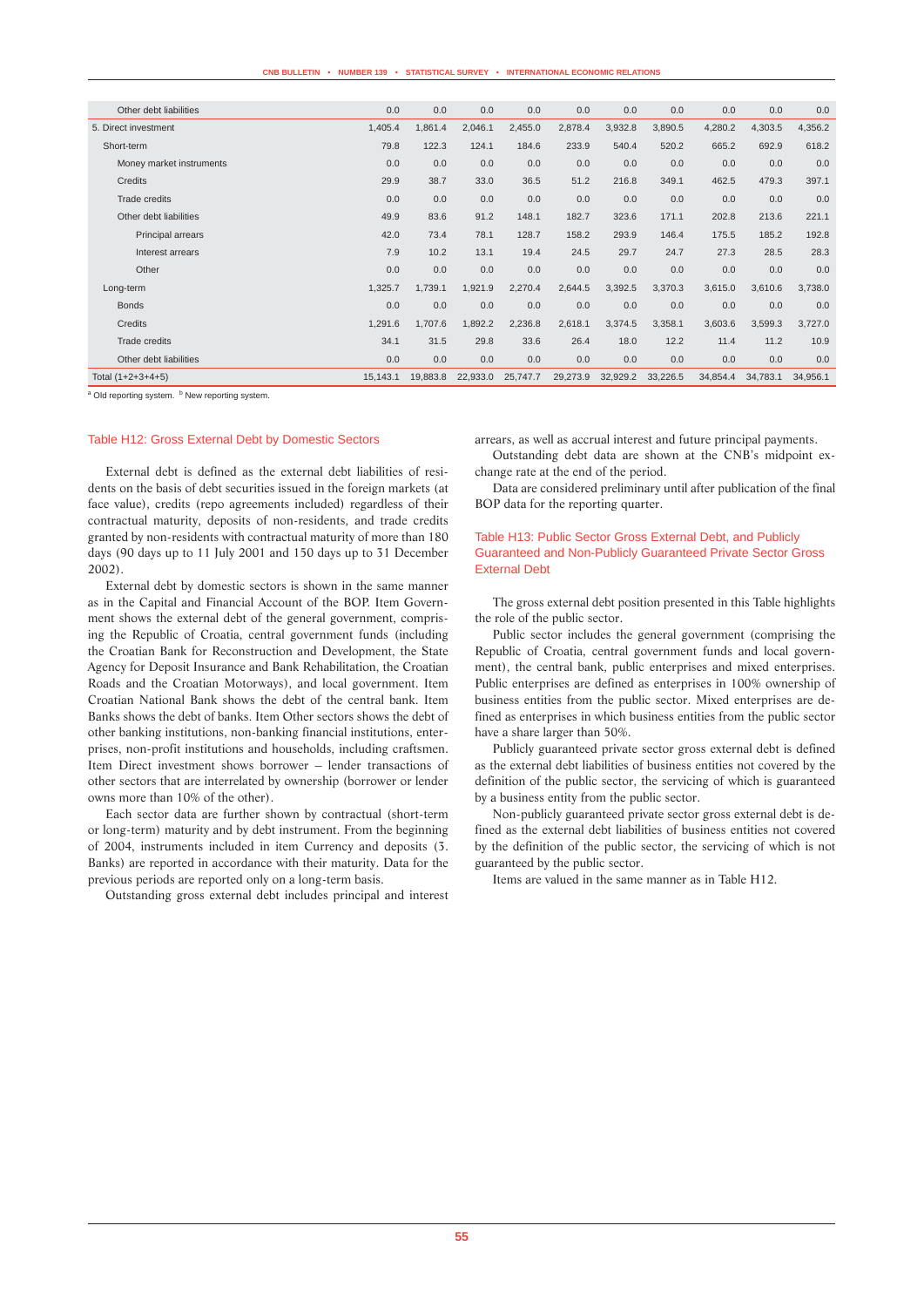## **Table H13: Public Sector Gross External Debt, and Publicly Guaranteed and Non-Publicly Guaranteed Private Sector Gross External Debt**

| million euros                             |          |                  |          |                                     |          |                   |          |          |          |                  |  |  |
|-------------------------------------------|----------|------------------|----------|-------------------------------------|----------|-------------------|----------|----------|----------|------------------|--|--|
|                                           | 2002     | 2003             | 2004     | 2005                                | 2006     |                   | 2007     |          | 2008     |                  |  |  |
|                                           | Dec.     | Dec.             | Dec.     | Dec.                                | Dec.     | Dec. <sup>a</sup> | Dec.b*   | Mar.*    | Apr.*    | May*             |  |  |
| 1. Public sector                          | 7,211.5  | 8,327.6<br>415.8 | 8,580.3  | 8,500.4                             | 8,256.8  | 9,259.5           | 9,398.5  | 9,317.8  | 9,184.9  | 9,426.5<br>127.6 |  |  |
| Short-term                                | 60.8     |                  | 29.5     | 23.1                                | 41.7     | 72.5              | 59.6     | 103.2    | 87.6     |                  |  |  |
| Money market instruments                  | 0.0      | 0.0              | 0.0      | 0.0                                 | 0.0      | 0.0               | 0.0      | 0.0      | 0.0      | 0.0              |  |  |
| Credits                                   | 21.9     | 391.2            | 0.7      | 2.3                                 | 15.2     | 35.4              | 35.6     | 74.7     | 54.5     | 86.2             |  |  |
| Currency and deposits                     | 1.7      | 2.6              | 2.4      | 2.6                                 | 2.6      | 2.3               | 2.3      | 1.7      | 1.6      | 2.3              |  |  |
| <b>Trade credits</b>                      | 0.0      | 0.0              | 0.0      | 0.0                                 | 0.0      | 0.0               | 0.0      | 0.0      | 0.0      | 0.0              |  |  |
| Other debt liabilities                    | 37.2     | 22.1             | 26.4     | 18.2                                | 23.9     | 34.7              | 21.7     | 26.8     | 31.6     | 39.1             |  |  |
| Principal arrears                         | 35.0     | 20.5             | 25.4     | 17.1                                | 20.6     | 29.9              | 17.4     | 14.6     | 21.7     | 28.5             |  |  |
| Interest arrears                          | 2.1      | 1.6              | 1.0      | 1.1                                 | 3.3      | 4.8               | 4.3      | 12.2     | 9.9      | 10.6             |  |  |
| Other                                     | 0.0      | 0.0              | 0.0      | 0.0                                 | 0.0      | 0.0               | 0.0      | 0.0      | 0.0      | 0.0              |  |  |
| Long-term                                 | 7,150.2  | 7,911.5          | 8,549.6  | 8,476.3                             | 8,213.6  | 9,185.2           | 9,337.1  | 9,212.8  | 9,095.6  | 9,297.1          |  |  |
| <b>Bonds</b>                              | 3,950.4  | 4,306.6          | 4,662.4  | 4,052.1                             | 3,640.5  | 3,859.7           | 3,891.4  | 3,803.2  | 3,787.6  | 3,802.5          |  |  |
| Credits                                   | 3,118.5  | 3,554.4          | 3,833.2  | 4,314.5                             | 4,485.2  | 5,120.3           | 5,231.4  | 5,193.5  | 5,053.8  | 5,252.0          |  |  |
| Currency and deposits                     | 0.0      | 0.0              | 0.0      | 0.0                                 | 0.0      | 0.0               | 0.0      | 0.0      | 9.6      | 0.0              |  |  |
| <b>Trade credits</b>                      | 81.4     | 50.6             | 54.1     | 109.7                               | 87.9     | 205.2             | 214.3    | 216.2    | 244.6    | 242.7            |  |  |
| Other debt liabilities                    | 0.0      | 0.0              | 0.0      | 0.0                                 | 0.0      | 0.0               | 0.0      | 0.0      | 0.0      | 0.0              |  |  |
| Direct investment                         | 0.5      | 0.3              | 1.2      | 1.0                                 | 1.5      | 1.8               | 1.8      | 1.8      | 1.7      | 1.7              |  |  |
| 2. Publicly guaranteed private sector     | 559.5    | 433.7            | 334.1    | 290.8                               | 204.2    | 139.9             | 135.6    | 107.5    | 108.1    | 108.7            |  |  |
| Short-term                                | 21.8     | 21.1             | 23.5     | 22.1                                | 17.2     | 11.3              | 11.0     | 9.3      | 9.4      | 9.5              |  |  |
| Money market instruments                  | 0.0      | 0.0              | 0.0      | 0.0                                 | 0.0      | 0.0               | 0.0      | 0.0      | 0.0      | 0.0              |  |  |
| Credits                                   | 0.0      | 0.0              | 0.0      | 0.0                                 | 0.0      | 0.0               | 0.0      | 0.0      | 0.0      | 0.0              |  |  |
| Currency and deposits                     | 0.0      | 0.0              | 0.0      | 0.0                                 | 0.0      | 0.0               | 0.0      | 0.0      | 0.0      | 0.0              |  |  |
| Trade credits                             | 0.0      | 0.0              | 0.0      | 0.0                                 | 0.0      | 0.0               | 0.0      | 0.0      | 0.0      | 0.0              |  |  |
| Other debt liabilities                    | 21.8     | 21.1             | 23.5     | 22.1                                | 17.2     | 11.3              | 11.0     | 9.3      | 9.4      | 9.5              |  |  |
| Principal arrears                         | 13.9     | 14.3             | 15.6     | 14.5                                | 14.4     | 9.4               | 9.5      | 8.1      | 8.2      | 8.2              |  |  |
| Interest arrears                          | 7.9      | 6.8              | 7.9      | 7.6                                 | 2.8      | 1.9               | 1.5      | 1.2      | 1.3      | 1.3              |  |  |
| Other                                     | 0.0      | 0.0              | 0.0      | 0.0                                 | 0.0      | 0.0               | 0.0      | 0.0      | 0.0      | 0.0              |  |  |
| Long-term                                 | 537.8    | 412.6            | 310.6    | 268.8                               | 187.0    | 128.6             | 124.6    | 98.2     | 98.7     | 99.2             |  |  |
| <b>Bonds</b>                              | 31.2     | 31.2             | 0.0      | 0.0                                 | 0.0      | 0.0               | 0.0      | 0.0      | 0.0      | 0.0              |  |  |
| Credits                                   | 502.5    | 378.9            | 309.1    | 267.0                               | 187.0    | 128.6             | 124.6    | 98.2     | 98.7     | 99.2             |  |  |
| Currency and deposits                     | 0.0      | 0.0              | 0.0      | 0.0                                 | 0.0      | 0.0               | 0.0      | 0.0      | 0.0      | 0.0              |  |  |
| <b>Trade credits</b>                      | 4.0      | 2.5              | 1.5      | 1.8                                 | 0.0      | 0.0               | 0.0      | 0.0      | 0.0      | 0.0              |  |  |
| Other debt liabilities                    | 0.0      | 0.0              | 0.0      | 0.0                                 | 0.0      | 0.0               | 0.0      | 0.0      | 0.0      | 0.0              |  |  |
| Direct investment                         | 0.0      | 0.0              | 0.0      | 0.0                                 | 0.0      | 0.0               | 0.0      | 0.0      | 0.0      | 0.0              |  |  |
| 3. Non-publicly guaranteed private sector | 7,372.1  | 11,122.4         | 14,018.6 | 16,956.4                            | 20,812.9 | 23,529.9          | 23,692.4 | 25,429.1 | 25,490.1 | 25,421.0         |  |  |
| Short-term                                | 415.8    | 1,048.6          | 2,456.4  | 3,172.3                             | 4,008.7  | 3,763.3           | 3,308.7  | 4,098.9  | 4,330.7  | 4,210.4          |  |  |
| Money market instruments                  | 0.0      | 33.7             | 0.0      | 0.0                                 | 0.0      | 0.0               | 0.0      | 0.9      | 0.6      | 0.1              |  |  |
| Credits                                   | 25.4     | 644.8            | 617.7    | 1,202.7                             | 1,290.2  | 1,356.4           | 1,301.6  | 1,556.0  | 1,902.7  | 1,831.4          |  |  |
| Currency and deposits                     | 0.0      | 0.0              | 1,448.4  | 1,438.6                             | 2,211.1  | 1,648.8           | 1,648.8  | 2,129.4  | 1,981.3  | 1,858.5          |  |  |
| Trade credits                             | 47.5     | 22.2             | 23.2     | 27.8                                | 35.9     | 31.1              | 34.1     | 33.2     | 35.6     | 38.1             |  |  |
| Other debt liabilities                    | 342.9    | 347.9            | 367.1    | 503.2                               | 471.5    | 727.0             | 324.2    | 379.4    | 410.5    | 482.3            |  |  |
| Principal arrears                         | 318.9    | 322.6            | 338.5    | 466.4                               | 425.6    | 645.4             | 254.1    | 314.3    | 339.5    | 409.9            |  |  |
| Interest arrears                          | 24.0     | 25.3             | 28.6     | 36.8                                | 45.8     | 81.7              | 70.1     | 65.1     | 71.0     | 72.4             |  |  |
| Other                                     | 0.0      | 0.0              | 0.0      | 0.0                                 | 0.0      | 0.0               | 0.0      | 0.0      | 0.0      | 0.0              |  |  |
| Long-term                                 | 5,551.4  | 8,212.8          | 9,517.3  | 11,330.1                            | 13,927.4 | 15,835.5          | 16,495.0 | 17,051.7 | 16,857.6 | 16,856.0         |  |  |
| <b>Bonds</b>                              | 140.7    | 313.7            | 831.1    | 831.8                               | 764.3    | 564.4             | 564.3    | 575.1    | 557.0    | 560.8            |  |  |
| Credits                                   | 3,386.6  | 5,058.6          | 6,817.9  | 8,249.0                             | 10,919.0 | 12,691.4          | 13,368.8 | 13,921.4 | 13,921.6 | 14,060.9         |  |  |
| Currency and deposits                     | 1,896.9  | 2,736.2          | 1,791.9  | 2,194.3                             | 2,184.7  | 2,493.9           | 2,493.9  | 2,489.7  | 2,316.5  | 2,173.0          |  |  |
| Trade credits                             | 127.1    | 104.3            | 76.3     | 55.0                                | 59.4     | 85.8              | 68.0     | 65.6     | 62.4     | 61.3             |  |  |
| Other debt liabilities                    | 0.0      | 0.0              | 0.0      | 0.0                                 | 0.0      | 0.0               | 0.0      | 0.0      | 0.0      | 0.0              |  |  |
| Direct investment                         | 1,404.9  | 1,861.1          | 2,044.9  | 2,454.0                             | 2,876.9  | 3,931.1           | 3,888.7  | 4,278.5  | 4,301.8  | 4,354.5          |  |  |
| Total $(1+2+3)$                           | 15,143.1 |                  |          | 19,883.8 22,933.0 25,747.7 29,273.9 |          | 32,929.2          | 33,226.5 | 34,854.4 | 34,783.1 | 34,956.1         |  |  |

a Old reporting system. **b** New reporting system.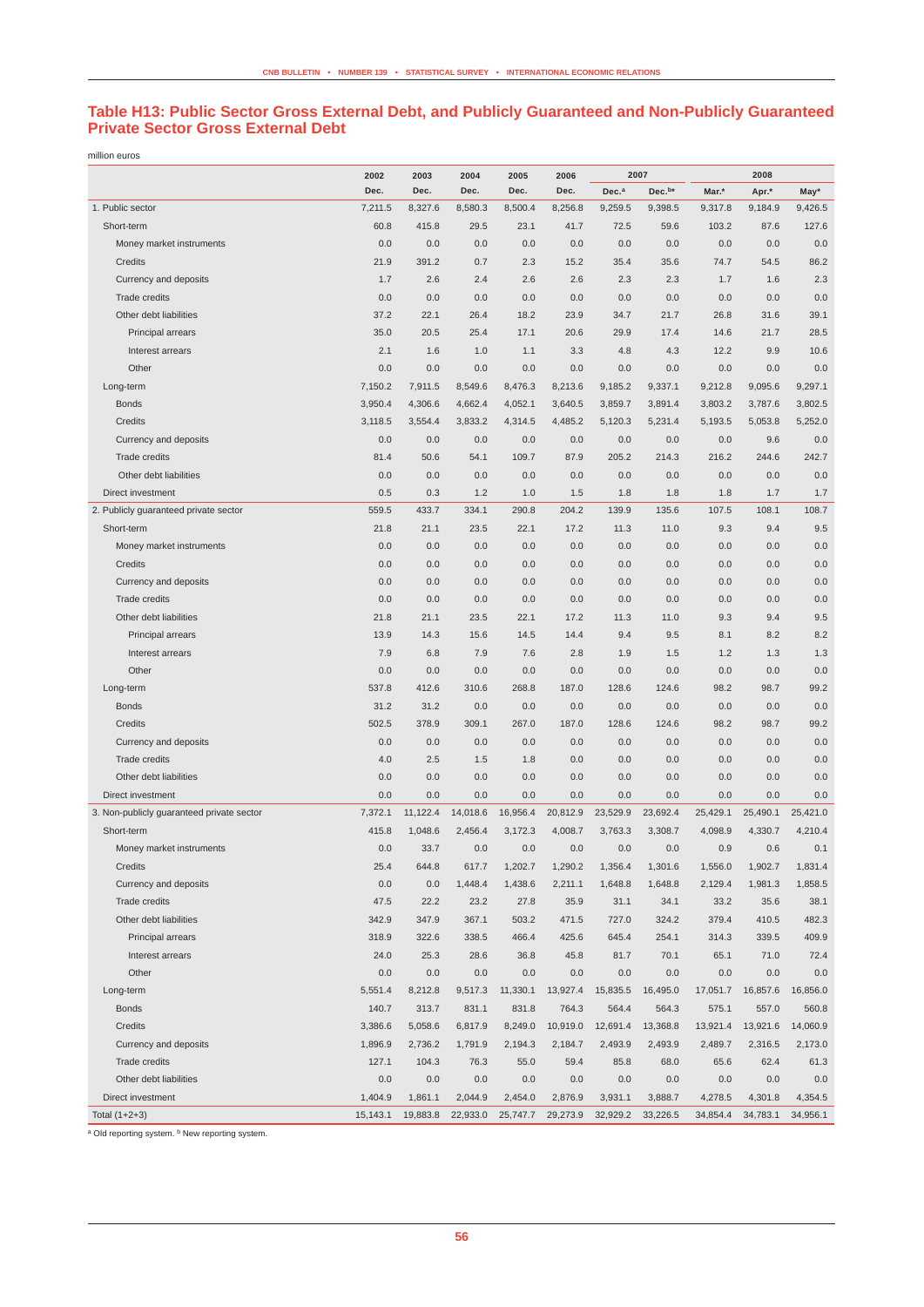# **Table H14: Gross External Debt by Domestic Sectors and Projected Future Payments**

|                                            | Gross                                |       |              |       |       |       |               |               |       | Projected future principal payments           |            |       |       |       |               |
|--------------------------------------------|--------------------------------------|-------|--------------|-------|-------|-------|---------------|---------------|-------|-----------------------------------------------|------------|-------|-------|-------|---------------|
|                                            | External Debt Immediate<br>31/5/2008 |       | Q2/08        | Q3/08 | Q4/08 | Q1/09 | 2008          | 2009          | 2010  | 2011                                          | 2012       | 2013  | 2014  | 2015  | Other         |
| 1. Government                              | 6,579.2                              | 7.8   | 287.3        | 77.3  | 140.4 | 576.1 | 505.0         | 1,053.8       | 860.0 | 1,490.9                                       | 320.6      | 257.0 | 727.6 | 359.5 | 997.0         |
| Short-term                                 | 7.8                                  | 7.8   | 0.0          | 0.0   | 0.0   | 0.0   | 0.0           | 0.0           | 0.0   | 0.0                                           | 0.0        | 0.0   | 0.0   | 0.0   | 0.0           |
| Money market instruments                   | 0.0                                  | 0.0   | 0.0          | 0.0   | 0.0   | 0.0   | 0.0           | 0.0           | 0.0   | 0.0                                           | 0.0        | 0.0   | 0.0   | 0.0   | 0.0           |
| Credits                                    | 0.0                                  | 0.0   | 0.0          | 0.0   | 0.0   | 0.0   | 0.0           | 0.0           | 0.0   | 0.0                                           | 0.0        | 0.0   | 0.0   | 0.0   | 0.0           |
| <b>Trade credits</b>                       | 0.0                                  | 0.0   | 0.0          | 0.0   | 0.0   | 0.0   | 0.0           | 0.0           | 0.0   | 0.0                                           | 0.0        | 0.0   | 0.0   | 0.0   | 0.0           |
| Other debt liabilities                     | 7.8                                  | 7.8   | 0.0          | 0.0   | 0.0   | 0.0   | 0.0           | 0.0           | 0.0   | 0.0                                           | 0.0        | 0.0   | 0.0   | 0.0   | 0.0           |
| Principal arrears                          | 1.5                                  | 1.5   | 0.0          | 0.0   | 0.0   | 0.0   | 0.0           | 0.0           | 0.0   | 0.0                                           | 0.0        | 0.0   | 0.0   | 0.0   | 0.0           |
| Interest arrears                           | 6.3                                  | 6.3   | 0.0          | 0.0   | 0.0   | 0.0   | 0.0           | 0.0           | 0.0   | 0.0                                           | 0.0        | 0.0   | 0.0   | 0.0   | 0.0           |
| Other                                      | 0.0                                  | 0.0   | 0.0          | 0.0   | 0.0   | 0.0   | 0.0           | 0.0           | 0.0   | 0.0                                           | 0.0        | 0.0   | 0.0   | 0.0   | 0.0           |
| Long-term                                  | 6,571.4                              | 0.0   | 287.3        | 77.3  | 140.4 | 576.1 | 505.0         | 1,053.8       |       | 860.0 1,490.9                                 | 320.6      | 257.0 | 727.6 | 359.5 | 997.0         |
| <b>Bonds</b>                               | 3,495.3                              | 0.0   | 208.3        | 24.1  | 17.5  | 520.9 | 249.8         | 715.4         |       | 560.8 1,057.2                                 | 47.1       | 29.6  | 526.1 | 29.6  | 279.6         |
| Credits                                    | 3,075.3                              | 0.0   | 79.0         | 53.2  | 122.8 | 55.2  | 255.0         | 338.4         | 299.1 | 433.6                                         | 273.4      | 227.3 | 201.5 | 329.8 | 717.3         |
| <b>Trade credits</b>                       | 0.9                                  | 0.0   | 0.1          | 0.1   | 0.1   | 0.0   | 0.3           | 0.1           | 0.1   | 0.1                                           | 0.1        | 0.1   | 0.1   | 0.1   | 0.1           |
| Other debt liabilities                     | 0.0                                  | 0.0   | 0.0          | 0.0   | 0.0   | 0.0   | 0.0           | 0.0           | 0.0   | 0.0                                           | 0.0        | 0.0   | 0.0   | 0.0   | 0.0           |
| 2. Croatian National Bank                  | 2.3                                  | 0.0   | 2.3          | 0.0   | 0.0   | 0.0   | 2.3           | 0.0           | 0.0   | 0.0                                           | 0.0        | 0.0   | 0.0   | 0.0   | 0.0           |
| Short-term                                 | 2.3                                  | 0.0   | 2.3          | 0.0   | 0.0   | 0.0   | 2.3           | 0.0           | 0.0   | 0.0                                           | 0.0        | 0.0   | 0.0   | 0.0   | 0.0           |
| Money market instruments                   | 0.0                                  | 0.0   | 0.0          | 0.0   | 0.0   | 0.0   | 0.0           | 0.0           | 0.0   | 0.0                                           | 0.0        | 0.0   | 0.0   | 0.0   | 0.0           |
| Credits                                    | 0.0                                  | 0.0   | 0.0          | 0.0   | 0.0   | 0.0   | 0.0           | 0.0           | 0.0   | 0.0                                           | 0.0        | 0.0   | 0.0   | 0.0   | 0.0           |
| Currency and deposits                      | 2.3                                  | 0.0   | 2.3          | 0.0   | 0.0   | 0.0   | 2.3           | 0.0           | 0.0   | 0.0                                           | 0.0        | 0.0   | 0.0   | 0.0   | 0.0           |
| Other debt liabilities                     | 0.0                                  | 0.0   | 0.0          | 0.0   | 0.0   | 0.0   | 0.0           | 0.0           | 0.0   | 0.0                                           | 0.0        | 0.0   | 0.0   | 0.0   | 0.0           |
| Principal arrears                          | 0.0                                  | 0.0   | 0.0          | 0.0   | 0.0   | 0.0   | 0.0           | 0.0           | 0.0   | 0.0                                           | 0.0        | 0.0   | 0.0   | 0.0   | 0.0           |
| Interest arrears                           | 0.0                                  | 0.0   | 0.0          | 0.0   | 0.0   | 0.0   | 0.0           | 0.0           | 0.0   | 0.0                                           | 0.0        | 0.0   | 0.0   | 0.0   | 0.0           |
| Other                                      | 0.0                                  | 0.0   | 0.0          | 0.0   | 0.0   | 0.0   | 0.0           | 0.0           | 0.0   | 0.0                                           | 0.0        | 0.0   | 0.0   | 0.0   | 0.0           |
| Long-term                                  | 0.0                                  | 0.0   | 0.0          | 0.0   | 0.0   | 0.0   | 0.0           | 0.0           | 0.0   | 0.0                                           | 0.0        | 0.0   | 0.0   | 0.0   | 0.0           |
| <b>Bonds</b>                               | 0.0                                  | 0.0   | 0.0          | 0.0   | 0.0   | 0.0   | 0.0           | 0.0           | 0.0   | 0.0                                           | 0.0        | 0.0   | 0.0   | 0.0   | 0.0           |
| Credits                                    | 0.0                                  | 0.0   | 0.0          | 0.0   | 0.0   | 0.0   | 0.0           | 0.0           | 0.0   | 0.0                                           | 0.0        | 0.0   | 0.0   | 0.0   | 0.0           |
| Currency and deposits                      | 0.0                                  | 0.0   | 0.0          | 0.0   | 0.0   | 0.0   | 0.0           | 0.0           | 0.0   | 0.0                                           | 0.0        | 0.0   | 0.0   | 0.0   | 0.0           |
| Other debt liabilities                     | 0.0                                  | 0.0   | 0.0          | 0.0   | 0.0   | 0.0   | 0.0           | 0.0           | 0.0   | 0.0                                           | 0.0        | 0.0   | 0.0   | 0.0   | 0.0           |
| 3. Banks                                   | 8,876.5                              | 1.4   | 2,627.2      | 594.3 | 357.5 |       | 197.2 3,579.0 | 1,743.3       | 563.6 | 870.6                                         | 373.2      | 89.5  | 73.8  |       | 44.4 1,537.8  |
| Short-term                                 | 2,864.1                              | 1.4   | 2,363.1      | 249.8 | 64.8  |       | 64.8 2,677.8  | 185.0         | 0.0   | 0.0                                           | 0.0        | 0.0   | 0.0   | 0.0   | 0.0           |
| Money market instruments                   | 0.0                                  | 0.0   | 0.0          | 0.0   | 0.0   | 0.0   | 0.0           | 0.0           | 0.0   | 0.0                                           | 0.0        | 0.0   | 0.0   | 0.0   | 0.0           |
| Credits                                    | 1,004.2                              | 0.0   | 788.7        | 122.6 | 0.0   | 0.0   | 911.3         | 92.9          | 0.0   | 0.0                                           | 0.0        | 0.0   | 0.0   | 0.0   | 0.0           |
| Currency and deposits                      | 1,858.5                              | 0.0   | 1,574.4      | 127.2 | 64.8  |       | 64.8 1,766.5  | 92.0          | 0.0   | 0.0                                           | 0.0        | 0.0   | 0.0   | 0.0   | 0.0           |
| Other debt liabilities                     | 1.4                                  | 1.4   | 0.0          | 0.0   | 0.0   | 0.0   | 0.0           | 0.0           | 0.0   | 0.0                                           | 0.0        | 0.0   | 0.0   | 0.0   | 0.0           |
| Principal arrears                          | 0.1                                  | 0.1   | 0.0          | 0.0   | 0.0   | 0.0   | 0.0           | 0.0           | 0.0   | 0.0                                           | 0.0        | 0.0   | 0.0   | 0.0   | 0.0           |
| Interest arrears                           | 1.3                                  | 1.3   | 0.0          | 0.0   | 0.0   | 0.0   | 0.0           | 0.0           | 0.0   | 0.0                                           | 0.0        | 0.0   | 0.0   | 0.0   | 0.0           |
| Other                                      | 0.0                                  | 0.0   | 0.0          | 0.0   | 0.0   | 0.0   | 0.0           | 0.0           | 0.0   | 0.0                                           | 0.0        | 0.0   | 0.0   | 0.0   | 0.0           |
| Long-term                                  | 6,012.4                              | 0.0   | 264.0        | 344.5 | 292.7 | 132.3 |               | 901.2 1,558.3 | 563.6 | 870.6                                         | 373.2      | 89.5  | 73.8  |       | 44.4 1,537.8  |
| <b>Bonds</b>                               | 466.9                                | 0.0   | 16.9         | 0.0   | 0.0   | 0.0   | 16.9          | 450.0         | 0.0   | 0.0                                           | 0.0        | 0.0   | 0.0   | 0.0   | 0.0           |
| Credits                                    | 3,372.5                              | 0.0   | 35.7         | 306.5 | 193.0 | 32.7  | 535.2         | 873.1         | 416.0 | 806.6                                         | 373.2      | 89.5  | 73.8  | 44.4  | 160.9         |
|                                            | 2,173.0                              | 0.0   | 211.5        | 38.0  | 99.6  | 99.6  | 349.1         | 235.3         | 147.7 | 64.0                                          | 0.0        | 0.0   | 0.0   |       | 0.0 1,376.9   |
| Currency and deposits                      | 0.0                                  | 0.0   | 0.0          | 0.0   | 0.0   | 0.0   | 0.0           | 0.0           | 0.0   | 0.0                                           | 0.0        | 0.0   | 0.0   | 0.0   | 0.0           |
| Other debt liabilities<br>4. Other sectors | 15,141.8                             | 521.7 | 676.0        | 923.5 | 943.6 |       |               |               |       | 607.0 2,543.1 2,378.2 1,830.2 1,803.6 1,470.6 |            | 464.9 | 546.2 |       | 477.4 3,106.0 |
| Short-term                                 |                                      | 521.7 | 234.0        | 246.2 | 239.9 | 163.9 | 720.1         | 231.5         | 0.0   | 0.0                                           |            | 0.0   | 0.0   | 0.0   | 0.0           |
| Money market instruments                   | 1,473.3<br>0.1                       |       | 0.0          | 0.1   | 0.0   | 0.0   | 0.1           | 0.0           | 0.0   | 0.0                                           | 0.0<br>0.0 | 0.0   | 0.0   | 0.0   | 0.0           |
|                                            |                                      | 0.0   |              | 246.1 |       |       |               |               |       | 0.0                                           | 0.0        |       | 0.0   | 0.0   |               |
| Credits                                    | 913.4                                | 0.0   | 234.0<br>0.0 |       | 201.8 | 163.9 | 682.0<br>0.0  | 231.5<br>0.0  | 0.0   |                                               |            | 0.0   |       | 0.0   | 0.0           |
| Currency and deposits                      | 0.0                                  | 0.0   |              | 0.0   | 0.0   | 0.0   |               |               | 0.0   | 0.0                                           | 0.0        | 0.0   | 0.0   |       | 0.0           |
| <b>Trade credits</b>                       | 38.1                                 | 0.0   | 0.0          | 0.0   | 38.1  | 0.0   | 38.1          | 0.0           | 0.0   | 0.0                                           | 0.0        | 0.0   | 0.0   | 0.0   | 0.0           |
| Other debt liabilities                     | 521.7                                | 521.7 | 0.0          | 0.0   | 0.0   | 0.0   | 0.0           | 0.0           | 0.0   | 0.0                                           | 0.0        | 0.0   | 0.0   | 0.0   | 0.0           |
| Principal arrears                          | 444.9                                | 444.9 | 0.0          | 0.0   | 0.0   | 0.0   | 0.0           | 0.0           | 0.0   | 0.0                                           | 0.0        | 0.0   | 0.0   | 0.0   | 0.0           |
| Interest arrears                           | 76.8                                 | 76.8  | 0.0          | 0.0   | 0.0   | 0.0   | 0.0           | 0.0           | 0.0   | 0.0                                           | 0.0        | 0.0   | 0.0   | 0.0   | 0.0           |
| Other                                      | 0.0                                  | 0.0   | 0.0          | 0.0   | 0.0   | 0.0   | 0.0           | 0.0           | 0.0   | 0.0                                           | 0.0        | 0.0   | 0.0   | 0.0   | 0.0           |
| Long-term                                  | 13,668.5                             | 0.0   | 442.0        | 677.3 | 703.7 |       |               |               |       | 443.1 1,822.9 2,146.7 1,830.2 1,803.6 1,470.6 |            | 464.9 | 546.2 |       | 477.4 3,106.0 |
| <b>Bonds</b>                               | 401.2                                | 0.0   | 16.9         | 0.0   | 0.0   | 0.0   | 16.9          | 0.0           | 0.0   | 91.3                                          | 0.0        | 0.0   | 0.0   | 0.0   | 292.9         |
| Credits                                    | 12,964.3                             | 0.0   | 422.0        | 645.1 | 648.2 |       |               |               |       | 406.4 1,715.2 2,010.3 1,772.2 1,696.0 1,469.4 |            | 464.5 | 546.2 |       | 477.4 2,813.1 |
| Currency and deposits                      | 0.0                                  | 0.0   | 0.0          | 0.0   | 0.0   | 0.0   | 0.0           | 0.0           | 0.0   | 0.0                                           | 0.0        | 0.0   | 0.0   | 0.0   | 0.0           |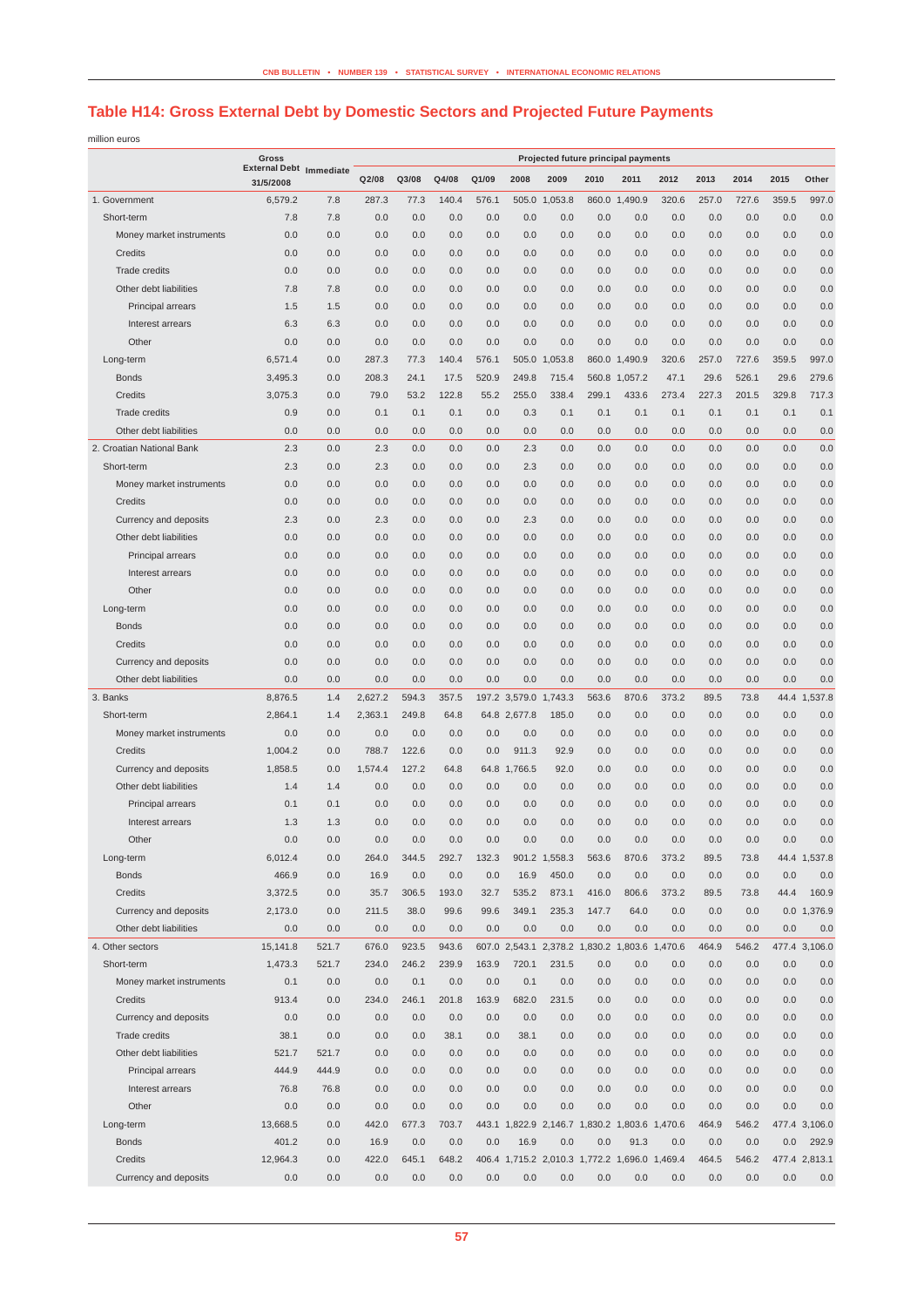|  |  |  |  |  |  | CNB BULLETIN • NUMBER 139 • STATISTICAL SURVEY • INTERNATIONAL ECONOMIC RELATIONS |
|--|--|--|--|--|--|-----------------------------------------------------------------------------------|
|--|--|--|--|--|--|-----------------------------------------------------------------------------------|

| <b>Trade credits</b>                       | 303.1    | 0.0   | 3.1     | 32.2    | 55.5    | 36.7  | 90.8  | 136.4         | 58.0                                            | 16.2  | 1.3   | 0.4   | 0.0   | 0.0   | 0.1                     |
|--------------------------------------------|----------|-------|---------|---------|---------|-------|-------|---------------|-------------------------------------------------|-------|-------|-------|-------|-------|-------------------------|
| Other debt liabilities                     | 0.0      | 0.0   | 0.0     | 0.0     | 0.0     | 0.0   | 0.0   | 0.0           | 0.0                                             | 0.0   | 0.0   | 0.0   | 0.0   | 0.0   | 0.0                     |
| 5. Direct investment                       | 4.356.2  | 221.1 | 203.2   | 140.2   | 450.8   | 206.8 | 794.2 | 687.4         | 439.4                                           | 435.8 | 515.6 | 162.3 | 103.5 | 343.2 | 653.7                   |
| Short-term                                 | 618.2    | 221.1 | 59.8    | 59.1    | 108.6   | 148.5 | 227.4 | 169.6         | 0.0                                             | 0.0   | 0.0   | 0.0   | 0.0   | 0.0   | 0.0                     |
| Money market instruments                   | 0.0      | 0.0   | 0.0     | 0.0     | 0.0     | 0.0   | 0.0   | 0.0           | 0.0                                             | 0.0   | 0.0   | 0.0   | 0.0   | 0.0   | 0.0                     |
| Credits                                    | 397.1    | 0.0   | 59.8    | 59.1    | 108.6   | 148.5 | 227.4 | 169.6         | 0.0                                             | 0.0   | 0.0   | 0.0   | 0.0   | 0.0   | 0.0                     |
| <b>Trade credits</b>                       | 0.0      | 0.0   | 0.0     | 0.0     | 0.0     | 0.0   | 0.0   | 0.0           | 0.0                                             | 0.0   | 0.0   | 0.0   | 0.0   | 0.0   | 0.0                     |
| Other debt liabilities                     | 221.1    | 221.1 | 0.0     | 0.0     | 0.0     | 0.0   | 0.0   | 0.0           | 0.0                                             | 0.0   | 0.0   | 0.0   | 0.0   | 0.0   | 0.0                     |
| Principal arrears                          | 192.8    | 192.8 | 0.0     | 0.0     | 0.0     | 0.0   | 0.0   | 0.0           | 0.0                                             | 0.0   | 0.0   | 0.0   | 0.0   | 0.0   | 0.0                     |
| Interest arrears                           | 28.3     | 28.3  | 0.0     | 0.0     | 0.0     | 0.0   | 0.0   | 0.0           | 0.0                                             | 0.0   | 0.0   | 0.0   | 0.0   | 0.0   | 0.0                     |
| Other                                      | 0.0      | 0.0   | 0.0     | 0.0     | 0.0     | 0.0   | 0.0   | 0.0           | 0.0                                             | 0.0   | 0.0   | 0.0   | 0.0   | 0.0   | 0.0                     |
| Long-term                                  | 3,738.0  | 0.0   | 143.4   | 81.2    | 342.2   | 58.2  | 566.8 | 517.8         | 439.4                                           | 435.8 | 515.6 | 162.3 | 103.5 | 343.2 | 653.7                   |
| <b>Bonds</b>                               | 0.0      | 0.0   | 0.0     | 0.0     | 0.0     | 0.0   | 0.0   | 0.0           | 0.0                                             | 0.0   | 0.0   | 0.0   | 0.0   | 0.0   | 0.0                     |
| Credits                                    | 3,727.0  | 0.0   | 142.7   | 80.8    | 340.9   | 57.7  | 564.5 | 513.3         | 438.0                                           | 434.7 | 515.0 | 161.7 | 103.0 | 343.2 | 653.6                   |
| <b>Trade credits</b>                       | 10.9     | 0.0   | 0.7     | 0.4     | 1.3     | 0.5   | 2.3   | 4.4           | 1.4                                             | 1.1   | 0.6   | 0.6   | 0.5   | 0.0   | 0.0                     |
| Other debt liabilities                     | 0.0      | 0.0   | 0.0     | 0.0     | 0.0     | 0.0   | 0.0   | 0.0           | 0.0                                             | 0.0   | 0.0   | 0.0   | 0.0   | 0.0   | 0.0                     |
| Total $(1+2+3+4+5)$                        | 34,956.1 | 752.0 | 3.796.0 | 1.735.4 | 1,892.3 |       |       |               | 1,587.0 7,423.6 5,862.7 3,693.2 4,600.9 2,680.0 |       |       | 973.6 |       |       | 1,451.2 1,224.5 6,294.5 |
| Supplement: Projected interest<br>payments |          |       | 0.1     | 237.5   | 312.7   | 288.9 |       | 550.4 1,039.7 | 827.1                                           | 690.8 | 454.0 | 359.5 | 332.6 |       | 273.0 1.026.4           |

#### Table H14: Gross External Debt by Domestic Sectors and Projected Future Payments

The Table shows outstanding gross external debt, projected principal payments and estimated interest payments according to the CNB's midpoint exchange rate at the end of the period. Principal payments on Currency and deposits of non-residents are projected according to the available monetary statistics data on original and remaining maturity.

Estimated interest payments do not include interest on deposits from non-residents, repo transactions and hybrid and subordinated instruments, as well as late interest on these instruments. Future interest payments are estimated on the basis of contractual interest rates and do not reflect changes of variable interest rates.

Projected payments of accrual interest, which are an integral part of the gross external debt, increase the projected principal payments in the first quarter period and, consequently, decrease the interest payments estimated for the same period.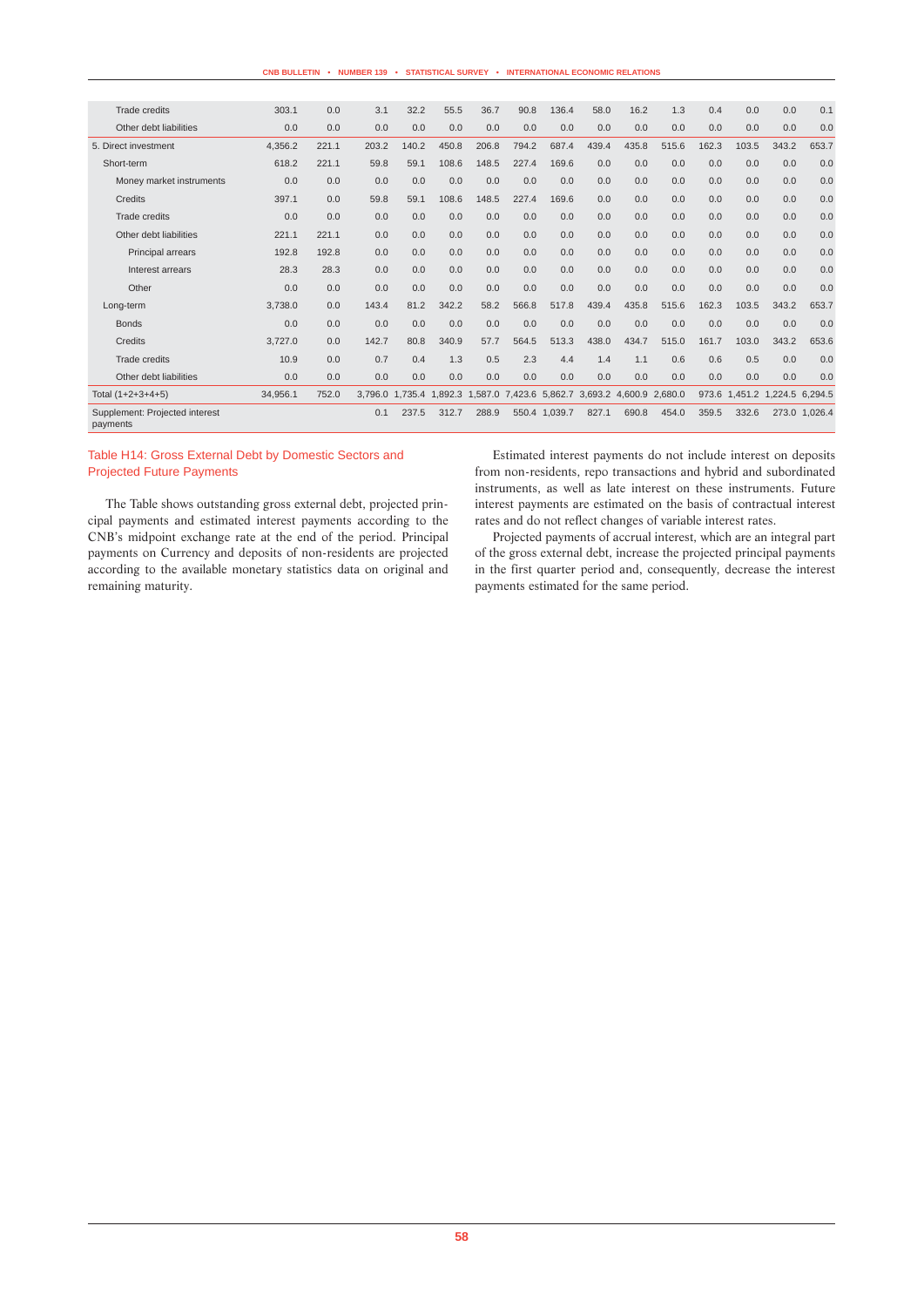# **Table H15: Gross External Debt by Other Sectors**

| million euros |  |  |  |
|---------------|--|--|--|
|               |  |  |  |

|                                         | 2002    | 2003    | 2004    | 2005    | 2006    |                   | 2007     |          |          |          |
|-----------------------------------------|---------|---------|---------|---------|---------|-------------------|----------|----------|----------|----------|
|                                         | Dec.    | Dec.    | Dec.    | Dec.    | Dec.    | Dec. <sup>a</sup> | Dec.b*   | Mar.*    | Apr.*    | May      |
| 1. Other sectors                        | 4,030.9 | 4,945.7 | 5,895.6 | 7,264.0 | 9,502.5 | 13,451.9          | 13,725.9 | 14,551.8 | 14,828.9 | 15,141.8 |
| Short-term                              | 472.6   | 512.9   | 535.2   | 707.7   | 700.9   | 1,478.2           | 1,015.4  | 1,269.7  | 1,363.6  | 1,473.3  |
| Money market instruments                | 0.0     | 33.7    | 0.0     | 0.0     | 0.0     | 0.0               | 0.0      | 0.9      | 0.6      | 0.1      |
| Credits                                 | 25.4    | 68.1    | 98.5    | 140.2   | 155.0   | 681.0             | 629.0    | 829.1    | 882.2    | 913.4    |
| Currency and deposits                   | 0.0     | 0.0     | 0.0     | 0.0     | 0.0     | 0.0               | 0.0      | 0.0      | 0.0      | 0.0      |
| Trade credits                           | 47.5    | 22.2    | 23.2    | 27.8    | 35.9    | 31.1              | 34.1     | 33.2     | 35.6     | 38.1     |
| Other debt liabilities                  | 399.7   | 389.0   | 413.5   | 539.8   | 510.0   | 766.0             | 352.2    | 406.4    | 445.1    | 521.7    |
| Principal arrears                       | 366.5   | 356.3   | 377.1   | 496.3   | 460.6   | 683.4             | 280.4    | 335.3    | 367.6    | 444.9    |
| Interest arrears                        | 33.2    | 32.7    | 36.3    | 43.5    | 49.4    | 82.6              | 71.8     | 71.1     | 77.5     | 76.8     |
| Other                                   | 0.0     | 0.0     | 0.0     | 0.0     | 0.0     | 0.0               | 0.0      | 0.0      | 0.0      | 0.0      |
| Long-term                               | 3,558.2 | 4,432.8 | 5,360.4 | 6,556.2 | 8,801.6 | 11,973.7          | 12,710.5 | 13,282.1 | 13,465.3 | 13,668.6 |
|                                         |         |         |         |         |         |                   |          |          |          |          |
| <b>Bonds</b>                            | 171.9   | 344.8   | 377.9   | 375.3   | 306.4   | 401.6             | 405.5    | 415.8    | 397.6    | 401.2    |
| Credits                                 | 3,174.9 | 3,933.0 | 4,852.7 | 6,017.1 | 8,349.8 | 11,282.3          | 12,023.9 | 12,585.5 | 12,761.7 | 12,964.3 |
| Currency and deposits                   | 0.0     | 0.0     | 0.0     | 0.0     | 0.0     | 0.0               | 0.0      | 0.0      | 0.0      | 0.0      |
| Trade credits                           | 211.5   | 155.0   | 129.8   | 163.8   | 145.4   | 289.8             | 281.2    | 280.7    | 306.0    | 303.1    |
| Other debt liabilities                  | 0.0     | 0.0     | 0.0     | 0.0     | 0.0     | 0.0               | 0.0      | 0.0      | 0.0      | 0.0      |
| 1.1. Other banking institutions         | 17.5    | 26.3    | 25.4    | 25.7    | 0.0     | 0.0               | 0.0      | 0.0      | 0.0      | 0.0      |
| Short-term                              | 1.1     | 1.0     | 0.0     | 0.0     | 0.0     | 0.0               | 0.0      | 0.0      | 0.0      | 0.0      |
| Money market instruments                | 0.0     | 0.0     | 0.0     | 0.0     | 0.0     | 0.0               | 0.0      | 0.0      | 0.0      | 0.0      |
| Credits                                 | 0.0     | 0.0     | 0.0     | 0.0     | 0.0     | 0.0               | 0.0      | 0.0      | 0.0      | 0.0      |
| Currency and deposits                   | 0.0     | 0.0     | 0.0     | 0.0     | 0.0     | 0.0               | 0.0      | 0.0      | 0.0      | 0.0      |
| Other debt liabilities                  | 1.1     | 1.0     | 0.0     | 0.0     | 0.0     | 0.0               | 0.0      | 0.0      | 0.0      | 0.0      |
| Principal arrears                       | 0.0     | 0.0     | 0.0     | 0.0     | 0.0     | 0.0               | 0.0      | 0.0      | 0.0      | 0.0      |
| Interest arrears                        | 1.1     | 1.0     | 0.0     | 0.0     | 0.0     | 0.0               | 0.0      | 0.0      | 0.0      | 0.0      |
| Other                                   | 0.0     | 0.0     | 0.0     | 0.0     | 0.0     | 0.0               | 0.0      | 0.0      | 0.0      | 0.0      |
| Long-term                               | 16.5    | 25.3    | 25.4    | 25.7    | 0.0     | 0.0               | 0.0      | 0.0      | 0.0      | 0.0      |
| <b>Bonds</b>                            | 0.0     | 0.0     | 0.0     | 0.0     | 0.0     | 0.0               | 0.0      | 0.0      | 0.0      | 0.0      |
| Credits                                 | 16.5    | 25.3    | 25.4    | 25.7    | 0.0     | 0.0               | 0.0      | 0.0      | 0.0      | 0.0      |
| Currency and deposits                   | 0.0     | 0.0     | 0.0     | 0.0     | 0.0     | 0.0               | 0.0      | 0.0      | 0.0      | 0.0      |
| Other debt liabilities                  | 0.0     | 0.0     | 0.0     | 0.0     | 0.0     | 0.0               | 0.0      | 0.0      | 0.0      | 0.0      |
| 1.2. Non-banking financial institutions | 304.9   | 685.1   | 981.2   | 1,249.1 | 1,873.7 | 2,630.7           | 2,720.5  | 2,922.9  | 2,971.9  | 3,033.7  |
| Short-term                              | 3.1     | 2.7     | 9.5     | 19.6    | 60.1    | 201.6             | 210.2    | 213.2    | 244.6    | 267.1    |
| Money market instruments                | 0.0     | 0.0     | 0.0     | 0.0     | 0.0     | 0.0               | 0.0      | 0.9      | 0.6      | 0.1      |
| Credits                                 | 0.0     | 0.0     | 5.4     | 14.3    | 46.5    | 184.5             | 180.2    | 200.8    | 220.8    | 233.8    |
| Currency and deposits                   | 0.0     | 0.0     | 0.0     | 0.0     | 0.0     | 0.0               | 0.0      | 0.0      | 0.0      | 0.0      |
| <b>Trade credits</b>                    | 0.0     | 0.0     | 0.0     | 0.0     | 0.0     | 0.0               | 0.0      | 0.0      | 0.0      | 0.0      |
| Other debt liabilities                  | 3.1     | 2.7     | 4.0     | 5.3     | 13.6    | 17.1              | 30.1     | 11.5     | 23.2     | 33.3     |
| Principal arrears                       | 2.1     | 1.5     | 1.5     | 2.9     | 6.4     | 2.9               | 14.7     | 5.2      | 15.5     | 26.6     |
| Interest arrears                        | 1.1     | 1.2     | 2.5     | 2.4     | 7.2     | 14.2              | 15.3     | 6.3      | 7.7      | 6.7      |
| Other                                   | 0.0     | 0.0     | 0.0     | 0.0     | 0.0     | 0.0               | 0.0      | 0.0      | 0.0      | 0.0      |
|                                         |         |         |         |         |         |                   |          |          |          |          |
| Long-term                               | 301.8   | 682.5   | 971.7   | 1,229.5 | 1,813.7 | 2,429.2           | 2,510.3  | 2,709.7  | 2,727.2  | 2,766.5  |
| <b>Bonds</b>                            | 0.0     | 0.0     | 0.0     | 0.0     | 0.0     | 0.0               | 0.0      | 0.0      | 0.0      | 0.0      |
| Credits                                 | 301.8   | 681.8   | 971.7   | 1,229.3 | 1,813.6 | 2,429.1           | 2,510.3  | 2,709.2  | 2,726.7  | 2,766.0  |
| Currency and deposits                   | 0.0     | 0.0     | 0.0     | 0.0     | 0.0     | 0.0               | 0.0      | 0.0      | 0.0      | 0.0      |
| Trade credits                           | 0.0     | 0.7     | 0.0     | 0.2     | 0.0     | 0.0               | 0.0      | 0.5      | 0.5      | 0.5      |
| Other debt liabilities                  | 0.0     | 0.0     | 0.0     | 0.0     | 0.0     | 0.0               | 0.0      | 0.0      | 0.0      | 0.0      |
| 1.3. Public enterprises                 | 822.0   | 1,005.9 | 972.4   | 1,120.8 | 1,168.5 | 1,997.4           | 2,082.8  | 2,158.0  | 2,208.2  | 2,275.4  |
| Short-term                              | 31.6    | 41.8    | 20.6    | 13.3    | 31.6    | 48.3              | 52.6     | 90.0     | 69.9     | 100.4    |
| Money market instruments                | 0.0     | 0.0     | 0.0     | 0.0     | 0.0     | 0.0               | 0.0      | 0.0      | 0.0      | 0.0      |
| Credits                                 | 0.4     | 25.7    | 0.0     | 0.0     | 15.2    | 35.4              | 35.6     | 74.7     | 54.5     | 86.2     |
| Trade credits                           | 0.0     | 0.0     | 0.0     | 0.0     | 0.0     | 0.0               | 0.0      | 0.0      | 0.0      | 0.0      |
| Other debt liabilities                  | 31.2    | 16.2    | 20.6    | 13.3    | 16.4    | 12.9              | 16.9     | 15.3     | 15.5     | 14.2     |
| Principal arrears                       | 29.8    | 15.5    | 20.0    | 12.5    | 14.5    | 12.5              | 15.9     | 11.7     | 11.7     | 11.8     |
| Interest arrears                        | 1.4     | 0.7     | 0.6     | 0.8     | 1.9     | 0.5               | 1.1      | 3.6      | 3.7      | 2.5      |
| Other                                   | 0.0     | 0.0     | 0.0     | 0.0     | 0.0     | 0.0               | 0.0      | 0.0      | 0.0      | 0.0      |
| Long-term                               | 790.4   | 964.0   | 951.9   | 1,107.6 | 1,136.9 | 1,949.0           | 2,030.3  | 2,068.0  | 2,138.3  | 2,175.0  |
| <b>Bonds</b>                            | 0.0     | 0.0     | 0.0     | 0.0     | 0.0     | 296.2             | 300.2    | 304.4    | 305.8    | 307.2    |
|                                         |         |         |         |         |         |                   |          |          |          |          |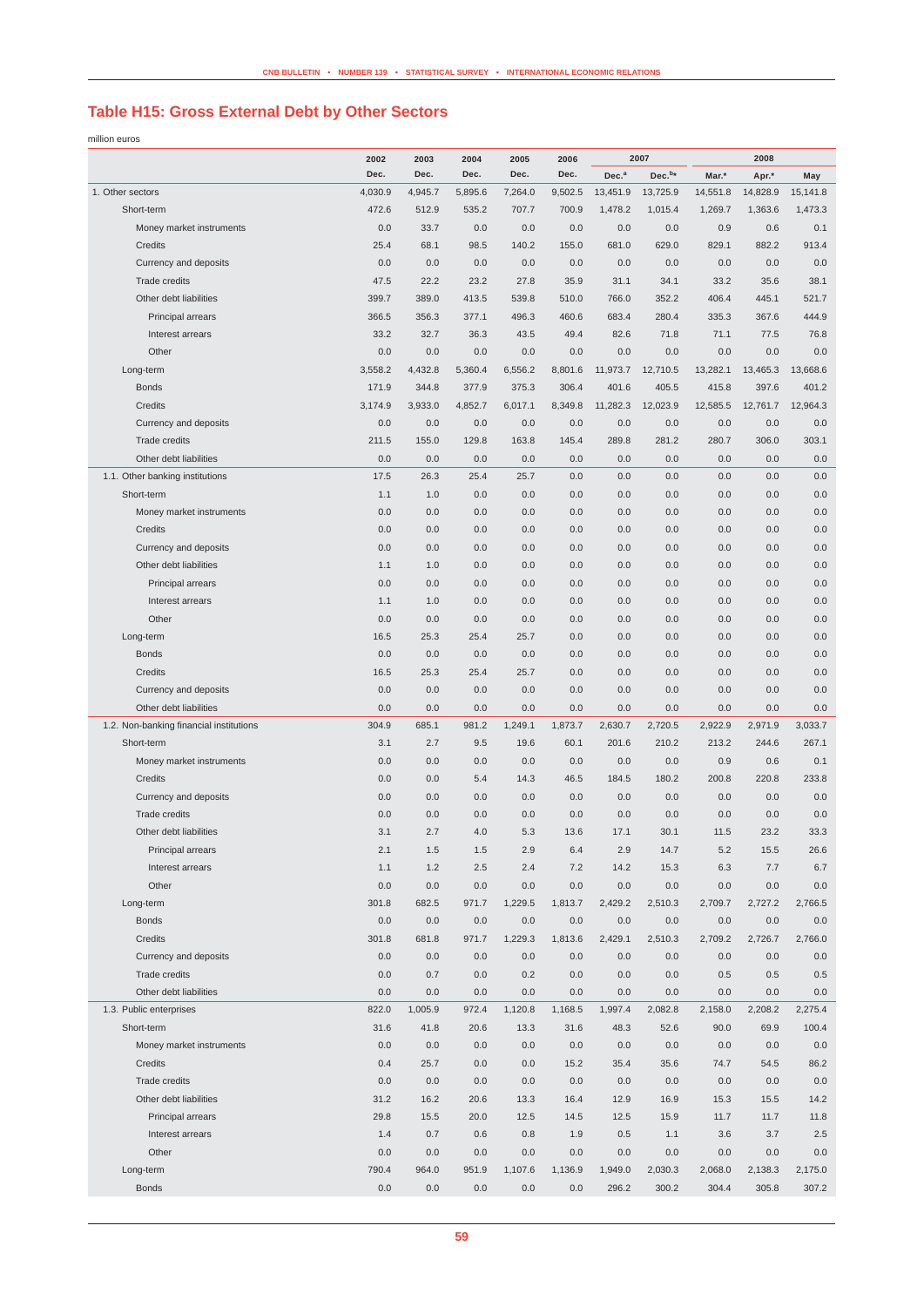| CNB BULLETIN • NUMBER 139 • STATISTICAL SURVEY • INTERNATIONAL ECONOMIC RELATIONS |  |  |  |  |  |  |
|-----------------------------------------------------------------------------------|--|--|--|--|--|--|
|-----------------------------------------------------------------------------------|--|--|--|--|--|--|

| Credits                         | 726.3   | 929.6   | 919.4   | 1,026.8 | 1,066.8 | 1,470.2 | 1,547.3 | 1,573.4 | 1,609.8 | 1.644.2 |
|---------------------------------|---------|---------|---------|---------|---------|---------|---------|---------|---------|---------|
| <b>Trade credits</b>            | 64.1    | 34.4    | 32.5    | 80.7    | 70.1    | 182.7   | 182.8   | 190.2   | 222.7   | 223.7   |
| Other debt liabilities          | 0.0     | 0.0     | 0.0     | 0.0     | 0.0     | 0.0     | 0.0     | 0.0     | 0.0     | 0.0     |
| 1.4. Mixed enterprises          | 480.9   | 384.9   | 347.1   | 328.7   | 416.5   | 594.9   | 588.1   | 556.7   | 564.4   | 567.7   |
| Short-term                      | 4.7     | 6.8     | 3.9     | 5.3     | 6.3     | 16.5    | 1.5     | 4.3     | 11.3    | 17.1    |
| Money market instruments        | 0.0     | 0.0     | 0.0     | 0.0     | 0.0     | 0.0     | 0.0     | 0.0     | 0.0     | 0.0     |
| Credits                         | 0.0     | 2.2     | 0.7     | 2.3     | 0.0     | 0.0     | 0.0     | 0.0     | 0.0     | 0.0     |
| <b>Trade credits</b>            | 0.0     | 0.0     | 0.0     | 0.0     | 0.0     | 0.0     | 0.0     | 0.0     | 0.0     | 0.0     |
| Other debt liabilities          | 4.7     | 4.6     | 3.2     | 3.0     | 6.3     | 16.5    | 1.5     | 4.3     | 11.3    | 17.1    |
| Principal arrears               | 4.4     | 4.1     | 3.0     | 2.9     | 6.1     | 16.4    | 1.2     | 1.4     | 8.4     | 15.2    |
| Interest arrears                | 0.3     | 0.6     | 0.1     | 0.1     | 0.2     | 0.1     | 0.3     | 2.8     | 2.9     | 1.9     |
| Other                           | 0.0     | 0.0     | 0.0     | 0.0     | 0.0     | 0.0     | 0.0     | 0.0     | 0.0     | 0.0     |
| Long-term                       | 476.3   | 378.1   | 343.2   | 323.4   | 410.2   | 578.4   | 586.7   | 552.4   | 553.1   | 550.6   |
| <b>Bonds</b>                    | 0.0     | 0.0     | 0.0     | 0.0     | 0.0     | 0.0     | 0.0     | 0.0     | 0.0     | 0.0     |
| Credits                         | 460.1   | 364.3   | 323.6   | 297.0   | 394.3   | 557.1   | 556.4   | 527.5   | 532.1   | 532.5   |
| <b>Trade credits</b>            | 16.2    | 13.8    | 19.6    | 26.4    | 15.9    | 21.3    | 30.3    | 24.9    | 21.0    | 18.1    |
| Other debt liabilities          | 0.0     | 0.0     | 0.0     | 0.0     | 0.0     | 0.0     | 0.0     | 0.0     | 0.0     | 0.0     |
| 1.5. Other enterprises          | 2,335.3 | 2,763.8 | 3,473.2 | 4,428.1 | 5,929.1 | 8,062.2 | 8,092.1 | 8,677.1 | 8,843.4 | 9.016.1 |
| Short-term                      | 426.7   | 454.3   | 482.9   | 654.8   | 578.8   | 1,174.3 | 738.6   | 949.6   | 1,026.1 | 1,077.0 |
| Money market instruments        | 0.0     | 33.7    | 0.0     | 0.0     | 0.0     | 0.0     | 0.0     | 0.0     | 0.0     | 0.0     |
| Credits                         | 24.2    | 39.8    | 81.7    | 122.0   | 86.9    | 451.2   | 401.6   | 541.6   | 596.0   | 582.6   |
| <b>Trade credits</b>            | 47.5    | 22.2    | 23.2    | 27.8    | 35.9    | 31.1    | 34.1    | 33.2    | 35.6    | 38.1    |
| Other debt liabilities          | 355.1   | 358.6   | 378.1   | 505.1   | 456.0   | 692.0   | 302.9   | 374.7   | 394.4   | 456.4   |
| Principal arrears               | 326.7   | 330.7   | 346.8   | 467.5   | 420.3   | 630.2   | 247.8   | 316.3   | 331.3   | 390.6   |
| Interest arrears                | 28.4    | 27.9    | 31.3    | 37.5    | 35.7    | 61.8    | 55.1    | 58.4    | 63.1    | 65.7    |
| Other                           | 0.0     | 0.0     | 0.0     | 0.0     | 0.0     | 0.0     | 0.0     | 0.0     | 0.0     | 0.0     |
| Long-term                       | 1,908.6 | 2,309.6 | 2,990.2 | 3,773.3 | 5,350.3 | 6,887.9 | 7,353.4 | 7,727.5 | 7,817.4 | 7.939.0 |
| <b>Bonds</b>                    | 171.9   | 344.8   | 377.9   | 375.3   | 306.4   | 105.4   | 105.3   | 111.4   | 91.8    | 93.9    |
| Credits                         | 1,627.0 | 1,874.6 | 2,545.3 | 3,348.9 | 4,989.1 | 6,701.7 | 7,185.1 | 7,555.4 | 7,668.0 | 7,788.4 |
| <b>Trade credits</b>            | 109.7   | 90.1    | 67.1    | 49.1    | 54.8    | 80.8    | 63.0    | 60.7    | 57.7    | 56.7    |
| Other debt liabilities          | 0.0     | 0.0     | 0.0     | 0.0     | 0.0     | 0.0     | 0.0     | 0.0     | 0.0     | 0.0     |
| 1.6. Non-profit institutions    | 3.3     | 2.8     | 4.0     | 4.9     | 5.3     | 5.4     | 3.3     | 3.2     | 3.2     | 3.2     |
| 1.7. Craftsmen and sole traders | 40.9    | 50.0    | 42.7    | 35.2    | 26.8    | 24.1    | 23.9    | 21.3    | 21.4    | 20.7    |
| 1.8. Households                 | 26.1    | 26.9    | 49.7    | 71.5    | 82.7    | 137.2   | 215.2   | 212.5   | 216.4   | 224.9   |

a Old reporting system. **b** New reporting system.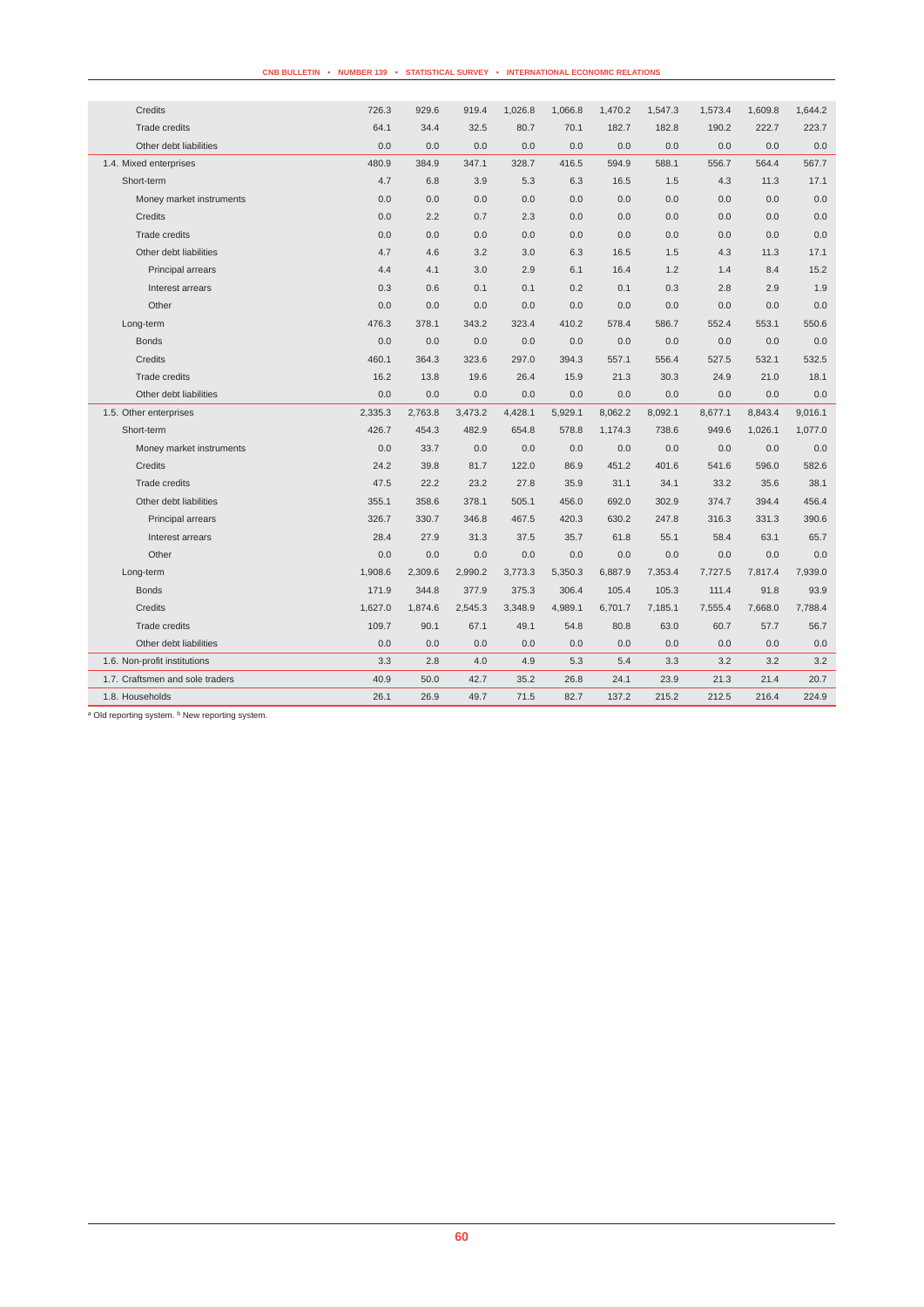### **Table H16: International Investment Position – Summary**

million euros

|                                            | 2002 <sup>a</sup> | 2003 <sup>a</sup> | 2004<br>2005            |             | 2007<br>2006 |             |                | 2008        |                |                |                 |
|--------------------------------------------|-------------------|-------------------|-------------------------|-------------|--------------|-------------|----------------|-------------|----------------|----------------|-----------------|
|                                            |                   |                   |                         |             |              |             | Q <sub>1</sub> | Q2          | Q <sub>3</sub> | Q <sub>4</sub> | Q1 <sup>a</sup> |
| 1. International investment position (net) | $-7,275.1$        |                   | $-10,716.7$ $-15,371.6$ | $-20,229.0$ | $-29,972.1$  | $-39,593.1$ | $-36,032.3$    | $-39,228.1$ | $-38,869.4$    | $-39,593.1$    | $-37,579.7$     |
| 2. Assets                                  | 12.492.1          | 14.347.6          | 15,117.6                | 16,042.7    | 18,242.9     | 21,201.6    | 19,091.9       | 19,697.4    | 20,253.2       | 21,201.6       | 20,173.5        |
| 2.1. Direct investment abroad              | 1,606.8           | 1,626.7           | 1,563.4                 | 1,729.8     | 1,833.1      | 2,368.2     | 2,064.8        | 2,340.4     | 2,336.6        | 2,368.2        | 2,235.1         |
| 2.2. Portfolio investment                  | 876.5             | 737.4             | 1.506.0                 | 2.136.8     | 2.575.9      | 3.022.0     | 2.875.0        | 3,243.2     | 3.194.9        | 3.022.0        | 2,416.1         |
| 2.2.1. Equity securities                   | 79.1              | 141.3             | 176.8                   | 418.0       | 720.4        | 1.601.6     | 1.147.5        | 1.457.0     | 1.728.0        | 1.601.6        | 1.077.4         |
| 2.2.2. Debt securities                     | 797.4             | 596.1             | 1,329.1                 | 1,718.8     | 1,855.4      | 1,420.4     | 1,727.5        | 1,786.2     | 1,466.8        | 1,420.4        | 1,338.7         |
| <b>Bonds</b>                               | 787.5             | 593.7             | 1,168.7                 | 1,571.6     | 1,464.0      | 1,140.0     | 1.322.4        | 1,364.7     | 1,210.8        | 1,140.0        | 1,117.3         |
| Money market instruments                   | 9.9               | 2.4               | 160.4                   | 147.1       | 391.4        | 280.4       | 405.1          | 421.5       | 256.1          | 280.4          | 221.4           |
| 2.3. Financial derivatives                 | 0.0               | 0.0               | 0.0                     | 0.0         | 0.0          | 0.0         | 0.0            | 0.0         | 0.0            | 0.0            | 0.0             |
| 2.4. Other investment                      | 4.357.4           | 5,429.5           | 5,612.1                 | 4,737.7     | 5.108.6      | 6,504.0     | 4,632.5        | 4,943.5     | 5.926.6        | 6,504.0        | 5,680.6         |
| 2.4.1. Trade credits                       | 222.5             | 253.4             | 221.6                   | 263.0       | 230.6        | 249.4       | 220.6          | 222.1       | 222.6          | 249.4          | 217.5           |
| 2.4.2. Loans                               | 108.9             | 102.1             | 102.2                   | 146.2       | 239.5        | 295.7       | 246.5          | 248.3       | 325.3          | 295.7          | 309.9           |
| 2.4.3. Currency and deposits               | 4.026.0           | 5.074.0           | 5.288.2                 | 4.328.5     | 4.638.3      | 5.958.9     | 4.165.4        | 4.473.1     | 5.378.7        | 5.958.9        | 5.153.3         |
| 2.4.4. Other assets                        | 0.0               | 0.0               | 0.0                     | 0.0         | 0.4          | 0.0         | 0.0            | 0.0         | 0.0            | 0.0            | 0.0             |
| 2.5. Reserve assets (CNB)                  | 5,651.3           | 6,554.1           | 6,436.1                 | 7,438.4     | 8,725.3      | 9,307.4     | 9,519.7        | 9,170.3     | 8,795.1        | 9,307.4        | 9,841.7         |
| 3. Liabilities                             | 19,767.1          | 25,064.3          | 30,489.1                | 36,271.6    | 48,215.0     | 60,794.7    | 55,124.2       | 58,925.5    | 59.122.5       | 60,794.7       | 57,753.2        |
| 3.1. Direct investment in Croatia          | 5.790.8           | 6.808.6           | 9,114.2                 | 12.332.4    | 20,782.0     | 30,381.8    | 26,966.5       | 30,072.1    | 30,263.5       | 30,381.8       | 26,185.6        |
| 3.2. Portfolio investment                  | 4,361.0           | 4,918.4           | 5,981.6                 | 5,530.4     | 5,442.4      | 5,840.7     | 5,386.3        | 5,840.8     | 5,919.3        | 5,840.7        | 5,438.7         |
| 3.2.1. Equity securities                   | 238.7             | 233.4             | 488.1                   | 646.5       | 1,037.5      | 1,416.6     | 1,080.4        | 1,259.0     | 1,315.2        | 1,416.6        | 1,059.5         |
| 3.2.2. Debt securities                     | 4.122.2           | 4.685.1           | 5.493.5                 | 4.883.9     | 4.404.8      | 4,424.2     | 4,305.8        | 4,581.8     | 4.604.1        | 4,424.2        | 4,379.2         |
| <b>Bonds</b>                               | 4.122.2           | 4.651.4           | 5.493.5                 | 4.883.9     | 4.404.8      | 4.424.2     | 4.305.8        | 4.581.8     | 4.604.1        | 4.424.2        | 4,378.3         |
| Money market instruments                   | 0.0               | 33.7              | 0.0                     | 0.0         | 0.0          | 0.0         | 0.0            | 0.0         | 0.0            | 0.0            | 0.9             |
| 3.3. Financial derivatives                 | 0.0               | 0.0               | 0.0                     | 0.0         | 0.0          | 0.0         | 0.0            | 0.0         | 0.0            | 0.0            | 0.0             |
| 3.4. Other investment                      | 9.615.4           | 13,337.3          | 15,393.4                | 18,408.7    | 21,990.6     | 24,572.2    | 22,771.5       | 23,012.6    | 22,939.7       | 24,572.2       | 26,128.9        |
| 3.4.1. Trade credits                       | 260.0             | 179.5             | 155.1                   | 194.2       | 183.3        | 322.1       | 186.7          | 275.0       | 289.8          | 322.1          | 315.3           |
| 3.4.2. Loans                               | 7,055.0           | 10,027.9          | 11,578.7                | 14,035.5    | 16,896.6     | 19,332.1    | 17,051.1       | 17,105.9    | 17,868.2       | 19,332.1       | 20,753.1        |
| 3.4.3. Currency and deposits               | 1,898.6           | 2,738.8           | 3,242.7                 | 3,635.6     | 4,398.3      | 4,145.0     | 5,007.8        | 5,053.0     | 4,150.2        | 4,145.0        | 4,620.8         |
| 3.4.4. Other assets                        | 401.8             | 391.2             | 417.0                   | 543.5       | 512.5        | 773.0       | 525.8          | 578.7       | 631.5          | 773.0          | 439.7           |

a Preliminary data

#### Table H16: International Investment Position

This table is made in accordance with the recommendations of the IMF (Balance of Payments Manual, Fifth Edition, 1993). Data sources include: reports from banks, enterprises, the Croatian National Bank, and the Zagreb Stock Exchange (ZSE).

Data on international investments of the Republic of Croatia and international investments into the Republic of Croatia are recorded in euros (EUR) and US dollars (USD). Depending on the sources of data available, the conversion of values from the original currencies into the reporting currencies is performed:

- by applying the current rate of exchange or the average monthly midpoint exchange rate of the Croatian National Bank to transactions;
- by applying the midpoint exchange rate of the Croatian National Bank on the reporting date to balances.

The source of data on foreign direct and portfolio equity investment is the statistical research of the Croatian National Bank. The equity investments have been monitored since the beginning of 2001 and are corrected for changes in the official index of the Zagreb Stock Exchange (CROBEX).

Portfolio debt investment and other investment are classified according to the following institutional sectors: the Croatian National Bank, government, banks and other sectors. The government sector comprises the central government and funds and local government authorities. The banking sector comprises banks.

Item Portfolio debt investment – Assets and liabilities comprises data on investments of residents into debt securities issued by nonresidents (assets) and investments of non-residents into debt securities issued by residents (liabilities). The source of data is the register of foreign credit relations kept by the Croatian National Bank, which also comprises claims and liabilities arising from bonds and money market instruments.

Item Other investment – Trade credits – Assets and liabilities comprises foreign claims and foreign liabilities of the said sectors arising from trade credits. The source of data is the register of foreign credit relations kept by the Croatian National Bank.

Item Other investment – Loans – Assets and liabilities comprises data on loans granted and received between residents and non-residents classified according to institutional sectors. The source of data is the register of foreign credit relations kept by the Croatian National Bank.

Item Other investment – Currency and deposits – Assets shows the total liquid foreign currency assets of banks authorised to do business abroad reduced by the amount of foreign currency deposited by banks with the CNB in fulfilment of a part of their reserve requirements. In addition to banks' foreign claims, foreign claims of the government sector are also shown. The sources of data are reports from the government and banks.

Item Other investment – Currency and deposits – Liabilities shows the total foreign currency and kuna liabilities of the said sectors abroad arising from current accounts, time and notice deposits, sight deposits and demand deposits. The sources of data for this item are reports from banks.

Item International reserves of the CNB is compiled on the basis of the CNB Accounting Department reports which contain data on their balances and changes.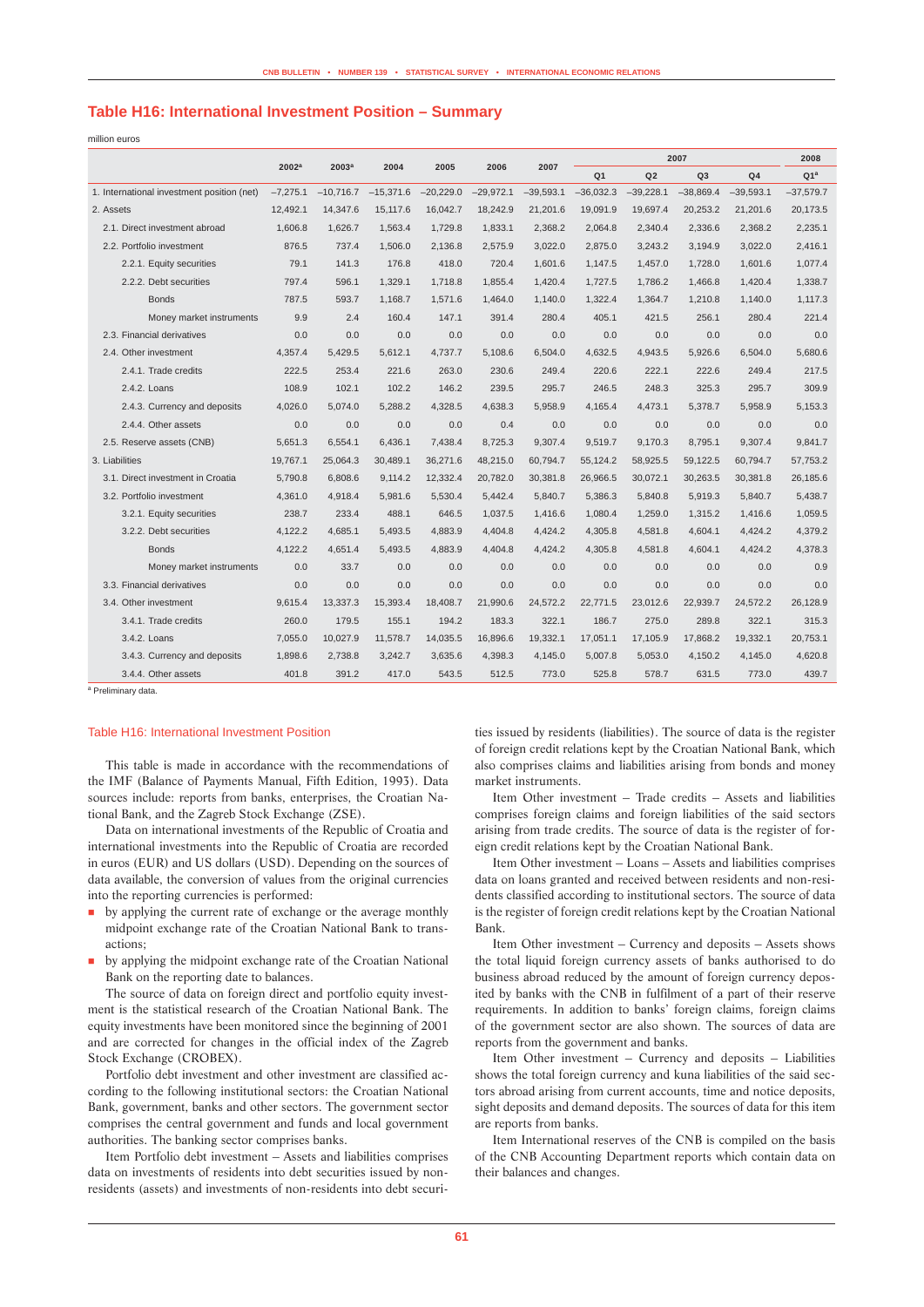# **Table H17: International Investment Position – Direct Investment**

million euros

|                                             | 2002       | 2003       | 2004       | 2005        | 2006        | 2007     |                         | 2008        |             |                |                 |
|---------------------------------------------|------------|------------|------------|-------------|-------------|----------|-------------------------|-------------|-------------|----------------|-----------------|
|                                             |            |            |            |             |             |          | Q <sub>1</sub>          | Q2          | Q3          | Q <sub>4</sub> | Q1 <sup>a</sup> |
| Direct investment (net)                     | $-4,183.9$ | $-5,181.9$ | $-7,550.8$ | $-10,602.7$ | $-18,948.9$ |          | $-28,013.6$ $-24,901.7$ | $-27,731.8$ | $-27,927.0$ | $-28,013.6$    | $-23,950.5$     |
| 1. Abroad                                   | 1,606.8    | 1,626.7    | 1,563.4    | 1,729.8     | 1,833.1     | 2,368.2  | 2,064.8                 | 2,340.4     | 2,336.6     | 2,368.2        | 2,235.1         |
| 1.1. Equity capital and reinvested earnings | 1,569.1    | 1,587.0    | 1,502.3    | 1,610.4     | 1,725.0     | 2,257.8  | 1,938.3                 | 2,215.2     | 2,226.1     | 2,257.8        | 2,114.2         |
| 1.1.1. Claims                               | 1,569.1    | 1,587.0    | 1,502.3    | 1,610.4     | 1,725.0     | 2,257.8  | 1,938.3                 | 2,215.2     | 2,226.1     | 2,257.8        | 2,114.2         |
| 1.1.2. Liabilities                          | 0.0        | 0.0        | 0.0        | 0.0         | 0.0         | 0.0      | 0.0                     | 0.0         | 0.0         | 0.0            | 0.0             |
| 1.2. Other capital                          | 37.7       | 39.7       | 61.2       | 119.3       | 108.2       | 110.4    | 126.4                   | 125.2       | 110.5       | 110.4          | 120.9           |
| 1.1.1. Claims                               | 49.9       | 63.4       | 89.6       | 138.0       | 144.8       | 175.4    | 166.8                   | 170.1       | 154.1       | 175.4          | 177.9           |
| 1.2.2. Liabilities                          | 12.2       | 23.7       | 28.4       | 18.7        | 36.6        | 64.9     | 40.4                    | 44.9        | 43.6        | 64.9           | 57.0            |
| 1.3 Financial derivatives (net)             | 0.0        | 0.0        | 0.0        | 0.0         | 0.0         | 0.0      | 0.0                     | 0.0         | 0.0         | 0.0            | 0.0             |
| 2. In Croatia                               | 5.790.8    | 6.808.6    | 9.114.2    | 12.332.4    | 20.782.0    | 30.381.8 | 26.966.5                | 30.072.1    | 30.263.5    | 30.381.8       | 26,185.6        |
| 2.1. Equity capital and reinvested earnings | 4,400.6    | 4,972.7    | 7,116.4    | 9,920.6     | 17,961.3    | 26,826.1 | 23,957.5                | 26,637.9    | 26,792.8    | 26,826.1       | 22,820.1        |
| 2.1.1. Claims                               | 0.0        | 0.0        | 0.0        | 0.0         | 0.0         | 0.0      | 0.0                     | 0.0         | 0.0         | 0.0            | 0.0             |
| 2.1.2. Liabilities                          | 4,400.6    | 4,972.7    | 7.116.4    | 9,920.6     | 17,961.3    | 26,826.1 | 23,957.5                | 26,637.9    | 26,792.8    | 26,826.1       | 22,820.1        |
| 2.2. Other capital                          | 1,390.2    | 1,835.9    | 1,997.8    | 2,411.8     | 2,820.8     | 3,555.7  | 3,009.0                 | 3,434.2     | 3.470.7     | 3,555.7        | 3,365.4         |
| 2.2.1. Claims                               | 0.3        | 1.8        | 19.9       | 20.1        | 21.1        | 24.2     | 22.7                    | 23.2        | 24.1        | 24.2           | 24.4            |
| 2.2.2. Liabilities                          | 1,390.5    | 1.837.7    | 2,017.7    | 2,431.9     | 2,841.8     | 3,579.9  | 3.031.7                 | 3,457.4     | 3.494.8     | 3,579.9        | 3,389.9         |
| 2.3. Financial derivatives (net)            | 0.0        | 0.0        | 0.0        | 0.0         | 0.0         | 0.0      | 0.0                     | 0.0         | 0.0         | 0.0            | 0.0             |

a Preliminary data.

## **Table H18: International Investment Position – Portfolio Investment**

million euros

|                                 |            |            |            |            |            |                   |                | 2008       |                |                |                 |
|---------------------------------|------------|------------|------------|------------|------------|-------------------|----------------|------------|----------------|----------------|-----------------|
|                                 | 2002       | 2003       | 2004       | 2005       | 2006       | 2007 <sup>a</sup> | Q <sub>1</sub> | Q2         | Q <sub>3</sub> | Q <sub>4</sub> | Q1 <sup>a</sup> |
| Portfolio investment (net)      | $-3,486.5$ | $-4,183.3$ | $-4,475.6$ | $-3,393.6$ | $-2,866.5$ | $-2,818.7$        | $-2,511.3$     | $-2,597.6$ | $-2,724.4$     | $-2,818.7$     | $-3,022.6$      |
| 1. Assets                       | 874.4      | 735.1      | 1,506.0    | 2.136.8    | 2,575.9    | 3.022.0           | 2.875.0        | 3,243.2    | 3.194.9        | 3,022.0        | 2,416.1         |
| 1.1. Equity securities          | 77.1       | 139.0      | 176.8      | 418.0      | 720.4      | 1,601.6           | 1,147.5        | 1,457.0    | 1,728.0        | 1,601.6        | 1,077.4         |
| 1.1.1. Banks                    | 7.4        | 4.7        | 5.1        | 5.9        | 6.7        | 8.3               | 8.3            | 8.6        | 8.3            | 8.3            | 8.3             |
| 1.1.2. Other sectors            | 69.6       | 134.2      | 171.8      | 412.1      | 713.7      | 1,593.3           | 1,139.2        | 1,448.4    | 1.719.7        | 1,593.3        | 1,069.1         |
| 1.2. Debt securities            | 797.4      | 596.1      | 1,329.1    | 1,718.8    | 1.855.4    | 1,420.4           | 1.727.5        | 1,786.2    | 1,466.8        | 1,420.4        | 1,338.7         |
| 2. Liabilities                  | 4,361.0    | 4.918.4    | 5,981.6    | 5,530.4    | 5,442.4    | 5,840.7           | 5,386.3        | 5,840.8    | 5,919.3        | 5,840.7        | 5,438.7         |
| 2.1. Equity securities          | 238.7      | 233.4      | 488.1      | 646.5      | 1.037.5    | 1.416.6           | 1.080.4        | 1.259.0    | 1.315.2        | 1.416.6        | 1.059.5         |
| 2.1.1. Banks                    | 44.5       | 46.3       | 64.7       | 84.0       | 156.7      | 168.0             | 182.7          | 192.5      | 187.9          | 168.0          | 140.9           |
| 2.1.2. Other sectors            | 194.3      | 187.1      | 423.4      | 562.6      | 880.8      | 1.248.5           | 897.7          | 1.066.5    | 1.127.3        | 1.248.5        | 918.7           |
| 2.2. Debt securities            | 4,122.2    | 4,685.1    | 5,493.5    | 4,883.9    | 4,404.8    | 4,424.2           | 4,305.8        | 4,581.8    | 4,604.1        | 4,424.2        | 4,379.2         |
| 2.2.1. Bonds                    | 4.122.2    | 4.651.4    | 5.493.5    | 4.883.9    | 4.404.8    | 4.424.2           | 4.305.8        | 4.581.8    | 4.604.1        | 4.424.2        | 4,378.3         |
| 2.2.1.1. General government     | 3,950.4    | 4.306.6    | 4.662.4    | 4,052.1    | 3,640.5    | 3,563.6           | 3.528.6        | 3.793.7    | 3.540.6        | 3,563.6        | 3,498.8         |
| 2.2.1.2. Banks                  | 0.0        | 0.0        | 453.2      | 456.6      | 457.9      | 459.0             | 463.2          | 468.5      | 454.2          | 459.0          | 463.7           |
| 2.2.1.3. Other sectors          | 171.9      | 344.8      | 377.9      | 375.3      | 306.4      | 401.6             | 314.0          | 319.5      | 609.3          | 401.6          | 415.8           |
| 2.2.2. Money market instruments | 0.0        | 33.7       | 0.0        | 0.0        | 0.0        | 0.0               | 0.0            | 0.0        | 0.0            | 0.0            | 0.9             |
| 2.2.2.1. Other sectors          | 0.0        | 33.7       | 0.0        | 0.0        | 0.0        | 0.0               | 0.0            | 0.0        | 0.0            | 0.0            | 0.9             |

a Preliminary data.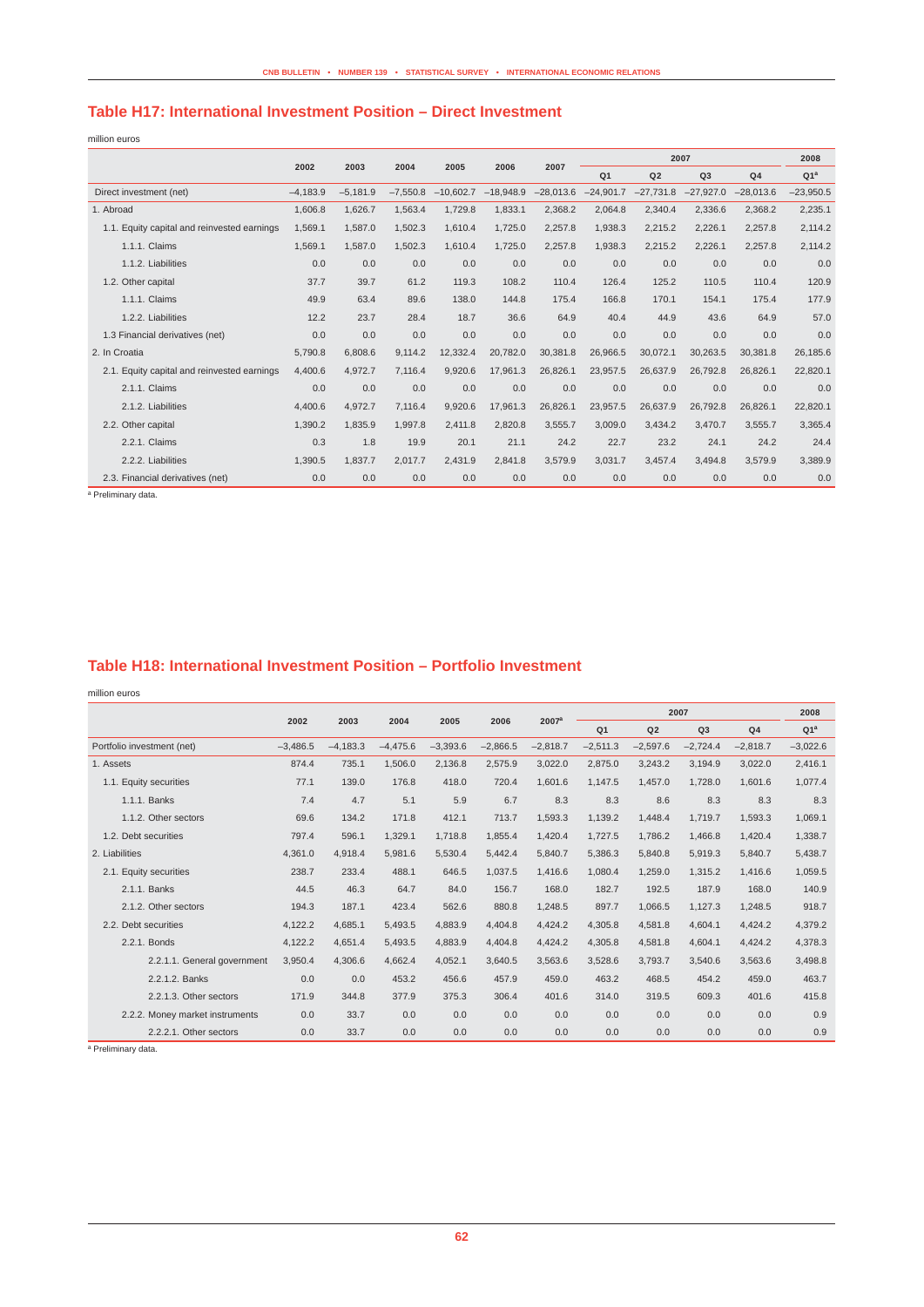# **Table H19: International Investment Position – Other Investment**

million euros

|                               | 2002 <sup>a</sup> | 2003       | 2004       | 2005        | 2006        | 2007        |                |             | 2007           |                | 2008            |
|-------------------------------|-------------------|------------|------------|-------------|-------------|-------------|----------------|-------------|----------------|----------------|-----------------|
|                               |                   |            |            |             |             |             | Q <sub>1</sub> | Q2          | Q <sub>3</sub> | Q <sub>4</sub> | Q1 <sup>a</sup> |
| Other investment (net)        | $-5,258.0$        | $-7.907.9$ | $-9,781.4$ | $-13,671.0$ | $-16,882.0$ | $-18.068.2$ | $-18,139.0$    | $-18,069.1$ | $-17,013.1$    | $-18,068.2$    | $-20,448.3$     |
| 1. Assets                     | 4,357.4           | 5,429.5    | 5,612.1    | 4,737.7     | 5,108.6     | 6,504.0     | 4,632.5        | 4,943.5     | 5,926.6        | 6,504.0        | 5,680.6         |
| 1.1. Trade credits            | 222.5             | 253.4      | 221.6      | 263.0       | 230.6       | 249.4       | 220.6          | 222.1       | 222.6          | 249.4          | 217.5           |
| 1.1.1. General government     | 0.0               | 0.0        | 0.0        | 0.3         | 0.1         | 0.0         | 0.1            | 0.0         | 0.0            | 0.0            | 0.0             |
| Long-term                     | 0.0               | 0.0        | 0.0        | 0.3         | 0.1         | 0.0         | 0.1            | 0.0         | 0.0            | 0.0            | 0.0             |
| 1.1.2. Other sectors          | 222.5             | 253.4      | 221.6      | 262.7       | 230.4       | 249.4       | 220.5          | 222.1       | 222.6          | 249.4          | 217.5           |
| Long-term                     | 216.3             | 211.5      | 181.4      | 190.6       | 177.4       | 228.7       | 181.6          | 190.1       | 197.7          | 228.7          | 214.9           |
| Short-term                    | 6.2               | 41.9       | 40.2       | 72.1        | 53.0        | 20.7        | 38.9           | 32.0        | 25.0           | 20.7           | 2.6             |
| 1.2. Loans                    | 108.9             | 102.1      | 102.2      | 146.2       | 239.5       | 295.7       | 246.5          | 248.3       | 325.3          | 295.7          | 309.9           |
| 1.2.1. Croatian National Bank | 0.7               | 0.6        | 0.6        | 0.6         | 0.6         | 0.6         | 0.6            | 0.6         | 0.6            | 0.6            | 0.5             |
| Long-term                     | 0.7               | 0.6        | 0.6        | 0.6         | 0.6         | 0.6         | 0.6            | 0.6         | 0.6            | 0.6            | 0.5             |
| 1.2.2. General government     | 4.8               | 5.3        | 7.0        | 8.7         | 9.5         | 17.8        | 9.0            | 12.6        | 12.9           | 17.8           | 19.0            |
| Long-term                     | 4.8               | 5.3        | 7.0        | 8.7         | 9.5         | 17.8        | 9.0            | 12.6        | 12.9           | 17.8           | 19.0            |
| 1.2.3. Banks                  | 97.5              | 87.1       | 81.6       | 113.2       | 188.5       | 214.8       | 189.8          | 187.3       | 216.5          | 214.8          | 213.7           |
| Long-term                     | 72.9              | 63.1       | 62.6       | 85.3        | 140.0       | 160.0       | 153.7          | 163.0       | 156.6          | 160.0          | 159.8           |
| Short-term                    | 24.6              | 23.9       | 19.0       | 27.9        | 48.5        | 54.8        | 36.1           | 24.3        | 59.9           | 54.8           | 53.9            |
| 1.2.4. Other sectors          | 5.9               | 9.1        | 13.0       | 23.6        | 40.9        | 62.5        | 47.2           | 47.9        | 95.3           | 62.5           | 76.7            |
| Long-term                     | 5.8               | 9.1        | 11.7       | 23.3        | 40.7        | 62.4        | 46.3           | 46.5        | 88.7           | 62.4           | 76.6            |
| Short-term                    | 0.1               | 0.0        | 1.3        | 0.3         | 0.2         | 0.1         | 0.9            | 1.4         | 6.6            | 0.1            | 0.1             |
| 1.3. Currency and deposits    | 4,026.0           | 5.074.0    | 5,288.2    | 4,328.5     | 4,638.3     | 5,958.9     | 4,165.4        | 4,473.1     | 5,378.7        | 5,958.9        | 5.153.3         |
| 1.3.1. General government     | 115.7             | 81.9       | 8.9        | 54.2        | 26.4        | 69.8        | 1.4            | 43.4        | 55.1           | 69.8           | 62.9            |
| 1.3.2. Banks                  | 2.754.3           | 3.916.8    | 4,319.7    | 3,112.2     | 3,499.9     | 4.715.1     | 3,036.2        | 3,294.4     | 4.181.5        | 4,715.1        | 3,998.3         |
| 1.3.3. Other sectors          | 1.156.0           | 1,075.4    | 959.7      | 1,162.1     | 1,111.9     | 1,174.0     | 1,127.7        | 1,135.3     | 1,142.2        | 1,174.0        | 1,092.0         |
| 1.4. Other assets             | 0.0               | 0.0        | 0.0        | 0.0         | 0.4         | 0.0         | 0.0            | 0.0         | 0.0            | 0.0            | 0.0             |
| 2. Liabilities                | 9,615.4           | 13,337.3   | 15,393.4   | 18,408.7    | 21,990.6    | 24,572.2    | 22,771.5       | 23,012.6    | 22,939.7       | 24,572.2       | 26.128.9        |
| 2.1. Trade credits            | 260.0             | 179.5      | 155.1      | 194.2       | 183.3       | 322.1       | 186.7          | 275.0       | 289.8          | 322.1          | 315.3           |
| 2.1.1. General government     | 1.1               | 2.3        | 2.1        | 2.6         | 1.9         | 1.2         | 1.7            | 1.5         | 1.4            | 1.2            | 1.1             |
| Long-term                     | 1.1               | 2.3        | 2.1        | 2.6         | 1.9         | 1.2         | 1.7            | 1.5         | 1.4            | 1.2            | 1.1             |
| Short-term                    | 0.0               | 0.0        | 0.0        | 0.0         | 0.0         | 0.0         | 0.0            | 0.0         | 0.0            | 0.0            | 0.0             |
| 2.1.2. Other sectors          | 259.0             | 177.2      | 153.0      | 191.6       | 181.3       | 320.9       | 185.0          | 273.5       | 288.4          | 320.9          | 314.2           |
| Long-term                     | 211.5             | 155.0      | 129.8      | 163.8       | 145.4       | 289.8       | 151.1          | 235.6       | 256.6          | 289.8          | 281.0           |
| Short-term                    | 47.5              | 22.2       | 23.2       | 27.8        | 35.9        | 31.1        | 33.9           | 37.9        | 31.8           | 31.1           | 33.2            |
| 2.2. Loans                    | 7,055.0           | 10.027.9   | 11,578.7   | 14,035.5    | 16.896.6    | 19,332.1    | 17,051.1       | 17,105.9    | 17.868.2       | 19,332.1       | 20.753.1        |
| 2.2.1. Croatian National Bank | 21.5              | 363.3      | 0.0        | 0.0         | 0.0         | 0.0         | 0.0            | 0.0         | 0.0            | 0.0            | 0.0             |
| o/w: IMF                      | 0.0               | 0.0        | 0.0        | 0.0         | 0.0         | 0.0         | 0.0            | 0.0         | 0.0            | 0.0            | 0.0             |
| 2.2.2. General government     | 1,932.1           | 2,260.5    | 2.590.2    | 2,990.6     | 3,024.1     | 3,093.0     | 2,990.0        | 2,980.9     | 2,988.0        | 3,093.0        | 3,086.5         |
| Long-term                     | 1,932.1           | 2.260.5    | 2,590.2    | 2,990.6     | 3,024.1     | 3,093.0     | 2,990.0        | 2,980.9     | 2,988.0        | 3,093.0        | 3,086.5         |
| Short-term                    | 0.0               | 0.0        | 0.0        | 0.0         | 0.0         | 0.0         | 0.0            | 0.0         | 0.0            | 0.0            | 0.0             |
| 2.2.3. Banks                  | 1,901.0           | 3,403.0    | 4,037.3    | 4,887.5     | 5,367.8     | 4,275.8     | 4,843.7        | 4,285.2     | 3,852.7        | 4,275.8        | 4,335.9         |
| Long-term                     | 1,900.6           | 2,798.5    | 3,517.4    | 3,822.7     | 4,217.3     | 3,565.1     | 3,830.0        | 3,440.6     | 3,415.6        | 3,565.1        | 3,531.8         |
| Short-term                    | 0.3               | 604.6      | 519.9      | 1,064.8     | 1,150.4     | 710.8       | 1,013.7        | 844.6       | 437.2          | 710.8          | 804.1           |
| 2.2.4. Other sectors          | 3,200.3           | 4,001.0    | 4,951.3    | 6,157.3     | 8,504.8     | 11,963.3    | 9,217.5        | 9,839.7     | 11,027.5       | 11,963.3       | 13,330.7        |
| Long-term                     | 3,174.9           | 3,933.0    | 4,852.7    | 6,017.1     | 8,349.8     | 11,282.3    | 8,851.8        | 9,429.5     | 10,377.6       | 11,282.3       | 12,520.4        |
| Short-term                    | 25.4              | 68.1       | 98.5       | 140.2       | 155.0       | 681.0       | 365.7          | 410.3       | 649.9          | 681.0          | 810.3           |
| 2.3. Currency and deposits    | 1,898.6           | 2,738.8    | 3,242.7    | 3,635.6     | 4,398.3     | 4,145.0     | 5,007.8        | 5,053.0     | 4,150.2        | 4,145.0        | 4,620.8         |
| 2.3.1. Croatian National Bank | 1.7               | 2.6        | 2.4        | 2.6         | 2.6         | 2.3         | 2.1            | 2.3         | 2.0            | 2.3            | 1.7             |
| 2.3.2. Banks                  | 1,896.9           | 2,736.2    | 3,240.3    | 3,632.9     | 4,395.7     | 4,142.6     | 5,005.7        | 5,050.7     | 4,148.2        | 4,142.6        | 4,619.1         |
| 2.4. Other liabilities        | 401.8             | 391.2      | 417.0      | 543.5       | 512.5       | 773.0       | 525.8          | 578.7       | 631.5          | 773.0          | 439.7           |

a Preliminary data.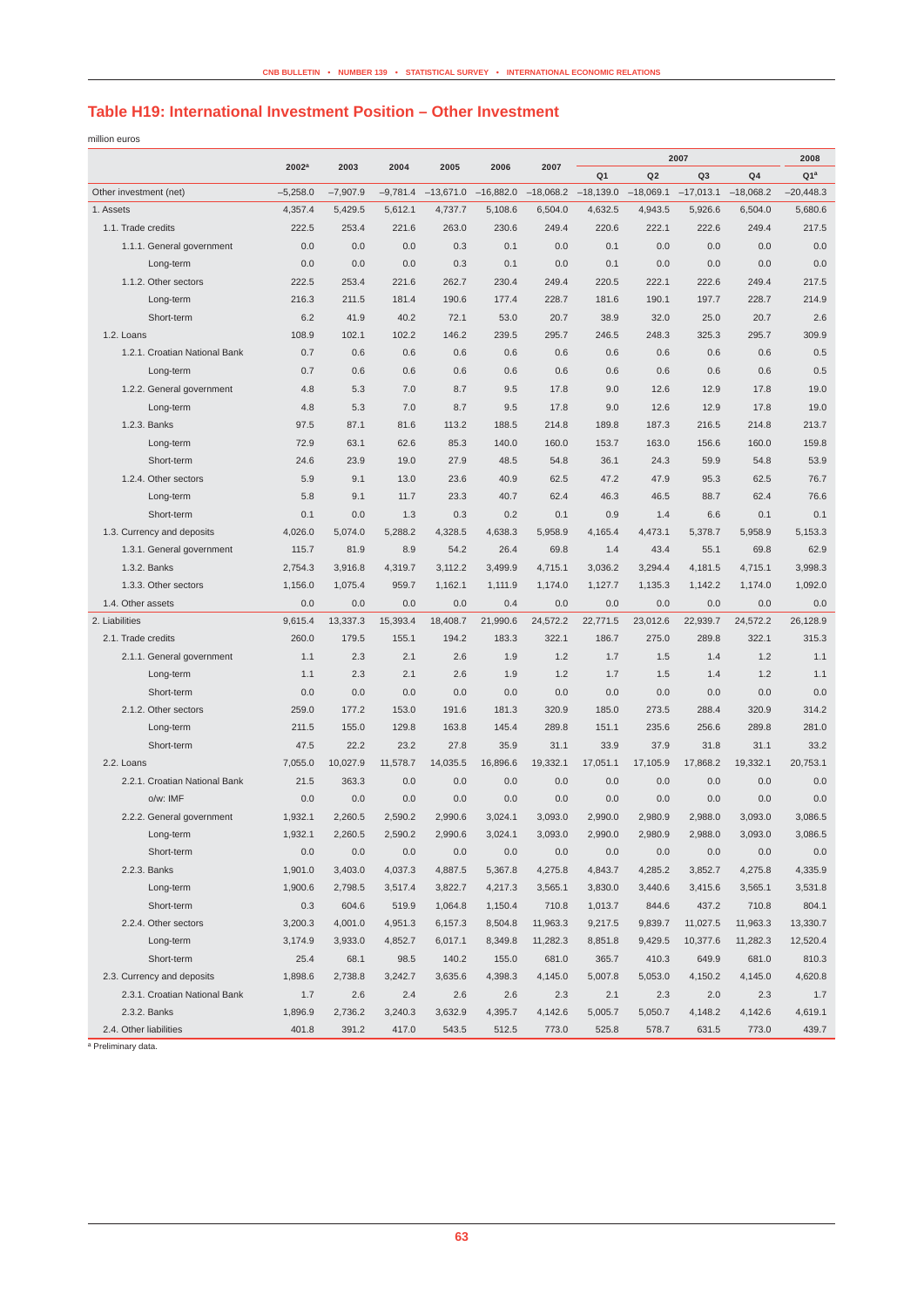# **Table I1: Consolidated Central Government According to the Government Level**

|                                                                                     | 2004       | 2005       |            | 2006<br>2007 |            | 2007     | 2008     |            |            |          |
|-------------------------------------------------------------------------------------|------------|------------|------------|--------------|------------|----------|----------|------------|------------|----------|
|                                                                                     |            |            |            |              | Mar.       | Jun.     | Sep.     | Dec.       | Jan.       | Feb.     |
| 1. REVENUE (A+B)                                                                    | 87.019.3   | 92,642.5   | 100,392.6  | 113,386.2    | 8,076.5    | 8,996.5  | 10,133.8 | 10,233.2   | 10,143.3   | 9,172.5  |
| A) Budgetary central government                                                     | 80,463.5   | 85,653.0   | 95,234.1   | 108,297.0    | 7,800.9    | 8,607.4  | 9,703.0  | 9,758.1    | 9,849.9    | 8,765.5  |
| B) Extrabudgetary users                                                             | 6,555.8    | 6,989.5    | 5,158.5    | 5,089.2      | 275.6      | 389.1    | 430.8    | 475.1      | 293.4      | 407.0    |
| 1. Croatian Pension Insurance Administration                                        | 129.9      | 38.0       | 293.5      | 0.0          | 0.0        | 0.0      | 0.0      | 0.0        | 0.0        | 0.0      |
| 2. Croatian Institute for Health Insurance                                          | 663.1      | 863.9      | 848.7      | 0.0          | 0.0        | 0.0      | 0.0      | 0.0        | 0.0        | 0.0      |
| 3. Croatian Employment Service                                                      | 15.5       | 18.9       | 18.4       | 0.0          | 0.0        | 0.0      | 0.0      | 0.0        | 0.0        | 0.0      |
| 4. Croatian Waters                                                                  | 1,224.4    | 1,227.8    | 1,526.9    | 2,041.2      | 161.3      | 156.5    | 187.2    | 279.7      | 105.7      | 126.2    |
| 5. Fund for Environmental Protection and Energy<br>Efficiency                       | 170.7      | 214.7      | 659.8      | 1.102.9      | 53.9       | 62.7     | 79.3     | 119.3      | 76.2       | 119.3    |
| 6. Croatian Motorways Ltd.                                                          | 2,295.4    | 2,547.0    | 1.271.1    | 1,375.3      | 54.1       | 123.6    | 139.1    | 33.6       | 82.3       | 87.9     |
| 7. Croatian Roads Ltd.                                                              | 1,417.8    | 1,474.7    | 64.7       | 119.9        | 3.3        | 36.0     | 16.4     | 29.6       | 3.3        | 2.7      |
| 8. State Agency for Deposit Insurance and Bank<br>Rehabilitation                    | 575.9      | 367.4      | 409.6      | 391.4        | 2.4        | 5.5      | 5.4      | 4.6        | 24.2       | 65.4     |
| 9. Croatian Privatisation Fund                                                      | 62.9       | 237.0      | 65.9       | 58.3         | 0.6        | 4.8      | 3.4      | 8.4        | 1.7        | 5.5      |
| 2. EXPENSE (A+B)                                                                    | 86,941.4   | 92,332.1   | 98,751.4   | 109,075.0    | 8,811.9    | 8,387.0  | 9,172.4  | 11,460.1   | 7,969.4    | 9,311.3  |
| A) Budgetary central government                                                     | 81,861.2   | 86,715.6   | 91,979.7   | 103,004.9    | 8,481.0    | 7,884.4  | 8,729.9  | 10,527.3   | 7,601.9    | 8,977.0  |
| B) Extrabudgetary users                                                             | 5,080.3    | 5,616.5    | 6,771.7    | 6,070.1      | 331.0      | 502.6    | 442.4    | 932.8      | 367.5      | 334.3    |
| 1. Croatian Pension Insurance Administration                                        | 587.4      | 382.2      | 565.9      | 0.0          | 0.0        | 0.0      | 0.0      | 0.0        | 0.0        | 0.0      |
| 2. Croatian Institute for Health Insurance                                          | 831.3      | 914.3      | 931.6      | 0.0          | 0.0        | 0.0      | 0.0      | 0.0        | 0.0        | 0.0      |
| 3. Croatian Employment Service                                                      | 141.3      | 145.9      | 155.0      | 0.0          | 0.0        | 0.0      | 0.0      | 0.0        | 0.0        | 0.0      |
| 4. Croatian Waters                                                                  | 1,426.3    | 1,489.5    | 1,779.1    | 2,099.0      | 104.1      | 157.7    | 184.0    | 369.6      | 137.7      | 28.2     |
| 5. Fund for Environmental Protection and Energy<br>Efficiency                       | 32.4       | 172.0      | 734.8      | 1,083.3      | 72.9       | 60.3     | 110.1    | 115.3      | 46.5       | 102.6    |
| 6. Croatian Motorways Ltd.                                                          | 752.3      | 1,085.1    | 1,272.7    | 1,509.8      | 72.2       | 182.6    | 78.4     | 217.0      | 92.9       | 128.4    |
| 7. Croatian Roads Ltd.                                                              | 934.6      | 1,062.4    | 1,226.9    | 1,241.9      | 75.6       | 83.1     | 61.2     | 218.7      | 82.2       | 70.0     |
| 8. State Agency for Deposit Insurance and Bank<br>Rehabilitation                    | 314.5      | 183.0      | 27.4       | 47.8         | 1.1        | 9.3      | 1.4      | 1.4        | 1.2        | 0.8      |
| 9. Croatian Privatisation Fund                                                      | 60.1       | 182.1      | 78.4       | 88.2         | 5.0        | 9.6      | 7.3      | 10.9       | 7.0        | 4.3      |
| NET/GROSS OPERATING BALANCE (1-2)                                                   | 77.8       | 310.3      | 1,641.2    | 4,311.2      | $-735.4$   | 609.5    | 961.4    | $-1,226.9$ | 2,173.9    | $-138.8$ |
| 3. CHANGE IN NET WORTH: TRANSACTIONS<br>$(3.1. + 3.2. - 3.3.)$                      | 77.8       | 310.3      | 1,641.2    | 4,311.2      | $-735.4$   | 609.5    | 961.4    | $-1,226.9$ | 2,173.9    | $-138.8$ |
| 3.1. CHANGE IN NET ACQUISITION OF<br>NON-FINANCIAL ASSETS                           | 8,373.5    | 6,699.4    | 6,108.6    | 7,811.0      | 412.3      | 520.2    | 590.7    | 1,373.0    | 291.2      | 367.4    |
| Acquisition                                                                         | 8,648.4    | 7,024.2    | 6,836.4    | 8,378.6      | 459.0      | 540.8    | 616.5    | 1,439.1    | 316.0      | 388.1    |
| A) Budgetary central government                                                     | 1,663.9    | 1,828.8    | 1,908.5    | 3,043.9      | 101.7      | 126.7    | 191.6    | 717.6      | 76.4       | 46.8     |
| B) Extrabudgetary users                                                             | 6,984.5    | 5,195.4    | 4,927.9    | 5,334.7      | 357.3      | 414.1    | 424.9    | 721.5      | 239.6      | 341.2    |
| <b>Disposals</b>                                                                    | 274.9      | 324.8      | 727.7      | 567.7        | 46.8       | 20.7     | 25.9     | 66.2       | 24.9       | 20.7     |
| A) Budgetary central government                                                     | 244.4      | 275.1      | 352.7      | 498.7        | 32.3       | 20.5     | 23.6     | 52.5       | 22.2       | 20.6     |
| B) Extrabudgetary users                                                             | 30.5       | 49.6       | 375.1      | 69.0         | 14.5       | 0.1      | 2.3      | 13.6       | 2.6        | 0.1      |
| NET LENDING/BORROWING (1-2-3.1.)                                                    | $-8,295.6$ | $-6,389.1$ | $-4,467.4$ | $-3,499.8$   | $-1,147.7$ | 89.3     | 370.8    | $-2,599.8$ | 1,882.7    | 506.1    |
| TRANSACTIONS IN FINANCIAL ASSETS AND LIABILITIES 8,295.6<br>(FINANCING) (3.3.–3.2.) |            | 6,389.1    | 4,467.4    | 3,499.8      | 1,147.7    | $-89.3$  | $-370.8$ | 2,599.8    | $-1,882.7$ | 506.1    |
| 3.2. CHANGE IN NET ACQUISITION OF FINANCIAL<br><b>ASSETS</b>                        | 28.4       | 1,609.8    | $-2,576.7$ | $-2,939.2$   | $-755.0$   | $-193.9$ | 560.4    | $-2,488.4$ | 998.9      | $-90.9$  |
| 3.2.1. Domestic                                                                     | 18.6       | 1,614.6    | $-2,593.4$ | $-2,957.2$   | $-755.0$   | $-196.7$ | 560.4    | $-2,493.0$ | 998.9      | $-90.9$  |
| A) Budgetary central government                                                     | 138.6      | 1,747.7    | $-3,063.9$ | $-3,752.8$   | $-785.6$   | $-235.8$ | 690.4    | $-3,008.2$ | 1,176.1    | $-84.8$  |
| B) Extrabudgetary users                                                             | $-120.0$   | $-133.1$   | 470.5      | 795.6        | 30.6       | 39.2     | $-130.0$ | 515.1      | $-177.2$   | $-6.0$   |
| 3.2.2. Foreign                                                                      | 9.8        | $-4.9$     | 16.7       | 18.0         | 0.0        | 2.7      | 0.0      | 4.7        | 0.0        | 0.0      |
| A) Budgetary central government                                                     | 9.8        | $-4.9$     | 16.7       | 18.0         | 0.0        | 2.7      | 0.0      | 4.7        | 0.0        | 0.0      |
| B) Extrabudgetary users                                                             | 0.0        | 0.0        | 0.0        | 0.0          | 0.0        | 0.0      | 0.0      | 0.0        | 0.0        | 0.0      |
| 3.2.3. Monetary gold and SDRs                                                       | 0.0        | 0.0        | 0.0        | 0.0          | 0.0        | 0.0      | 0.0      | 0.0        | 0.0        | 0.0      |
| 3.3. CHANGE IN NET INCURRENCE OF<br><b>LIABILITIES</b>                              | 8,324.0    | 7,998.8    | 1,890.7    | 560.6        | 392.6      | $-283.3$ | 189.6    | 111.5      | $-883.8$   | 415.3    |
| 3.3.1. Domestic                                                                     | 4,107.7    | 12,041.7   | 5,282.8    | 2,017.1      | 472.3      | $-390.7$ | 185.3    | $-250.7$   | $-326.3$   | 341.7    |
| A) Budgetary central government                                                     | 4,038.7    | 10,591.6   | 3,166.3    | 1,477.6      | 277.8      | $-388.0$ | 193.5    | 192.9      | $-321.1$   | 343.6    |
| B) Extrabudgetary users                                                             | 69.0       | 1,450.1    | 2,116.5    | 539.5        | 194.5      | $-2.6$   | $-8.2$   | $-443.6$   | $-5.1$     | $-1.9$   |
| 3.3.2. Foreign                                                                      | 4,216.3    | $-4,042.8$ | $-3,392.1$ | $-1,456.5$   | $-79.6$    | 107.4    | 4.3      | 362.2      | $-557.5$   | 73.6     |
| A) Budgetary central government                                                     | 270.3      | $-5,080.6$ | $-3,943.2$ | $-2,980.2$   | $-93.6$    | $-195.6$ | $-30.7$  | 26.6       | $-467.4$   | 0.3      |
| B) Extrabudgetary users                                                             | 3,946.0    | 1,037.8    | 551.2      | 1,523.7      | 14.0       | 303.0    | 35.1     | 335.5      | $-90.2$    | 73.3     |

The Notes on Methodology can be found in the Ministry of Finance Monthly Statistical Review. Note: On a cash basis. Source: MoF.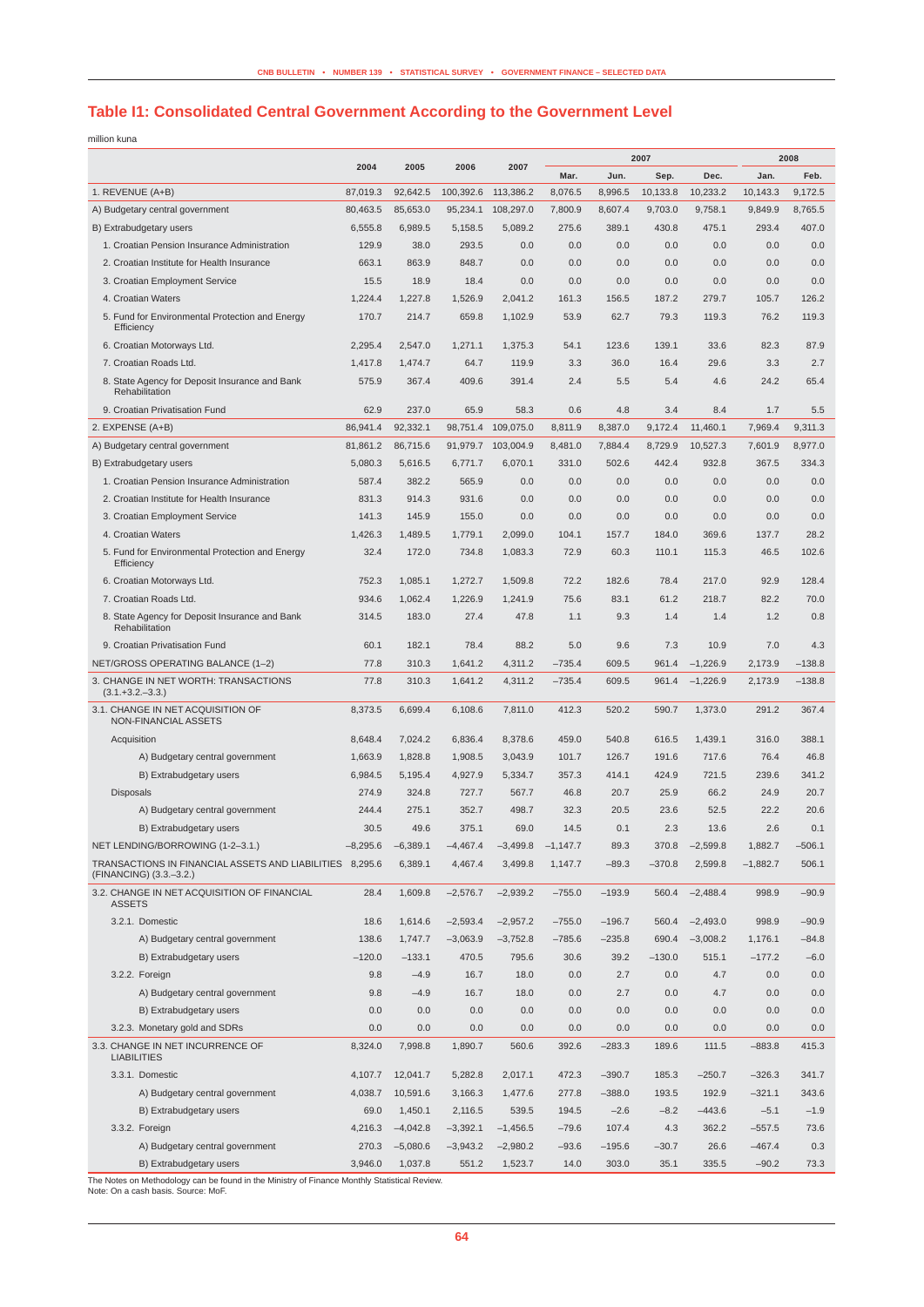## **Table I2: Budgetary Central Government Operations**

million kuna

|                                                           |            |            | 2006       | 2007       |          | 2007     |         |            |          | 2008     |  |  |
|-----------------------------------------------------------|------------|------------|------------|------------|----------|----------|---------|------------|----------|----------|--|--|
|                                                           | 2004       | 2005       |            |            | Mar.     | Jun.     | Sep.    | Dec.       | Jan.     | Feb.     |  |  |
| 1. REVENUE                                                | 80,463.5   | 85,653.0   | 95,235.6   | 108,320.6  | 7,803.2  | 8,607.4  | 9,702.8 | 9,770.1    | 9,849.9  | 8,765.5  |  |  |
| 1.1. Taxes                                                | 47,149.9   | 50.687.6   | 58.469.1   | 64,234.5   | 4,502.2  | 5,157.1  | 5,256.5 | 4,675.8    | 5,940.1  | 5,181.6  |  |  |
| 1.2. Social contributions                                 | 29,477.6   | 31,301.3   | 33.877.1   | 37,203.5   | 2,929.4  | 3.116.4  | 3,149.9 | 3.209.7    | 3,385.9  | 3,177.7  |  |  |
| 1.3. Grants                                               | 10.1       | 27.5       | 196.0      | 428.0      | 10.8     | 40.8     | 29.3    | 102.8      | 33.4     | 16.4     |  |  |
| 1.4. Other revenue                                        | 3,825.9    | 3,636.6    | 2,693.3    | 6,454.5    | 360.7    | 293.1    | 1,267.1 | 1,781.8    | 490.5    | 389.8    |  |  |
| 2. EXPENSE                                                | 83,131.1   | 87,857.5   | 95,950.0   | 108,007.6  | 8,703.5  | 8,150.7  | 9,007.1 | 12,328.1   | 7,831.1  | 9,168.1  |  |  |
| 2.1. Compensation of employees                            | 22,268.3   | 23,182.6   | 24,313.9   | 27,545.1   | 2,152.2  | 2,224.9  | 2,250.1 | 2,555.0    | 2,406.9  | 2,367.2  |  |  |
| 2.2. Use of goods and services                            | 4,358.7    | 4.951.9    | 6.069.1    | 7.162.4    | 521.9    | 486.7    | 546.0   | 1.087.7    | 382.2    | 449.8    |  |  |
| 2.3. Consumption of fixed capital                         | 0.0        | 0.0        | 0.0        | 0.0        | 0.0      | 0.0      | 0.0     | 0.0        | 0.0      | 0.0      |  |  |
| 2.4. Interest                                             | 3,972.5    | 4.387.0    | 4.713.6    | 4,535.0    | 715.5    | 370.6    | 373.7   | 319.4      | 289.1    | 1.105.8  |  |  |
| 2.5. Subsidies                                            | 4,968.1    | 5,248.7    | 5,670.8    | 6,492.0    | 582.6    | 349.2    | 731.3   | 662.7      | 359.5    | 636.6    |  |  |
| 2.6. Grants                                               | 3,420.3    | 3,796.8    | 6,653.0    | 8,363.2    | 379.6    | 495.2    | 511.4   | 2,429.2    | 374.5    | 343.5    |  |  |
| 2.7. Social benefits                                      | 39,730.9   | 41,358.5   | 43,444.6   | 48,176.0   | 4,013.5  | 3,851.3  | 4,251.6 | 4,474.2    | 3,847.0  | 3,941.1  |  |  |
| 2.8. Other expense                                        | 4,412.4    | 4,931.9    | 5,085.0    | 5,733.9    | 338.2    | 372.7    | 343.1   | 799.8      | 171.9    | 324.0    |  |  |
| 3. CHANGE IN NET WORTH: TRANSACTIONS                      | $-2,667.6$ | $-2,204.5$ | $-714.4$   | 313.0      | $-900.3$ | 456.7    | 695.6   | $-2,557.9$ | 2.018.8  | $-402.5$ |  |  |
| 3.1. Change in net acquisition of non-financial<br>assets | 1,419.5    | 1,553.7    | 1,555.8    | 2,545.2    | 69.5     | 106.2    | 168.0   | 665.1      | 54.2     | 26.2     |  |  |
| 3.1.1. Fixed assets                                       | 1.384.6    | 1,517.0    | 1,595.1    | 2,625.7    | 62.1     | 99.3     | 159.8   | 650.4      | 53.0     | 24.7     |  |  |
| 3.1.2. Inventories                                        | 0.0        | 0.0        | $-80.2$    | $-161.4$   | $-1.3$   | 0.0      | 0.0     | $-7.2$     | 0.0      | $-0.2$   |  |  |
| 3.1.3. Valuables                                          | 7.5        | 7.2        | 7.8        | 9.6        | 0.9      | 2.6      | 0.3     | 0.6        | 0.1      | 1.2      |  |  |
| 3.1.4. Non-produced assets                                | 27.3       | 29.5       | 33.1       | 71.3       | 7.8      | 4.3      | 7.9     | 21.2       | 1.0      | 0.5      |  |  |
| 3.2. Change in net acquisition of financial assets        | 222.0      | 1,752.8    | $-3,047.2$ | $-3,734.8$ | $-785.6$ | $-233.1$ | 690.4   | $-3,003.5$ | 1,176.1  | $-84.8$  |  |  |
| 3.2.1. Domestic                                           | 212.2      | 1,757.7    | $-3,063.9$ | $-3,752.8$ | $-785.6$ | $-235.8$ | 690.4   | $-3,008.2$ | 1,176.1  | $-84.8$  |  |  |
| 3.2.2. Foreign                                            | 9.8        | $-4.9$     | 16.7       | 18.0       | 0.0      | 2.7      | 0.0     | 4.7        | 0.0      | 0.0      |  |  |
| 3.2.3. Monetary gold and SDRs                             | 0.0        | 0.0        | 0.0        | 0.0        | 0.0      | 0.0      | 0.0     | 0.0        | 0.0      | 0.0      |  |  |
| 3.3. Change in net incurrence of liabilities              | 4,309.0    | 5,510.9    | $-777.0$   | $-1,502.6$ | 184.2    | $-583.6$ | 162.8   | 219.5      | $-788.5$ | 343.9    |  |  |
| 3.3.1. Domestic                                           | 4.038.7    | 10,591.6   | 3.166.3    | 1.477.6    | 277.8    | $-388.0$ | 193.5   | 192.9      | $-321.1$ | 343.6    |  |  |
| 3.3.2. Foreign                                            | 270.3      | $-5,080.6$ | $-3.943.2$ | $-2,980.2$ | $-93.6$  | $-195.6$ | $-30.7$ | 26.6       | $-467.4$ | 0.3      |  |  |

The Notes on Methodology can be found in the Ministry of Finance Monthly Statistical Review. Note: On a cash basis. Source: MoF.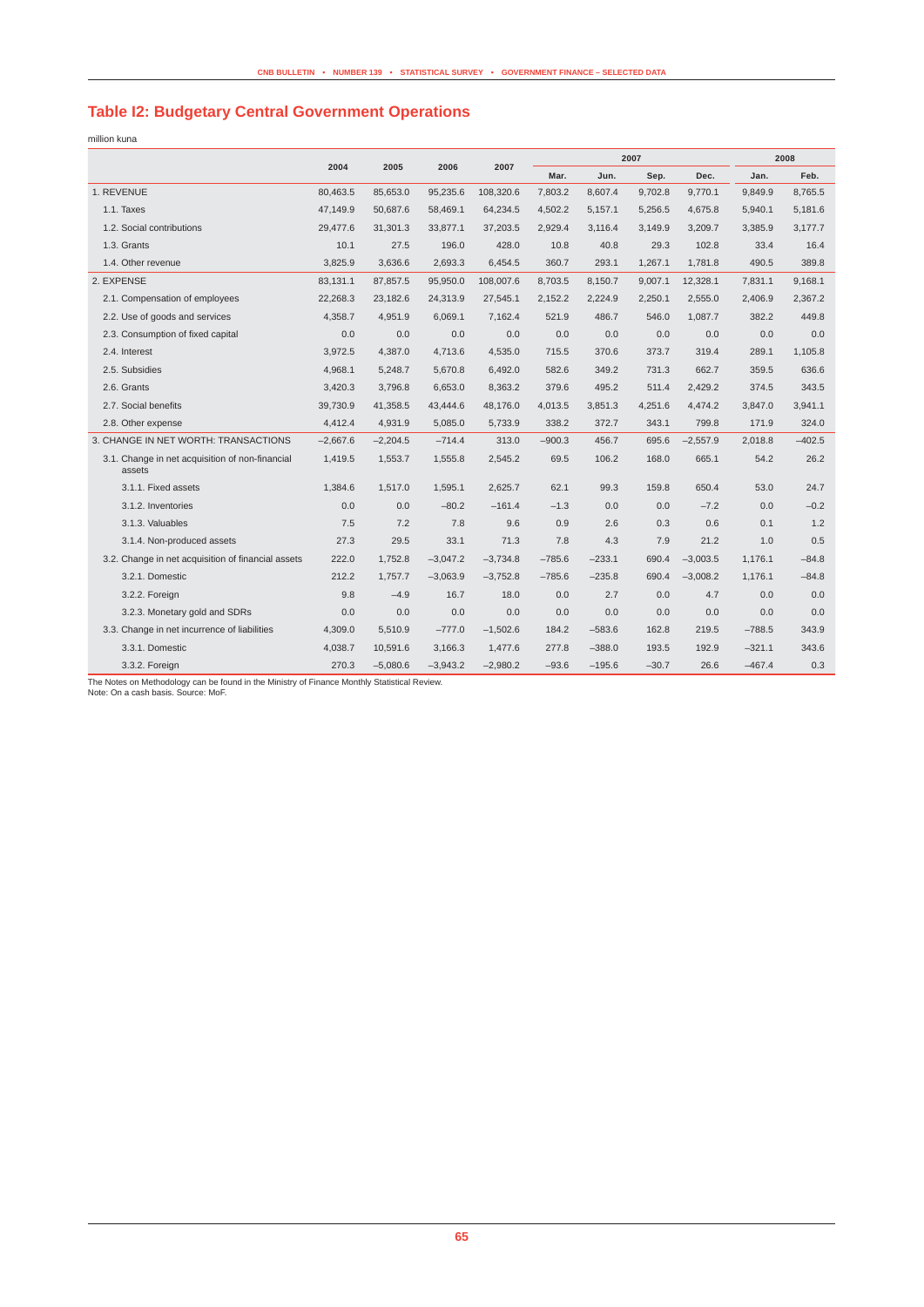## **Table I3: Central Government Debt**

end of period, million kuna

|                                                | 2002              | 2003     | 2004                     | 2005      | 2006      | 2007      |                   | 2008      |           |
|------------------------------------------------|-------------------|----------|--------------------------|-----------|-----------|-----------|-------------------|-----------|-----------|
|                                                | Dec. <sup>a</sup> | Dec.     | Dec.                     | Dec.      | Dec.      | Dec.*     | Mar.*             | Apr.*     | May       |
| 1. Domestic debt of central government         | 31,421.5          | 34,736.4 | 41,517.0                 | 55,028.8  | 59,732.5  | 63,029.8  | 64,525.5          | 64,350.9  | 63,071.8  |
| 1.1. Domestic debt of the Republic of Croatia  | 23,320.0          | 28,160.8 | 37,223.7                 | 50,559.5  | 54,216.7  | 56,506.5  | 57,669.9          | 57,497.4  | 56,402.5  |
| <b>Treasury bills</b>                          | 5,632.7           | 6,548.1  | 9,022.5                  | 12,533.4  | 12,662.2  | 11,975.3  | 11,874.6          | 12,140.9  | 12,030.3  |
| Money market instruments                       | 0.1               | 0.3      | $\overline{\phantom{m}}$ | 0.9       |           |           |                   |           |           |
| <b>Bonds</b>                                   | 15,887.9          | 17,422.0 | 23,080.1                 | 30,716.0  | 34,827.9  | 38,795.2  | 38,556.3          | 38,573.4  | 37,436.6  |
| Credits from the CNB                           | 0.5               | 1.4      | 3.3                      | 1.4       | 0.9       | 1.0       | $\qquad \qquad -$ | 0.0       |           |
| Credits from banks                             | 1,798.8           | 4,189.1  | 5,117.8                  | 7,307.8   | 6,725.7   | 5,735.0   | 7,239.0           | 6,783.1   | 6.935.6   |
| 1.2. Domestic debt of central government funds | 8,101.5           | 6,575.5  | 4,293.3                  | 4,469.2   | 5,515.8   | 6,523.4   | 6,855.6           | 6,853.5   | 6,669.3   |
| Money market instruments                       |                   |          |                          |           |           |           |                   |           |           |
| <b>Bonds</b>                                   | 4,460.7           | 3,616.4  | 2,040.1                  | 176.9     | 253.1     | 121.5     | 105.2             | 105.4     | 104.6     |
| Credits from banks                             | 3,640.7           | 2,959.1  | 2,253.2                  | 4,292.3   | 5,262.6   | 6,401.8   | 6,750.4           | 6,748.0   | 6,564.7   |
| 2. External debt of central government         | 43,399.6          | 49,924.7 | 55,437.5                 | 51,769.5  | 48,833.5  | 48,976.9  | 47,694.8          | 46,357.7  | 47,506.3  |
| 2.1. External debt of the Republic of Croatia  | 37,432.1          | 41,041.9 | 42,231.2                 | 36,414.5  | 32,556.6  | 29,363.1  | 28,042.6          | 27,903.5  | 28,762.2  |
| Money market instruments                       | $\qquad \qquad -$ |          | $\overline{\phantom{0}}$ |           |           |           |                   |           |           |
| <b>Bonds</b>                                   | 28,719.3          | 32,115.1 | 32,919.3                 | 27,020.1  | 22,836.9  | 20,397.5  | 19,553.1          | 19,425.4  | 19,462.9  |
| Credits                                        | 8,712.8           | 8,926.8  | 9,311.9                  | 9,394.5   | 9,719.7   | 8,965.5   | 8,489.5           | 8,478.1   | 9,299.3   |
| 2.2. External debt of central government funds | 5,967.6           | 8,882.8  | 13,206.3                 | 15,354.9  | 16,276.9  | 19,613.9  | 19,652.2          | 18,454.2  | 18,744.2  |
| Money market instruments                       |                   |          |                          |           |           |           |                   |           |           |
| <b>Bonds</b>                                   | 680.4             | 816.9    | 2,846.8                  | 2,866.5   | 3,903.0   | 5,908.9   | 5,836.2           | 5,865.3   | 5,879.3   |
| Credits                                        | 5,287.2           | 8,066.0  | 10,359.5                 | 12,488.4  | 12,373.9  | 13,705.0  | 13,816.0          | 12,588.9  | 12,864.8  |
| 3. Total $(1+2)$                               | 74,821.1          | 84,661.1 | 96,954.5                 | 106,798.2 | 108,566.0 | 112,006.7 | 112,220.3         | 110,708.5 | 110,578.1 |
| Supplement: Central government guaranteed debt |                   |          |                          |           |           |           |                   |           |           |
| - quarantees for domestic debt                 | 7,528.1           | 6,895.4  | 4,642.0                  | 5,345.9   | 7,312.8   | 7,919.9   | 7,402.9           | 7,880.9   | 7,723.2   |
| - quarantees for external debt                 | 8,764.6           | 8,713.0  | 7,787.7                  | 7,248.8   | 6,965.0   | 9,435.5   | 9,715.5           | 10,043.9  | 10,050.4  |

<sup>a</sup> Irrespective of the note under the heading "Classification and presentation of data on claims and liabilities", the debt of the Croatian Roads, the Croatian Motorways and the State Agency for Depo-<br>sit Insurance and Ba

#### Table I3: Central Government Debt

Data on the central government debt are based on the available data and are not reconciled with the Ministry of Finance of the Republic of Croatia. The central government debt comprises the domestic and external debt. The Ministry of Finance Monthly Statistical Review, Monetary Authorities Accounts and Banks' Accounts are the sources of data on the domestic central government debt. The external debt statistics compiled by the CNB is the source of data on the central government external debt. The supplement contains the data on the central government guaranteed debt. Banks are the source of data on domestic debt guarantees, while the external debt statistics compiled by the CNB is the source of data on external debt guarantees.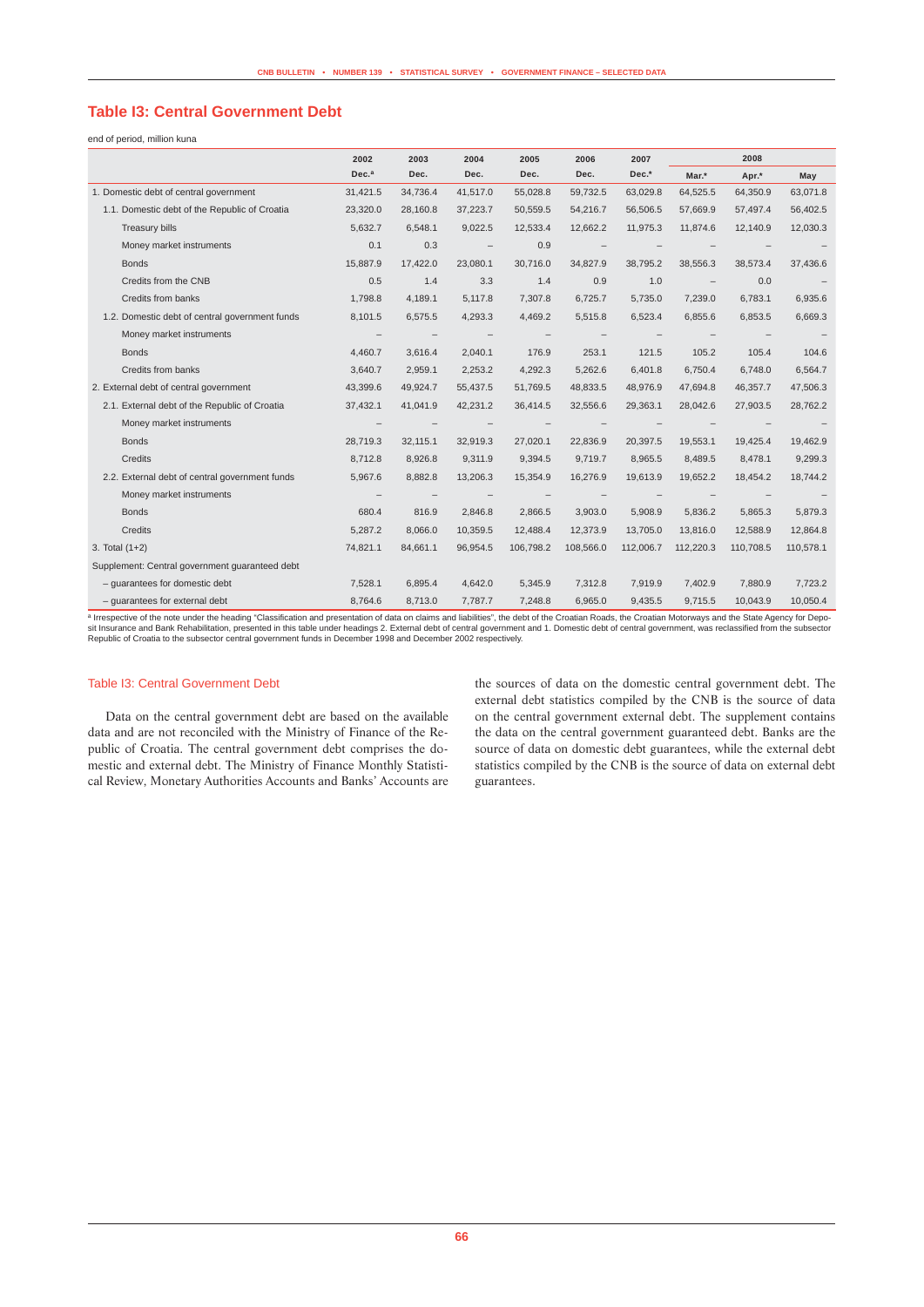#### **Table J1: Consumer Price and Producer Price Indices**

|      |           |          | <b>Chain indices</b><br>Basic indices, 2005 = 100 |                 |       |                                     |                 |          |              |                                     | Monthly year-on-year indices |          |
|------|-----------|----------|---------------------------------------------------|-----------------|-------|-------------------------------------|-----------------|----------|--------------|-------------------------------------|------------------------------|----------|
| Year | Month     |          | <b>Consumer price indices</b>                     |                 |       | Consumer price indices <sup>a</sup> |                 | Producer |              | Consumer price indices <sup>b</sup> |                              | Producer |
|      |           | Total    | Goods                                             | <b>Services</b> | Total | Goods                               | <b>Services</b> | prices   | <b>Total</b> | Goods                               | <b>Services</b>              | prices   |
| 1994 | December  | $\cdots$ | $\cdots$                                          |                 | 100.2 | 100.1                               | 100.8           | 100.2    | 97.0         | 95.0                                | 108.1                        | 94.5     |
| 1995 | December  |          |                                                   |                 | 100.2 | 100.2                               | 99.8            | 100.5    | 103.7        | 102.4                               | 109.3                        | 101.6    |
| 1996 | December  |          |                                                   |                 | 100.0 | 100.2                               | 99.5            | 100.3    | 103.4        | 102.3                               | 108.7                        | 101.5    |
| 1997 | December  | $\cdots$ |                                                   | $\cdots$        | 100.7 | 100.3                               | 102.3           | 99.9     | 103.8        | 102.7                               | 108.2                        | 101.6    |
| 1998 | December  | 82.1     | 84.6                                              | 73.7            | 100.3 | 100.4                               | 100.0           | 100.0    | 105.4        | 104.3                               | 109.2                        | 97.9     |
| 1999 | December  | 85.3     | 87.2                                              | 78.5            | 100.6 | 100.8                               | 100.0           | 100.3    | 103.9        | 103.1                               | 106.5                        | 105.9    |
| 2000 | December  | 90.0     | 92.0                                              | 82.8            | 100.4 | 100.4                               | 100.1           | 100.2    | 105.5        | 105.5                               | 105.5                        | 111.2    |
| 2001 | December  | 92.1     | 93.2                                              | 88.5            | 100.4 | 100.4                               | 100.5           | 99.0     | 102.4        | 101.3                               | 106.8                        | 96.9     |
| 2002 | December  | 93.8     | 94.2                                              | 92.6            | 100.4 | 100.6                               | 99.6            | 99.9     | 101.8        | 101.1                               | 104.6                        | 102.3    |
| 2003 | December  | 95.4     | 95.7                                              | 94.6            | 100.3 | 100.2                               | 100.5           | 100.0    | 101.7        | 101.6                               | 102.2                        | 101.0    |
| 2004 | December  | 98.0     | 98.0                                              | 98.0            | 100.7 | 100.9                               | 100.2           | 99.3     | 102.7        | 102.5                               | 103.6                        | 104.8    |
| 2005 | December  | 101.6    | 101.4                                             | 102.0           | 100.5 | 100.5                               | 100.5           | 99.7     | 103.6        | 103.5                               | 104.1                        | 102.7    |
| 2006 | December  | 103.7    | 102.8                                             | 106.4           | 100.0 | 100.0                               | 100.2           | 100.0    | 102.0        | 101.4                               | 104.2                        | 101.9    |
| 2007 | July      | 105.1    | 103.8                                             | 109.3           | 99.4  | 98.9                                | 100.8           | 100.2    | 102.1        | 101.9                               | 102.8                        | 103.0    |
|      | August    | 105.7    | 104.4                                             | 109.9           | 100.6 | 100.6                               | 100.5           | 100.8    | 102.6        | 102.6                               | 102.6                        | 103.6    |
|      | September | 107.0    | 106.4                                             | 108.7           | 101.2 | 101.9                               | 98.9            | 100.6    | 103.9        | 104.3                               | 102.2                        | 104.5    |
|      | October   | 107.3    | 107.0                                             | 108.3           | 100.3 | 100.5                               | 99.7            | 100.4    | 104.3        | 104.8                               | 102.3                        | 104.9    |
|      | November  | 108.4    | 108.3                                             | 108.6           | 101.0 | 101.2                               | 100.2           | 100.6    | 104.6        | 105.3                               | 102.4                        | 105.4    |
|      | December  | 109.7    | 109.5                                             | 110.0           | 101.2 | 101.2                               | 101.3           | 100.4    | 105.8        | 106.6                               | 103.4                        | 105.8    |
| 2008 | January   | 110.4    | 109.9                                             | 111.9           | 100.7 | 100.4                               | 101.7           | 102.3    | 106.2        | 107.0                               | 103.7                        | 107.4    |
|      | February  | 110.3    | 109.5                                             | 112.6           | 99.9  | 99.6                                | 100.7           | 100.3    | 105.8        | 106.4                               | 103.8                        | 107.5    |
|      | March     | 110.9    | 110.4                                             | 112.4           | 100.6 | 100.8                               | 99.8            | 100.8    | 105.7        | 106.4                               | 103.5                        | 107.6    |
|      | April     | 111.7    | 111.4                                             | 112.5           | 100.7 | 100.9                               | 100.1           | 100.4    | 105.7        | 106.2                               | 104.0                        | 107.7    |
|      | May       | 113.0    | 113.0                                             | 112.5           | 101.1 | 101.4                               | 100.0           | 101.3    | 106.4        | 107.1                               | 104.1                        | 108.7    |
|      | June      | 113.8    | 113.8                                             | 113.4           | 100.7 | 100.7                               | 100.8           | 101.3    | 107.6        | 108.5                               | 104.7                        | 109.6    |

a Data from January 1992 to December 1997 relate to the retail price index. **b** Data from January 1992 to December 1998 relate to the retail price index. Source: CBS.

#### Table J1: Consumer Price and Producer Price Indices

The Central Bureau of Statistics (CBS) introduced the consumer price index (CPI) in early 2004. This indicator of price movements was compiled in accordance with the methodological principles laid down by the ILO and Eurostat. In its First Release, issued on 17 February 2004, the CBS published the data on movements in the CPI in January 2004 and the time series for the CPI as of January 2001. The CBS subsequently constructed the time series for the consumer price index encompassing the period from January 1998 to December 2000. As expected following the introduction of the new index, the CBS ceased to publish the retail price index (RPI) and the cost of living index, whose calculation methodologies have not been adequately harmonised with internationally accepted standards. The main features of the CPI are described in the CNB Bulletin No. 91 (see Box 1). The data on the average year-on-year consumer price inflation rate are shown in the Bulletin table on Economic Indicators.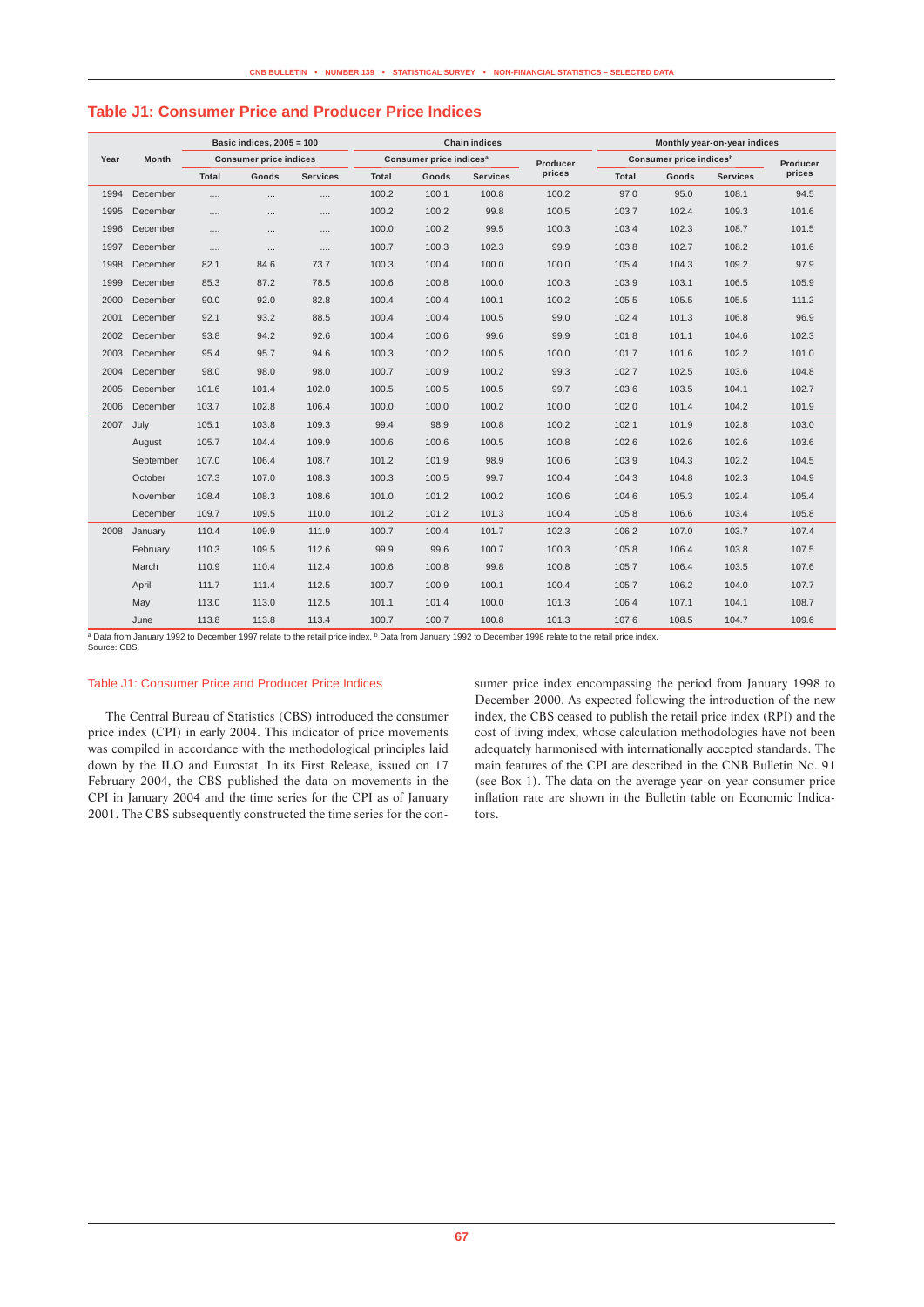| Year | Month     |              | Basic indices, $2005 = 100a$ |                 |              | <b>Chain indices</b> |                 | Monthly year-on-year indices |          |                 |  |
|------|-----------|--------------|------------------------------|-----------------|--------------|----------------------|-----------------|------------------------------|----------|-----------------|--|
|      |           | <b>Total</b> | Goods                        | <b>Services</b> | <b>Total</b> | Goods                | <b>Services</b> | <b>Total</b>                 | Goods    | <b>Services</b> |  |
| 1998 | December  | 87.3         | 88.6                         | 80.0            | 99.9         | 99.9                 | 100.0           | $\cdots$                     | $\cdots$ | .               |  |
| 1999 | December  | 89.8         | 91.1                         | 82.3            | 100.1        | 100.1                | 100.1           | 102.9                        | 102.9    | 103.0           |  |
| 2000 | December  | 92.8         | 93.9                         | 86.5            | 100.4        | 100.4                | 100.2           | 103.3                        | 103.0    | 105.0           |  |
| 2001 | December  | 93.9         | 94.6                         | 89.8            | 99.8         | 99.7                 | 100.3           | 101.2                        | 100.8    | 103.8           |  |
| 2002 | December  | 95.0         | 95.6                         | 91.9            | 100.0        | 100.1                | 99.4            | 101.2                        | 101.0    | 102.4           |  |
| 2003 | December  | 96.2         | 96.4                         | 94.7            | 100.2        | 100.1                | 101.0           | 101.2                        | 100.9    | 103.0           |  |
| 2004 | December  | 98.4         | 98.5                         | 97.4            | 100.1        | 100.1                | 100.4           | 102.3                        | 102.2    | 102.9           |  |
| 2005 | December  | 101.3        | 101.4                        | 101.0           | 100.1        | 100.0                | 100.5           | 103.0                        | 102.9    | 103.7           |  |
| 2006 | December  | 103.6        | 103.6                        | 103.6           | 99.8         | 99.7                 | 100.3           | 102.3                        | 102.2    | 102.5           |  |
| 2007 | July      | 105.0        | 104.3                        | 108.9           | 99.6         | 99.1                 | 102.1           | 102.4                        | 102.1    | 103.4           |  |
|      | August    | 105.6        | 104.7                        | 110.1           | 100.6        | 100.5                | 101.1           | 103.0                        | 102.8    | 104.1           |  |
|      | September | 106.3        | 106.1                        | 107.6           | 100.7        | 101.3                | 97.7            | 103.0                        | 102.9    | 103.3           |  |
|      | October   | 107.2        | 107.3                        | 106.4           | 100.8        | 101.1                | 98.9            | 103.4                        | 103.4    | 103.1           |  |
|      | November  | 108.0        | 108.2                        | 106.7           | 100.8        | 100.9                | 100.3           | 104.0                        | 104.2    | 103.4           |  |
|      | December  | 108.8        | 109.1                        | 107.2           | 100.8        | 100.8                | 100.4           | 105.0                        | 105.3    | 103.5           |  |
| 2008 | January   | 108.7        | 108.8                        | 108.2           | 99.9         | 99.7                 | 101.0           | 105.3                        | 105.6    | 103.8           |  |
|      | February  | 108.7        | 108.7                        | 108.8           | 100.0        | 99.9                 | 100.5           | 105.1                        | 105.3    | 103.7           |  |
|      | March     | 109.3        | 109.3                        | 109.1           | 100.5        | 100.6                | 100.3           | 105.1                        | 105.4    | 103.8           |  |
|      | April     | 110.1        | 110.3                        | 109.2           | 100.7        | 100.8                | 100.1           | 105.3                        | 105.5    | 104.0           |  |
|      | May       | 111.3        | 111.4                        | 110.3           | 101.0        | 101.1                | 101.0           | 105.6                        | 105.8    | 104.3           |  |
|      | June      | 112.4        | 112.2                        | 112.8           | 101.0        | 100.7                | 102.3           | 106.5                        | 106.7    | 105.7           |  |

## **Table J2: Core Consumer Price Indices**

a Since January 2007, the CPI has been calculated and published by the CBS on the new base 2005 = 100. Source: CBS.

#### Table J2: Core Consumer Price Indices

The core consumer price index is calculated by the Central Bureau of Statistics (CBS) in the manner that agricultural products prices and administrative prices (which among others include the prices of electricity and refined petroleum products) are excluded from the basket of goods and services used in the calculation of the total index. These two groups of products accounted for a total of 30.06% in the basket in 2005 (agricultural products 6.93 percentage points, and administrative products 23.13 percentage points). A total of 111 goods and services are excluded from the coverage of the CPI basket and assigned a zero weight.

#### **Table J3: Average Monthly Net Wages**

#### in current prices, in kuna

| Year | Month     | <b>Nominal amount</b><br>in kuna | <b>Chain indices</b> | Monthly year-on-year<br>indices | Cumulative<br>year-on-year indices |
|------|-----------|----------------------------------|----------------------|---------------------------------|------------------------------------|
| 1994 | December  | 1,646.0                          | 119.0                | 153.4                           | 233.2                              |
| 1995 | December  | 1,883.0                          | 99.4                 | 114.4                           | 145.7                              |
| 1996 | December  | 2,217.0                          | 104.4                | 117.7                           | 111.8                              |
| 1997 | December  | 2,544.0                          | 100.8                | 114.8                           | 116.9                              |
| 1998 | December  | 2,935.0                          | 104.6                | 115.4                           | 112.8                              |
| 1999 | December  | 3,262.0                          | 100.9                | 111.2                           | 114.0                              |
| 2000 | December  | 3,499.0                          | 99.9                 | 107.3                           | 108.9                              |
| 2001 | December  | 3,582.0                          | 96.6                 | 102.4                           | 106.5                              |
| 2002 | December  | 3,839.0                          | 98.0                 | 107.2                           | 105.0                              |
| 2003 | December  | 4,045.0                          | 99.8                 | 105.4                           | 105.9                              |
| 2004 | December  | 4,312.0                          | 99.1                 | 106.6                           | 105.9                              |
| 2005 | December  | 4,473.0                          | 97.3                 | 103.7                           | 104.9                              |
| 2006 | December  | 4,735.0                          | 97.0                 | 105.9                           | 105.2                              |
| 2007 | May       | 4,875.0                          | 102.6                | 104.0                           | 105.1                              |
|      | June      | 4,848.0                          | 99.5                 | 104.5                           | 105.0                              |
|      | July      | 4,855.0                          | 100.1                | 106.6                           | 105.2                              |
|      | August    | 4,869.0                          | 100.3                | 105.1                           | 105.2                              |
|      | September | 4,743.0                          | 97.4                 | 104.4                           | 105.1                              |
|      | October   | 4,871.0                          | 102.7                | 106.3                           | 105.2                              |
|      | November  | 5,131.0                          | 105.3                | 105.1                           | 105.2                              |
|      | December  | 4,958.0                          | 96.6                 | 104.7                           | 105.2                              |
| 2008 | January   | 5,019.0                          | 101.2                | 105.9                           | 105.9                              |
|      | February  | 4,993.0                          | 99.5                 | 107.4                           | 106.7                              |
|      | March     | 5.042.0                          | 101.0                | 105.3                           | 106.2                              |
|      | April     | 5.036.0                          | 99.9                 | 106.0                           | 106.2                              |

Source: CBS.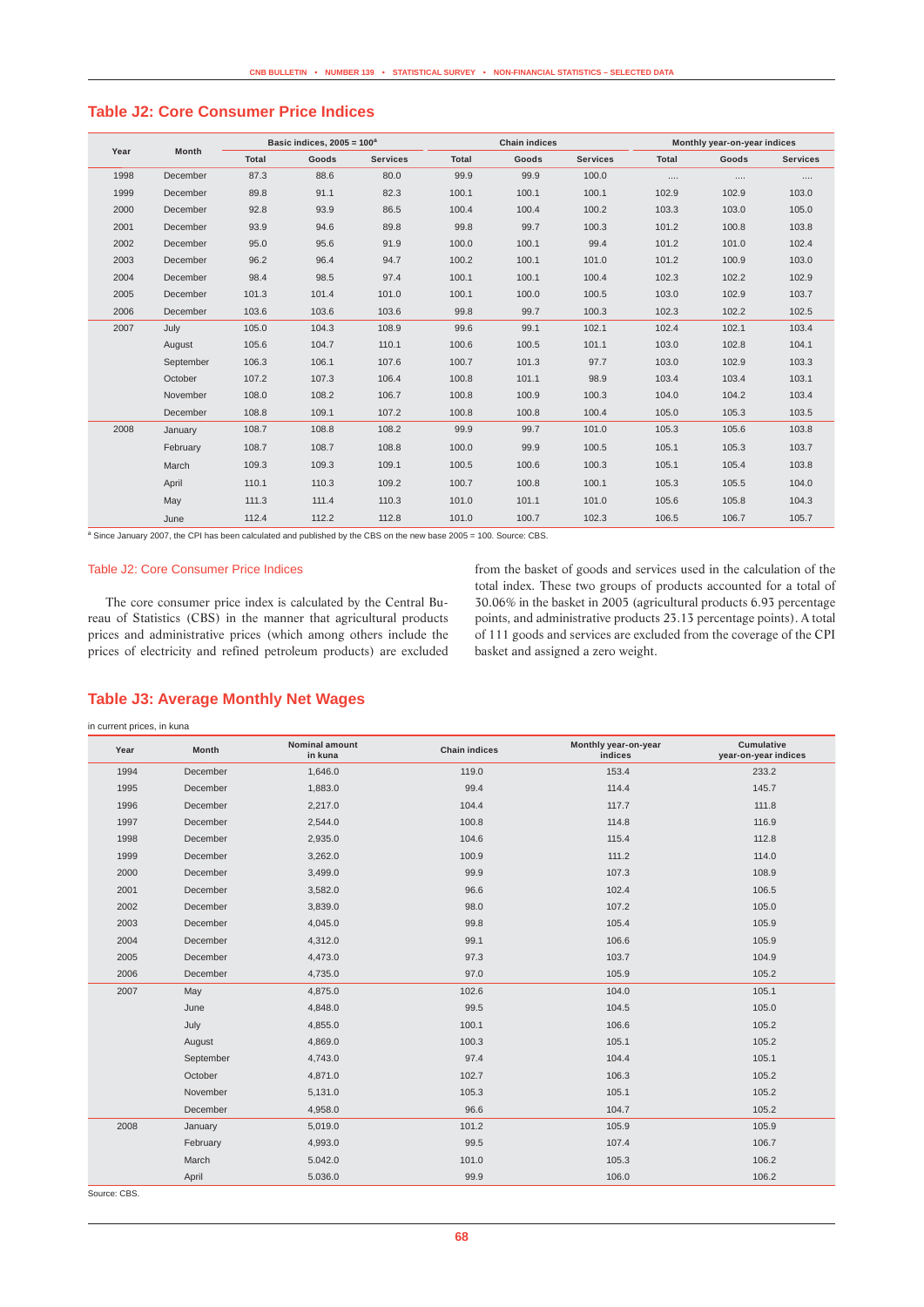#### **Table J4: Consumer Confidence Index, Consumer Expectations Index and Consumer Sentiment Index**

index points, original data

|      |           |                              | <b>Composite indices</b>       |                                    |         |         |         | Response indices (I) |      |         |         |
|------|-----------|------------------------------|--------------------------------|------------------------------------|---------|---------|---------|----------------------|------|---------|---------|
| Year | Month     | Consumer<br>confidence index | Consumer<br>expectations index | <b>Consumer sentiment</b><br>index | 11      | 12      | 13      | 4                    | 17   | 18      | 111     |
| 1999 | October   | $-33.7$                      | $-14.9$                        | $-46.3$                            | $-38.4$ | $-12.1$ | $-49.9$ | $-17.6$              | 35.5 | $-50.7$ | $-69.7$ |
| 2000 | October   | $-20.9$                      | 3.5                            | $-32.2$                            | $-26.2$ | 1.2     | $-22.0$ | 5.7                  | 26.9 | $-48.3$ | $-63.6$ |
| 2001 | October   | $-27.0$                      | $-11.4$                        | $-35.6$                            | $-29.6$ | $-10.0$ | $-35.9$ | $-12.7$              | 22.9 | $-41.3$ | $-62.3$ |
| 2002 | October   | $-25.2$                      | $-8.3$                         | $-29.3$                            | $-22.6$ | $-5.1$  | $-31.2$ | $-11.5$              | 20.1 | $-34.1$ | $-64.0$ |
| 2003 | October   | $-22.2$                      | $-4.5$                         | $-25.0$                            | $-21.5$ | $-2.6$  | $-26.5$ | $-6.4$               | 14.7 | $-27.1$ | $-65.2$ |
| 2004 | October   | $-23.9$                      | $-7.9$                         | $-22.0$                            | $-19.1$ | $-4.1$  | $-30.5$ | $-11.6$              | 22.5 | $-16.5$ | $-57.3$ |
| 2005 | December  | $-26.4$                      | $-13.7$                        | $-25.6$                            | $-16.4$ | $-5.9$  | $-34.4$ | $-21.5$              | 27.6 | $-25.9$ | $-50.6$ |
| 2006 | December  | $-18.9$                      | $-4.7$                         | $-15.4$                            | $-10.9$ | 1.1     | $-22.4$ | $-10.5$              | 16.9 | $-12.9$ | $-49.4$ |
| 2007 | July      | $-13.9$                      | 0.3                            | $-12.7$                            | $-12.3$ | 2.5     | $-13.8$ | $-2.0$               | 8.3  | $-11.9$ | $-47.8$ |
|      | August    | $-14.7$                      | $-1.6$                         | $-13.0$                            | $-9.9$  | 0.2     | $-15.9$ | $-3.4$               | 9.6  | $-13.2$ | $-45.8$ |
|      | September | $-17.9$                      | $-4.5$                         | $-18.6$                            | $-14.4$ | $-1.2$  | $-22.0$ | $-7.8$               | 14.4 | $-19.5$ | $-48.2$ |
|      | October   | $-15.3$                      | $-1.0$                         | $-15.8$                            | $-12.8$ | 1.3     | $-17.2$ | $-3.2$               | 12.1 | $-17.3$ | $-47.2$ |
|      | November  | $-15.3$                      | $-2.5$                         | $-16.3$                            | $-13.0$ | 0.9     | $-18.7$ | $-5.8$               | 6.9  | $-17.1$ | $-49.4$ |
|      | December  | $-24.7$                      | $-15.5$                        | $-24.5$                            | $-16.8$ | $-9.8$  | $-31.8$ | $-21.2$              | 12.8 | $-25.0$ | $-54.8$ |
| 2008 | January   | $-21.0$                      | $-12.4$                        | $-22.8$                            | $-15.5$ | $-6.9$  | $-29.8$ | $-17.9$              | 9.1  | $-23.1$ | $-50.0$ |
|      | February  | $-24.2$                      | $-16.1$                        | $-28.1$                            | $-21.1$ | $-8.0$  | $-35.7$ | $-24.2$              | 10.0 | $-27.5$ | $-54.4$ |
|      | March     | $-24.1$                      | $-13.7$                        | $-27.2$                            | $-21.9$ | $-6.4$  | $-38.4$ | $-20.9$              | 14.9 | $-21.2$ | $-54.2$ |
|      | April     | $-20.5$                      | $-11.4$                        | $-24.7$                            | $-21.5$ | $-6.3$  | $-30.7$ | $-16.4$              | 6.4  | $-21.8$ | $-53.0$ |
|      | May       | $-26.8$                      | $-18.9$                        | $-29.4$                            | $-22.5$ | $-10.7$ | $-40.6$ | $-27.0$              | 12.1 | $-25.1$ | $-57.3$ |
|      | June      | $-34.7$                      | $-32.0$                        | $-34.9$                            | $-28.6$ | $-23.8$ | $-49.4$ | $-40.1$              | 17.6 | $-26.7$ | $-57.4$ |

#### Table J4: Consumer Confidence Index, Consumer Expectations Index and Consumer Sentiment Index

The CNB Consumer Confidence Survey has been carried out regularly since April 1999 in accordance with the methodology of the European Commission, the Joint Harmonised EU Programme of Business and Consumer Surveys. Until April 2005, the CNB conducted the survey once a quarter (in January, April, July and October). As of May 2005, the CNB carries out the survey in monthly frequency in cooperation with the European Commission, using its technical and financial assistance. The Croatian National Bank bears sole responsibility for the creation and conduct of the survey.

The questionnaire contains 23 questions, examining consumer perception of the changes as regards every-day economic issues. The value of the response index is determined in line with the set methodology, based on the responses to the questions from the Consumer Confidence Survey. The movements of three composite indices, consumer confidence index (CCI), consumer sentiment index (CSI) and consumer expectations index (CEI), are calculated and monitored based on the value of the response indices. Each of the said composite indices is calculated as the arithmetic average of the response indices (I), i.e. as the average of previously quantified responses to individual questions from the survey:

$$
I_i = \sum_{z}^{k} r_i \cdot w
$$

where:  $r$  is the value of the response,  $w$  is the share of respondents opting for a particular response (weight), *i* question from the questionnaire, *z* is the offered/chosen response, *k* is the number of offered responses to a particular question.

The value of the said indices ranges  $-100 < I<sub>i</sub> < 100$ . Higher index values than those recorded over the previous period point to an increase in expectations (optimism) as regards the specific segment covered by the particular question.

The table shows the values of chosen response indices for the following questions:

I1: How has the financial situation of your household changed over the last 12 months?

I2: How do you expect the financial position of your household to change over the next 12 months?

I3: How do you think the general economic situation in Croatia has changed over the past 12 months?

I4: How do you expect the general economic situation in Croatia to develop over the next 12 months?

I7: How do you expect the number of people unemployed in Croatia to change over the next 12 months?

I8: In view of the general economic situation, do you think now is the right moment for people to make major purchases such as furniture, electrical/electronic devices, etc.?

I11: Over the next 12 months, how likely is it that you will save any money?

The components of composite indices are as follows: CCI: I2, I4, I7×(–1), I11

CEI: I2, I4

CSI: I1, I3, I8.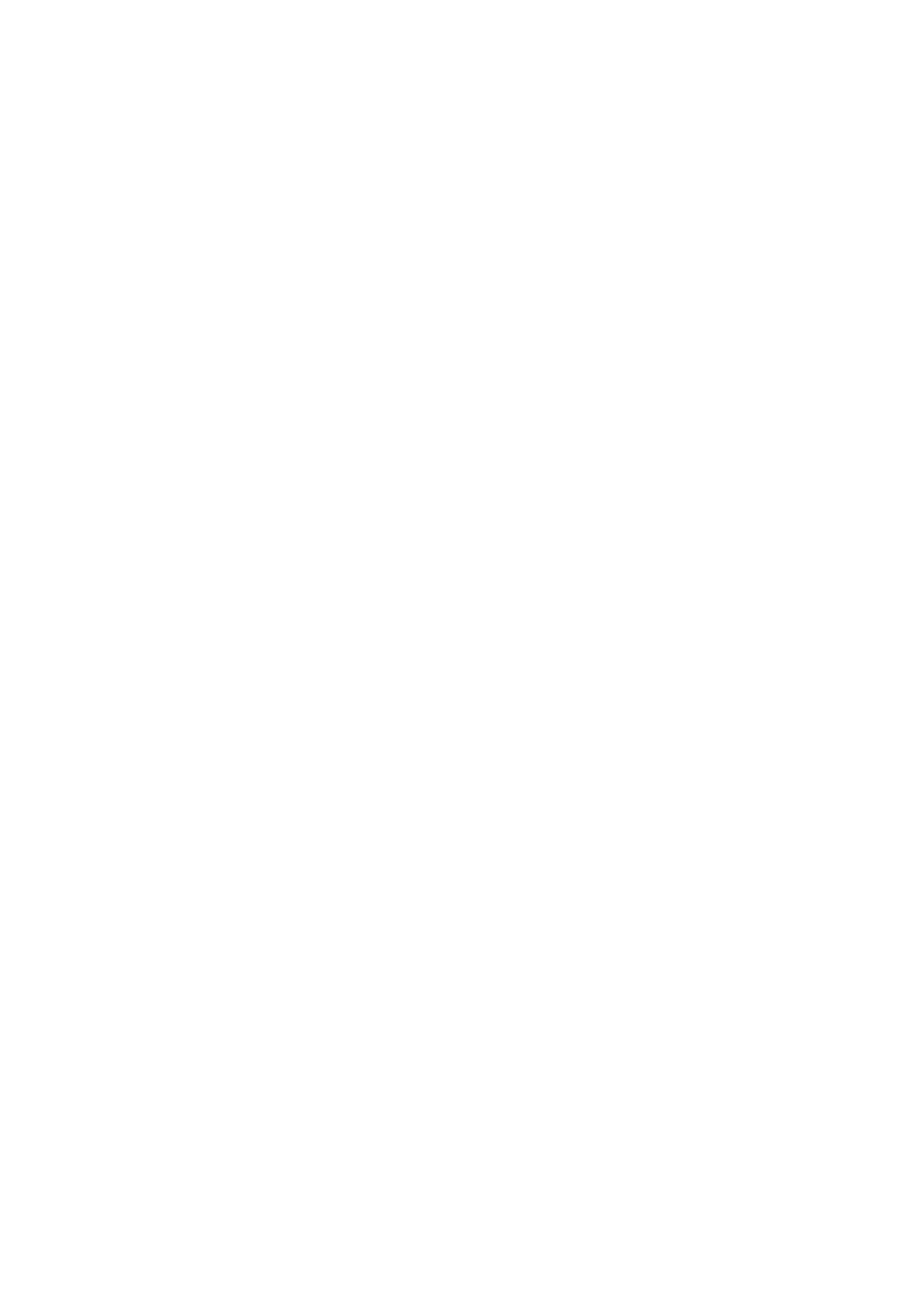## List of Banks and Savings Banks

1 July 2008

#### **Licensed Banks**

- 1. Banco Popolare Croatia d.d., Zagreb 2. Banka Brod d.d., Slavonski Brod 3. Banka Kovanica d.d., Varaždin 4. Banka Splitsko-Dalmatinska d.d., Split 5. Centar banka d.d., Zagreb 6. Credo banka d.d., Split 7. Croatia banka d.d., Zagreb 8. Erste & Steiermärkische Bank d.d., Rijeka 9. Hrvatska poštanska banka d.d., Zagreb 10. Hypo Alpe-Adria-Bank d.d., Zagreb 11. Imex banka d.d., Split 12. Istarska kreditna banka Umag d.d., Umag 13. Jadranska banka d.d., Šibenik 14. Karlovačka banka d.d., Karlovac 15. Kreditna banka Zagreb d.d., Zagreb 16. Kvarner banka d.d., Rijeka 17. Međimurska banka d.d., Čakovec 18. Nava banka d.d., Zagreb 19. OTP banka Hrvatska d.d., Zadar 20. Partner banka d.d., Zagreb 21. Podravska banka d.d., Koprivnica 22. Primorska banka d.d, Rijeka 23. Privredna banka Zagreb d.d., Zagreb
- 24. Raiffeisenbank Austria d.d., Zagreb
- 25. Samoborska banka d.d., Samobor
- 26. Slatinska banka d.d., Slatina
- 27. Slavonska banka d.d., Osijek
- 28. Société Générale Splitska banka d.d., Split
- 29. Štedbanka d.d., Zagreb
- 30. Vaba d.d. banka Varaždin, Varaždin
- 31. Veneto banka d.d., Zagreb
- 32. Volksbank d.d., Zagreb
- 33. Zagrebačka banka d.d., Zagreb

#### **Licensed Housing Savings Banks**

- 1. HPB Stambena štedionica d.d., Zagreb
- 2. PBZ Stambena štedionica d.d., Zagreb
- 3. Prva stambena štedionica d.d., Zagreb
- 4. Raiffeisen stambena štedionica d.d., Zagreb
- 5. Wüstenrot stambena štedionica d.d., Zagreb

#### **Other Licensed Institutions with Full Authorisation**

1. Hrvatska banka za obnovu i razvitak, Zagreb

#### **Representative Offices of Foreign Banks**

1. Bank für Kärnten und Steiermark AG, Zagreb

- 2. Commerzbank Aktiengesellschaft, Zagreb
- 3. Deutsche Bank AG, Zagreb
- 4. Komercijalna banka a.d., Zagreb
- 5. LHB Internationale Handelsbank AG, Zagreb
- 6. Union de Banques Arabes et Françaises UBAF, Zagreb

### **Banks and Savings Banks Undergoing Bankruptcy Proceedings**

| Name of bank/savings bank                  | Date of bankruptcy<br>proceedings initiation |
|--------------------------------------------|----------------------------------------------|
| 1. Agroobrtnička banka d.d., Zagreb        | 14/6/2000                                    |
| 2. Alpe Jadran banka d.d., Split           | 15/5/2002                                    |
| 3. Cibalae banka d.d., Vinkovci            | 20/10/2000                                   |
| 4. Glumina banka d.d., Zagreb              | 30/4/1999                                    |
| 5. Gradska banka d.d., Osijek              | 3/5/1999                                     |
| 6. Hrvatska gospodarska banka d.d., Zagreb | 19/4/2000                                    |
| 7. Ilirija banka d.d., Zagreb              | 6/4/1999                                     |
| 8. Komercijalna banka d.d., Zagreb         | 30/4/1999                                    |
| 9. Međimurska štedionica d.d., Čakovec     | 17/3/2004                                    |
| 10. Trgovačko-turistička banka d.d., Split | 8/9/2000                                     |
| 11. Županjska banka d.d., Županja          | 3/5/1999                                     |

### **Banks and Savings Banks Undergoing Winding-up Proceedings**

| Name of bank/savings bank                      | Date of winding-up<br>proceedings initiation |
|------------------------------------------------|----------------------------------------------|
| 1. Investicijsko-komercijalna štedionica d.d., |                                              |
| Zagreb                                         | 31/5/2000                                    |
| 2. Križevačka banka d.d., Križevci             | 3/1/2005                                     |
| 3. Primus banka d.d., Zagreb                   | 23/12/2004                                   |
| 4. Štedionica Dora d.d., Zagreb                | 1/1/2002                                     |
| 5. Štedionica Zlatni vrutak d.d., Zagreb       | 28/12/2001                                   |

### **Banks and Savings Banks whose License Was Revoked, but Have Not Initiated Winding-up Proceedings**

| Name of bank/savings bank             | Date of revoking<br>operating license |
|---------------------------------------|---------------------------------------|
| 1. Hibis štedionica d.d., Zagreb      | 7/3/2001                              |
| 2. Marvil štedionica d.d., Zagreb     | 8/6/2001                              |
| 3. Zagrebačka štedionica d.d., Zagreb | 22/3/2000                             |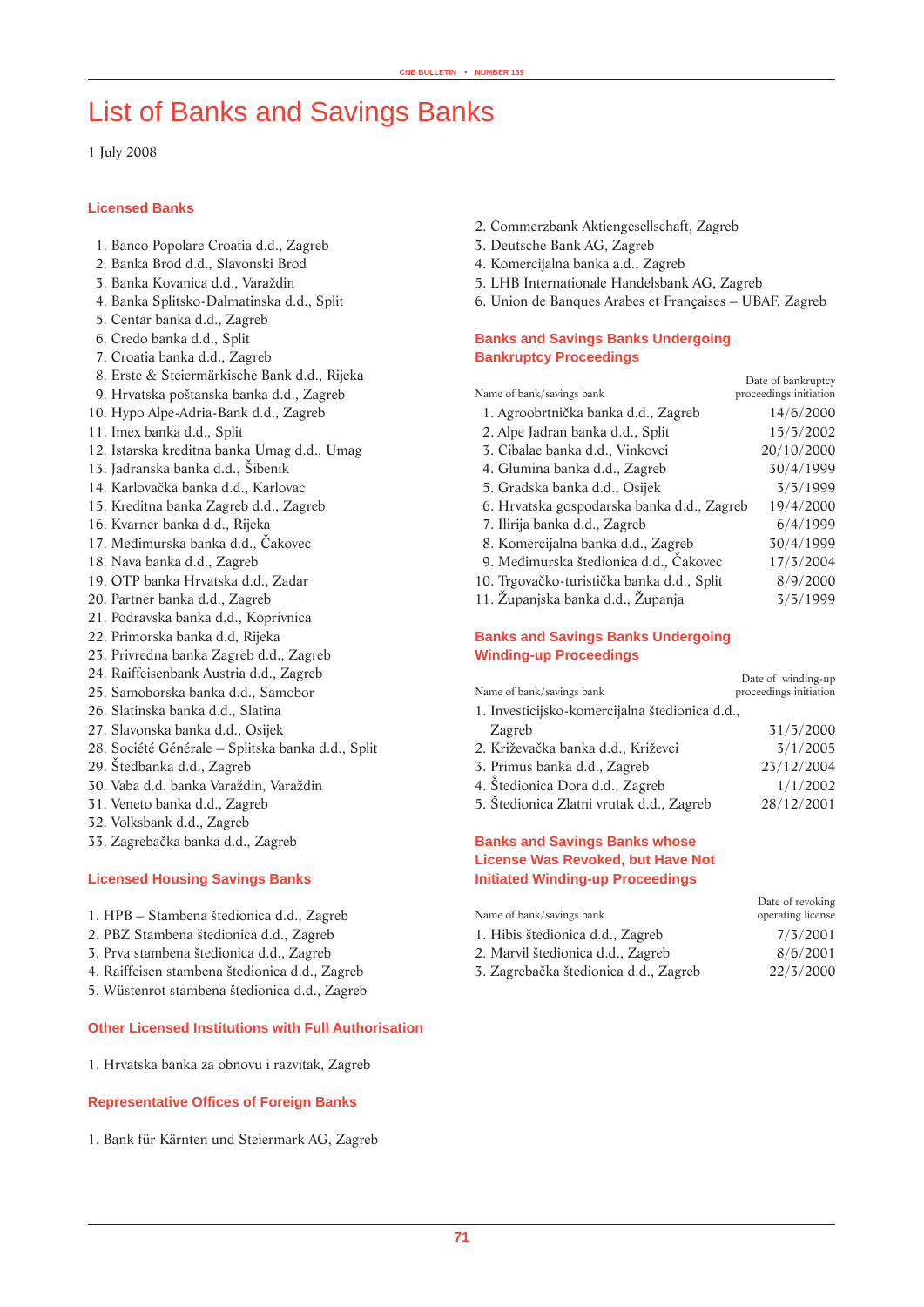## Management of the Croatian National Bank

1 July 2008

#### **Members of the Council of the Croatian National Bank**

| Chairman of the Council | Željko Rohatinski                                                                                                                                                                                                            |
|-------------------------|------------------------------------------------------------------------------------------------------------------------------------------------------------------------------------------------------------------------------|
| Members of the Council  | Boris Cota<br>Davor Holjevac<br>Vlado Leko<br>Branimir Lokin<br>Željko Lovrinčević<br>Relja Martić<br>Adolf Matejka<br>Silvije Orsag<br>Tomislav Presečan<br>Jure Šimović<br>Sandra Švaljek<br>Mladen Vedriš<br>Boris Vujčić |
|                         |                                                                                                                                                                                                                              |

#### **Management of the CNB**

 Deputy Governor Boris Vujčić Vicegovernor Relja Martić Vicegovernor Adolf Matejka

 Governor Željko Rohatinski Vicegovernor Davor Holjevac Vicegovernor Tomislav Presečan

#### **Executive Directors**

 Research and Statistics Area Ljubinko Jankov Central Banking Operations Area Irena Kovačec Foreign Exchange Operations Area Prudential Regulation and Bank Supervision Area Željko Jakuš Planning, Analysis and Accounting Area Diana Jakelić Payment Operations Area Neven Barbaroša Information Technology Area Mario Žgela Support Services Area International Relations Area Michael Faulend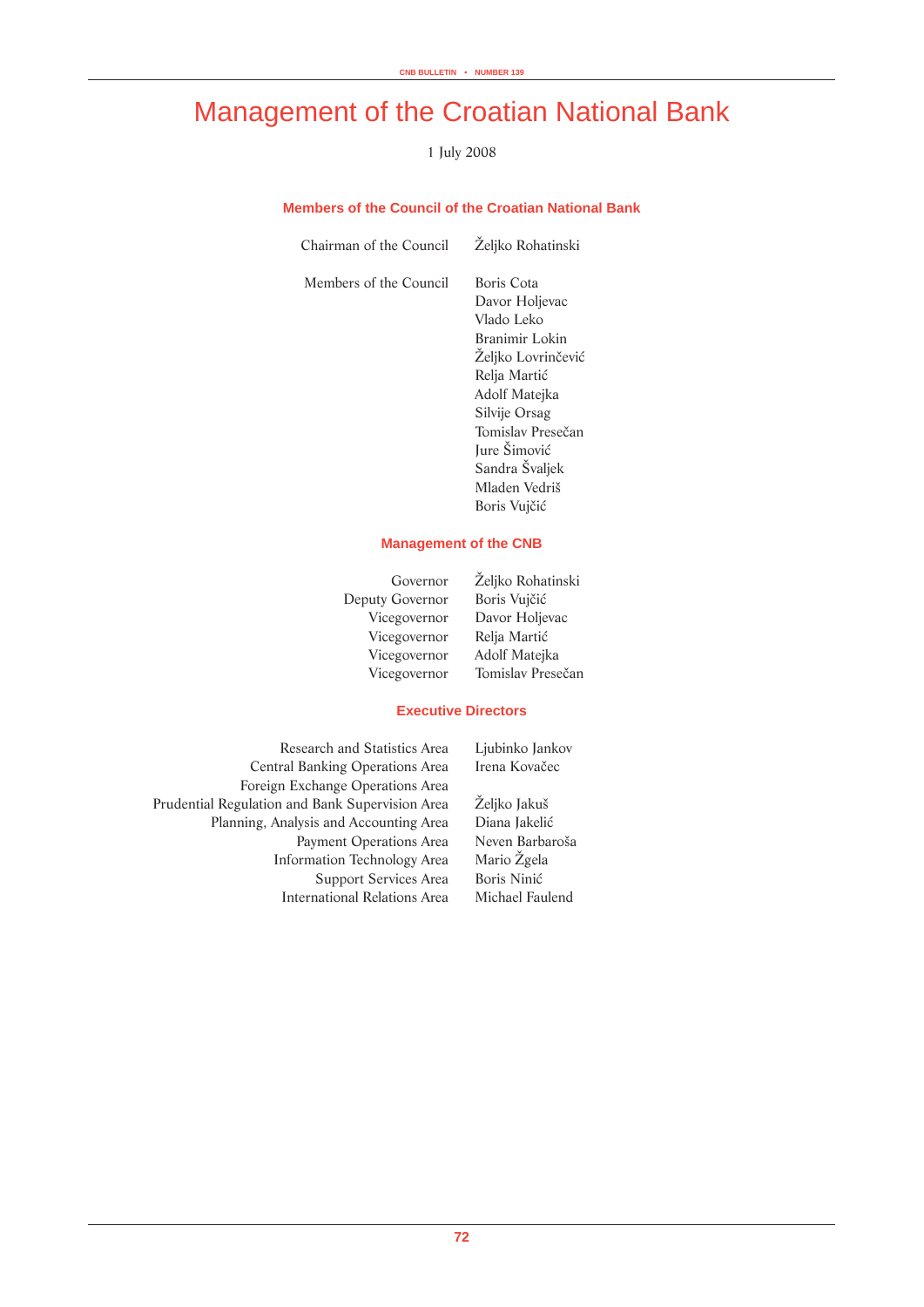# List of Abbreviations and Symbols

| bn           | - billion                                   | <b>IPO</b>         | $-$ initial public offering                       |
|--------------|---------------------------------------------|--------------------|---------------------------------------------------|
| b.p.         | - basis points                              | m                  | $-$ million                                       |
| BOP          | - balance of payments                       | <b>MIGs</b>        | - main industrial groupings                       |
| c.i.f.       | - cost, insurance and freight               | МM                 | - monthly maturity                                |
| <b>CBRD</b>  | - Croatian Bank for Reconstruction and      | MoF                | - Ministry of Finance                             |
|              | Development                                 | <b>NCS</b>         | - National Clearing System                        |
| CBS          | - Central Bureau of Statistics              | n.e.c.             | - not elsewhere classified                        |
| CCI          | - consumer confidence index                 | <b>OG</b>          | - Official Gazette                                |
| <b>CDA</b>   | - Central Depository Agency                 | R                  | $-$ Republic                                      |
| CEE          | - Central East European                     | O/W                | $-$ of which                                      |
| <b>CEFTA</b> | - Central European Free Trade Agreement     | PPI                | - producer price index                            |
| CEI          | - consumer expectations index               | <b>RTGS</b>        | - Real-Time Gross Settlement                      |
| CES          | - Croatian Employment Service               | Q                  | – quarterly                                       |
| СM           | - Croatian Motorways                        | RR                 | $-$ reserve requirement                           |
| CIHI         | - Croatian Institute for Health Insurance   | SAL                | - Structural Adjustment Loan                      |
| CLVPS        |                                             | <b>SDR</b>         | - special drawing rights                          |
|              | - Croatian Large Value Payment System       |                    |                                                   |
| CNB          | - Croatian National Bank                    | <b>SITC</b>        | - Standard International Trade Classification     |
| consump.     | $-$ consumption                             | ZMM                | - Zagreb Money Market                             |
| <b>CPF</b>   | - Croatian Privatisation Fund               | ZSE                | - Zagreb Stock Exchange                           |
| CPI          | - consumer price index                      | <b>VAT</b>         | - value added tax                                 |
| <b>CPIA</b>  | - Croatian Pension Insurance Administration | <b>WTO</b>         | - World Trade Organization                        |
| CR           | - Croatian Roads                            |                    |                                                   |
| CSI          | - consumer sentiment index                  |                    | <b>Abbreviations for currencies</b>               |
| DAB          | - State Agency for Deposit Insurance        |                    |                                                   |
|              | and Bank Rehabilitation                     | <b>ATS</b>         | - Austrian schilling                              |
| dep.         | $-\text{deposit}$                           | <b>CHF</b>         | - Swiss franc                                     |
| DVP          | - delivery versus payment                   | <b>DEM</b>         | - German mark                                     |
| ECB          | - European Central Bank                     | EUR                | $-$ euro                                          |
| EFTA         | - European Free Trade Association           | FRF                | - French franc                                    |
| EMU          | - Economic and Monetary Union               | GBP                | - pound sterling                                  |
| ESI          | - economic sentiment index                  | <b>HRK</b>         | - Croatian kuna                                   |
| EU           | - European Union                            | <b>ITL</b>         | - Italian lira                                    |
| excl.        | $-$ excluding                               | JPY                | - Japanese yen                                    |
| f/c          | - foreign currency                          | <b>USD</b>         | - US dollar                                       |
| FDI          | - foreign direct investment                 |                    |                                                   |
| Fed          | - Federal Reserve System                    | <b>Symbol</b>      |                                                   |
| Fina         | - Financial Agency                          |                    |                                                   |
| f.o.b.       | - free on board                             |                    | - no entry                                        |
| GDP          | - gross domestic product                    | .                  | - data not available                              |
| GVA          | - gross value added                         | 0                  | $-$ value is less than 0.5 of the unit of measure |
| <b>HANFA</b> | - Croatian Financial Services Supervisory   |                    | being used                                        |
|              | Agency                                      | Ø                  | $-$ average                                       |
| <b>HICP</b>  | - harmonised index of consumer prices       | $a, b, c, \ldots$  | - indicates a note beneath the table and figure   |
| IEMP         | - index of exchange market pressure         | *                  | - corrected data                                  |
| ILO          | - International Labour Organization         | $\left( \ \right)$ | - incomplete or insufficiently verified data      |
| IMF          | - International Monetary Fund               |                    |                                                   |